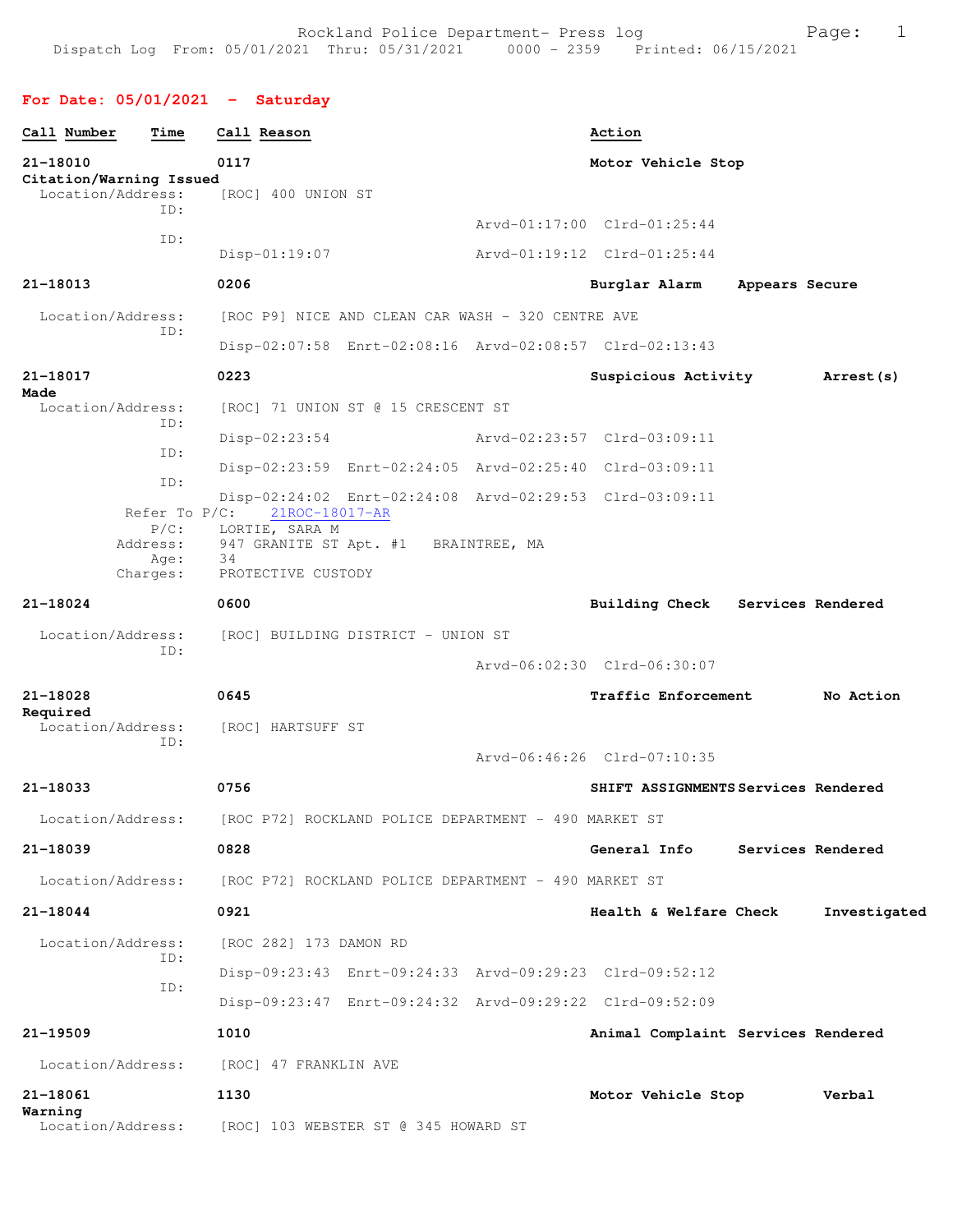|                                               | Dispatch Log From: 05/01/2021 Thru: 05/31/2021 0000 - 2359 Printed: 06/15/2021 | Rockland Police Department- Press log |                                  | 2<br>Page:        |
|-----------------------------------------------|--------------------------------------------------------------------------------|---------------------------------------|----------------------------------|-------------------|
| ID:                                           |                                                                                |                                       | Arvd-11:30:00 Clrd-11:34:32      |                   |
|                                               |                                                                                |                                       |                                  |                   |
| $21 - 18065$<br>Rendered<br>Location/Address: | 1206<br>[ROC P72] ROCKLAND POLICE DEPARTMENT - 490 MARKET ST                   |                                       | CRUISER MAINTENANCE              | Services          |
| 21-18067                                      | 1213                                                                           |                                       | Details / Time off               | Services          |
| Rendered<br>Location:                         |                                                                                |                                       |                                  |                   |
|                                               | [ROC]                                                                          |                                       |                                  |                   |
| 21-18071<br>Citation/Warning Issued           | 1247                                                                           |                                       | Motor Vehicle Stop               |                   |
| Location/Address:<br>ID:                      | [ROC] UNION ST                                                                 |                                       |                                  |                   |
|                                               |                                                                                |                                       | Arvd-12:47:00 Clrd-12:51:52      |                   |
| 21-18079                                      | 1306                                                                           |                                       | Missing Person Services Rendered |                   |
| Location/Address:                             | [ROC] 8 DOGWOOD CIR                                                            |                                       |                                  |                   |
| ID:                                           | Disp-13:37:38                                                                  |                                       | Arvd-13:38:19 Clrd-15:18:23      |                   |
| 21-18085                                      | 1341                                                                           |                                       | PC RELEASED                      | Services Rendered |
| Location/Address:                             | [ROC P72] ROCKLAND POLICE DEPARTMENT - 490 MARKET ST                           |                                       |                                  |                   |
| 21-18086                                      | 1355                                                                           |                                       | CELL OUT OF SERVICE              | Services          |
| Rendered<br>Location/Address:                 | [ROC P72] ROCKLAND POLICE DEPARTMENT - 490 MARKET ST                           |                                       |                                  |                   |
| 21-18100                                      | 1530                                                                           |                                       | LOST PROPERTY                    | Services Rendered |
| Location/Address:                             | [ROC P72] ROCKLAND POLICE DEPARTMENT - 490 MARKET ST                           |                                       |                                  |                   |
| 21-18115                                      | 1601                                                                           |                                       | General Info                     | Services Rendered |
|                                               | Location/Address: [ROC P72] ROCKLAND POLICE DEPARTMENT - 490 MARKET ST         |                                       |                                  |                   |
| 21-18108                                      | 1610                                                                           |                                       | Trespassing                      | Services Rendered |
|                                               | Location/Address: [ROC 1036] 349 NORTH AVE Apt. #2                             |                                       |                                  |                   |
| ID:                                           | Disp-16:12:37                                                                  |                                       | $Clrd-16:12:56$                  |                   |
| 21-18112                                      | 1642                                                                           |                                       | Building Check                   | Services Rendered |
| Location/Address:                             | [ROC] HINGHAM ST                                                               |                                       |                                  |                   |
| ID:                                           |                                                                                |                                       | Arvd-16:43:12 Clrd-16:43:23      |                   |
| ID:                                           | Disp-17:08:09                                                                  |                                       | $Clrd-17:08:17$                  |                   |
| 21-18119                                      | 1746                                                                           |                                       | General Info                     | Services Rendered |
| Location/Address:                             | [ROC P72] ROCKLAND POLICE DEPARTMENT - 490 MARKET ST                           |                                       |                                  |                   |
| ID:                                           | $Disp-17:48:08$                                                                |                                       | $Clrd-17:48:17$                  |                   |
| 21-18130                                      | 1921                                                                           |                                       | Suspicious Activity              | Services          |
| Rendered<br>Location/Address:                 | [ROC] 94 CRESCENT ST                                                           |                                       |                                  |                   |
| ID:                                           | Disp-19:22:20                                                                  |                                       | Arvd-19:22:28 Clrd-19:37:44      |                   |
| ID:                                           | $Disp-19:22:25$                                                                |                                       | Arvd-19:22:30 Clrd-19:37:45      |                   |
| ID:                                           | Disp-19:22:39                                                                  |                                       | Arvd-19:22:42 Clrd-19:24:52      |                   |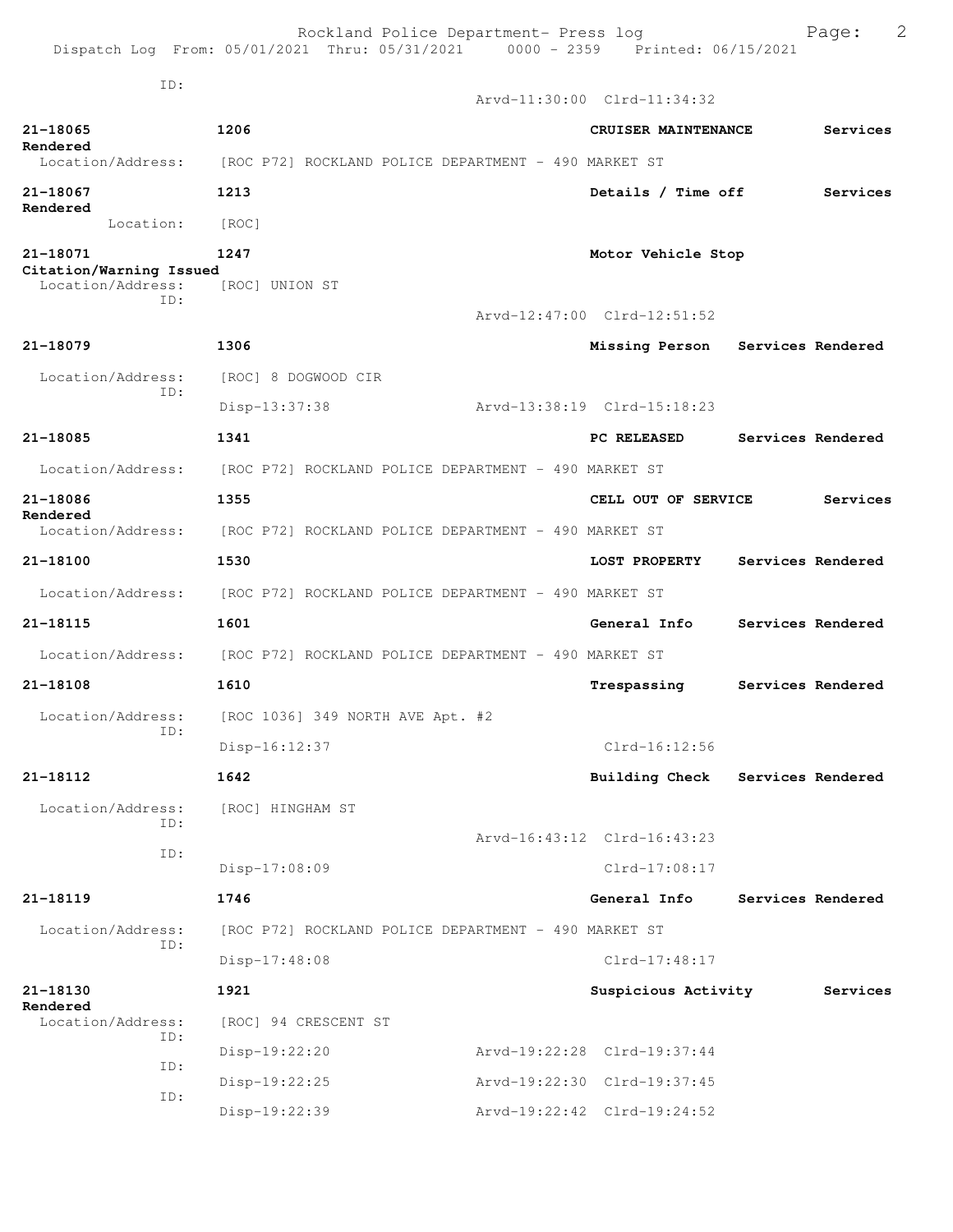| 21-18139<br>arrival             | 2024                    |                                                         | Motor Vehicle Complaint                                 | Gone on  |
|---------------------------------|-------------------------|---------------------------------------------------------|---------------------------------------------------------|----------|
| Location/Address:<br>ID:        | [ROC] FRENCH RD         |                                                         |                                                         |          |
|                                 |                         | Disp-20:25:50 Enrt-20:25:53 Arvd-20:30:29 Clrd-20:40:23 |                                                         |          |
| 21-18144<br>Rendered            | 2108                    |                                                         | Follow-Up Investigation                                 | Services |
| Location/Address:               | [ROC] 8 DOGWOOD CIR     |                                                         |                                                         |          |
| ID:                             | $Disp-21:09:46$         |                                                         | Arvd-21:13:42 Clrd-21:16:48                             |          |
| ID:                             | $Disp-21:14:07$         |                                                         | Arvd-21:14:10 Clrd-21:16:54                             |          |
| 21-18149                        | 2135                    |                                                         | Noise Complaint Services Rendered                       |          |
| Location/Address:               | [ROC] LORETTA AVE       |                                                         |                                                         |          |
| ID:                             |                         | Disp-21:37:21 Enrt-21:39:17 Arvd-21:41:29 Clrd-21:47:15 |                                                         |          |
| ID:                             |                         | Disp-21:39:21 Enrt-21:39:23 Arvd-21:41:30 Clrd-21:47:14 |                                                         |          |
| 21-18151                        | 2144                    |                                                         | Noise Complaint Could Not Locate                        |          |
| Location/Address:               | [ROC] 1072 UNION ST     |                                                         |                                                         |          |
| ID:                             |                         | Disp-21:46:13 Enrt-21:46:23 Arvd-21:47:59 Clrd-21:51:59 |                                                         |          |
| 21-18152                        | 2147                    |                                                         | Noise Complaint Services Rendered                       |          |
| Location/Address:               | [ROC] 100 HARTSUFF ST   |                                                         |                                                         |          |
| ID:                             |                         | Disp-21:49:55 Enrt-21:49:57 Arvd-21:54:49 Clrd-22:01:39 |                                                         |          |
| ID:                             | $Disp-21:55:25$         |                                                         | Arvd-21:55:28 Clrd-22:01:41                             |          |
| 21-18157                        | 2250                    |                                                         | MVA Property Damage Only                                | Report   |
| Follows<br>Location/Address:    |                         | [ROC] WEST WATER ST @ PLAIN ST                          |                                                         |          |
| ID:                             |                         | Disp-22:51:09 Enrt-22:51:38 Arvd-22:52:21 Clrd-23:23:04 |                                                         |          |
| ID:                             |                         | Disp-22:51:19 Enrt-22:51:38 Arvd-22:53:25 Clrd-23:22:53 |                                                         |          |
| ID:                             |                         |                                                         | Disp-22:51:21 Enrt-22:51:38 Arvd-22:54:24 Clrd-23:23:19 |          |
| ID:<br>Original Call #:         | $21 - 18156$            | Disp-22:51:27 Enrt-22:51:38 Arvd-22:54:29 Clrd-23:22:56 |                                                         |          |
| For Date: $05/02/2021$ - Sunday |                         |                                                         |                                                         |          |
| 21-18168                        | 0000                    |                                                         | SHIFT ASSIGNMENTSNo Service                             |          |
| Location/Address:               |                         | [ROC P72] ROCKLAND POLICE DEPARTMENT - 490 MARKET ST    |                                                         |          |
| ID:                             |                         |                                                         | Arvd-00:00:00 Clrd-00:08:36                             |          |
| 21-18166                        | 0004                    |                                                         | Motor Vehicle Complaint                                 | Gone on  |
| arrival<br>Location/Address:    | [ROC] 246 EAST WATER ST |                                                         |                                                         |          |
| ID:                             | Disp-00:05:13           |                                                         | $Clrd-00:05:54$                                         |          |
| 21-18178                        | 0304                    |                                                         | Noise Complaint Services Rendered                       |          |
| Location/Address:<br>ID:        |                         | [ROC 361] 137 J A DUNN MEM DR                           |                                                         |          |
| ID:                             |                         |                                                         | Arvd-03:04:00 Clrd-03:09:50                             |          |
|                                 |                         |                                                         |                                                         |          |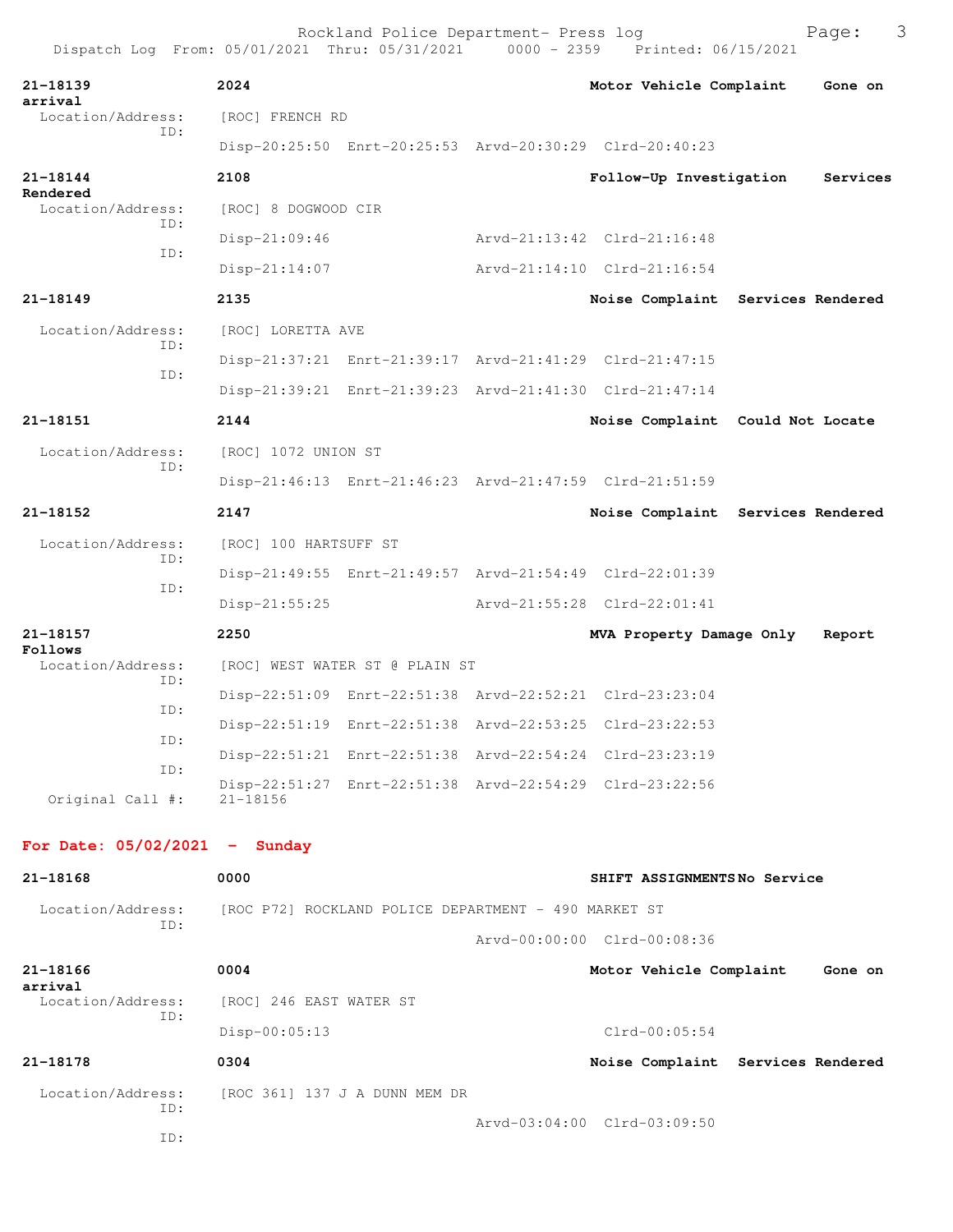Rockland Police Department- Press log Page: 4 Dispatch Log From: 05/01/2021 Thru: 05/31/2021 Disp-03:06:35 Enrt-03:06:37 Arvd-03:06:38 Clrd-03:09:47 **21-18183 0325 Noise Complaint Peace Restored** Location/Address: [ROC 361] 137 J A DUNN MEM DR ID: Disp-03:25:57 Arvd-03:26:04 Clrd-03:30:31 ID: Disp-03:26:01 Arvd-03:26:07 Clrd-03:30:27 ID: Disp-03:26:56 Arvd-03:26:58 Clrd-03:30:28 Original Call #: **21-18185 0335 Noise Complaint Services Rendered** Location/Address: [ROC 206] 51 MAPLE ST Apt. #437 ID: Arvd-03:35:00 Clrd-03:51:02 ID: Disp-03:37:03 Enrt-03:37:10 Arvd-03:40:43 Clrd-03:51:04 **21-18187 0616 Building Check Building Checked/Secured**  Location/Address: [ROC] UNION ST ID: Arvd-06:16:51 Clrd-06:29:30 **21-18189 0646 Motor Vehicle Complaint No EMS** Location/Address: [ROC] 1 VFW DR @ BILL DELAHUNT PKWY ID: Disp-06:48:04 Enrt-06:50:01 Arvd-06:53:22 Clrd-06:59:43 ID: Disp-06:50:06 Enrt-06:50:11 Arvd-06:53:25 Clrd-06:57:02 **21-18197 0800 SHIFT ASSIGNMENTS Services Rendered** Location/Address: [ROC P72] ROCKLAND POLICE DEPARTMENT - 490 MARKET ST **21-18203 0906 FOUND PROPERTY Services Rendered** Location: [ROC] MEMORIAL PARK SCHOOL **21-18210 1006 Building Check Services Rendered** Location/Address: [ROC] HINGHAM ST ID: Arvd-10:08:10 Clrd-10:08:57 **21-18216 1030 Burglar Alarm False Alarm Weather (No Bill)**  [ROC] 80 NORMAN ST - NORMAN ST ID: Disp-10:32:46 Clrd-10:35:31 ID: Disp-10:47:04 Enrt-10:47:09 Arvd-10:49:45 Clrd-10:53:14 **21-18217 1034 Disturbance Peace Restored** Location/Address: [ROC 606] 83 HANNAH WAY Apt. #F ID: Disp-10:35:31 Enrt-10:35:45 Arvd-10:44:02 Clrd-10:47:04 ID: Disp-10:35:38 Enrt-10:35:40 Arvd-10:35:47 Clrd-10:43:47 ID: Disp-10:35:57 Enrt-10:35:59 Arvd-10:37:18 Clrd-11:01:33 ID: Disp-10:37:24 Enrt-10:37:27 Arvd-10:39:57 Clrd-11:03:53 ID:

Disp-10:43:55 Arvd-10:43:57 Clrd-11:03:53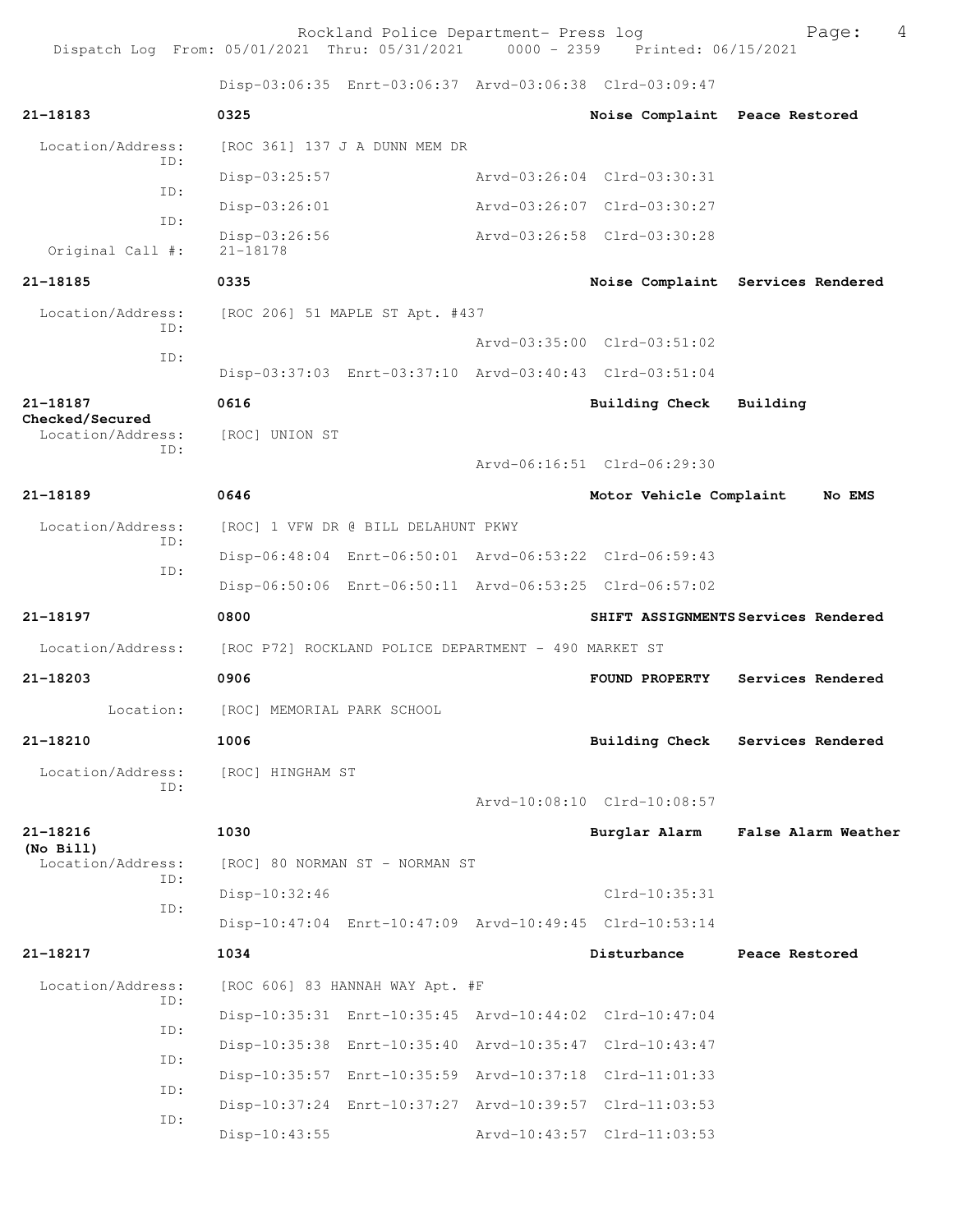| 21-18222                            | 1118                                |                                    | Details / Time off                                      |                   | No Service        |
|-------------------------------------|-------------------------------------|------------------------------------|---------------------------------------------------------|-------------------|-------------------|
| Location:                           | [ROC]                               |                                    |                                                         |                   |                   |
| $21 - 18226$                        | 1149                                |                                    | Noise Complaint Peace Restored                          |                   |                   |
| Location/Address:                   |                                     | [ROC] PRIME ENERGY - 327 MARKET ST |                                                         |                   |                   |
| ID:                                 |                                     |                                    | Disp-11:53:41 Enrt-11:53:45 Arvd-11:55:35 Clrd-12:05:15 |                   |                   |
| 21-18227                            | 1159                                |                                    | Building Check Services Rendered                        |                   |                   |
| Location/Address:                   | [ROC] HINGHAM ST                    |                                    |                                                         |                   |                   |
| ID:                                 |                                     |                                    | Arvd-12:00:15 Clrd-12:00:46                             |                   |                   |
| 21-18228                            | 1203                                |                                    | Disturbance                                             |                   | Services Rendered |
| Location/Address:                   | [ROC] 30 EMERSON ST                 |                                    |                                                         |                   |                   |
| ID:<br>ID:                          |                                     |                                    | Disp-12:04:50 Enrt-12:04:55 Arvd-12:05:08 Clrd-12:28:32 |                   |                   |
|                                     |                                     |                                    | Disp-12:06:47 Enrt-12:06:49 Arvd-12:06:51 Clrd-12:14:42 |                   |                   |
| 21-18238                            | 1342                                |                                    | Motor Vehicle Stop                                      |                   | Verbal            |
| Warning<br>Location/Address:<br>ID: | [ROC] 372 SPRING ST @ 318 SUMMER ST |                                    |                                                         |                   |                   |
|                                     |                                     |                                    | Arvd-13:42:00 Clrd-13:43:44                             |                   |                   |
| 21-18239                            | 1344                                |                                    | Motor Vehicle Stop                                      |                   | Verbal            |
| Warning<br>Location/Address:<br>ID: | [ROC 960] 190 BEECH ST              |                                    |                                                         |                   |                   |
|                                     |                                     |                                    | Disp-13:44:49 Enrt-13:44:54 Arvd-13:44:55 Clrd-13:46:50 |                   |                   |
| 21-18241                            | 1359                                |                                    | <b>Time off</b>                                         | Services Rendered |                   |
| Location:                           | [ROC]                               |                                    |                                                         |                   |                   |
| 21-18248                            | 1419                                |                                    | Motor Vehicle Stop                                      |                   | Verbal            |
| Warning<br>Location/Address:        | [ROC] BILL DELAHUNT PKWY            |                                    |                                                         |                   |                   |
| ID:                                 |                                     |                                    | Arvd-14:19:00 Clrd-14:22:29                             |                   |                   |
| $21 - 18249$                        | 1429                                |                                    | Motor Vehicle Stop                                      |                   | Verbal            |
| Warning<br>Location/Address:<br>ID: | [ROC] BAY PATH LN                   |                                    |                                                         |                   |                   |
|                                     |                                     |                                    | Arvd-14:29:00 Clrd-14:33:16                             |                   |                   |
| 21-18251                            | 1436                                |                                    | Details                                                 |                   | Services Rendered |
| Location:                           | [ROC]                               |                                    |                                                         |                   |                   |
| 21-18257                            | 1450                                |                                    | Disturbance                                             | Peace Restored    |                   |
| Location/Address:                   |                                     | [ROC 757] 42 CHURCH ST Apt. #3     |                                                         |                   |                   |
| ID:                                 |                                     |                                    | Disp-14:51:16 Enrt-14:52:48 Arvd-14:53:27 Clrd-15:12:16 |                   |                   |
| ID:                                 |                                     |                                    | Disp-14:51:25 Enrt-14:52:50 Arvd-14:53:16 Clrd-15:10:00 |                   |                   |
| 21-18262                            | 1508                                |                                    | Assist Fire Department                                  |                   | No EMS            |
| Location/Address:<br>ID:            | [ROC] 197 UNION ST                  |                                    |                                                         |                   |                   |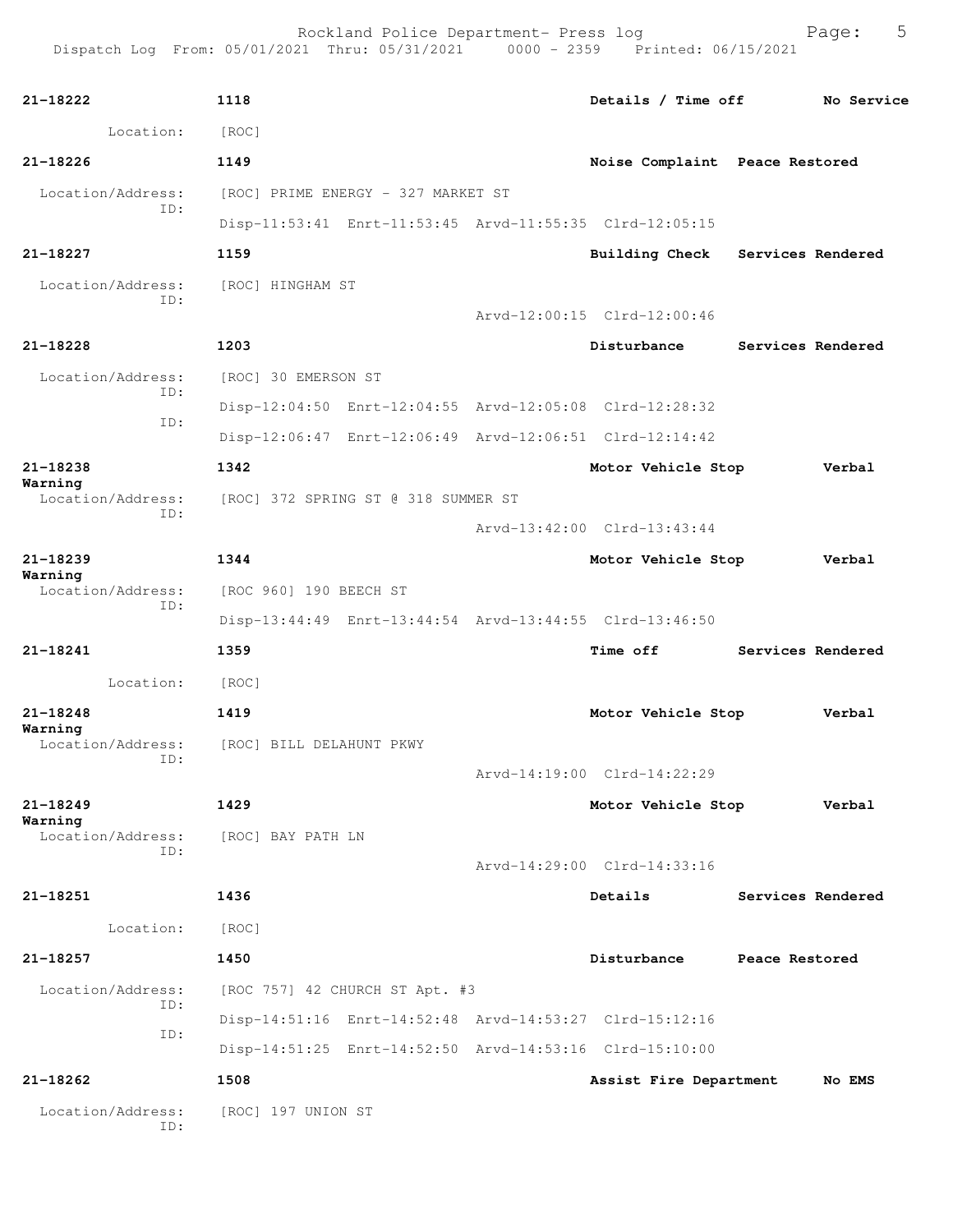|                                                | Rockland Police Department- Press log<br>Dispatch Log From: 05/01/2021 Thru: 05/31/2021 0000 - 2359 Printed: 06/15/2021 |                                     | Page:             | 6 |
|------------------------------------------------|-------------------------------------------------------------------------------------------------------------------------|-------------------------------------|-------------------|---|
|                                                | Disp-15:11:06 Enrt-15:11:25 Arvd-15:11:27 Clrd-15:32:42                                                                 |                                     |                   |   |
| TD:                                            | Disp-15:11:33 Enrt-15:11:35 Arvd-15:11:37 Clrd-15:32:50                                                                 |                                     |                   |   |
| ID:                                            | Disp-15:12:27 Enrt-15:12:29 Arvd-15:12:32 Clrd-15:30:39                                                                 |                                     |                   |   |
| 21-18265                                       | 1530                                                                                                                    | Disturbance                         | Services Rendered |   |
| Location/Address:<br>ID:                       | [ROC] 197 MYRTLE ST                                                                                                     |                                     |                   |   |
|                                                | Disp-15:32:52 Enrt-15:32:55 Arvd-15:35:19 Clrd-15:45:25                                                                 |                                     |                   |   |
| $21 - 18266$                                   | 1530                                                                                                                    | Time off                            | Services Rendered |   |
| Location:                                      | [ROC]                                                                                                                   |                                     |                   |   |
| $21 - 18267$<br>Taken/Referred to Other Agency | 1531                                                                                                                    | Assist Fire Department              |                   |   |
| Location/Address:<br>TD:                       | [ROC 70] WEBSTER PARK NURSING AND REHAB - 56 WEBSTER ST                                                                 |                                     |                   |   |
| TD:                                            | Disp-15:32:16 Enrt-15:32:22 Arvd-15:36:36 Clrd-15:45:38                                                                 |                                     |                   |   |
|                                                |                                                                                                                         | Arvd-15:32:57 Clrd-15:45:43         |                   |   |
| $21 - 18269$                                   | 1601                                                                                                                    | SHIFT ASSIGNMENTS Services Rendered |                   |   |
| Location/Address:<br>TD:                       | [ROC P72] ROCKLAND POLICE DEPARTMENT - 490 MARKET ST                                                                    |                                     |                   |   |
|                                                | Disp-16:02:24                                                                                                           | $Clrd-16:02:30$                     |                   |   |
| $21 - 18273$<br>Towed                          | 1624                                                                                                                    | Disabled Motor Vehicle              | Vehicle           |   |
| Location/Address:<br>ID:                       | [ROC P99] RICHDALES (TEDESCHI'S) - 474 MARKET ST                                                                        |                                     |                   |   |
|                                                | Disp-16:27:56 Enrt-16:28:26 Arvd-16:35:14 Clrd-17:09:32                                                                 |                                     |                   |   |
| 21-18274<br>Rendered                           | 1629                                                                                                                    | <b>Health &amp; Welfare Check</b>   | Services          |   |
| Location/Address:<br>TD:                       | [ROC] 60 WILLOW POND DR                                                                                                 |                                     |                   |   |
|                                                | Disp-16:34:57 Enrt-16:40:08 Arvd-16:45:59 Clrd-16:53:17                                                                 |                                     |                   |   |
| 21-18276                                       | 1645                                                                                                                    | Detail                              | Services Rendered |   |
| Location/Address:                              | [ROC P72] ROCKLAND POLICE DEPARTMENT - 490 MARKET ST                                                                    |                                     |                   |   |
| 21-18288<br>Rendered                           | 1806                                                                                                                    | Details / Time off                  | Services          |   |
| Location:                                      | [ROC]                                                                                                                   |                                     |                   |   |
| 21-18289<br>Rendered                           | 1808                                                                                                                    | Details / Time off                  | Services          |   |
| Location:                                      | [ROC]                                                                                                                   |                                     |                   |   |
| 21-18296<br>arrival                            | 2012                                                                                                                    | Motor Vehicle Complaint             | Gone on           |   |
| Location/Address:<br>ID:                       | [ROC] WEBSTER ST                                                                                                        |                                     |                   |   |
| ID:                                            | Disp-20:13:40 Enrt-20:13:51                                                                                             | Clrd-20:22:48                       |                   |   |
|                                                | Disp-20:13:42 Enrt-20:13:47                                                                                             | $Clrd-20:22:52$                     |                   |   |
| 21-18297                                       | 2015                                                                                                                    | 911 Accidental Services Rendered    |                   |   |
| Location/Address:<br>ID:                       | [ROC 1041] 135 GROVE ST                                                                                                 |                                     |                   |   |
|                                                | Disp-20:30:39 Enrt-20:30:43 Arvd-20:33:06 Clrd-20:35:17                                                                 |                                     |                   |   |
| 21-18298                                       | 2021                                                                                                                    | Motor Vehicle Stop                  |                   |   |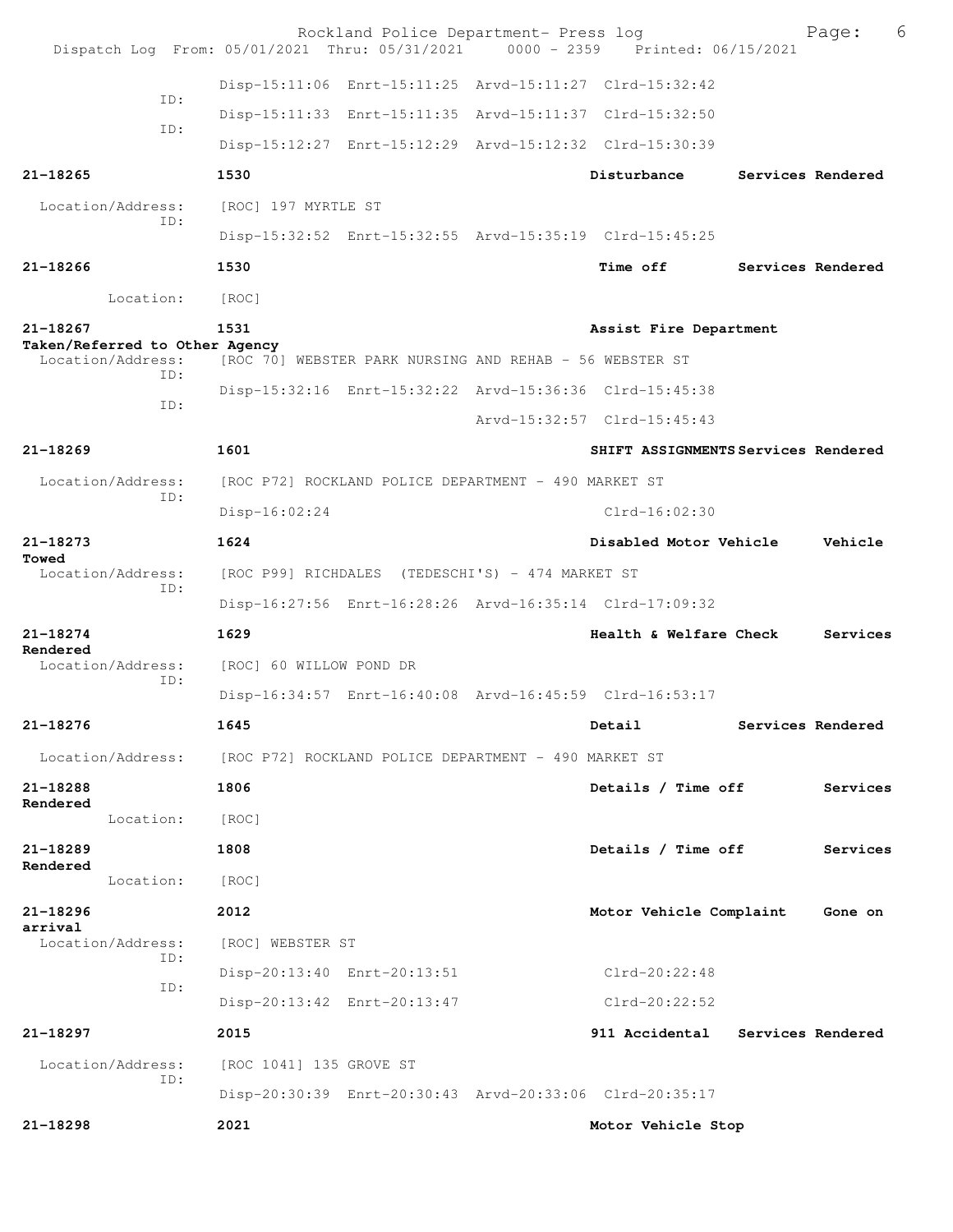| Dispatch Log From: 05/01/2021 Thru: 05/31/2021 0000 - 2359 Printed: 06/15/2021 |                                                      | Rockland Police Department- Press log                   |                                                         | 7<br>Page:        |
|--------------------------------------------------------------------------------|------------------------------------------------------|---------------------------------------------------------|---------------------------------------------------------|-------------------|
| Citation/Warning Issued<br>Vicinity of:                                        |                                                      | [ROC] 50 J A DUNN MEM DR @ 35 MARKET ST                 |                                                         |                   |
| TD:                                                                            | Disp-20:23:03                                        |                                                         | Arvd-20:23:09 Clrd-20:29:54                             |                   |
| ID:                                                                            | Disp-20:23:18                                        |                                                         | Arvd-20:23:22 Clrd-20:29:57                             |                   |
| $21 - 18299$<br>Citation/Warning Issued                                        | 2049                                                 |                                                         | Motor Vehicle Stop                                      |                   |
| Location/Address:<br>TD:                                                       | [ROC] STANDPIPE DR                                   |                                                         |                                                         |                   |
| ID:                                                                            |                                                      |                                                         | Arvd-20:49:00 Clrd-20:55:52                             |                   |
|                                                                                | Disp-20:49:50 Enrt-20:49:54                          |                                                         | $Clrd-20:50:22$                                         |                   |
| 21-18315<br>arrival                                                            | 2243                                                 |                                                         | Motor Vehicle Complaint                                 | Gone on           |
| Location/Address:<br>TD:                                                       | [ROC] BILL DELAHUNT PKWY                             |                                                         |                                                         |                   |
| ID:                                                                            |                                                      |                                                         | Disp-22:46:13 Enrt-22:46:20 Arvd-22:50:30 Clrd-22:59:12 |                   |
|                                                                                |                                                      | Disp-22:47:42 Enrt-22:47:51 Arvd-22:52:06 Clrd-22:59:08 |                                                         |                   |
| 21-18316                                                                       | 2309                                                 |                                                         | <b>BOLO</b>                                             | Services Rendered |
| Location/Address:<br>TD:                                                       |                                                      | [ROC P72] ROCKLAND POLICE DEPARTMENT - 490 MARKET ST    |                                                         |                   |
|                                                                                | Disp-23:10:49                                        |                                                         | $Clrd-23:11:04$                                         |                   |
| ID:                                                                            | Disp-23:10:49                                        |                                                         | $Clrd-23:11:07$                                         |                   |
| TD:                                                                            | Disp-23:10:49                                        |                                                         | $Clrd-23:11:11$                                         |                   |
|                                                                                |                                                      |                                                         |                                                         |                   |
| For Date: $05/03/2021$ - Monday                                                |                                                      |                                                         |                                                         |                   |
| 21-18317                                                                       | 0001                                                 |                                                         | Noise Complaint Services Rendered                       |                   |
| Location/Address:                                                              |                                                      | [ROC P47] BEST WESTERN - 909 HINGHAM ST                 |                                                         |                   |
| TD:                                                                            |                                                      | Disp-00:03:21 Enrt-00:03:33 Arvd-00:04:16 Clrd-00:10:18 |                                                         |                   |
| ID:                                                                            |                                                      |                                                         | Disp-00:03:21 Enrt-00:03:36 Arvd-00:04:16 Clrd-00:10:14 |                   |
| 21-18318                                                                       | 0007                                                 |                                                         | SHIFT ASSIGNMENTS Services Rendered                     |                   |
| Location/Address:                                                              | [ROC P72] ROCKLAND POLICE DEPARTMENT - 490 MARKET ST |                                                         |                                                         |                   |
| 21-18325                                                                       | 0056                                                 |                                                         | Motor Vehicle Stop                                      | Verbal            |
| Warning<br>Location/Address:                                                   |                                                      | [ROC] 50 J A DUNN MEM DR @ 35 MARKET ST                 |                                                         |                   |
| ID:                                                                            |                                                      |                                                         | Arvd-00:56:00 Clrd-01:04:09                             |                   |
| ID:                                                                            | Disp-00:57:49 Enrt-00:57:53                          |                                                         | $Clrd-01:04:06$                                         |                   |
| 21-18335                                                                       | 0302                                                 |                                                         | Suspicious Activity                                     | Services          |
| Rendered<br>Location/Address:                                                  |                                                      | [ROC P65] 7-ELEVEN CONVENIENCE STORE - 92 MARKET ST     |                                                         |                   |
| ID:                                                                            |                                                      | Disp-03:03:41 Enrt-03:04:33                             | $Clrd-03:06:18$                                         |                   |
| ID:                                                                            |                                                      | Disp-03:06:02 Enrt-03:06:10                             | $Clrd-03:09:24$                                         |                   |
| ID:                                                                            |                                                      |                                                         | Disp-03:06:08 Enrt-03:06:13 Arvd-03:11:59 Clrd-03:12:02 |                   |
| 21-18343                                                                       | 0544                                                 |                                                         | Details / Time off                                      | Services          |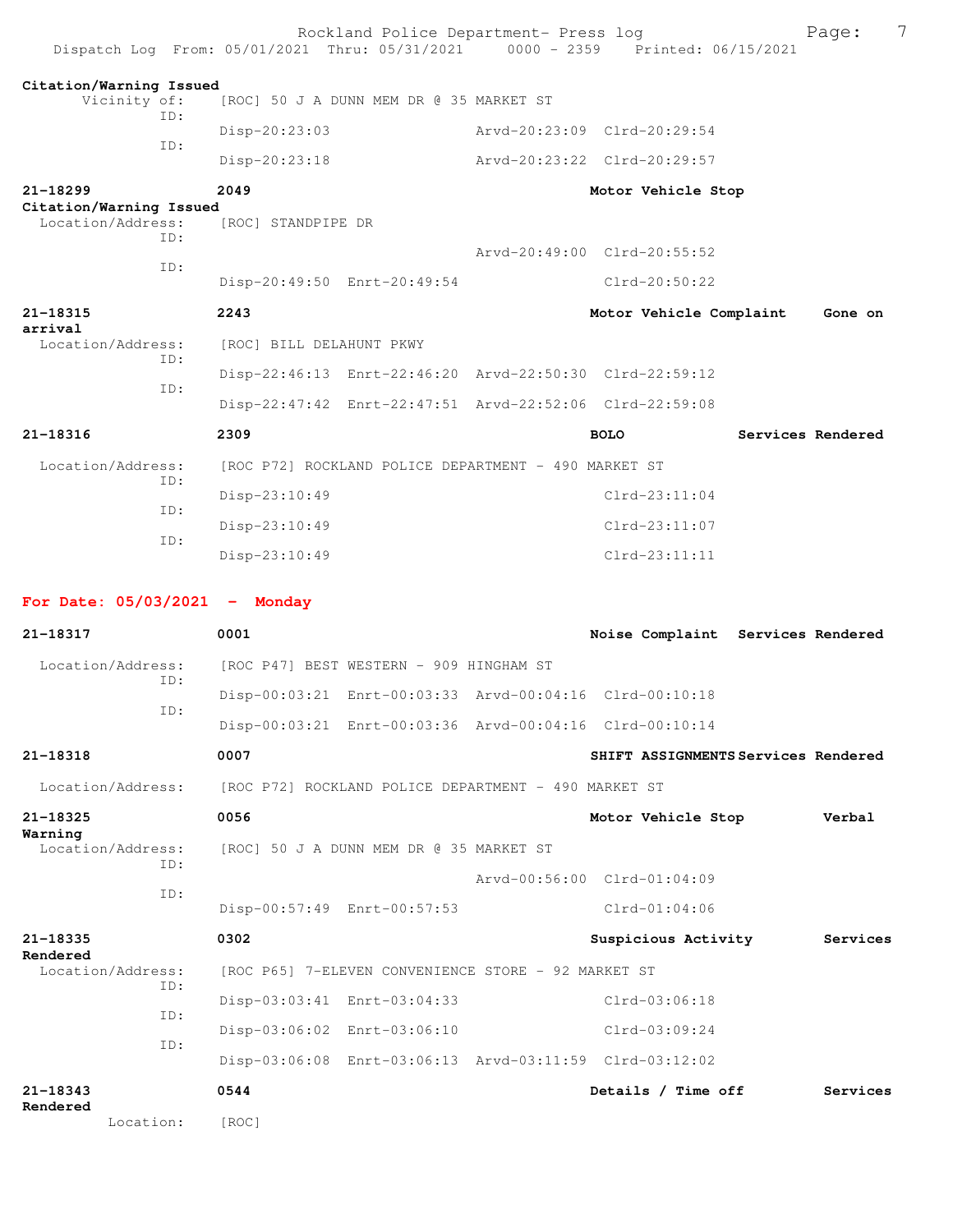| 21-18344                                     | 0605                                                      | Building Check Services Rendered    |              |                    |
|----------------------------------------------|-----------------------------------------------------------|-------------------------------------|--------------|--------------------|
| Location/Address:                            | [ROC] UNION ST                                            |                                     |              |                    |
| ID:                                          | Disp-06:10:32                                             | $C1rd-06:21:06$                     |              |                    |
| 21-18348                                     | 0646                                                      | Details / Time off                  |              | Services           |
| Rendered<br>Location:                        | [ROC]                                                     |                                     |              |                    |
| 21-18358                                     | 0809                                                      | Information Call No Action Required |              |                    |
| Location/Address:                            | [ROC P72] ROCKLAND POLICE DEPARTMENT - 490 MARKET ST      |                                     |              |                    |
| $21 - 18359$                                 | 0814                                                      | Burglar Alarm                       | Investigated |                    |
| Location/Address:                            | [ROC 260] SOUTH SHORE HOSPICE - 30 RESERVOIR PARK DR      |                                     |              |                    |
| ID:                                          | Disp-08:15:44 Enrt-08:15:50 Arvd-08:25:31 Clrd-08:31:40   |                                     |              |                    |
| 21-18364                                     | 0833                                                      | Prisioner Transport                 |              | Services           |
| Rendered<br>Location/Address:                | [HIN 1] HINGHAM COURT - 28 GEORGE WASHINGTON BLVD         |                                     |              |                    |
| ID:                                          | Disp-08:34:54 Enrt-08:35:00                               | $Clrd-13:42:33$                     |              |                    |
| 21-18371                                     | 0939                                                      | Information Call No Action Required |              |                    |
| Location/Address:                            | [ROC P72] ROCKLAND POLICE DEPARTMENT - 490 MARKET ST      |                                     |              |                    |
| 21-18372                                     | 0940                                                      | Information Call No Action Required |              |                    |
| Location/Address:                            | [ROC P72] ROCKLAND POLICE DEPARTMENT – 490 MARKET ST      |                                     |              |                    |
| 21-18376                                     | 0944                                                      | Motor Vehicle Stop                  |              |                    |
| Citation/Warning Issued                      | Location/Address: [ROC 5] COMMUNITY CENTER - 394 UNION ST |                                     |              |                    |
| ID:                                          |                                                           | Arvd-09:44:00 Clrd-09:52:16         |              |                    |
| 21-18379                                     | 0949                                                      | Motor Vehicle Stop                  |              |                    |
| Citation/Warning Issued<br>Location/Address: | [ROC] 137 WEBSTER ST @ 106 EVERETT ST                     |                                     |              |                    |
| ID:                                          |                                                           | Arvd-09:49:00 Clrd-09:58:38         |              |                    |
| 21-18382                                     | 0954                                                      | 911 Accidental                      | Investigated |                    |
| Location/Address:                            | [ROC] 55 HINGHAM ST                                       |                                     |              |                    |
| ID:                                          | Disp-09:56:47 Enrt-09:56:52 Arvd-10:00:24 Clrd-10:04:17   |                                     |              |                    |
| 21-18385                                     | 1000                                                      | TIME OFF                            |              | No Action Required |
|                                              |                                                           |                                     |              |                    |
| Location/Address:<br>ID:                     | [ROC P72] ROCKLAND POLICE DEPARTMENT - 490 MARKET ST      |                                     |              |                    |
|                                              |                                                           | Arvd-10:00:11 Clrd-10:02:30         |              |                    |
| 21-18386<br>Citation/Warning Issued          | 1001                                                      | Motor Vehicle Stop                  |              |                    |
| Location/Address:<br>ID:                     | [ROC] 23 HINGHAM ST                                       |                                     |              |                    |
|                                              |                                                           | Arvd-10:01:00 Clrd-10:08:10         |              |                    |
| 21-18392<br>Court                            | 1055                                                      | Neighbor Disturbance                |              | Advised to         |
| Location/Address:<br>ID:                     | [ROC 206] 51 MAPLE ST Apt. #437                           |                                     |              |                    |
|                                              | $Disp-11:05:47$                                           | Arvd-11:54:08 Clrd-11:54:13         |              |                    |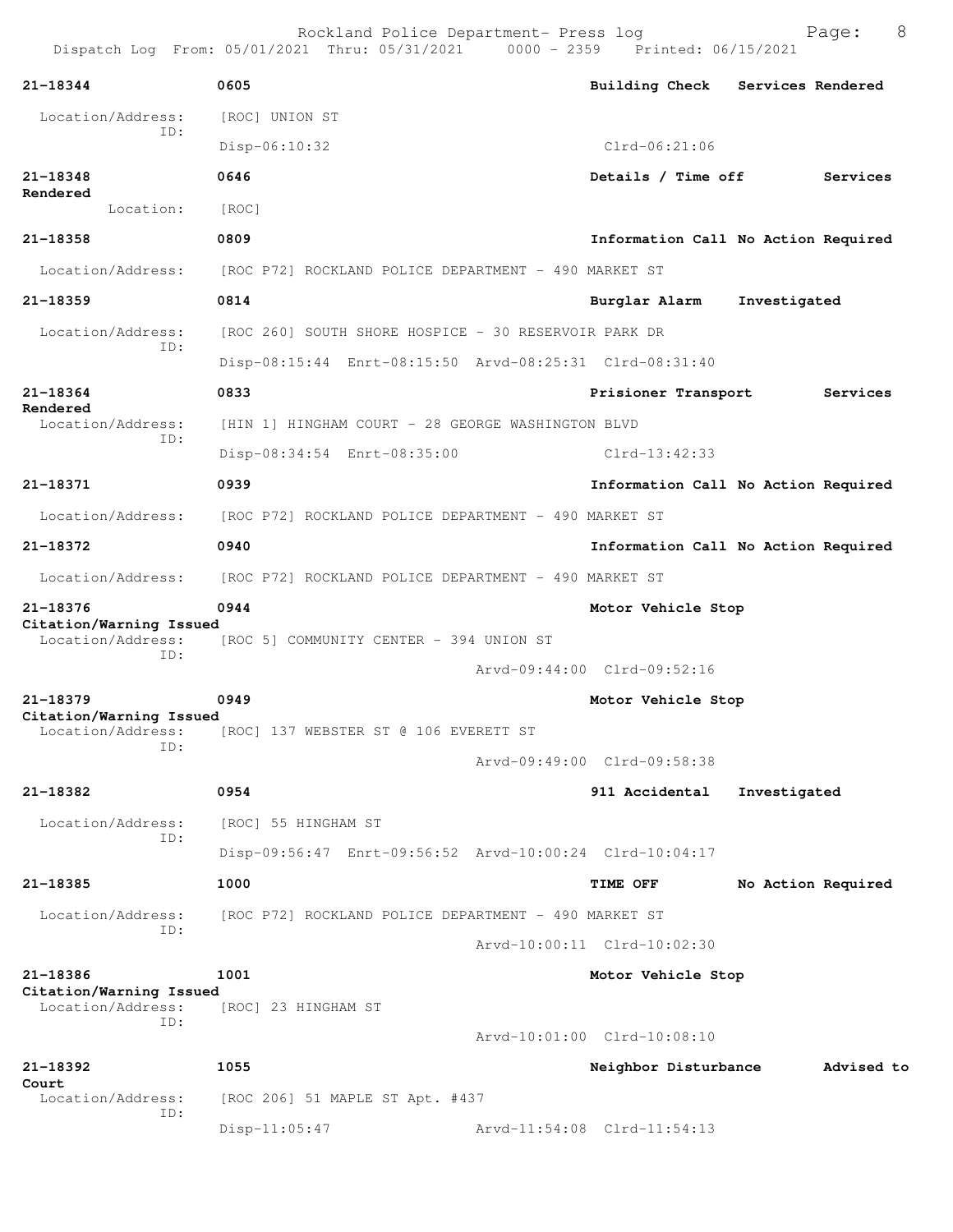| 21-18401                |                                              | 1209                                                    | Motor Vehicle Stop                  |                   |           |
|-------------------------|----------------------------------------------|---------------------------------------------------------|-------------------------------------|-------------------|-----------|
|                         | Citation/Warning Issued<br>Location/Address: | [ROC] 137 WEBSTER ST @ 106 EVERETT ST                   |                                     |                   |           |
|                         | TD:                                          |                                                         | Arvd-12:09:00 Clrd-12:17:46         |                   |           |
| 21-18404                |                                              | 1219                                                    | Details / Time off                  |                   | No Action |
| Required                | Location:                                    | [ROC]                                                   |                                     |                   |           |
| 21-18412                |                                              | 1313                                                    | Details / Time off                  |                   | No Action |
| Required                | Location:                                    | [ROC]                                                   |                                     |                   |           |
| 21-18414                |                                              | 1323                                                    | 911 Accidental No Service           |                   |           |
|                         | Location/Address:                            | [ROC 69] SOUTH SHORE REHAB & NURSING - 115 NORTH AVE    |                                     |                   |           |
| 21-18416                |                                              | 1324                                                    | Details / Time off                  |                   | No Action |
| Required                | Location:                                    | [ROC]                                                   |                                     |                   |           |
| 21-18417                |                                              | 1335                                                    | Lockout                             | Services Rendered |           |
|                         | Location/Address:                            | [ROC] 92 CHURCH ST                                      |                                     |                   |           |
|                         | ID:                                          | Disp-13:37:07 Enrt-13:37:10 Arvd-13:38:07 Clrd-13:41:58 |                                     |                   |           |
| $21 - 18421$            |                                              | 1403                                                    | Details / Time off                  |                   | No Action |
| Required                | Location:                                    | [ROC]                                                   |                                     |                   |           |
| 21-18423                |                                              | 1404                                                    | Details / Time off                  |                   | No Action |
| Required                | Location:                                    | [ROC]                                                   |                                     |                   |           |
| 21-18430                |                                              | 1429                                                    | Suspicious Activity                 |                   | Services  |
| Rendered                | Location/Address:                            | [ROC] 66 GARDNER ST                                     |                                     |                   |           |
|                         | ID:<br>ID:                                   | $Disp-14:38:23$                                         | Arvd-14:38:51 Clrd-14:41:42         |                   |           |
|                         |                                              | $Disp-14:38:23$                                         | Arvd-14:38:54 Clrd-14:41:39         |                   |           |
| $21 - 18429$            | Citation/Warning Issued                      | 1437                                                    | Motor Vehicle Stop                  |                   |           |
|                         | Location/Address:<br>TD:                     | [ROC] 11 NORTH AVE @ 408 UNION ST                       |                                     |                   |           |
|                         |                                              |                                                         | Arvd-14:37:00 Clrd-14:47:00         |                   |           |
| 21-18431                |                                              | 1440                                                    | Information Call No Action Required |                   |           |
|                         | Location/Address:                            | [ROC P72] ROCKLAND POLICE DEPARTMENT - 490 MARKET ST    |                                     |                   |           |
| $21 - 18433$<br>arrival |                                              | 1445                                                    | Motor Vehicle Complaint             |                   | Gone on   |
|                         | Location/Address:<br>ID:                     | [ROC] WEBSTER ST                                        |                                     |                   |           |
|                         | ID:                                          | Disp-14:47:28 Enrt-14:47:31 Arvd-14:50:47 Clrd-14:51:13 |                                     |                   |           |
|                         |                                              | Disp-14:47:37 Enrt-14:47:40 Arvd-14:50:50 Clrd-14:51:15 |                                     |                   |           |
| 21-18434                |                                              | 1457                                                    | Disturbance                         | Services Rendered |           |
|                         | Location/Address:<br>ID:                     | [ROC] 45 HANNAH WAY                                     |                                     |                   |           |
|                         | ID:                                          | Disp-14:59:05 Enrt-15:00:07 Arvd-15:00:16 Clrd-15:08:33 |                                     |                   |           |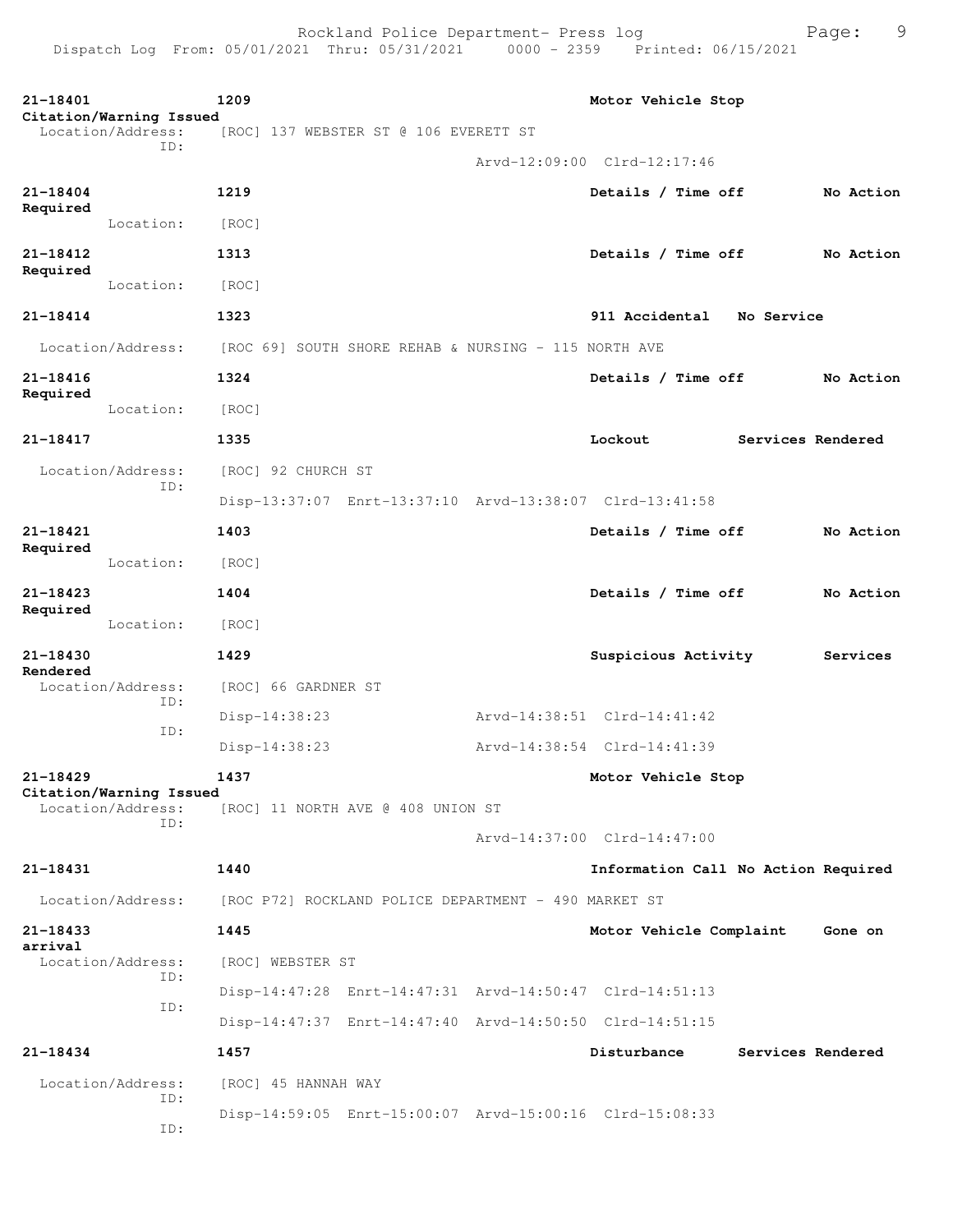|                                 | Dispatch Log From: 05/01/2021 Thru: 05/31/2021 0000 - 2359 Printed: 06/15/2021 | Rockland Police Department- Press log |                                  |                | 10<br>Page: |
|---------------------------------|--------------------------------------------------------------------------------|---------------------------------------|----------------------------------|----------------|-------------|
|                                 | Disp-14:59:12 Enrt-15:00:13 Arvd-15:01:14 Clrd-15:22:06                        |                                       |                                  |                |             |
| ID:                             |                                                                                |                                       | Arvd-15:01:19 Clrd-15:22:09      |                |             |
| 21-18435                        | 1508                                                                           |                                       | Motor Vehicle Stop               |                | Verbal      |
| Warning                         | Location/Address: [ROC] 48 CENTRE AVE                                          |                                       |                                  |                |             |
| ID:                             |                                                                                |                                       | Arvd-15:08:00 Clrd-15:12:29      |                |             |
| 21-18442                        | 1557                                                                           |                                       | Lost/Found Property              |                | Services    |
| Rendered<br>Location/Address:   | [ROC P99] RICHDALES (TEDESCHI'S) - 268 UNION ST                                |                                       |                                  |                |             |
| ID:                             | Disp-16:46:58 Enrt-16:47:07 Arvd-16:47:42 Clrd-17:07:21                        |                                       |                                  |                |             |
| 21-18454                        | 1600                                                                           |                                       | General Info                     | Appears Secure |             |
| Location/Address:               | [ROC P72] ROCKLAND POLICE DEPARTMENT - 490 MARKET ST                           |                                       |                                  |                |             |
| $21 - 18448$                    | 1648                                                                           |                                       | Unwanted Party Services Rendered |                |             |
| Location/Address:<br>ID:        | [ROC 745] 50 CONCORD ST                                                        |                                       |                                  |                |             |
| ID:                             | Disp-16:51:37                                                                  |                                       | Arvd-16:52:41 Clrd-17:00:04      |                |             |
|                                 | Disp-16:57:35 Enrt-16:57:39 Arvd-16:57:41 Clrd-17:00:02                        |                                       |                                  |                |             |
| $21 - 18449$<br>arrival         | 1650                                                                           |                                       | Suspicious Activity              |                | Gone on     |
| Location/Address:<br>ID:        | [ROC] JOHNSON TER                                                              |                                       |                                  |                |             |
| ID:                             | $Disp-16:54:11$                                                                |                                       | Clrd-16:56:39                    |                |             |
| ID:                             | Disp-16:56:48 Enrt-16:56:51 Arvd-17:02:34 Clrd-17:07:42                        |                                       |                                  |                |             |
|                                 | Disp-17:00:51 Enrt-17:00:58 Arvd-17:01:02 Clrd-17:08:56                        |                                       |                                  |                |             |
| $21 - 18459$<br>Checked/Secured | 1734                                                                           |                                       | Burglar Alarm                    | Building       |             |
| Location/Address:<br>ID:        | [ROC P2] COLLISON CENTER - 61 ACCORD PARK DR                                   |                                       |                                  |                |             |
|                                 | Disp-17:35:23 Enrt-17:35:27 Arvd-17:36:54 Clrd-17:40:40                        |                                       |                                  |                |             |
| 21-18465                        | 1759                                                                           |                                       | Building Check Appears Secure    |                |             |
| Location/Address:<br>ID:        | [ROC P51] DOUBLE TREE - 929 HINGHAM ST                                         |                                       |                                  |                |             |
|                                 |                                                                                |                                       | Arvd-17:59:53 Clrd-18:00:17      |                |             |
| $21 - 18469$<br>Rendered        | 1908                                                                           |                                       | Motor Vehicle Complaint          |                | Services    |
| Location/Address:<br>ID:        | [ROC] 42 MARTHA DR                                                             |                                       |                                  |                |             |
|                                 | Disp-19:11:01 Enrt-19:11:02 Arvd-19:15:15 Clrd-19:23:38                        |                                       |                                  |                |             |
| 21-18482<br>Rendered            | 2030                                                                           |                                       | Disabled Motor Vehicle           |                | Services    |
| Location/Address:<br>ID:        | [ROC] 409 VFW DR                                                               |                                       |                                  |                |             |
|                                 |                                                                                |                                       | Arvd-20:30:00 Clrd-20:35:09      |                |             |
| 21-18496                        | 2231                                                                           |                                       | General Info                     | No Service     |             |
| Location/Address:               | [ROC] WENDYS - 1111 HINGHAM ST                                                 |                                       |                                  |                |             |
| 21-18500                        | 2311                                                                           |                                       | Details / Time off               |                | No Service  |
| Location:                       | [ROC]                                                                          |                                       |                                  |                |             |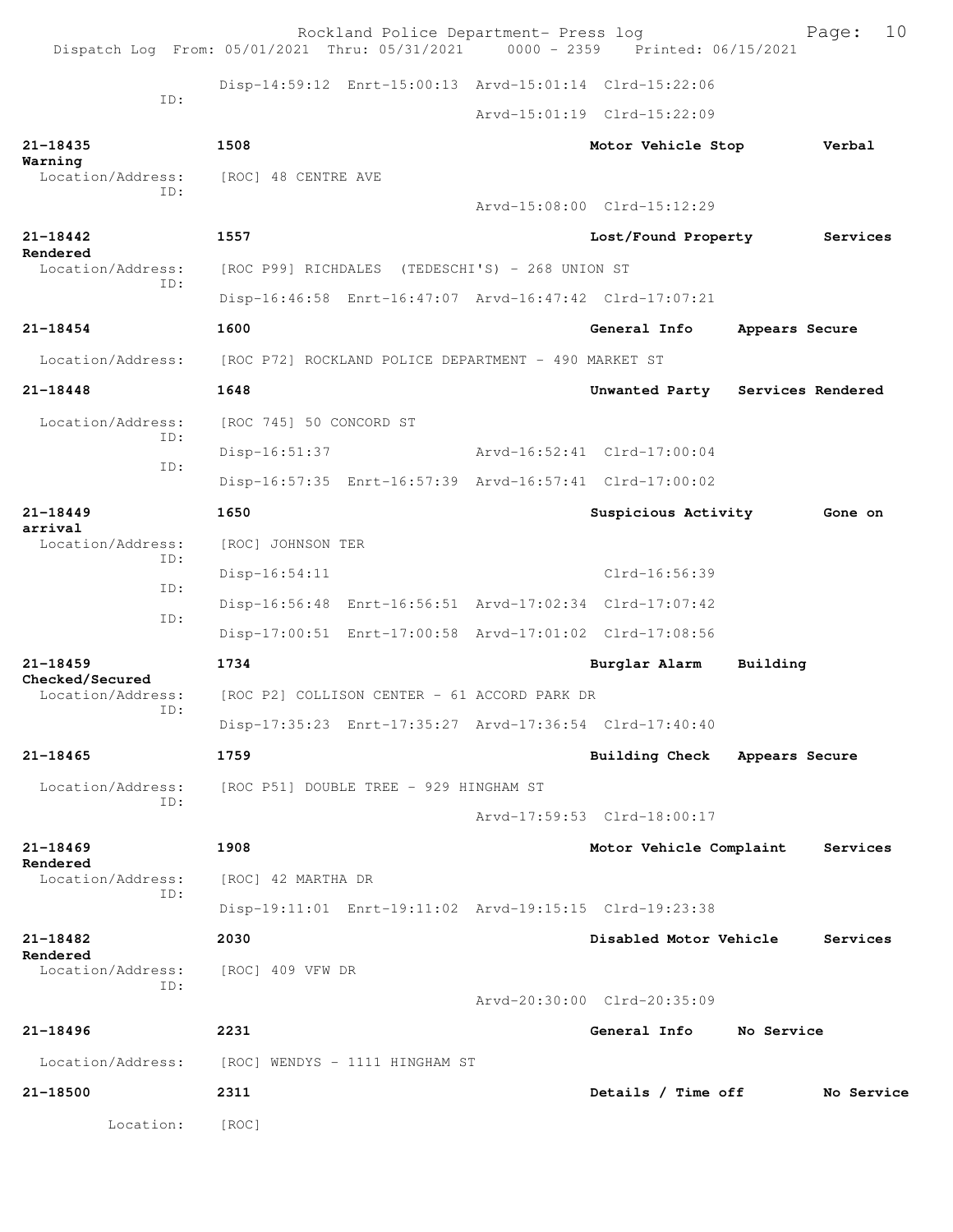Rockland Police Department- Press log entitled Page: 11 Dispatch Log From: 05/01/2021 Thru: 05/31/2021 0000 - 2359 Printed: 06/15/2021 **21-18502 2331 Motor Vehicle Complaint Services Rendered**  Location/Address: [ROC 604] 85 NORTH AVE ID: Disp-23:33:14 Enrt-23:33:17 Arvd-23:37:01 Clrd-23:43:14

## **For Date: 05/04/2021 - Tuesday**

| 21-18503                                     | 0000                                                    | SHIFT ASSIGNMENTSNo Service |                   |
|----------------------------------------------|---------------------------------------------------------|-----------------------------|-------------------|
| Location/Address:<br>ID:                     | [ROC P72] ROCKLAND POLICE DEPARTMENT - 490 MARKET ST    |                             |                   |
|                                              |                                                         | Arvd-00:00:00 Clrd-00:05:04 |                   |
| 21-18507                                     | 0032                                                    | Health & Welfare Check      | 911 Wireless      |
| call (Transfered)<br>Vicinity of:            | [ROC] MARKET ST                                         |                             |                   |
| 21-18524                                     | 0556                                                    | Noise Complaint Unfounded   |                   |
| Location/Address:                            | $[ROC 893]$ 34 HANNAH WAY Apt. #A                       |                             |                   |
| ID:                                          |                                                         | Arvd-05:56:00 Clrd-06:06:49 |                   |
| ID:                                          | $Disp-05:56:44$                                         | Arvd-05:59:26 Clrd-06:06:49 |                   |
| 21-18526                                     | 0613                                                    | <b>Building Check</b>       | Appears Secure    |
| Location/Address:                            | [ROC] UNION ST                                          |                             |                   |
| ID:                                          |                                                         | Arvd-06:15:05 Clrd-06:26:15 |                   |
| 21-18534                                     | 0804                                                    | General Info                | Services Rendered |
| Location/Address:                            | [ROC P72] ROCKLAND POLICE DEPARTMENT - 490 MARKET ST    |                             |                   |
| 21-18537                                     | 0820                                                    | Motor Vehicle Stop          | Verbal            |
| Warning<br>Location/Address:                 | [ROC] 40 BEECH ST @ 329 SUMMER ST                       |                             |                   |
| ID:                                          | Disp-08:20:40 Enrt-08:20:42 Arvd-08:20:45 Clrd-08:22:44 |                             |                   |
| 21-18538                                     | 0825                                                    | Motor Vehicle Stop          |                   |
| Citation/Warning Issued<br>Location/Address: | [ROC] 416 SUMMER ST @ 67 CONDON CIR                     |                             |                   |
| ID:                                          |                                                         | Arvd-08:25:00 Clrd-08:31:34 |                   |
| 21-18540                                     | 0835                                                    | General Info                | Services Rendered |
| Location/Address:                            | [ROC P72] ROCKLAND POLICE DEPARTMENT - 490 MARKET ST    |                             |                   |
| ID:                                          | Disp-08:36:30                                           | $Clrd-08:36:38$             |                   |
| 21-18544                                     | 0931                                                    | Burglar Alarm               | Investigated      |
| Location/Address:                            | [ROC] 32 WINTER CIR                                     |                             |                   |
| ID:                                          | Disp-09:32:21 Enrt-09:33:03 Arvd-09:33:05 Clrd-10:01:12 |                             |                   |
| ID:                                          | Disp-09:33:22 Enrt-09:33:24 Arvd-09:42:58 Clrd-10:01:12 |                             |                   |
| ID:                                          | Disp-09:40:48 Enrt-09:40:50 Arvd-09:40:51 Clrd-09:54:10 |                             |                   |
| 21-18552                                     | 1049                                                    | <b>Building Check</b>       | Building          |
| Checked/Secured<br>Location/Address:<br>ID:  | [ROC] ODONNELL CT                                       |                             |                   |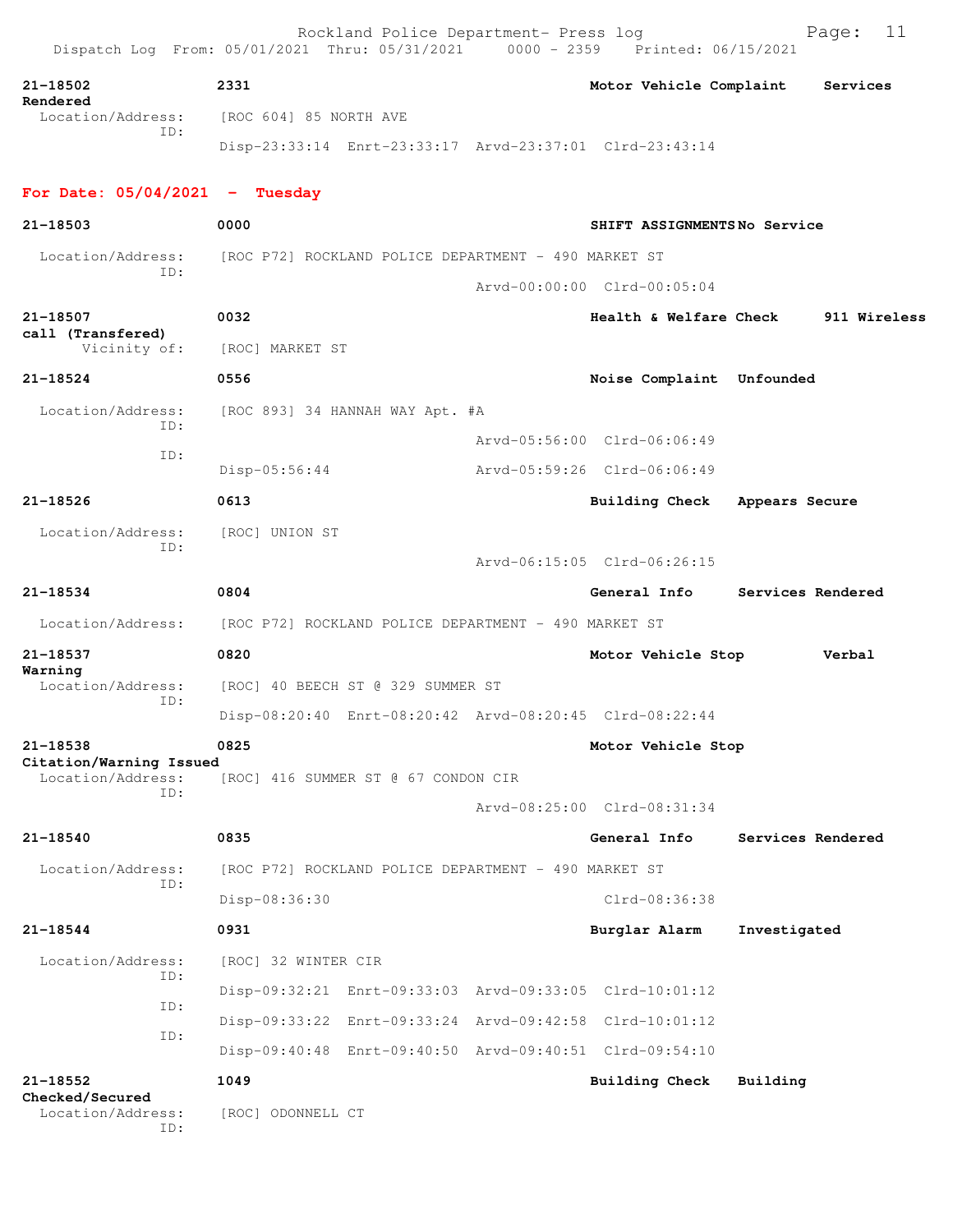**21-18553 1054 Burglar Alarm No Service** Location/Address: [ROC P53] TK O'SHEA'S - 934 HINGHAM ST ID: Disp-10:56:00 Enrt-10:56:28 Clrd-10:59:58 ID: Disp-10:57:01 Enrt-10:57:02 Clrd-10:59:55 **21-18555 1055 Lockout Services Rendered** Location/Address: [ROC P94] FAST LANE CONVENIENCE STORE - 430 UNION ST ID: Disp-10:58:29 Enrt-11:00:33 Clrd-11:09:12 **21-18556 1101 Building Check Building Checked/Secured**  Location/Address: [ROC P47] BEST WESTERN - 909 HINGHAM ST ID: Arvd-11:02:42 Clrd-11:06:51 **21-18559 1128 Emergency Medical Transported to Hospital**  [WAL] NORWOOD URGENT CARE - 103 PROVIDENCE HWY EMS Unit: SHA2-Sharon Ambulance 2 Disp-11:29:41 Enrt-11:29:50 Arvd-11:35:27 Clrd-11:50:13 Hosp-12:08:44 ClrHosp-12:33:13 InQrtsUnavl-13:17:19 InSrvce-13:17:23 ID: Disp-12:55:21 Clrd-12:55:25 **21-18562 1136 MVA Property Damage Only Report Follows**<br>Vicinity of: [ROC] HANOVER LINE - WEBSTER ST ID: Disp-11:37:42 Enrt-11:38:02 Arvd-11:39:57 Clrd-12:11:04 ID: Disp-11:38:46 Enrt-11:38:49 Arvd-11:55:38 Clrd-12:11:25 **21-18563 1149 Details / Time off Services Rendered**  Location: [ROC] **21-18564 1153 Assist Public Services Rendered** Location/Address: [ROC] 211 GARDEN TER ID: Disp-11:56:43 Enrt-12:00:50 Arvd-12:01:06 Clrd-12:25:41 **21-18567 1200 Noise Complaint Services Rendered** Location/Address: [ROC 272] SHERIDAN SQUARE CONDOS - 103 GROVE ST Apt. #336 ID: Disp-12:11:38 Enrt-12:12:14 Arvd-12:16:07 Clrd-12:23:36 **21-18569 1246 Details / Time off Services Rendered**  Location: [ROC] **21-18570 1254 Details / Time off Services Rendered**  Location: [ROC] **21-18577 1334 General Info Services Rendered** Location/Address: [ROC P72] ROCKLAND POLICE DEPARTMENT - 490 MARKET ST ID: Disp-13:35:17 Clrd-13:35:20

Arvd-10:51:36 Clrd-10:52:18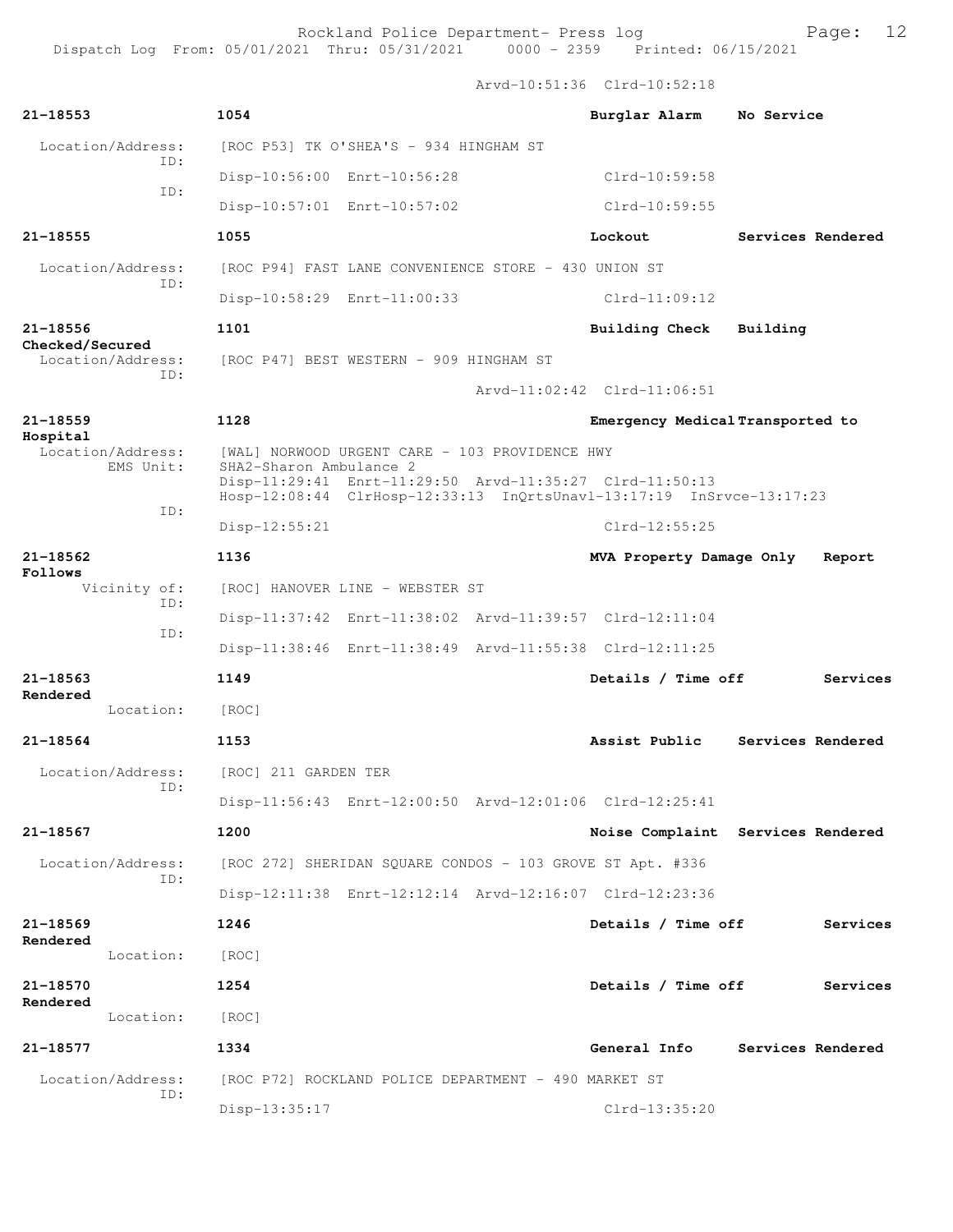| Dispatch Log From: 05/01/2021 Thru: 05/31/2021 |                                                      | Rockland Police Department- Press log   | 0000 - 2359 Printed: 06/15/2021                         | Page:                 | 13 |
|------------------------------------------------|------------------------------------------------------|-----------------------------------------|---------------------------------------------------------|-----------------------|----|
| 21-18578                                       | 1342                                                 |                                         | Assist Other Agency                                     | Services Not          |    |
| Required<br>Location/Address:                  | [ROC 95] ROCKLAND TRUST - 288 UNION ST               |                                         |                                                         |                       |    |
| 21-18583                                       | 1430                                                 |                                         | Motor Vehicle Complaint                                 | Services              |    |
| Rendered<br>Location/Address:                  | [ROC] 113 MARKET ST                                  |                                         |                                                         |                       |    |
| ID:                                            |                                                      |                                         | Disp-14:34:21 Enrt-14:34:25 Arvd-14:36:25 Clrd-14:39:32 |                       |    |
| 21-18584                                       | 1439                                                 |                                         | Building Check                                          | Building              |    |
| Checked/Secured<br>Location/Address:           |                                                      | [ROC P51] DOUBLE TREE - 929 HINGHAM ST  |                                                         |                       |    |
| ID:                                            |                                                      |                                         | Arvd-14:39:50 Clrd-14:41:18                             |                       |    |
| 21-18585                                       | 1442                                                 |                                         | <b>Building Check</b>                                   | Building              |    |
| Checked/Secured<br>Location/Address:           | [ROC] ODONNELL CT                                    |                                         |                                                         |                       |    |
| ID:                                            |                                                      |                                         | Arvd-14:45:26 Clrd-14:45:52                             |                       |    |
| 21-18591                                       | 1538                                                 |                                         | General Info                                            | No Action Required    |    |
| Location/Address:                              | [ROC] 60 WILLOW POND DR                              |                                         |                                                         |                       |    |
| ID:                                            | Disp-15:44:38                                        |                                         | $Clrd-15:44:55$                                         |                       |    |
| 21-18593                                       | 1553                                                 |                                         | Assist Public                                           | Services Not Required |    |
|                                                |                                                      |                                         |                                                         |                       |    |
| Location/Address:<br>ID:                       | [ROC] 60 WILLOW POND DR                              |                                         |                                                         |                       |    |
|                                                | Disp-15:58:14                                        |                                         | $Clrd-15:58:24$                                         |                       |    |
| 21-18596                                       | 1609                                                 |                                         | SHIFT ASSIGNMENTSNo Service                             |                       |    |
| Location/Address:                              | [ROC P72] ROCKLAND POLICE DEPARTMENT - 490 MARKET ST |                                         |                                                         |                       |    |
| 21-18597                                       | 1612                                                 |                                         | <b>WIRES DOWN</b>                                       | Services Rendered     |    |
| Location/Address:<br>ID:                       | [ROC] MANZELLA CT                                    |                                         |                                                         |                       |    |
|                                                | $Disp-16:16:41$                                      |                                         | Arvd-16:16:46 Clrd-16:22:47                             |                       |    |
| 21-18604                                       | 1731                                                 |                                         | 911 Hang Up                                             | Investigated          |    |
| Location/Address:<br>ID:                       | [ROC] LEDGEWOOD PL                                   |                                         |                                                         |                       |    |
| ID:                                            |                                                      |                                         | Disp-17:31:59 Enrt-17:32:26 Arvd-17:37:42 Clrd-17:41:14 |                       |    |
| ID:                                            |                                                      |                                         | Disp-17:32:48 Enrt-17:32:50 Arvd-17:39:19 Clrd-17:41:11 |                       |    |
| ID:                                            |                                                      |                                         | Disp-17:50:33 Enrt-17:50:35 Arvd-17:50:37 Clrd-18:05:31 |                       |    |
| ID:                                            |                                                      |                                         | Disp-17:51:07 Enrt-17:51:10 Arvd-17:51:11 Clrd-18:05:49 |                       |    |
|                                                |                                                      |                                         | Disp-17:57:03 Enrt-17:57:05 Arvd-17:57:07 Clrd-18:03:21 |                       |    |
| 21-18610                                       | 1853                                                 |                                         | Details / Time off                                      | No Service            |    |
| Location:                                      | [ROC]                                                |                                         |                                                         |                       |    |
| $21 - 18613$                                   | 1931                                                 |                                         | Suspicious Activity                                     | Investigated          |    |
| Location/Address:                              |                                                      | [ROC P47] BEST WESTERN - 909 HINGHAM ST |                                                         |                       |    |
| ID:                                            |                                                      |                                         | Disp-19:32:38 Enrt-19:32:44 Arvd-19:32:47 Clrd-19:55:18 |                       |    |
| ID:                                            |                                                      |                                         | Disp-19:32:43 Enrt-19:32:48 Arvd-19:35:50 Clrd-19:55:15 |                       |    |
| ID:                                            |                                                      |                                         |                                                         |                       |    |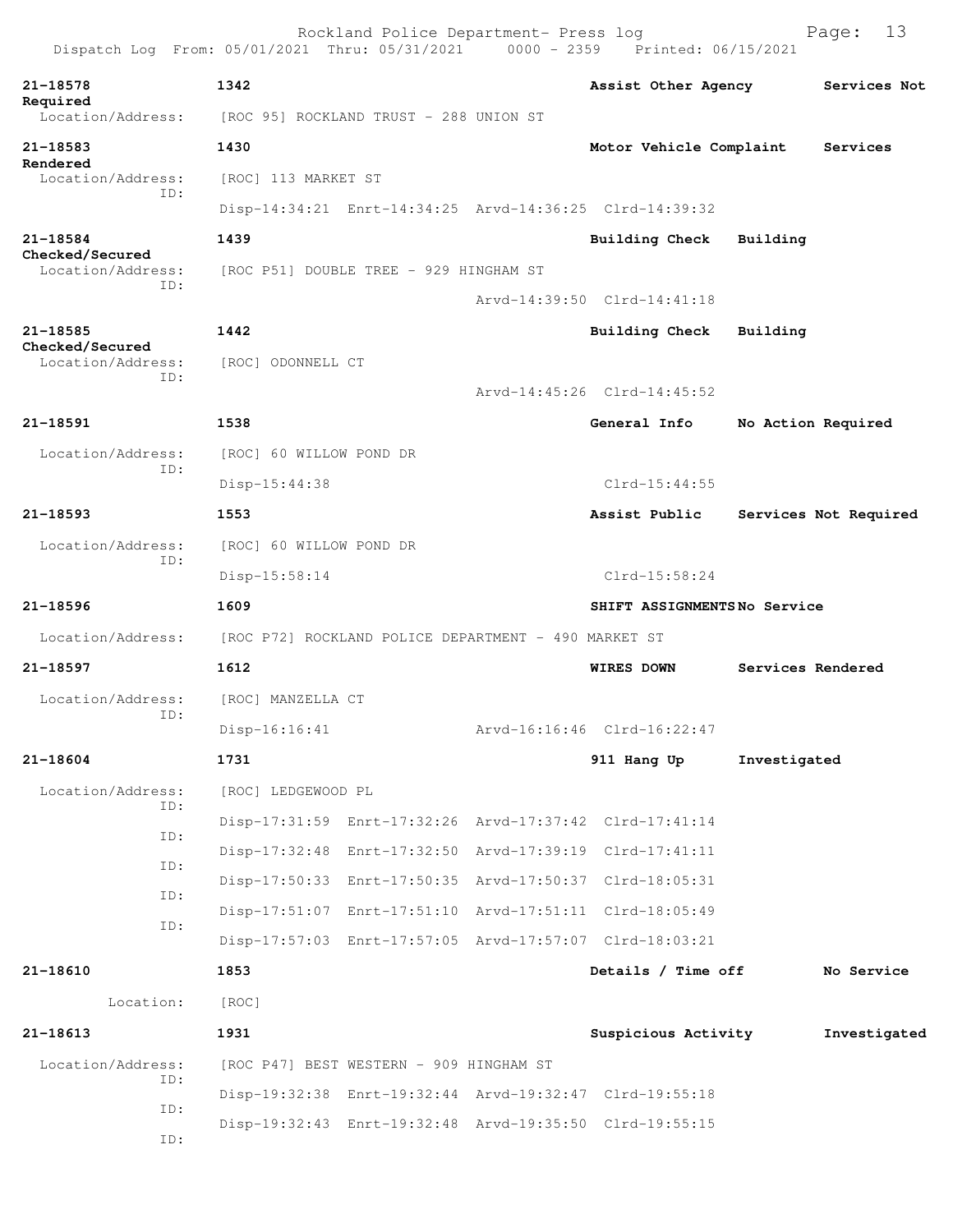Rockland Police Department- Press log Fage: 14

Disp-19:32:44 Clrd-19:45:10 **21-18614 1955 Motor Vehicle Complaint Services Rendered**  [ROC P89] CALVARY CHAPEL - 175 MARKET ST ID: Arvd-19:55:00 Clrd-20:30:17 ID: Disp-19:57:30 Enrt-19:57:37 Arvd-19:57:40 Clrd-20:28:49 ID: Disp-19:57:34 Enrt-19:57:36 Arvd-19:57:39 Clrd-20:10:41 **21-18615 2001 Suspicious Activity Services Rendered**  Location/Address: [ROC] 427 CONCORD ST ID: Disp-20:06:25 Clrd-20:06:31 **21-18617 2034 Assist Other Agency Services Rendered**  Location/Address: [ROC] 158 EXCHANGE ST Apt. #1 ID: Disp-20:36:03 Enrt-20:36:41 Arvd-20:40:50 Clrd-20:42:53 **21-18619 2056 Follow-Up Investigation Services Rendered**  Location/Address: [ROC] 51 HANNAH WAY Apt. #A ID: Arvd-20:56:00 Clrd-21:12:17 ID: Disp-21:12:11 Enrt-21:12:13 Arvd-21:12:14 Clrd-21:12:23 **21-18632 2223 Unwanted Party Sent On Way** Location/Address: [ROC P65] 7-ELEVEN CONVENIENCE STORE - 92 MARKET ST ID: Disp-22:25:01 Enrt-22:25:41 Arvd-22:27:36 Clrd-22:38:58 ID: Disp-22:25:05 Enrt-22:25:40 Arvd-22:27:29 Clrd-22:38:54 **21-18633 2232 Motor Vehicle Stop Verbal Warning**  Location/Address: [ROC] 347 MARKET ST ID: Arvd-22:32:00 Clrd-22:43:13 ID: Disp-22:33:11 Enrt-22:33:13 Arvd-22:40:53 Clrd-22:43:11 **21-18637 2306 Assist Public Services Rendered** Location/Address: [ROC] 47 BAY PATH LN ID: Disp-23:08:48 Arvd-23:08:58 Clrd-23:12:58 **21-18639 2314 Suspicious Activity Investigated** Location/Address: [ROC P108] SOUTH SHORE BMW - 1040 HINGHAM ST ID: Arvd-23:14:00 Clrd-23:18:31 **21-18640 2323 Building Check Building Checked/Secured**  Location/Address: [ROC] VOLVO - 1030 HINGHAM ST ID: Arvd-23:23:00 Clrd-23:24:23

**For Date: 05/05/2021 - Wednesday**

**21-18642 0000 SHIFT ASSIGNMENTS No Action Required**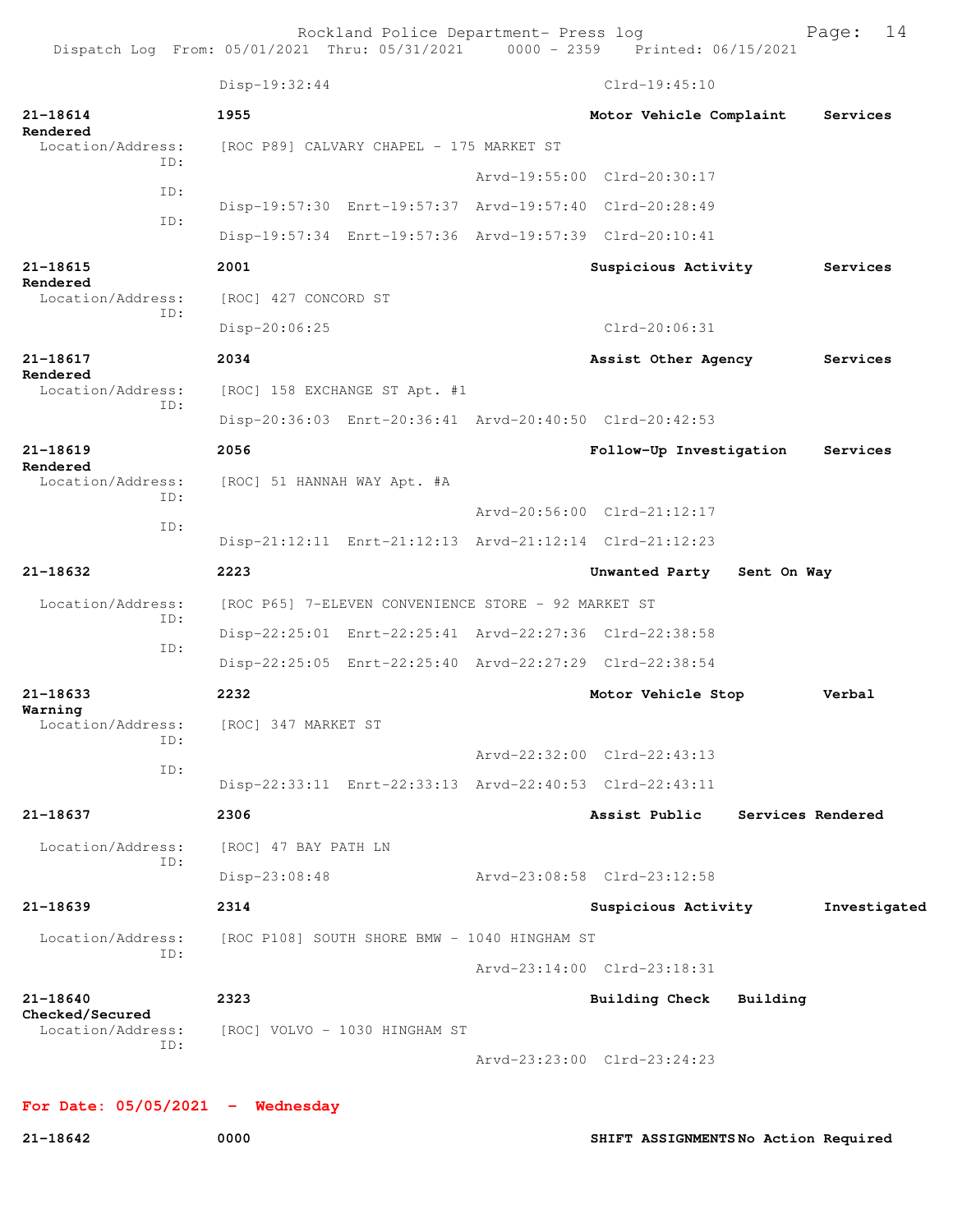Rockland Police Department- Press log Page: 15 Dispatch Log From: 05/01/2021 Thru: 05/31/2021 Location/Address: [ROC P72] ROCKLAND POLICE DEPARTMENT - 490 MARKET ST **21-18648 0153 Assist Public Services Rendered** Location/Address: [ROC P72] ROCKLAND POLICE DEPARTMENT - 490 MARKET ST ID: Disp-01:56:08 Arvd-01:56:18 Clrd-01:57:29 **21-18653 0301 Details / Time off No Action Required**  Location: [ROC] **21-18662 0501 Building Check Building Checked/Secured**  Location/Address: [ROC 61] UNION ST BUSINESS DISTRICT - UNION ST ID: Disp-05:01:29 Arvd-05:01:34 Clrd-05:22:53 **21-18668 0733 Animal Complaint No Action Required** Location/Address: [ROC P72] ROCKLAND POLICE DEPARTMENT - 490 MARKET ST **21-18675 0800 SHIFT ASSIGNMENTS Services Rendered** Location/Address: [ROC P72] ROCKLAND POLICE DEPARTMENT - 490 MARKET ST **21-18674 0916 Building Check Building Checked/Secured**  Location/Address: [ROC] ODONNELL CT ID: Arvd-09:17:48 Clrd-09:19:15 **21-18676 0923 Building Check Building Checked/Secured**  [ROC P47] BEST WESTERN - 909 HINGHAM ST ID: Arvd-09:24:11 Clrd-09:27:22 **21-18683 1025 Detail Services Rendered** Location/Address: [ROC P72] ROCKLAND POLICE DEPARTMENT - 490 MARKET ST **21-18684 1037 Building Check Building Checked/Secured**  Location/Address: [ROC] ODONNELL CT ID: Arvd-10:38:24 Clrd-10:39:26 **21-18685 1048 Building Check Building Checked/Secured**  Location/Address: [ROC P51] DOUBLE TREE - 929 HINGHAM ST ID: Arvd-10:49:12 Clrd-10:50:31 **21-18689 1107 Burglar Alarm Services Rendered** Location/Address: [ROC] 831 LIBERTY ST ID: Disp-11:08:58 Enrt-11:10:01 Arvd-11:14:38 Clrd-11:20:50 ID: Disp-11:09:08 Enrt-11:10:13 Arvd-11:14:59 Clrd-11:22:00 **21-18690 1110 Emergency Medical Transported to Hospital**  Location/Address: [ROC] 92 CHURCH ST Apt. #2 ID: Disp-11:13:28 Clrd-11:14:24 Fire Unit: ROCKEN1-Pumper-Rockland Engine 1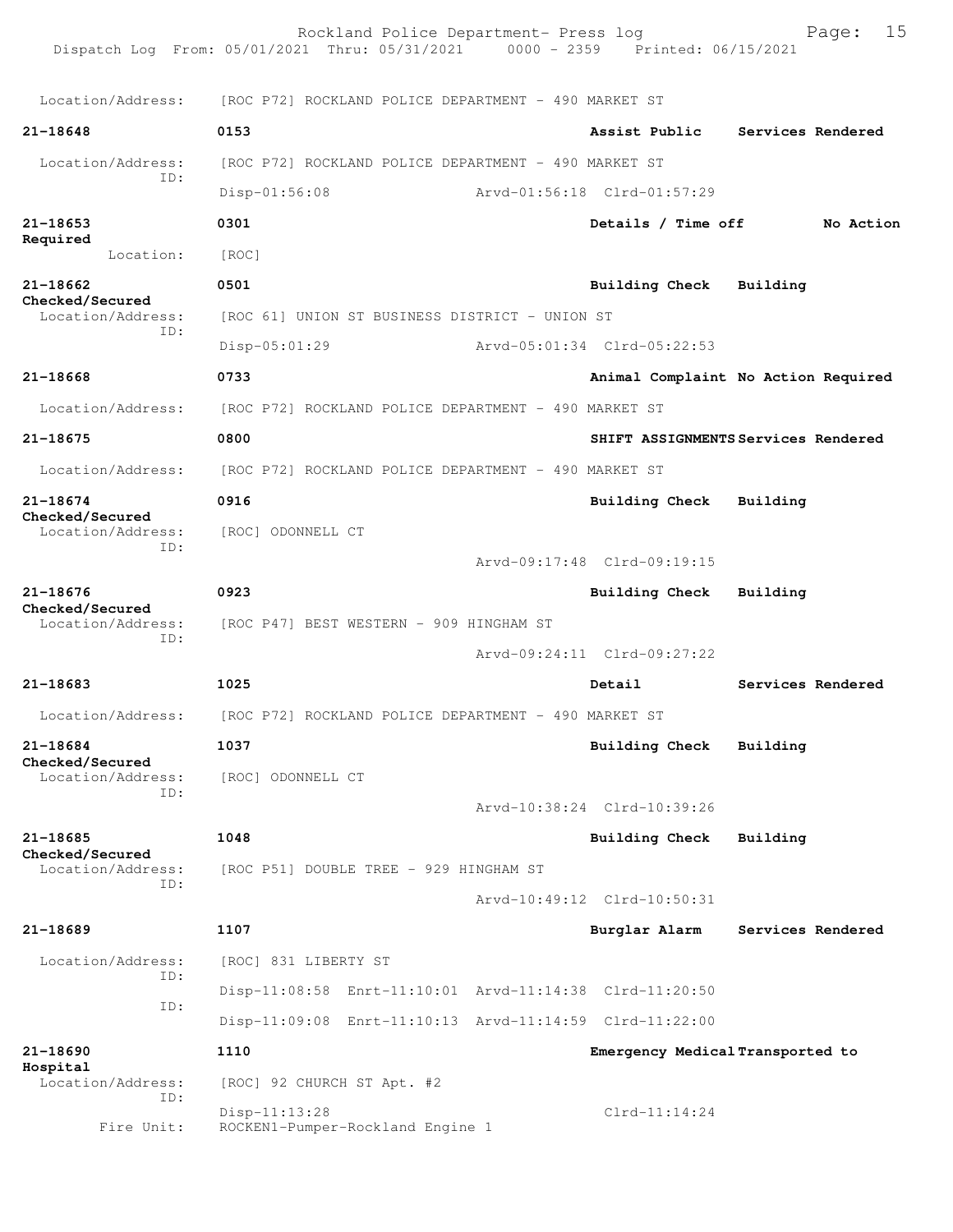Rockland Police Department- Press log Fage: 16<br>21 Thru: 05/31/2021 0000 - 2359 Printed: 06/15/2021 Dispatch Log From: 05/01/2021 Thru: 05/31/2021 Disp-11:14:33 Enrt-11:14:55 Arvd-11:17:42 Clrd-11:38:13 InQrtsUnavl-12:10:45 InSrvce-12:10:45 EMS Unit: ROCKAM1-Rockland A1 Disp-11:14:39 Enrt-11:14:51 Arvd-11:17:38 Clrd-11:38:16 InQrtsUnavl-11:40:53 InSrvce-11:40:57<br>EMS Unit: ROCKAM1-Rockland A1 ROCKAM1-Rockland A1 Disp-11:14:00 Enrt-11:14:45 Arvd-11:17:01 Clrd-11:38:31 Hosp-11:49:40 ClrHosp-12:23:05 InQrtsUnavl-12:35:46 InSrvce-12:35:46 **21-18694 1118 VACATION DAY OFF Services Rendered** Location/Address: [ROC P72] ROCKLAND POLICE DEPARTMENT - 490 MARKET ST ID: Disp-11:20:38 Clrd-12:14:33 **21-18700 1208 911 Hang Up Services Rendered** Location/Address: [ROC] 100 WEYMOUTH ST ID: Disp-12:10:12 Enrt-12:10:25 Arvd-12:21:44 Clrd-12:21:48 **21-18701 1217 Detail Services Rendered** Location/Address: [ROC] 11 BOWEN RD **21-18705 1234 Detail Services Rendered** Location/Address: [ROC P72] ROCKLAND POLICE DEPARTMENT - 490 MARKET ST **21-18707 1252 COMP TIME OFF No Action Required** Location/Address: [ROC P72] ROCKLAND POLICE DEPARTMENT - 490 MARKET ST ID: Disp-12:54:12 Clrd-13:04:33 **21-18711 1310 Larceny / Forgery/ Fraud Report Follows**  Location/Address: [ROC 69] SOUTH SHORE REHAB & NURSING - 115 NORTH AVE ID: Disp-13:12:54 Enrt-13:12:59 Arvd-13:16:54 Clrd-13:35:05 **21-18714 1342 Suspicious Activity Transported to Hospital**  Location/Address: [ROC] CHRISTIAN READING SCHOOL - 357 UNION ST ID: Disp-13:46:34 Enrt-13:46:36 Arvd-13:48:04 Clrd-14:05:51 ID: Disp-14:02:04 Enrt-14:02:09 Arvd-14:02:11 Clrd-14:06:29 **21-18716 1351 COMP DAY OFF Services Rendered** Location/Address: [ROC P72] ROCKLAND POLICE DEPARTMENT - 490 MARKET ST ID: Disp-13:53:22 Clrd-13:55:12 **21-18721 1417 Motor Vehicle Stop Verbal Warning**  Location/Address: [ROC] E WATER ST @ EVERETT ST ID: Arvd-14:17:00 Clrd-14:21:24 **21-18722 1418 Detail Services Rendered** Location/Address: [ROC P72] ROCKLAND POLICE DEPARTMENT - 490 MARKET ST **21-18724 1427 Police Information Services Rendered**  Location/Address: [ROC P72] ROCKLAND POLICE DEPARTMENT - 490 MARKET ST ID: Arvd-14:37:04 Clrd-14:39:27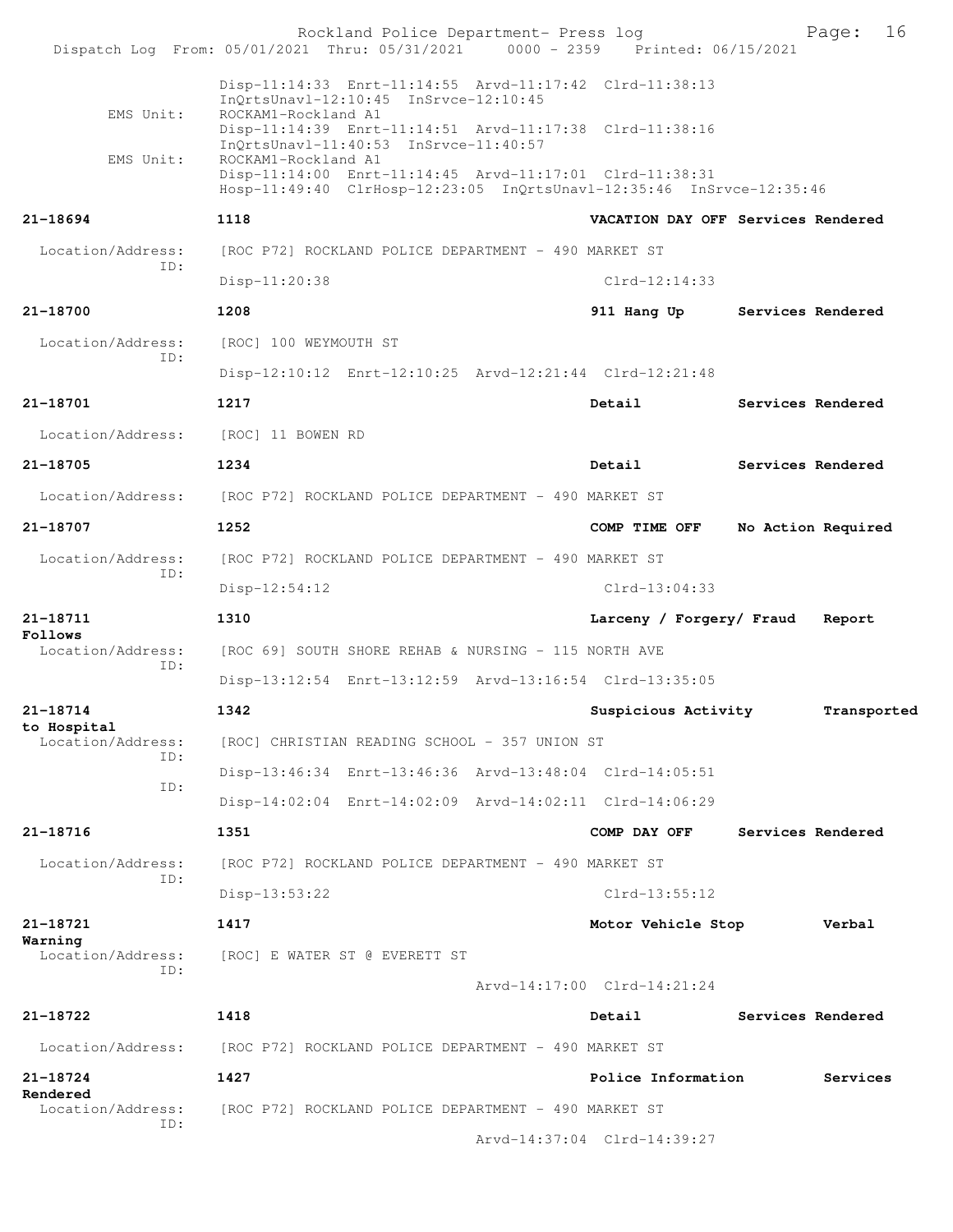| 21-18723                                     | 1433                                                            | COMP TIME OFF                       | Services Rendered |
|----------------------------------------------|-----------------------------------------------------------------|-------------------------------------|-------------------|
| Location/Address:                            | [ROC P72] ROCKLAND POLICE DEPARTMENT - 490 MARKET ST            |                                     |                   |
| ID:                                          | Disp-14:34:39                                                   | $Clrd-15:14:02$                     |                   |
| 21-18730                                     | 1510                                                            | Health & Welfare Check              | Services          |
| Rendered<br>Location/Address:                | [ROC] 63 WEBSTER ST Apt. #3                                     |                                     |                   |
| ID:                                          | Disp-15:20:31 Enrt-15:20:39 Arvd-15:23:59 Clrd-15:36:56         |                                     |                   |
| ID:                                          | Disp-15:20:35 Enrt-15:20:38 Arvd-15:23:55 Clrd-15:36:53         |                                     |                   |
| 21-18731                                     | 1518                                                            | Motor Vehicle Stop                  |                   |
| Citation/Warning Issued<br>Location/Address: | [ROC] 279 UNION ST @ 12 CHURCH ST                               |                                     |                   |
| ID:                                          |                                                                 | Arvd-15:18:00 Clrd-15:28:49         |                   |
| 21-18738                                     | 1606                                                            | SHIFT ASSIGNMENTS Services Rendered |                   |
| Location/Address:                            | [ROC P72] ROCKLAND POLICE DEPARTMENT - 490 MARKET ST            |                                     |                   |
| ID:                                          | $Disp-16:08:34$                                                 | $Clrd-16:09:05$                     |                   |
| 21-18740                                     | 1618                                                            | Suspicious Activity                 | Gone on           |
| arrival<br>Location/Address:                 | [ROC] 129 CONCORD ST                                            |                                     |                   |
| ID:                                          | Disp-16:20:16 Enrt-16:22:26 Arvd-16:24:15 Clrd-16:28:43         |                                     |                   |
| ID:                                          | Disp-16:22:32 Enrt-16:22:36 Arvd-16:24:27 Clrd-16:28:45         |                                     |                   |
| 21-18744                                     | 1648                                                            | Suspicious Activity                 | Services          |
| Rendered<br>Location/Address:                | [ROC] FOREST ST                                                 |                                     |                   |
| ID:                                          | Disp-16:49:12 Enrt-16:50:24                                     | $Clrd-16:50:48$                     |                   |
| ID:                                          | Disp-16:50:37                                                   | Arvd-16:50:41 Clrd-16:55:12         |                   |
| 21-18748                                     | 1716                                                            | Health & Welfare Check              | Cancelled         |
| Enroute<br>Location/Address:                 | [ROC] 2 HEMLOCK ST                                              |                                     |                   |
| ID:                                          | Disp-17:19:51 Enrt-17:19:55                                     | Clrd-17:26:01                       |                   |
| 21-18750                                     | 1720                                                            | Disabled Motor Vehicle              | Services          |
| Rendered<br>Location/Address:                | [ROC] HINGHAM ST                                                |                                     |                   |
| ID:                                          | Disp-17:23:14 Enrt-17:24:03 Arvd-17:29:02 Clrd-17:38:39         |                                     |                   |
| 21-18753                                     |                                                                 |                                     |                   |
| (Transfered)                                 | 1739                                                            | 911 Accidental                      | 911 Wireless call |
| Location/Address:<br>ID:                     | [ROC 36] ITW POLYMERS SEALANTS - 56 AIR STATION INDUSTRIAL PARK |                                     |                   |
| ID:                                          | Disp-17:40:39                                                   | $Clrd-17:41:03$                     |                   |
|                                              | Disp-17:40:54 Enrt-17:46:20 Arvd-17:47:04 Clrd-18:03:09         |                                     |                   |
| 21-18757<br>Rendered                         | 1821                                                            | Details / Time off                  | Services          |
| Location:                                    | [ROC]                                                           |                                     |                   |
| 21-18762<br>arrival                          | 1851                                                            | Suspicious Activity                 | Gone on           |
| Location/Address:                            | [ROC] 91 FOREST ST @ 155 LINCOLN RD                             |                                     |                   |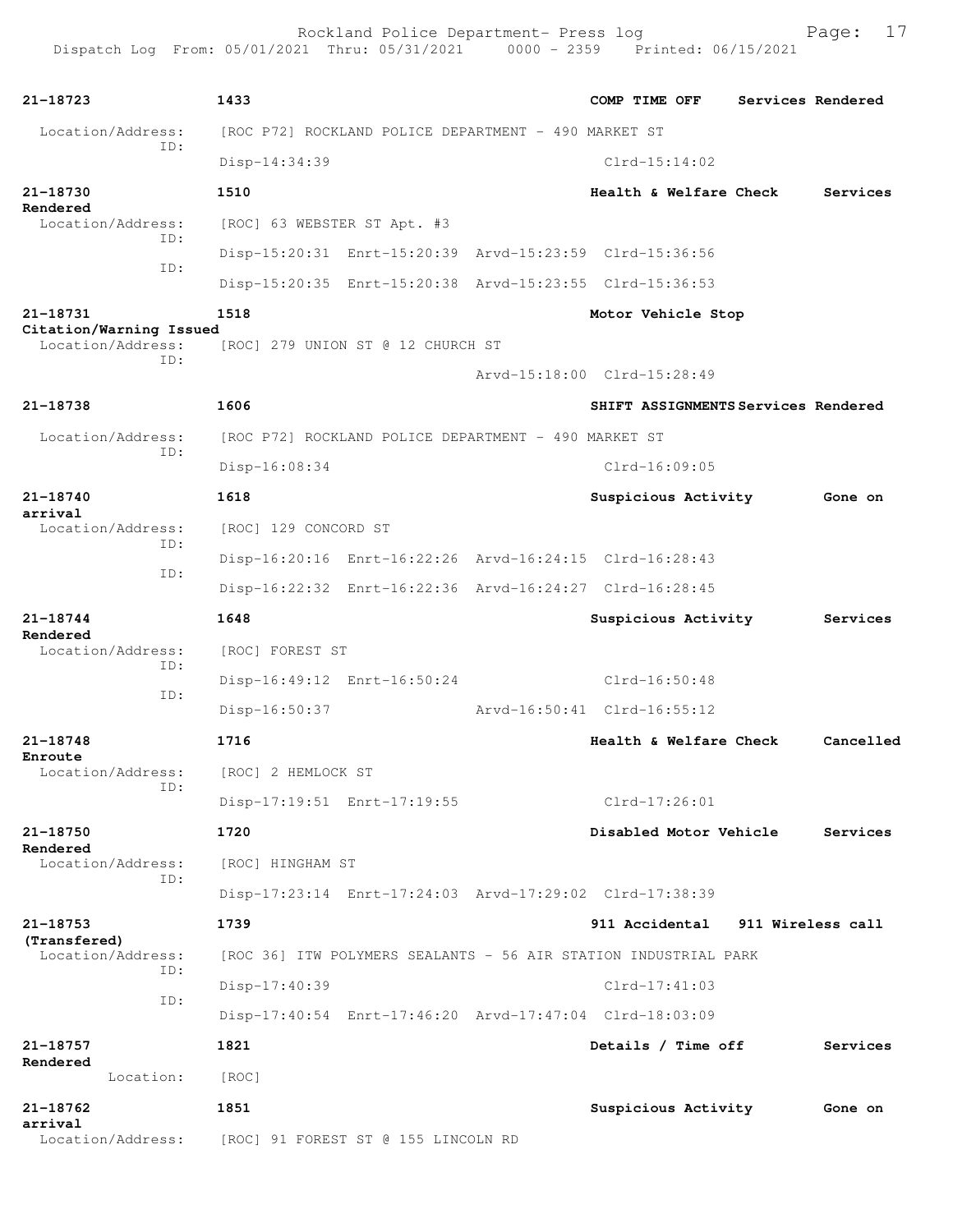|                                                  | Rockland Police Department- Press log<br>Dispatch Log From: 05/01/2021 Thru: 05/31/2021 0000 - 2359 Printed: 06/15/2021 |                                     |                  | Page:             | 18 |
|--------------------------------------------------|-------------------------------------------------------------------------------------------------------------------------|-------------------------------------|------------------|-------------------|----|
|                                                  |                                                                                                                         |                                     |                  |                   |    |
| TD:                                              | Disp-18:51:52 Enrt-18:54:42 Arvd-18:56:53 Clrd-19:02:49                                                                 |                                     |                  |                   |    |
| 21-18763                                         | 1907                                                                                                                    | Assist Public                       | Advised to Court |                   |    |
| Location/Address:                                | [ROC P72] ROCKLAND POLICE DEPARTMENT - 490 MARKET ST                                                                    |                                     |                  |                   |    |
| TD:                                              | Disp-19:08:23                                                                                                           | $Clrd-19:12:16$                     |                  |                   |    |
| 21-18767                                         | 1949                                                                                                                    | Motor Vehicle Stop                  |                  | Verbal            |    |
| Warning<br>Location/Address:                     | [ROC] HINGHAM ST                                                                                                        |                                     |                  |                   |    |
| ID:                                              | Disp-19:50:46 Enrt-19:50:49 Arvd-19:50:51 Clrd-19:52:47                                                                 |                                     |                  |                   |    |
| 21-18775                                         | 2218                                                                                                                    | Details / Time off                  |                  | Services          |    |
| Rendered<br>Location:                            | [ROC]                                                                                                                   |                                     |                  |                   |    |
| 21-18779                                         | 2328                                                                                                                    | Assist Other Agency                 |                  | Services          |    |
| Rendered<br>Location/Address:                    | [ROC] BISHOP LN                                                                                                         |                                     |                  |                   |    |
| ID:                                              | Disp-23:31:34                                                                                                           | Arvd-23:31:40 Clrd-23:31:51         |                  |                   |    |
| For Date: $05/06/2021$ - Thursday                |                                                                                                                         |                                     |                  |                   |    |
| 21-18781                                         | 0000                                                                                                                    | SHIFT ASSIGNMENTS Services Rendered |                  |                   |    |
| Location/Address:                                |                                                                                                                         |                                     |                  |                   |    |
|                                                  | [ROC P72] ROCKLAND POLICE DEPARTMENT - 490 MARKET ST<br>0459                                                            |                                     | Building         |                   |    |
| 21-18799<br>Checked/Secured<br>Location/Address: |                                                                                                                         | Building Check                      |                  |                   |    |
| ID:                                              | [ROC] UNION ST                                                                                                          |                                     |                  |                   |    |
|                                                  | $Disp-05:01:40$                                                                                                         | Arvd-05:01:47 Clrd-05:25:31         |                  |                   |    |
| 21-18810<br>Warning                              | 0640                                                                                                                    | Motor Vehicle Stop                  |                  | Verbal            |    |
| Location/Address:<br>ID:                         | [ROC] EAST WATER ST @ CHRISTOPHER DR                                                                                    |                                     |                  |                   |    |
| ID:                                              |                                                                                                                         | Arvd-06:40:00 Clrd-06:42:48         |                  |                   |    |
|                                                  | Disp-06:42:41 Enrt-06:42:43 Arvd-06:42:45 Clrd-06:43:43                                                                 |                                     |                  |                   |    |
| 21-18812                                         | 0701                                                                                                                    | Noise Complaint Services Rendered   |                  |                   |    |
| Location/Address:<br>ID:                         | [ROC 140] 292 MARKET ST Apt. #39                                                                                        |                                     |                  |                   |    |
| ID:                                              | Disp-07:03:45 Enrt-07:04:01 Arvd-07:04:02 Clrd-07:10:20                                                                 |                                     |                  |                   |    |
|                                                  | Disp-07:04:27 Enrt-07:04:30 Arvd-07:04:33 Clrd-07:10:17                                                                 |                                     |                  |                   |    |
| 21-18813                                         | 0710                                                                                                                    | General Info                        |                  | Services Rendered |    |
| Location/Address:                                | [ROC P72] ROCKLAND POLICE DEPARTMENT - 490 MARKET ST                                                                    |                                     |                  |                   |    |
| 21-18814                                         | 0715                                                                                                                    | General Incident Services Rendered  |                  |                   |    |
| Location/Address:<br>ID:                         | [ROC] 18 LINDEN ST                                                                                                      |                                     |                  |                   |    |
|                                                  | $Disp-07:18:52$                                                                                                         | Clrd-07:19:57                       |                  |                   |    |
| 21-18815<br>Rendered                             | 0742                                                                                                                    | Details / Time off                  |                  | Services          |    |
| Location:                                        | [ROC]                                                                                                                   |                                     |                  |                   |    |
| 21-18817                                         | 0800                                                                                                                    | General Info                        |                  | Services Rendered |    |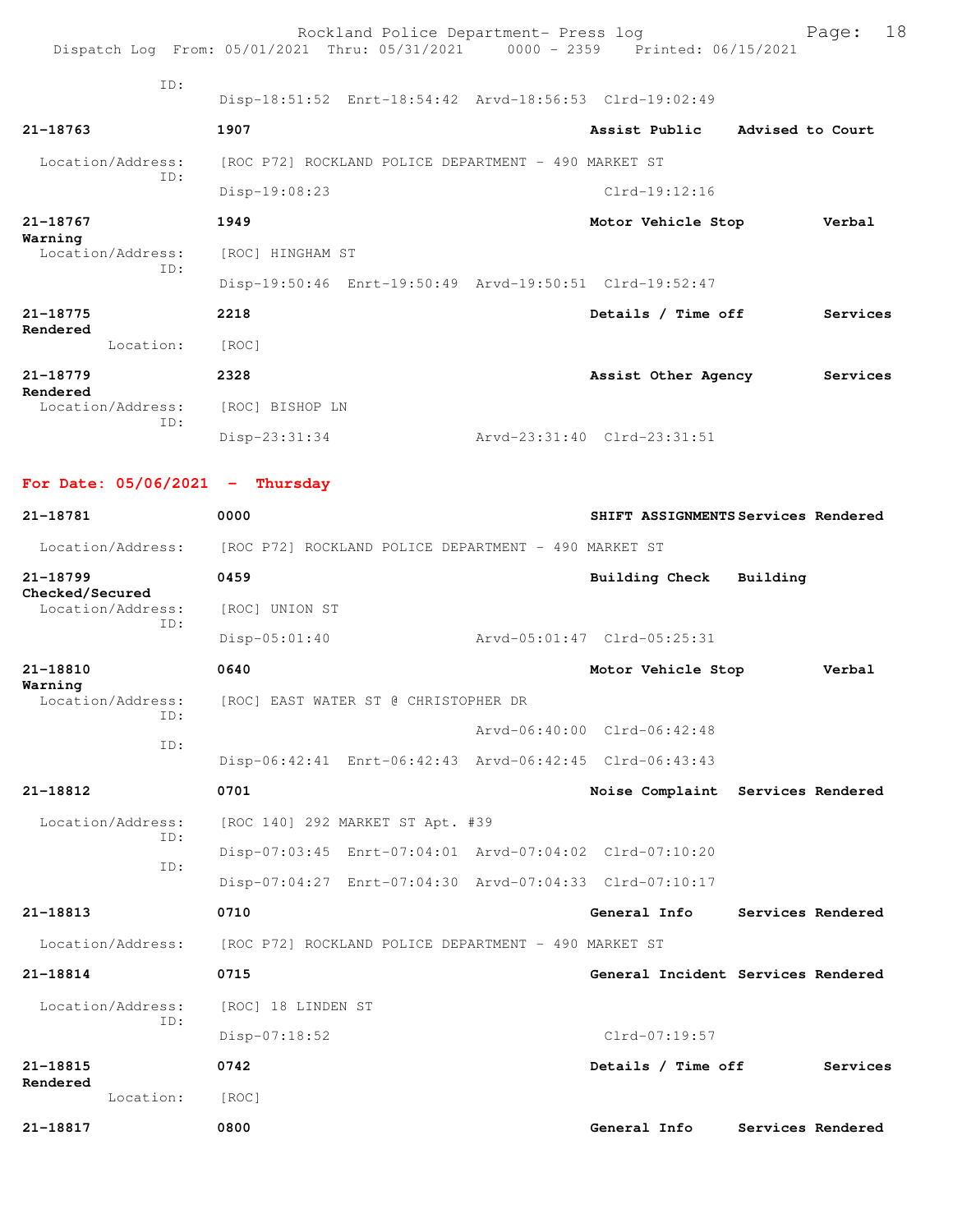| 21-18845<br>Citation/Warning Issued                                            | 1129                     |                                                         | Motor Vehicle Stop                                      |                                    |
|--------------------------------------------------------------------------------|--------------------------|---------------------------------------------------------|---------------------------------------------------------|------------------------------------|
| Location/Address:                                                              |                          | [ROC P72] ROCKLAND POLICE DEPARTMENT - 490 MARKET ST    |                                                         |                                    |
| 21-18842                                                                       | 1107                     |                                                         | General Info                                            | No Service                         |
|                                                                                |                          |                                                         | Disp-10:54:43 Enrt-10:54:50 Arvd-10:54:53 Clrd-10:54:57 |                                    |
| ID:                                                                            |                          | Disp-10:53:40 Enrt-10:53:51 Arvd-10:53:53 Clrd-10:53:56 |                                                         |                                    |
| Location/Address:<br>ID:                                                       | [ROC] HINGHAM ST         |                                                         |                                                         |                                    |
| 21-18840<br>Checked/Secured                                                    | 1052                     |                                                         | Building Check                                          | Building                           |
|                                                                                |                          |                                                         | Disp-10:52:28 Enrt-10:52:33 Arvd-10:52:36 Clrd-10:52:40 |                                    |
| Location/Address:<br>ID:                                                       | [ROC] ODONNELL CT        |                                                         |                                                         |                                    |
| 21-18838                                                                       | 1051                     |                                                         | General Info                                            | Services Rendered                  |
|                                                                                |                          |                                                         | Arvd-10:37:00 Clrd-10:40:02                             |                                    |
| Location/Address:<br>ID:                                                       | [ROC] POND ST            |                                                         |                                                         |                                    |
| 21-18835<br>Warning                                                            | 1037                     |                                                         | Motor Vehicle Stop                                      | Verbal                             |
|                                                                                |                          |                                                         | Arvd-10:34:33 Clrd-10:49:25                             |                                    |
| Location/Address:<br>ID:                                                       |                          | [ROC 1041] 135 GROVE ST Apt. #240                       |                                                         |                                    |
| 21-18836                                                                       | 1034                     |                                                         | Warrant                                                 | No Service                         |
|                                                                                |                          |                                                         | Arvd-09:17:00 Clrd-09:27:17                             |                                    |
| Location/Address:<br>ID:                                                       |                          | [ROC] 187 POND ST @ 285 TURNER RD                       |                                                         |                                    |
| 21-18828<br>Citation/Warning Issued                                            | 0917                     |                                                         | Motor Vehicle Stop                                      |                                    |
| Location/Address:                                                              |                          | [ROC P72] ROCKLAND POLICE DEPARTMENT - 490 MARKET ST    |                                                         |                                    |
| 21-18827                                                                       | 0912                     |                                                         | General Info                                            | No Service                         |
|                                                                                |                          |                                                         | Disp-09:09:25 Enrt-09:09:31 Arvd-09:09:35 Clrd-09:09:43 |                                    |
| Location/Address:<br>ID:                                                       | [ROC] HANNAH WAY         |                                                         |                                                         |                                    |
| $21 - 18826$                                                                   | 0908                     |                                                         | General Info                                            | Services Rendered                  |
| Location/Address:                                                              | [ROC 311] 641 LIBERTY ST |                                                         |                                                         |                                    |
| 21-19521                                                                       | 0900                     |                                                         |                                                         | Animal Complaint Services Rendered |
| ID:                                                                            |                          |                                                         | Disp-08:47:23 Enrt-08:47:25 Arvd-08:47:27 Clrd-08:57:47 |                                    |
| ID:                                                                            |                          |                                                         | Disp-08:47:10 Enrt-08:47:12 Arvd-08:47:29 Clrd-08:57:50 |                                    |
| ID:                                                                            |                          | Disp-08:41:05 Enrt-08:41:45 Arvd-08:47:15 Clrd-08:47:16 |                                                         |                                    |
| Location/Address:                                                              |                          | [ROC 206] 51 MAPLE ST Apt. #219                         |                                                         |                                    |
| $21 - 18821$                                                                   | 0840                     |                                                         | Health & Welfare Check                                  | Investigated                       |
| ID:                                                                            |                          |                                                         | Disp-08:10:09 Enrt-08:10:14 Arvd-08:10:17 Clrd-08:10:20 |                                    |
| ID:                                                                            |                          |                                                         | Disp-08:09:26 Enrt-08:09:33 Arvd-08:09:36 Clrd-08:09:41 |                                    |
| Location/Address:                                                              |                          | [ROC P72] ROCKLAND POLICE DEPARTMENT - 490 MARKET ST    |                                                         |                                    |
| Dispatch Log From: 05/01/2021 Thru: 05/31/2021 0000 - 2359 Printed: 06/15/2021 |                          |                                                         |                                                         |                                    |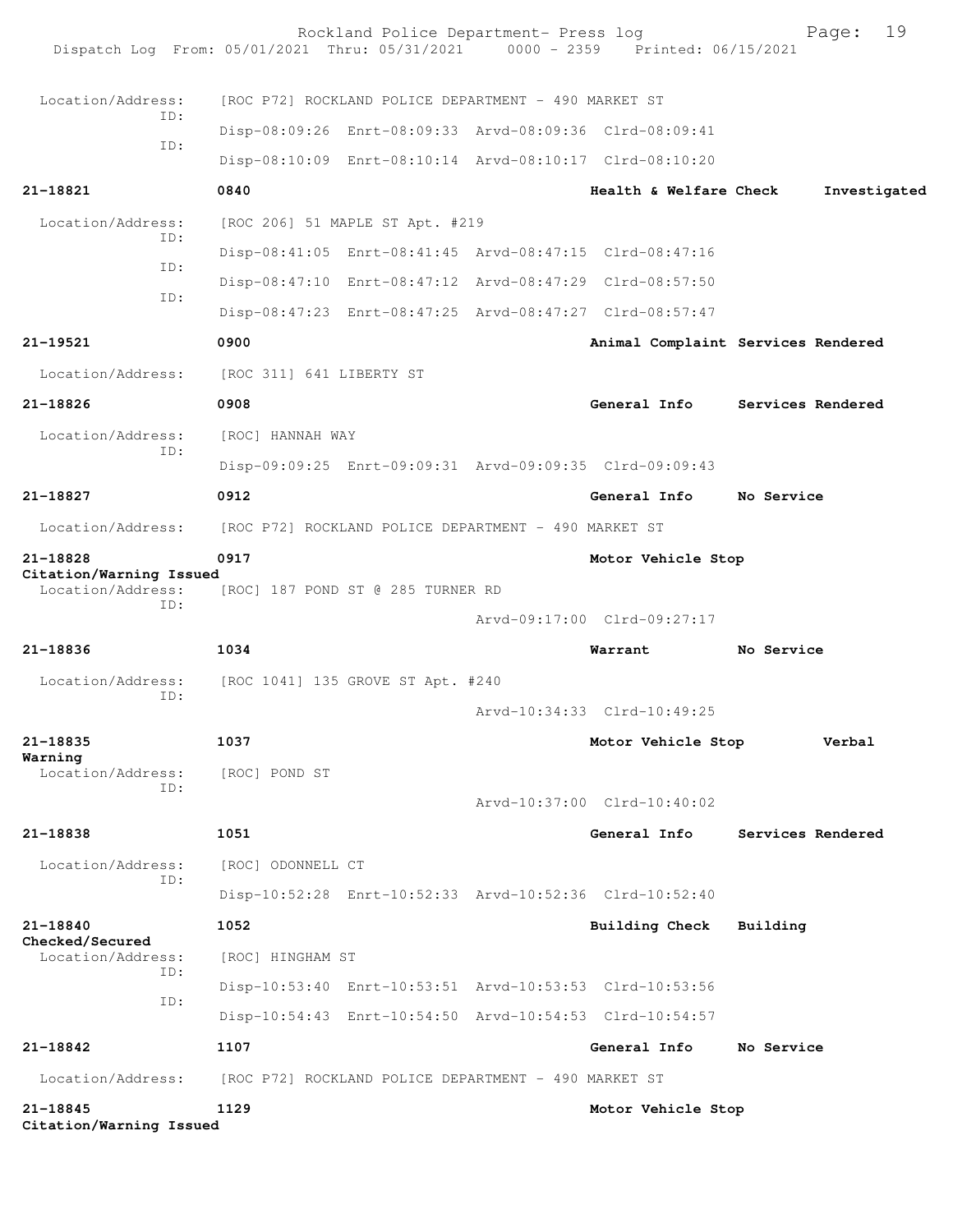|                                      | Rockland Police Department- Press log<br>Dispatch Log From: 05/01/2021 Thru: 05/31/2021 0000 - 2359 Printed: 06/15/2021 |                               | 20<br>Page:        |
|--------------------------------------|-------------------------------------------------------------------------------------------------------------------------|-------------------------------|--------------------|
| Location/Address:                    | [ROC] 821 UNION ST @ 1 VFW DR                                                                                           |                               |                    |
| TD:                                  |                                                                                                                         | Arvd-11:29:00 Clrd-11:34:01   |                    |
| 21-18849                             | 1203                                                                                                                    | Assist Other Agency           | Services           |
| Rendered<br>Location/Address:        | [ROC] HINGHAM ST                                                                                                        |                               |                    |
| ID:                                  | Disp-12:03:48 Enrt-12:04:32 Arvd-12:12:18 Clrd-12:27:44                                                                 |                               |                    |
| 21-18851                             | 1221                                                                                                                    | Larceny / Forgery/ Fraud      | No Action          |
| Required<br>Location/Address:        | [ROC] 32 MARTHA DR Apt. #D                                                                                              |                               |                    |
| TD:                                  | Disp-12:21:58 Enrt-12:22:26 Arvd-12:26:12 Clrd-12:26:15                                                                 |                               |                    |
| 21-18854                             | 1234                                                                                                                    | Vandalism                     | Report Follows     |
| Location/Address:                    | [ROC 72] PIANO MILL - 295 CENTRE AVE                                                                                    |                               |                    |
| TD:                                  | Disp-12:36:22 Enrt-12:37:08 Arvd-12:48:34 Clrd-13:01:51                                                                 |                               |                    |
| 21-18860                             | 1329                                                                                                                    | General Info                  | Services Rendered  |
| Location/Address:                    | [ROC] 731 HINGHAM ST                                                                                                    |                               |                    |
| 21-18862                             | 1344                                                                                                                    | General Info                  | Services Rendered  |
| Location/Address:                    | [ROC] 68 LIBERTY SQ                                                                                                     |                               |                    |
| TD:                                  | Disp-13:49:58 Enrt-13:50:04 Arvd-13:50:07 Clrd-13:50:12                                                                 |                               |                    |
| 21-18863                             | 1350                                                                                                                    | General Info                  | Services Rendered  |
| Location/Address:                    | [ROC P72] ROCKLAND POLICE DEPARTMENT - 490 MARKET ST                                                                    |                               |                    |
| 21-18865                             | 1408                                                                                                                    | General Info                  | Services Rendered  |
| Location/Address:                    | [ROC P72] ROCKLAND POLICE DEPARTMENT - 490 MARKET ST                                                                    |                               |                    |
| $21 - 18866$                         | 1415                                                                                                                    | 911 Hang Up                   | Unfounded          |
| Location/Address:                    | [ROC P59] INTERNATIONAL MOTOR SPORTS LLC - 7 MARKET ST                                                                  |                               |                    |
| ID:                                  | Disp-14:18:04 Enrt-14:19:04 Arvd-14:23:27 Clrd-14:33:04                                                                 |                               |                    |
| $21 - 18869$                         | 1427                                                                                                                    | 911 Accidental                | No Action Required |
| Location/Address:                    | [ROC 222] SERONO LABS - 1 TECHNOLOGY PL                                                                                 |                               |                    |
| 21-18870                             | 1432                                                                                                                    | General Info                  | Building           |
| Checked/Secured<br>Location/Address: | [ROC P72] ROCKLAND POLICE DEPARTMENT - 490 MARKET ST                                                                    |                               |                    |
| 21-18871                             | 1446                                                                                                                    | Motor Vehicle Stop            | Verbal             |
| Warning<br>Location/Address:         | [ROC] UNION ST                                                                                                          |                               |                    |
| ID:                                  |                                                                                                                         | Arvd-14:46:00 Clrd-14:47:43   |                    |
| 21-18873                             | 1456                                                                                                                    | Larceny / Forgery/ Fraud      | Services           |
| Rendered<br>Location/Address:        | [ROC] 32 MARTHA DR Apt. #D                                                                                              |                               |                    |
| ID:                                  | Disp-14:57:46 Enrt-14:58:21 Arvd-15:06:20 Clrd-15:13:01                                                                 |                               |                    |
| 21-18876                             | 1504                                                                                                                    | Unwanted Party Peace Restored |                    |
| Location/Address:                    | [ROC 272] SHERIDAN SQUARE CONDOS - 103 GROVE ST Apt. #329                                                               |                               |                    |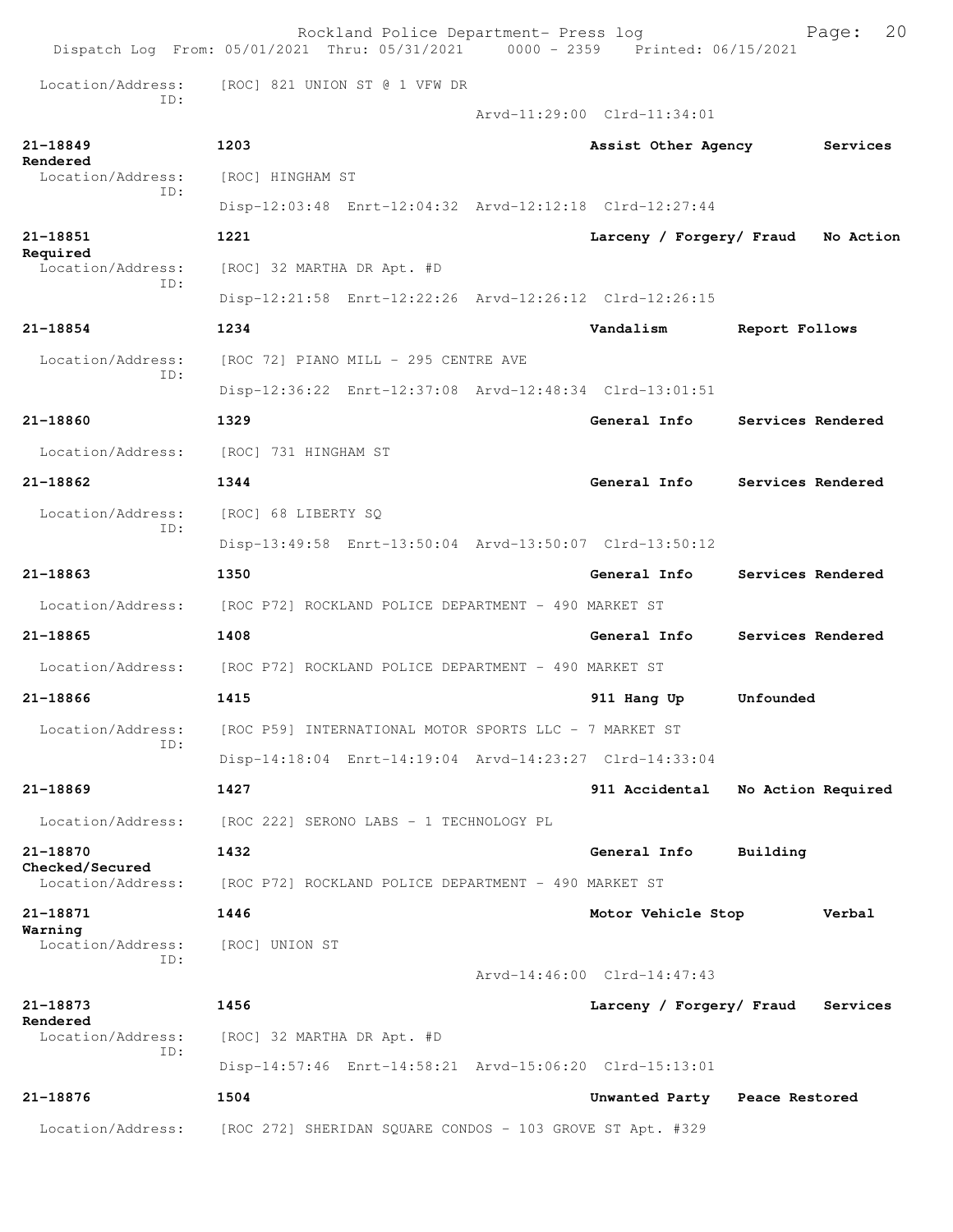|                                         | Rockland Police Department- Press log<br>Dispatch Log From: 05/01/2021 Thru: 05/31/2021 0000 - 2359 Printed: 06/15/2021 |                             | 21<br>Page:                         |
|-----------------------------------------|-------------------------------------------------------------------------------------------------------------------------|-----------------------------|-------------------------------------|
| ID:                                     | Disp-15:07:21 Enrt-15:08:01 Arvd-15:10:53 Clrd-15:24:27                                                                 |                             |                                     |
| ID:                                     | Disp-15:07:27 Enrt-15:07:59 Arvd-15:10:51 Clrd-15:24:30                                                                 |                             |                                     |
| ID:                                     | Disp-15:18:10 Enrt-15:18:13 Arvd-15:18:15 Clrd-15:26:45                                                                 |                             |                                     |
| 21-18881                                | 1528                                                                                                                    | Motor Vehicle Stop          | Verbal                              |
| Warning<br>Location/Address:<br>ID:     | [ROC] WILLIAMS ST                                                                                                       |                             |                                     |
|                                         |                                                                                                                         | Arvd-15:28:00 Clrd-15:36:21 |                                     |
| 21-18886                                | 1600                                                                                                                    |                             | SHIFT ASSIGNMENTS Services Rendered |
| Location/Address:                       | [ROC P72] ROCKLAND POLICE DEPARTMENT - 490 MARKET ST                                                                    |                             |                                     |
| 21-18890                                | 1649                                                                                                                    | Warrant                     | No Service                          |
| Location/Address:<br>ID:                | [ROC 1040] 282 MARKET ST Apt. #2                                                                                        |                             |                                     |
|                                         | Disp-16:52:45                                                                                                           | $Clrd-16:52:52$             |                                     |
| 21-18908<br>Rendered                    | 1846                                                                                                                    | <b>STATION Maintenance</b>  | Services                            |
| Location/Address:<br>ID:                | [ROC P72] ROCKLAND POLICE DEPARTMENT - 490 MARKET ST                                                                    |                             |                                     |
|                                         | Disp-18:49:28                                                                                                           | $Clrd-18:49:56$             |                                     |
| 21-18909                                | 1857                                                                                                                    | Lockout                     | Services Not Required               |
| Location/Address:<br>ID:                | [ROC 164] 93 MARTHA DR Apt. #D                                                                                          |                             |                                     |
|                                         | Disp-19:00:06 Enrt-19:00:20 Arvd-19:01:21 Clrd-19:18:48                                                                 |                             |                                     |
| 21-18912<br>Made                        | 1919                                                                                                                    | Suspicious Activity         | Arrest (s)                          |
| Location/Address:<br>ID:                | [ROC P63] WALGREENS - 75 MARKET ST                                                                                      |                             |                                     |
| ID:                                     | Disp-19:21:07                                                                                                           | Arvd-19:21:25 Clrd-19:31:06 |                                     |
| Refer To Arrest:                        | Disp-19:21:07<br>21ROC-18912-AR                                                                                         | Arvd-19:21:20 Clrd-20:13:52 |                                     |
| Arrest:<br>Address:<br>Age:<br>Charges: | STEWART, MICHAEL PATRICK<br>900 SUMMER ST ROCKLAND, MA<br>37<br>Default Warrant                                         |                             |                                     |
| 21-18916                                | 1943                                                                                                                    | Disturbance                 | Report Follows                      |
| Location/Address:                       | [ROC 104] 141 MARTHA DR                                                                                                 |                             |                                     |
| ID:                                     | Disp-19:46:33                                                                                                           | Arvd-19:46:59 Clrd-20:19:35 |                                     |
| ID:                                     | Disp-19:46:42                                                                                                           | Arvd-19:46:55 Clrd-20:19:25 |                                     |
| ID:                                     | Disp-19:46:50 Enrt-19:47:05 Arvd-19:49:08 Clrd-20:19:30                                                                 |                             |                                     |
| ID:                                     | Disp-19:47:11 Enrt-19:47:15 Arvd-19:47:51 Clrd-20:19:42                                                                 |                             |                                     |
| ID:                                     | Disp-19:47:22 Enrt-19:47:27 Arvd-19:49:03 Clrd-19:52:31                                                                 |                             |                                     |
| 21-18917                                | 1950                                                                                                                    | Burglar Alarm               | Services Rendered                   |
| Location/Address:                       | [ROC] NEWGATES HOUSING - NORMAN ST                                                                                      |                             |                                     |
| ID:                                     | Disp-19:52:47                                                                                                           | Arvd-19:55:21 Clrd-20:15:34 |                                     |
| 21-18921                                | 2103                                                                                                                    | General Info                | Services Rendered                   |
|                                         |                                                                                                                         |                             |                                     |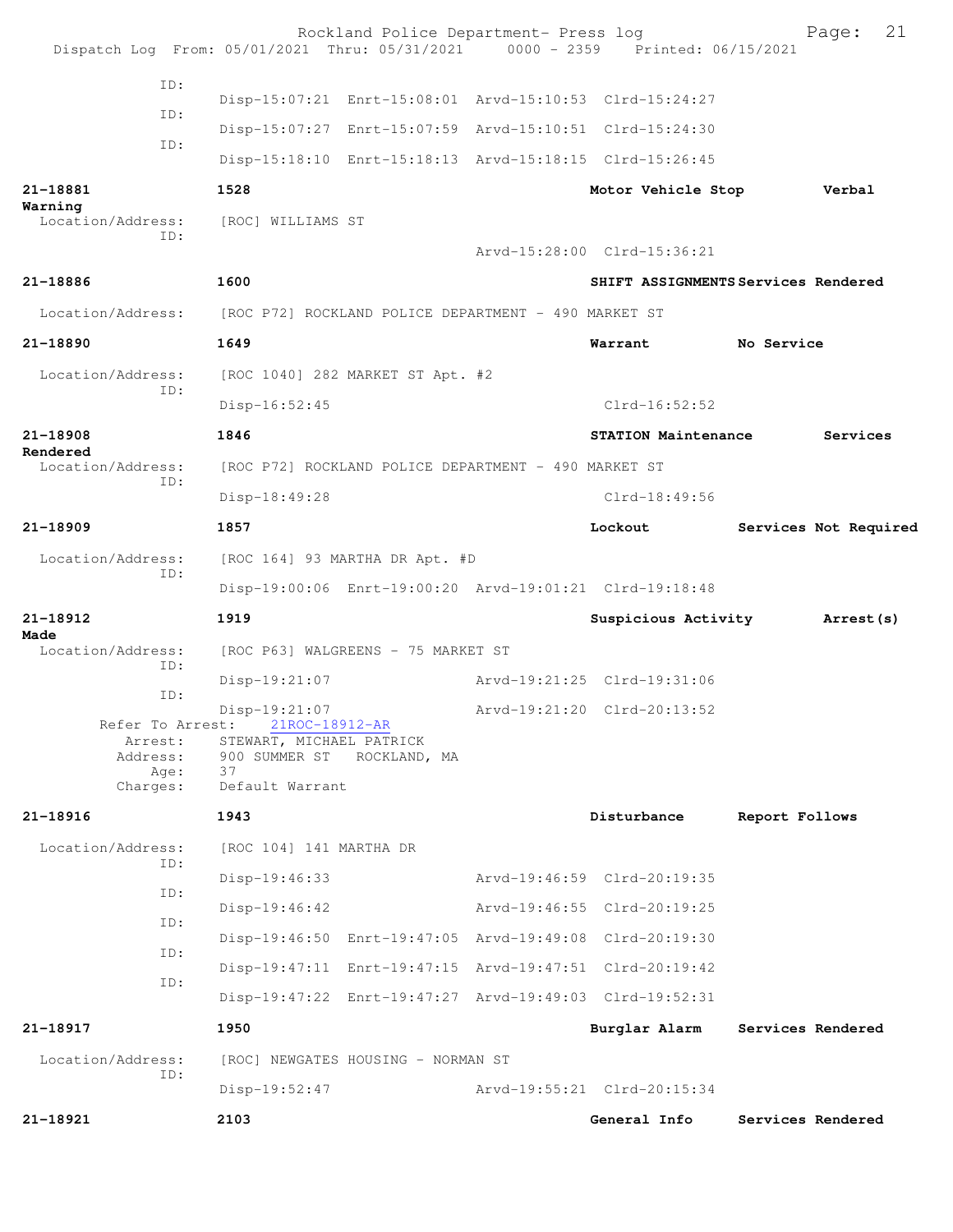|                                         | Rockland Police Department- Press log<br>Dispatch Log From: 05/01/2021 Thru: 05/31/2021 0000 - 2359 Printed: 06/15/2021 |                                     |                   | Page:     | 22 |
|-----------------------------------------|-------------------------------------------------------------------------------------------------------------------------|-------------------------------------|-------------------|-----------|----|
| Location/Address:                       | [ROC 60] SPRING GATE APARTMENTS - 52 HANNAH WAY                                                                         |                                     |                   |           |    |
| TD:                                     |                                                                                                                         | Arvd-21:03:41 Clrd-21:09:52         |                   |           |    |
| $21 - 18924$                            | 2113                                                                                                                    | Detail                              | Services Rendered |           |    |
| Location/Address:                       | [ROC] 28 BEAL ST                                                                                                        |                                     |                   |           |    |
| $21 - 18925$                            | 2115                                                                                                                    | Detail                              | Services Rendered |           |    |
| Location/Address:                       | [ROC] WEYMOUTH ST                                                                                                       |                                     |                   |           |    |
| 21-18926                                | 2130                                                                                                                    | Prisoner RELEASED Services Rendered |                   |           |    |
| Location/Address:                       | [ROC P72] ROCKLAND POLICE DEPARTMENT - 490 MARKET ST                                                                    |                                     |                   |           |    |
| TD:                                     | Disp-21:31:36                                                                                                           | $Clrd-21:31:45$                     |                   |           |    |
| 21-18931                                | 2213                                                                                                                    | Disturbance                         | Services Rendered |           |    |
| Location/Address:                       | [ROC] 45 HANNAH WAY Apt. #B                                                                                             |                                     |                   |           |    |
| ID:                                     | Disp-22:15:48 Enrt-22:16:05 Arvd-22:18:40 Clrd-22:25:08                                                                 |                                     |                   |           |    |
| ID:                                     | Disp-22:15:56 Enrt-22:16:01 Arvd-22:18:44 Clrd-22:25:14                                                                 |                                     |                   |           |    |
| 21-18934<br>Citation/Warning Issued     | 2232                                                                                                                    | Motor Vehicle Stop                  |                   |           |    |
| Vicinity of:<br>ID:                     | [ROC] 600 HINGHAM ST                                                                                                    |                                     |                   |           |    |
|                                         |                                                                                                                         | Arvd-22:32:00 Clrd-22:35:10         |                   |           |    |
| 21-18939                                | 2349                                                                                                                    | Animal Complaint Services Rendered  |                   |           |    |
| Location/Address:<br>TD:                | [ROC 60] SPRING GATE APARTMENTS - 52 HANNAH WAY                                                                         |                                     |                   |           |    |
|                                         | Disp-23:51:00 Enrt-23:51:53 Arvd-23:51:57 Clrd-23:57:07                                                                 |                                     |                   |           |    |
| For Date: $05/07/2021$ - Friday         |                                                                                                                         |                                     |                   |           |    |
| 21-18941                                | 0000                                                                                                                    | SHIFT ASSIGNMENTSNo Service         |                   |           |    |
| Location/Address:                       | [ROC P72] ROCKLAND POLICE DEPARTMENT - 490 MARKET ST                                                                    |                                     |                   |           |    |
| TD:                                     |                                                                                                                         | Arvd-00:00:00 Clrd-00:02:22         |                   |           |    |
| $21 - 18945$                            | 0058                                                                                                                    | Vehicle Maintenance                 |                   | No Action |    |
| Required<br>Location/Address:           | [ROC P72] ROCKLAND POLICE DEPARTMENT - 490 MARKET ST                                                                    |                                     |                   |           |    |
| TD:                                     |                                                                                                                         | Arvd-01:01:29 Clrd-01:03:11         |                   |           |    |
| 21-18946                                | 0121                                                                                                                    | Motor Vehicle Stop                  |                   |           |    |
| Citation/Warning Issued<br>Vicinity of: | [ROC] 193 HINGHAM ST                                                                                                    |                                     |                   |           |    |
| ID:                                     |                                                                                                                         | Arvd-01:21:00 Clrd-01:32:50         |                   |           |    |
| ID:                                     | Disp-01:24:35 Enrt-01:24:37 Arvd-01:24:39 Clrd-01:32:47                                                                 |                                     |                   |           |    |
| 21-18957                                | 0602                                                                                                                    | <b>Building Check</b>               | Services Rendered |           |    |
| Location/Address:<br>ID:                | [ROC] BUILDING DISTRICT - UNION ST                                                                                      |                                     |                   |           |    |
|                                         |                                                                                                                         | Arvd-06:03:06 Clrd-06:31:31         |                   |           |    |
| 21-18971                                | 0800                                                                                                                    | General Info                        | Services Rendered |           |    |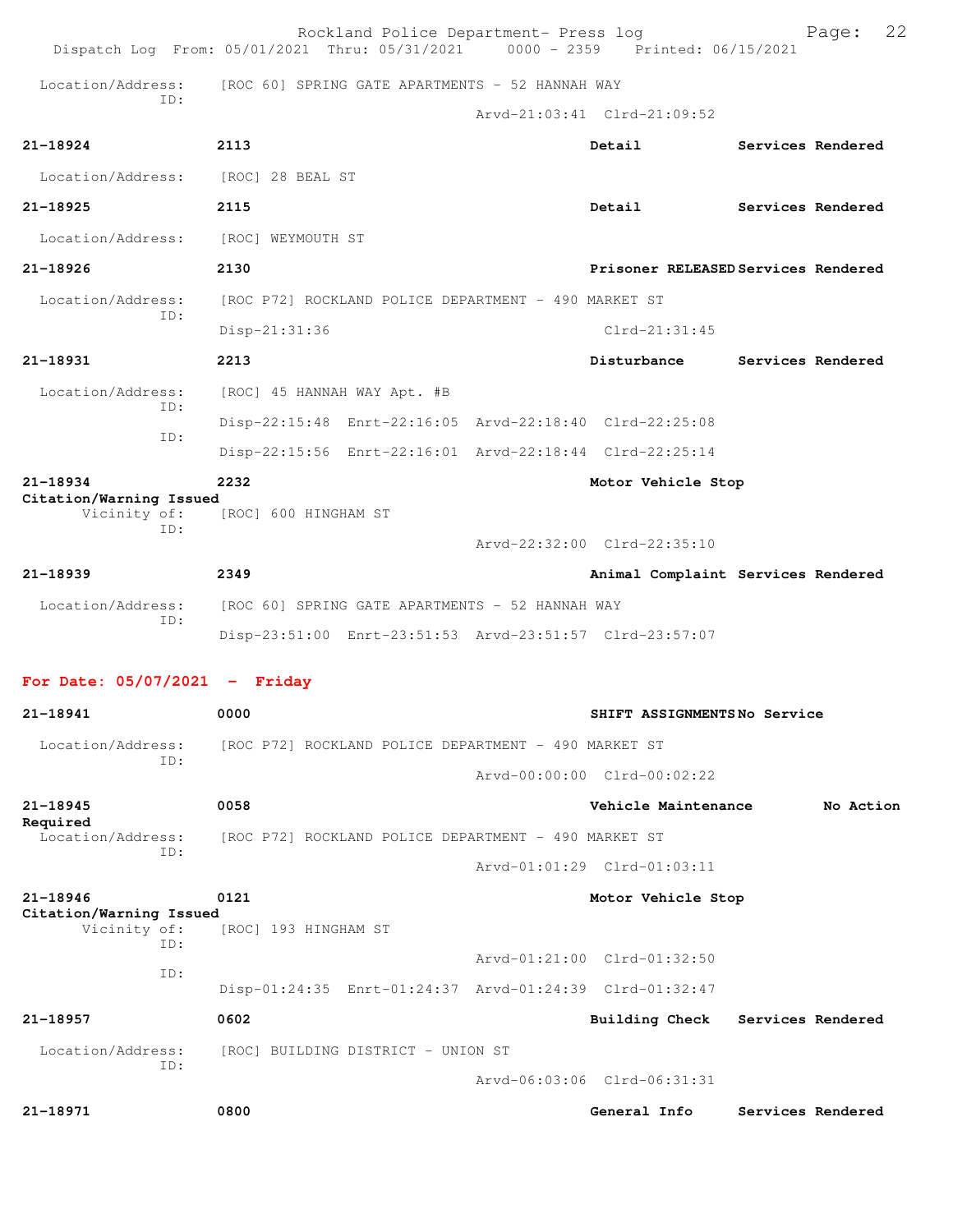| Dispatch Log From: 05/01/2021 Thru: 05/31/2021 0000 - 2359 Printed: 06/15/2021 |                                                         | Rockland Police Department- Press log |                             |                   | 23<br>Page:           |
|--------------------------------------------------------------------------------|---------------------------------------------------------|---------------------------------------|-----------------------------|-------------------|-----------------------|
| Location/Address:<br>TD:                                                       | [ROC P72] ROCKLAND POLICE DEPARTMENT - 490 MARKET ST    |                                       |                             |                   |                       |
|                                                                                | Disp-08:07:14 Enrt-08:07:19 Arvd-08:07:22 Clrd-08:07:25 |                                       |                             |                   |                       |
| 21-18980                                                                       | 0932                                                    |                                       | Assist Public               | Advised to Court  |                       |
| Location/Address:<br>ID:                                                       | [ROC 1041] 135 GROVE ST Apt. #110                       |                                       |                             |                   |                       |
|                                                                                | Disp-09:35:30 Enrt-09:35:50                             |                                       | Clrd-10:21:09               |                   |                       |
| $21 - 18983$                                                                   | 0946                                                    |                                       | Motor Vehicle Stop          |                   | Verbal                |
| Warning<br>Location/Address:<br>TD:                                            | [ROC] NEAR ROTARY - BILL DELAHUNT PKWY                  |                                       |                             |                   |                       |
|                                                                                |                                                         |                                       | Arvd-09:46:00 Clrd-09:50:39 |                   |                       |
| 21-18988                                                                       | 1000                                                    |                                       | 911 Accidental              |                   | Services Not Required |
| Location/Address:                                                              | [ROC 299] 5 UNION ST                                    |                                       |                             |                   |                       |
| ID:                                                                            | Disp-10:08:35                                           |                                       | $Clrd-10:08:40$             |                   |                       |
| $21 - 18990$                                                                   | 1008                                                    |                                       | Warrant                     |                   | Services Not Required |
| Location/Address:                                                              | [ROC 1040] 282 MARKET ST                                |                                       |                             |                   |                       |
| ID:                                                                            |                                                         |                                       | Arvd-10:08:00 Clrd-10:29:09 |                   |                       |
| ID:                                                                            | Disp-10:12:27                                           |                                       | Arvd-10:12:32 Clrd-10:29:15 |                   |                       |
| 21-18991                                                                       | 1017                                                    |                                       | General Info                |                   | No Action Required    |
| Location/Address:                                                              | [ROC P72] ROCKLAND POLICE DEPARTMENT - 490 MARKET ST    |                                       |                             |                   |                       |
| 21-18993                                                                       | 1022                                                    |                                       | Follow-Up Investigation     |                   | Services              |
| Rendered<br>Location/Address:                                                  | [ROC P6] ROCKLAND CEMENT BLOCK - 285 CENTRE AVE         |                                       |                             |                   |                       |
| TD:                                                                            |                                                         |                                       | Arvd-10:22:00 Clrd-10:25:35 |                   |                       |
| $21 - 18995$                                                                   | 1045                                                    |                                       | Missing Person              | Services Rendered |                       |
| Location/Address:                                                              | [ROC 1040] 282 MARKET ST Apt. #2                        |                                       |                             |                   |                       |
| ID:                                                                            | Disp-10:51:20                                           |                                       | Clrd-10:58:11               |                   |                       |
| ID:                                                                            | Disp-11:40:59 Enrt-11:41:05 Arvd-11:41:09 Clrd-13:17:29 |                                       |                             |                   |                       |
| $21 - 18996$                                                                   | 1055                                                    |                                       | Health & Welfare Check      |                   | Services              |
| Rendered<br>Location/Address:                                                  | [ROC P47] BEST WESTERN - 909 HINGHAM ST                 |                                       |                             |                   |                       |
| ID:                                                                            | Disp-10:58:11 Enrt-10:59:31 Arvd-11:16:05 Clrd-11:33:36 |                                       |                             |                   |                       |
| ID:                                                                            | Disp-10:58:11 Enrt-10:59:36 Arvd-11:16:09 Clrd-11:33:23 |                                       |                             |                   |                       |
| 21-19002                                                                       | 1136                                                    |                                       | General Info                |                   | Services Rendered     |
| Location/Address:                                                              | [ROC] HINGHAM ST                                        |                                       |                             |                   |                       |
| ID:                                                                            | Disp-11:37:53 Enrt-11:38:06 Arvd-11:38:08 Clrd-11:38:19 |                                       |                             |                   |                       |
| 21-19004                                                                       | 1141                                                    |                                       | General Info                |                   | Services Rendered     |
| Location/Address:                                                              | [ROC] ODONNELL CT                                       |                                       |                             |                   |                       |
| ID:                                                                            | Disp-11:42:09 Enrt-11:42:14 Arvd-11:42:16 Clrd-11:42:20 |                                       |                             |                   |                       |
| 21-19011<br>Rendered                                                           | 1208                                                    |                                       | Details / Time off          |                   | Services              |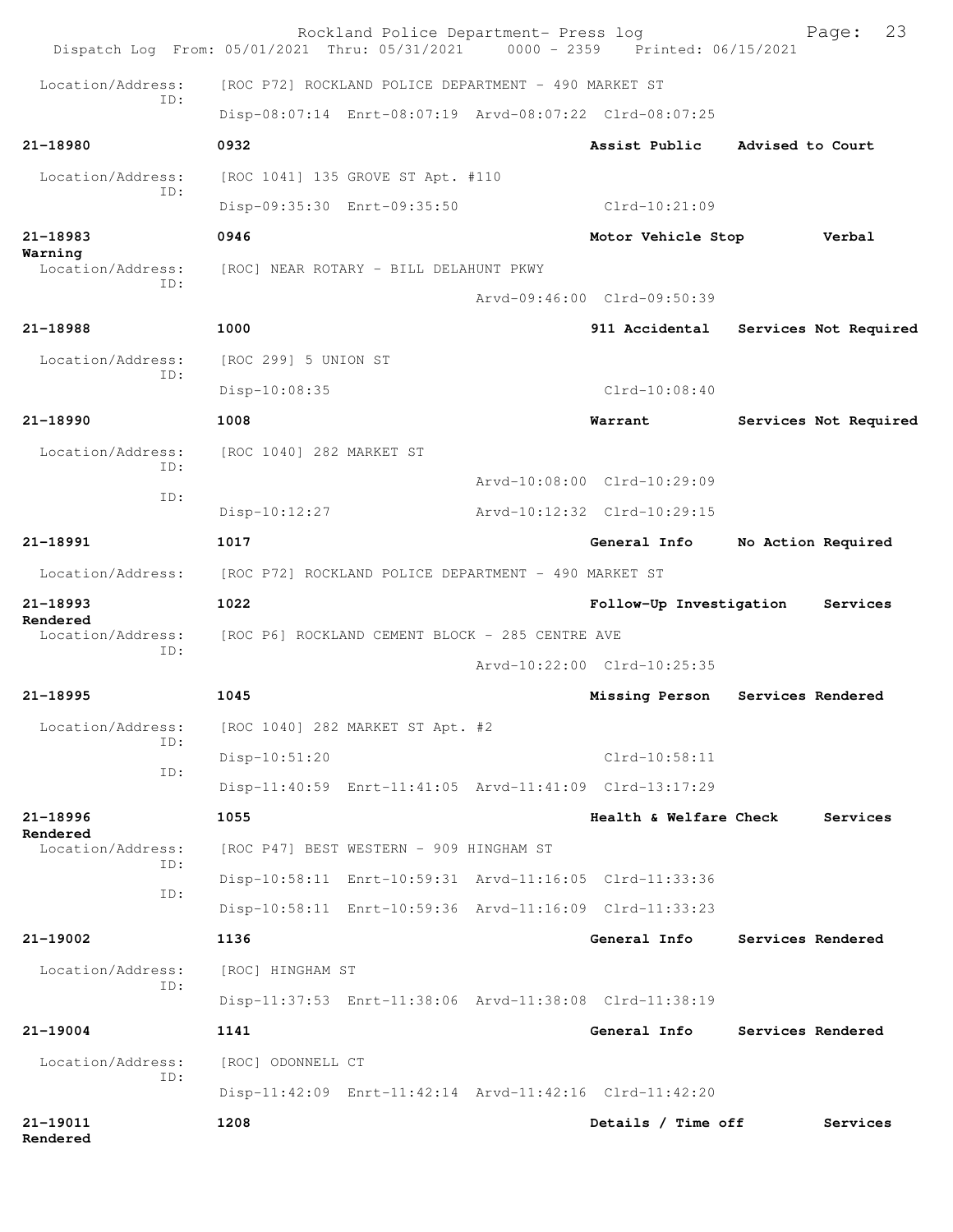|                          |                          |                                                         | Rockland Police Department- Press log                | Dispatch Log From: 05/01/2021 Thru: 05/31/2021 0000 - 2359 Printed: 06/15/2021 | 24<br>Page:        |
|--------------------------|--------------------------|---------------------------------------------------------|------------------------------------------------------|--------------------------------------------------------------------------------|--------------------|
|                          | Location:                | [ROC]                                                   |                                                      |                                                                                |                    |
| $21 - 19013$             |                          | 1219                                                    |                                                      | Time off                                                                       | Services Rendered  |
|                          | Location:                | [ROC]                                                   |                                                      |                                                                                |                    |
| $21 - 19014$             |                          | 1222                                                    |                                                      | Time off                                                                       | Services Rendered  |
|                          | Location:                | [ROC]                                                   |                                                      |                                                                                |                    |
| 21-19021                 |                          | 1300                                                    |                                                      | Suspicious Activity                                                            | Services           |
| Rendered                 | Location/Address:        | [ROC] 5 REED BENT RD                                    |                                                      |                                                                                |                    |
|                          | ID:                      |                                                         |                                                      | Disp-13:03:37 Enrt-13:04:47 Arvd-13:21:10 Clrd-13:41:17                        |                    |
|                          | ID:                      |                                                         |                                                      | Disp-13:04:42 Enrt-13:04:50 Arvd-13:21:09 Clrd-13:41:21                        |                    |
| 21-19026                 |                          | 1317                                                    |                                                      | Motor Vehicle Collision W/PI                                                   |                    |
| Paper Exchange           | Location/Address:        | [ROC] 600 HINGHAM ST                                    |                                                      |                                                                                |                    |
| 21-19027                 |                          | 1319                                                    |                                                      | Motor Vehicle Complaint                                                        | Paper              |
| Exchange                 | Location/Address:<br>ID: | [ROC] HINGHAM ST                                        |                                                      |                                                                                |                    |
|                          | ID:                      |                                                         |                                                      | Disp-13:21:24 Enrt-13:21:32 Arvd-13:21:39 Clrd-13:31:26                        |                    |
|                          |                          |                                                         |                                                      | Disp-13:21:24 Enrt-13:21:35 Arvd-13:21:42 Clrd-13:31:25                        |                    |
| 21-19030<br>Required     |                          | 1344                                                    |                                                      | Details / Time off                                                             | No Action          |
|                          | Location:                | [ROC]                                                   |                                                      |                                                                                |                    |
| 21-19032                 |                          | 1347                                                    |                                                      | TIME OFF                                                                       | No Action Required |
|                          | Location/Address:<br>ID: |                                                         | [ROC P72] ROCKLAND POLICE DEPARTMENT - 490 MARKET ST |                                                                                |                    |
|                          |                          |                                                         |                                                      | Arvd-13:47:06 Clrd-13:48:15                                                    |                    |
| 21-19033<br>Required     |                          | 1401                                                    |                                                      | Details / Time off                                                             | No Action          |
|                          | Location:                | [ROC]                                                   |                                                      |                                                                                |                    |
| $21 - 19046$             |                          | 1416                                                    |                                                      | General Info                                                                   | Services Rendered  |
|                          | Location/Address:        | [ROC] 83 SOUTH DOUGLAS ST                               |                                                      |                                                                                |                    |
| $21 - 19049$<br>Required |                          | 1504                                                    |                                                      | Details / Time off                                                             | No Action          |
|                          | Location:                | [ROC]                                                   |                                                      |                                                                                |                    |
| 21-19052<br>Rendered     |                          | 1511                                                    |                                                      | Health & Welfare Check                                                         | Services           |
|                          | Location/Address:<br>ID: | [ROC] 84 CHURCH ST                                      |                                                      |                                                                                |                    |
|                          | ID:                      |                                                         | Disp-15:12:45 Enrt-15:20:13                          | Clrd-15:21:39                                                                  |                    |
|                          |                          |                                                         | Disp-15:21:30 Enrt-15:21:33                          | Clrd-15:27:25                                                                  |                    |
| 21-19055                 |                          | 1528                                                    |                                                      | General Info                                                                   | Services Rendered  |
|                          | Location/Address:        | [ROC P14] GAME TIME SPORTS BAR - 365 CENTRE AVE Apt. #R |                                                      |                                                                                |                    |
| 21-19059                 |                          | 1552                                                    |                                                      | Harassment                                                                     | Services Rendered  |
|                          | Location/Address:<br>ID: |                                                         | [ROC 575] 119 GROVE ST Apt. #234                     |                                                                                |                    |
|                          |                          |                                                         |                                                      | Disp-16:00:59 Enrt-16:01:34 Arvd-16:01:39 Clrd-16:02:23                        |                    |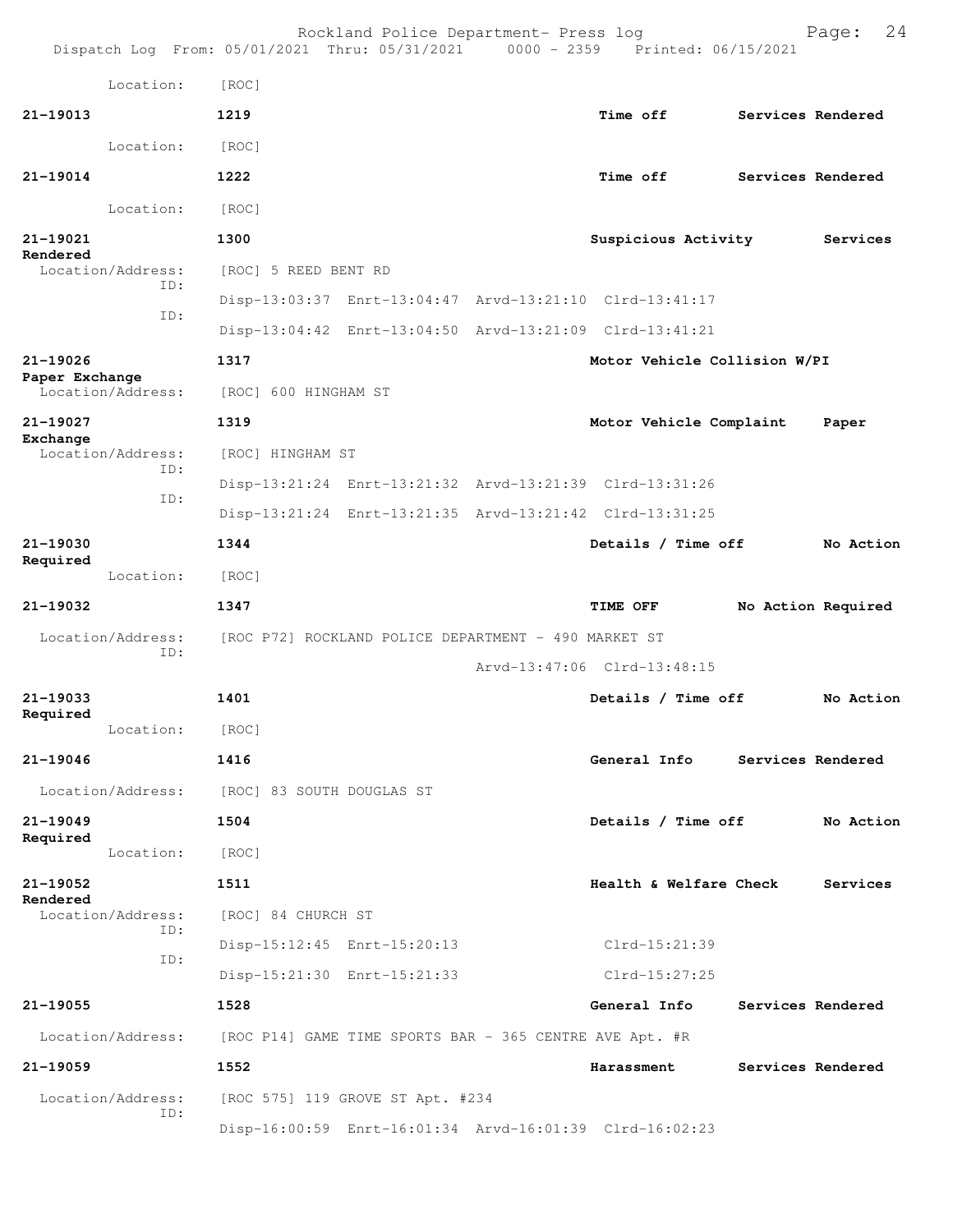| 21-19061                             |     | 1608                       |                                                         | SHIFT ASSIGNMENTS Services Rendered |                   |                     |
|--------------------------------------|-----|----------------------------|---------------------------------------------------------|-------------------------------------|-------------------|---------------------|
| Location/Address:                    |     |                            | [ROC P72] ROCKLAND POLICE DEPARTMENT - 490 MARKET ST    |                                     |                   |                     |
| 21-19062                             |     | 1611                       |                                                         | Motor Vehicle Complaint             |                   | Gone on             |
| arrival<br>Location/Address:         |     | [ROC] HINGHAM ST           |                                                         |                                     |                   |                     |
|                                      | TD: |                            | Disp-16:14:09 Enrt-16:15:24 Arvd-16:17:59 Clrd-16:23:24 |                                     |                   |                     |
| 21-19064                             |     | 1622                       |                                                         | Follow-Up Investigation             |                   | Investigated        |
| Location/Address:<br>ID:             |     |                            | [ROC P85] ROCKLAND FEDERAL CREDIT UNION - 241 UNION ST  |                                     |                   |                     |
|                                      |     |                            |                                                         | Arvd-16:22:00 Clrd-17:47:04         |                   |                     |
| 21-19074                             |     | 1718                       |                                                         | Suspicious Activity                 |                   | Services            |
| Rendered<br>Location/Address:        |     |                            | [ROC] BEACON ROOFING - 14 LONGWATER DR                  |                                     |                   |                     |
|                                      | ID: |                            | Disp-17:27:07 Enrt-17:27:31 Arvd-17:27:33 Clrd-17:27:35 |                                     |                   |                     |
| 21-19080                             |     | 1824                       |                                                         | Burglar Alarm                       | Building          |                     |
| Checked/Secured<br>Location/Address: |     | [ROC] 41 UNION ST          |                                                         |                                     |                   |                     |
| ID:<br>ID:                           |     |                            | Disp-18:24:36 Enrt-18:24:39                             | Clrd-18:25:28                       |                   |                     |
|                                      |     |                            | Disp-18:25:17 Enrt-18:25:25 Arvd-18:29:00 Clrd-18:32:19 |                                     |                   |                     |
| 21-19084                             |     | 1840                       |                                                         | Disturbance                         | Peace Restored    |                     |
| Location/Address:                    |     | [ROC] 74 MARTHA DR Apt. #F |                                                         |                                     |                   |                     |
|                                      | ID: |                            | Disp-18:40:34 Enrt-18:40:42 Arvd-18:42:05 Clrd-18:49:59 |                                     |                   |                     |
|                                      | ID: |                            | Disp-18:40:39 Enrt-18:40:44 Arvd-18:42:07 Clrd-18:43:02 |                                     |                   |                     |
|                                      | ID: |                            | Disp-18:42:52 Enrt-18:42:55 Arvd-18:42:58 Clrd-18:49:59 |                                     |                   |                     |
|                                      | ID: |                            | Disp-18:44:34 Enrt-18:44:38 Arvd-18:44:40 Clrd-18:49:59 |                                     |                   |                     |
|                                      | ID: |                            | Disp-18:44:45 Enrt-18:44:48 Arvd-18:44:51 Clrd-18:49:59 |                                     |                   |                     |
| 21-19086                             |     | 1851                       |                                                         | Building Check                      |                   | Services Rendered   |
| Location/Address:                    |     |                            | [ROC 60] SPRING GATE APARTMENTS - 52 HANNAH WAY         |                                     |                   |                     |
|                                      | ID: |                            |                                                         | Arvd-18:51:48 Clrd-18:51:57         |                   |                     |
| 21-19089                             |     | 1910                       |                                                         | Assist Public                       |                   | Provided Assistance |
| Location/Address:                    |     |                            | [ROC P72] ROCKLAND POLICE DEPARTMENT - 490 MARKET ST    |                                     |                   |                     |
|                                      | ID: |                            |                                                         | Arvd-19:10:00 Clrd-19:34:29         |                   |                     |
| $21 - 19099$                         |     | 1957                       |                                                         | <b>Building Check</b>               | Services Rendered |                     |
| Location/Address:                    |     | [ROC] 14 LONGWATER DR      |                                                         |                                     |                   |                     |
|                                      | ID: |                            |                                                         | Arvd-19:59:48 Clrd-20:07:14         |                   |                     |
| 21-19100                             |     | 2002                       |                                                         | Details / Time off                  |                   | Services            |
| Rendered<br>Location:                |     | [ROC]                      |                                                         |                                     |                   |                     |
| 21-19101                             |     | 2007                       |                                                         | Burglar Alarm                       | Building          |                     |
| Checked/Secured<br>Location/Address: |     |                            | [ROC P9] NICE AND CLEAN CAR WASH - 320 CENTRE AVE       |                                     |                   |                     |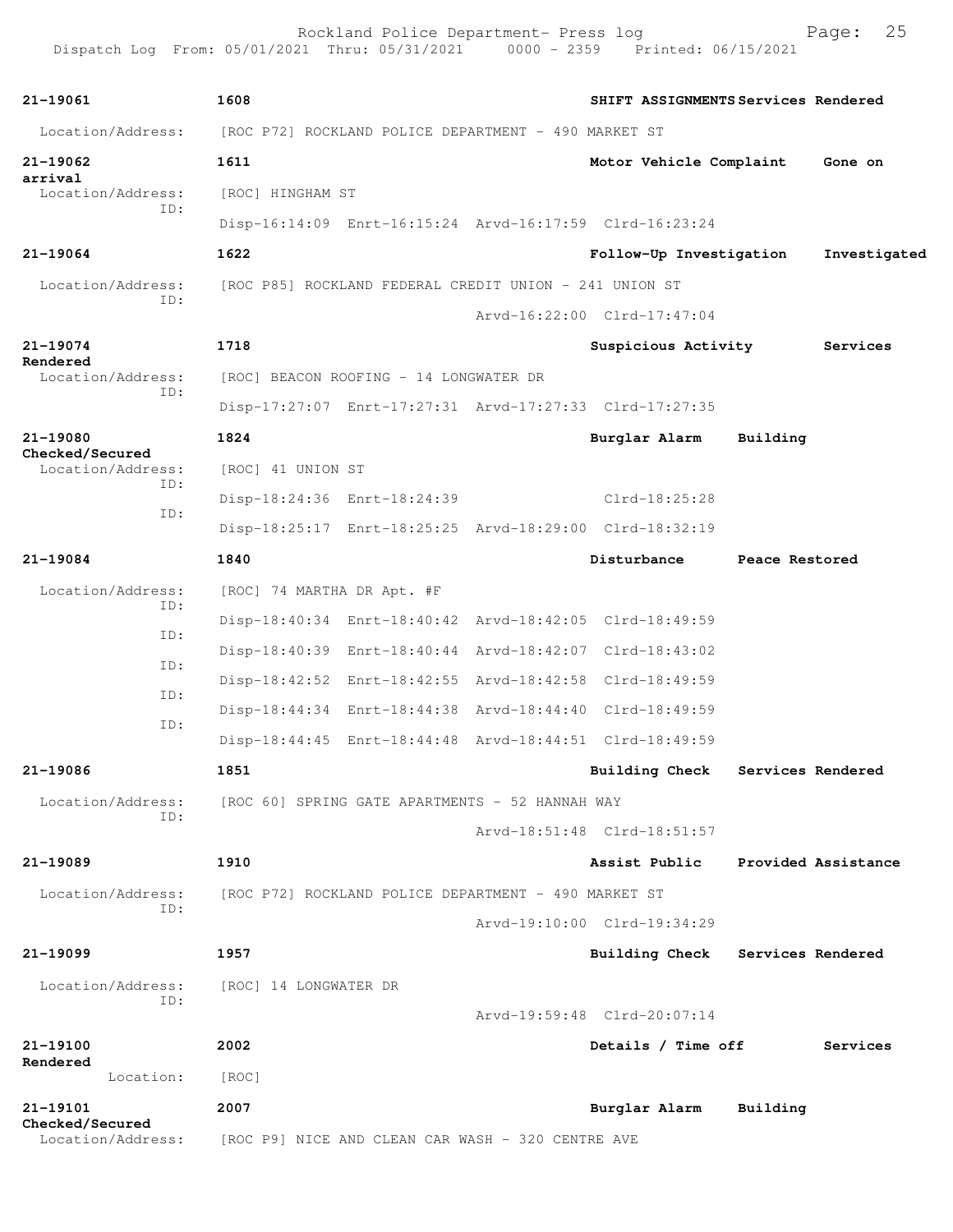| Dispatch Log From: 05/01/2021 Thru: 05/31/2021 0000 - 2359 Printed: 06/15/2021 |                     | Rockland Police Department- Press log                   |                             |                | 26<br>Page: |
|--------------------------------------------------------------------------------|---------------------|---------------------------------------------------------|-----------------------------|----------------|-------------|
| TD:                                                                            |                     |                                                         |                             |                |             |
|                                                                                |                     | Disp-20:09:51 Enrt-20:09:54 Arvd-20:23:22 Clrd-20:23:38 |                             |                |             |
| 21-19102<br>Hospital                                                           | 2014                |                                                         | Disturbance                 | Transported to |             |
| Location/Address:<br>TD:                                                       | [ROC] 63 WEBSTER ST |                                                         |                             |                |             |
| ID:                                                                            |                     | Disp-20:16:27 Enrt-20:17:21 Arvd-20:19:48 Clrd-20:55:00 |                             |                |             |
| ID:                                                                            |                     | Disp-20:17:28 Enrt-20:17:34 Arvd-20:24:11 Clrd-20:55:02 |                             |                |             |
|                                                                                |                     | Disp-20:18:51 Enrt-20:18:54 Arvd-20:18:57 Clrd-20:45:45 |                             |                |             |
| 21-19107<br>Rendered                                                           | 2045                |                                                         | Suspicious Activity         |                | Services    |
| Location/Address:<br>TD:                                                       |                     | [ROC P56] BURGER KING - 1333 HINGHAM ST                 |                             |                |             |
| TD:                                                                            |                     | Disp-20:46:12 Enrt-20:46:21 Arvd-20:54:04 Clrd-21:01:35 |                             |                |             |
|                                                                                | $Disp-20:55:32$     |                                                         | Arvd-20:55:35 Clrd-21:01:35 |                |             |
| 21-19113<br>Citation/Warning Issued                                            | 2103                |                                                         | Motor Vehicle Stop          |                |             |
| Location/Address:<br>TD:                                                       |                     | [ROC] 10 SPRING ST @ 7 MARKET ST                        |                             |                |             |
|                                                                                |                     |                                                         | Arvd-21:03:00 Clrd-21:14:57 |                |             |
| 21-19116                                                                       | 2120                |                                                         | Follow-Up Investigation     |                | No Action   |
| Required<br>Location/Address:                                                  |                     | [ROC P72] ROCKLAND POLICE DEPARTMENT - 490 MARKET ST    |                             |                |             |
| ID:                                                                            |                     |                                                         | Arvd-21:20:00 Clrd-21:24:18 |                |             |
| 21-19120                                                                       | 2204                |                                                         | Burglar Alarm               | Building       |             |
| Checked/Secured<br>Location/Address:                                           |                     | [ROC P9] NICE AND CLEAN CAR WASH - 320 CENTRE AVE       |                             |                |             |
| ID:                                                                            |                     | Disp-22:06:49 Enrt-22:06:54 Arvd-22:13:22 Clrd-22:18:22 |                             |                |             |
| 21-19126                                                                       | 2258                |                                                         | Motor Vehicle Complaint     |                | Could Not   |
| Locate<br>Location/Address:                                                    | [ROC] HINGHAM ST    |                                                         |                             |                |             |
| ID:                                                                            |                     | Disp-22:59:34 Enrt-23:02:52 Arvd-23:03:05 Clrd-23:12:59 |                             |                |             |
| ID:                                                                            |                     | Disp-23:07:18 Enrt-23:07:29 Arvd-23:07:32 Clrd-23:12:58 |                             |                |             |
|                                                                                |                     |                                                         |                             |                |             |
| For Date: $05/08/2021$ - Saturday                                              |                     |                                                         |                             |                |             |
| 21-19132                                                                       | 0000                |                                                         | SHIFT ASSIGNMENTSNo Service |                |             |
| Location/Address: [ROC P72] ROCKLAND POLICE DEPARTMENT - 490 MARKET ST<br>TD:  |                     |                                                         |                             |                |             |
|                                                                                |                     |                                                         | Arvd-00:00:00 Clrd-00:08:13 |                |             |
| 21-19139                                                                       | 0029                |                                                         | Details / Time off          |                | No Service  |
| Location:                                                                      | [ROC]               |                                                         |                             |                |             |
| 21-19141                                                                       | 0056                |                                                         | Details / Time off          |                | No Service  |
| Location:                                                                      | [ROC]               |                                                         |                             |                |             |
| 21-19145<br>Towed                                                              | 0111                |                                                         | Motor Vehicle Complaint     |                | Vehicle     |
| Location/Address:<br>ID:                                                       |                     | [ROC P86] MOBIL GAS STATION - 158 MARKET ST             |                             |                |             |
|                                                                                |                     | Disp-01:14:42 Enrt-01:14:54 Arvd-01:15:04 Clrd-01:36:51 |                             |                |             |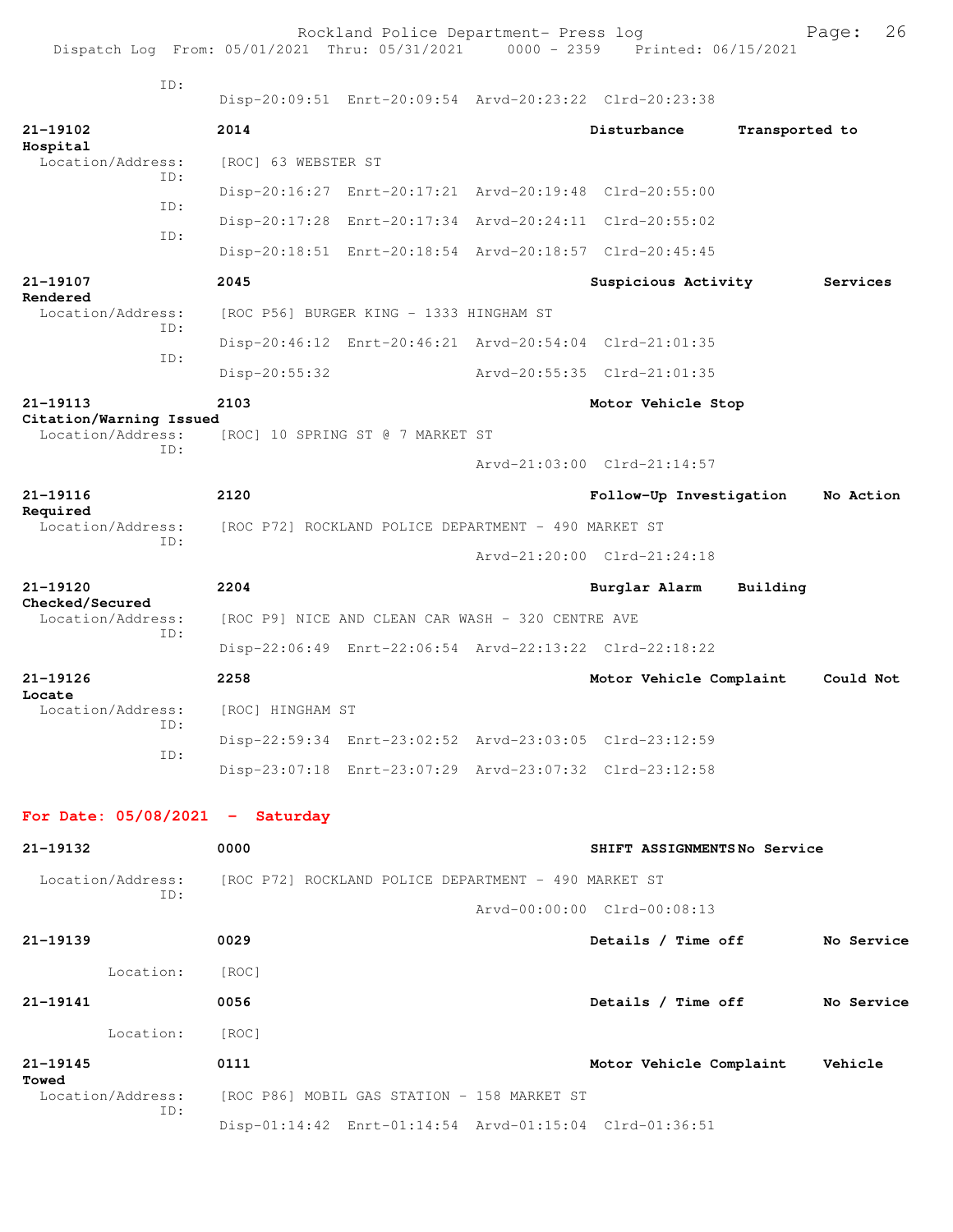|                          | Rockland Police Department- Press log<br>Dispatch Log From: 05/01/2021 Thru: 05/31/2021 0000 - 2359 Printed: 06/15/2021 |                             | 27<br>Page:       |
|--------------------------|-------------------------------------------------------------------------------------------------------------------------|-----------------------------|-------------------|
|                          |                                                                                                                         |                             |                   |
| TD:                      | Disp-01:14:42 Enrt-01:14:54 Arvd-01:15:04 Clrd-01:36:49                                                                 |                             |                   |
| 21-19146                 | 0129                                                                                                                    | <b>Building Check</b>       | Appears Secure    |
| Location/Address:<br>TD: | [ROC] HINGHAM ST                                                                                                        | Arvd-01:30:05 Clrd-01:30:19 |                   |
| 21-19147                 | 0142                                                                                                                    | Disturbance                 | Sent On Way       |
|                          |                                                                                                                         |                             |                   |
| Vicinity of:<br>ID:      | [ROC 1041] 135 GROVE ST                                                                                                 |                             |                   |
| ID:                      | Disp-01:44:06 Enrt-01:44:09 Arvd-01:44:34 Clrd-01:50:26                                                                 |                             |                   |
|                          | $Disp-01:50:23$                                                                                                         | Arvd-01:50:25 Clrd-01:50:31 |                   |
| 21-19149<br>Warning      | 0156                                                                                                                    | Motor Vehicle Stop          | Verbal            |
| Location/Address:<br>ID: | [ROC] 15 SPRING ST @ 0 CENTRE AVE                                                                                       |                             |                   |
|                          |                                                                                                                         | Arvd-01:56:00 Clrd-02:00:12 |                   |
| $21 - 19152$             | 0307                                                                                                                    | Disturbance                 | Peace Restored    |
| Location/Address:        | [ROC 918] 44 NORMAN ST                                                                                                  |                             |                   |
| ID:                      | Disp-03:10:22 Enrt-03:10:34 Arvd-03:11:25 Clrd-03:50:50                                                                 |                             |                   |
| ID:                      | Disp-03:10:25 Enrt-03:10:39 Arvd-03:11:22 Clrd-03:50:47                                                                 |                             |                   |
| ID:                      | Disp-03:10:29 Enrt-03:10:36 Arvd-03:11:20 Clrd-03:50:59                                                                 |                             |                   |
| Refer To Summons:        | 21ROC-19152-A-AR<br>Juvenile Arrest                                                                                     |                             |                   |
| Age:<br>Charges:         | 17<br>A&B                                                                                                               |                             |                   |
| Refer To Summons:        | $A\&B$<br>21ROC-19152-AR                                                                                                |                             |                   |
|                          | Juvenile Arrest                                                                                                         |                             |                   |
| Age:<br>Charges:         | 17<br>AδB                                                                                                               |                             |                   |
| Refer To Summons:        | $21$ ROC-19152-B-AR<br>Juvenile Arrest                                                                                  |                             |                   |
| Age:<br>Charges:         | 16<br>A&B                                                                                                               |                             |                   |
| 21-19157                 | 0456                                                                                                                    |                             |                   |
|                          |                                                                                                                         | Building Check              | Appears Secure    |
| Location/Address:<br>ID: | [ROC] HINGHAM ST                                                                                                        |                             |                   |
|                          |                                                                                                                         | Arvd-04:56:00 Clrd-04:57:39 |                   |
| 21-19158                 | 0457                                                                                                                    | <b>Building Check</b>       | Appears Secure    |
| Location/Address:<br>ID: | [ROC] ODONNELL CT                                                                                                       |                             |                   |
|                          |                                                                                                                         | Arvd-04:57:00 Clrd-04:58:49 |                   |
| 21-19160                 | 0600                                                                                                                    | <b>Building Check</b>       | Services Rendered |
| Location/Address:        | [ROC] BUILDING DISTRICT - UNION ST                                                                                      |                             |                   |
| ID:                      |                                                                                                                         | Arvd-06:04:11 Clrd-06:41:33 |                   |
| 21-19161                 | 0620                                                                                                                    | Building Check              | Appears Secure    |
| Location/Address:        | [ROC] HINGHAM ST                                                                                                        |                             |                   |
| ID:                      |                                                                                                                         | Arvd-06:21:04 Clrd-06:22:21 |                   |
|                          |                                                                                                                         |                             |                   |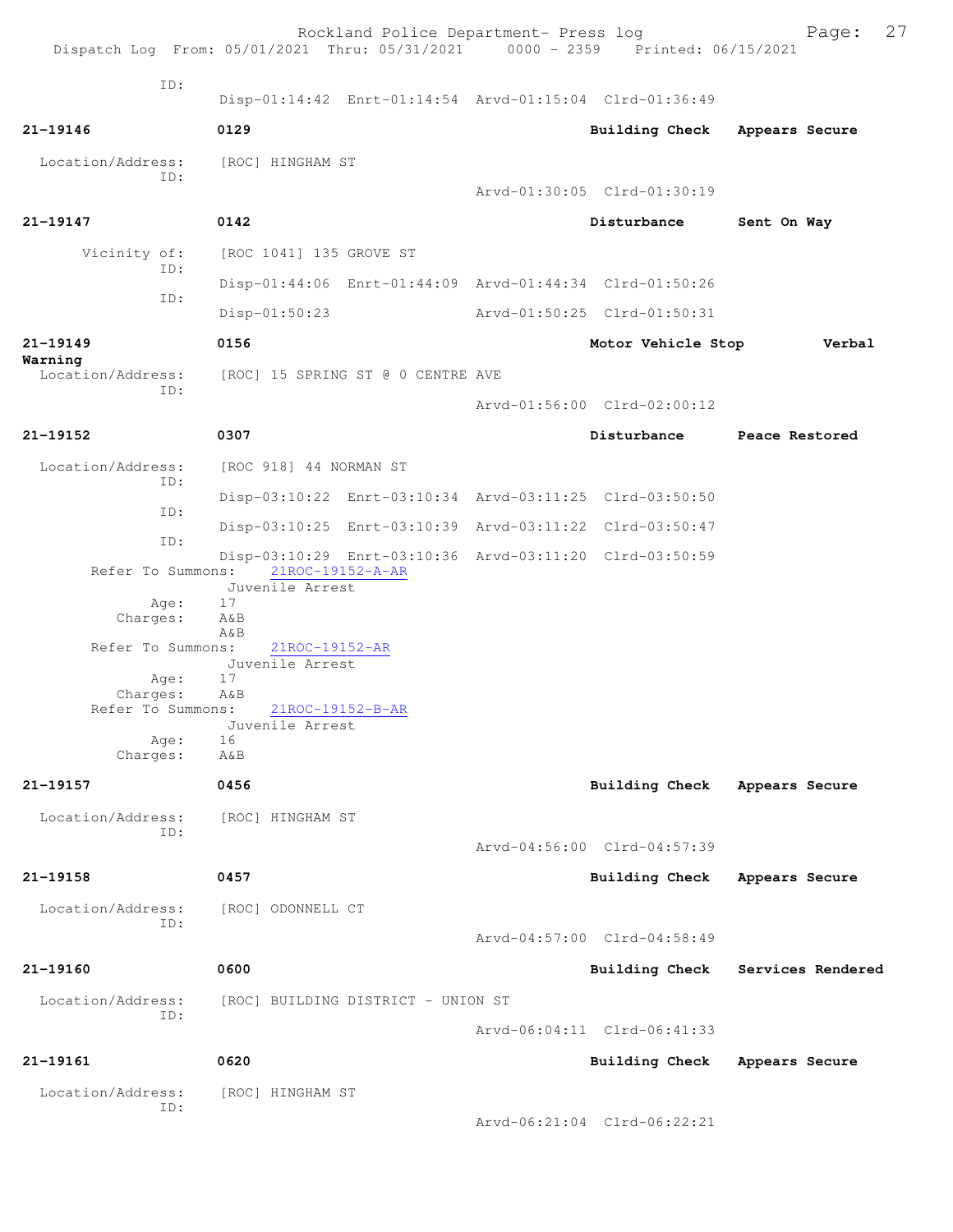| $21 - 19162$                                 | 0631                                                                                                                                                                                              | Building Check                      | Appears Secure |                   |
|----------------------------------------------|---------------------------------------------------------------------------------------------------------------------------------------------------------------------------------------------------|-------------------------------------|----------------|-------------------|
| Location/Address:                            | [ROC] ODONNELL CT                                                                                                                                                                                 |                                     |                |                   |
| TD:                                          |                                                                                                                                                                                                   | Arvd-06:31:38 Clrd-06:43:32         |                |                   |
| 21-19165                                     | 0702                                                                                                                                                                                              | Burglar Alarm                       | Building       |                   |
| Checked/Secured<br>Location/Address:         | [ROC 9] 218 VFW DR                                                                                                                                                                                |                                     |                |                   |
| TD:                                          | Disp-07:05:50 Enrt-07:05:54 Arvd-07:10:15 Clrd-07:14:12                                                                                                                                           |                                     |                |                   |
| 21-19166                                     | 0731                                                                                                                                                                                              | Emergency Medical Transported to    |                |                   |
| Hospital<br>Location/Address:<br>Fire Unit:  | [ROC P45] COMFORT INN - 850 HINGHAM ST Apt. #209<br>ROCKEN1-Pumper-Rockland Engine 1<br>Disp-07:33:49 Enrt-07:37:43 Arvd-07:41:53 Clrd-07:51:28                                                   |                                     |                |                   |
| EMS Unit:                                    | InQrtsUnavl-07:58:05 InSrvce-07:58:05<br>ROCKAM1-Rockland A1<br>Disp-07:34:11 Enrt-07:37:46 Arvd-07:41:52 Clrd-07:51:26                                                                           |                                     |                |                   |
| ID:                                          | Hosp-07:56:54 ClrHosp-08:16:54 InQrtsUnavl-08:21:58 InSrvce-08:21:58<br>Disp-08:13:28                                                                                                             | $Clrd-08:14:44$                     |                |                   |
| $21 - 19168$                                 | 0800                                                                                                                                                                                              | SHIFT ASSIGNMENTS Services Rendered |                |                   |
| Location/Address:                            | [ROC P72] ROCKLAND POLICE DEPARTMENT - 490 MARKET ST                                                                                                                                              |                                     |                |                   |
| 21-19175                                     | 0859                                                                                                                                                                                              | Motor Vehicle Stop                  |                | Verbal            |
| Warning<br>Location/Address:                 | [ROC] 305 UNION ST @ 16 PARK ST                                                                                                                                                                   |                                     |                |                   |
| ID:                                          |                                                                                                                                                                                                   | Arvd-08:59:00 Clrd-09:02:55         |                |                   |
| 21-19181                                     | 0936                                                                                                                                                                                              | Motor Vehicle Stop                  |                |                   |
| Citation/Warning Issued<br>Location/Address: | [ROC] 246 EAST WATER ST @ 130 LIBERTY ST                                                                                                                                                          |                                     |                |                   |
| ID:                                          |                                                                                                                                                                                                   | Arvd-09:36:00 Clrd-09:40:54         |                |                   |
| 21-19185                                     | 1035                                                                                                                                                                                              | Larceny / Forgery/ Fraud            |                | Services          |
| Rendered<br>Location/Address:                | [ROC] 20 LIBERTY CT                                                                                                                                                                               |                                     |                |                   |
| ID:                                          | Disp-10:37:27 Enrt-10:37:30 Arvd-10:40:13 Clrd-11:19:44                                                                                                                                           |                                     |                |                   |
| 21-19197                                     | 1246                                                                                                                                                                                              | Health & Welfare Check              |                | Transported       |
| to Hospital<br>Location/Address:<br>ID:      | [ROC 140] 292 MARKET ST Apt. #46                                                                                                                                                                  |                                     |                |                   |
|                                              | $Disp-12:51:15$                                                                                                                                                                                   | Arvd-12:52:02 Clrd-13:13:06         |                |                   |
| 21-19196<br>to Hospital                      | 1247                                                                                                                                                                                              | Health & Welfare Check              |                | Transported       |
| Location/Address:<br>Fire Unit:<br>EMS Unit: | [ROC 140] 292 MARKET ST Apt. #46<br>ROCKEN1-Pumper-Rockland Engine 1<br>Disp-12:50:47 Enrt-12:51:16 Arvd-12:55:00 Clrd-13:12:27<br>$InQrtsUnav1-13:15:02 InSrvce-13:15:06$<br>ROCKAM1-Rockland A1 |                                     |                |                   |
|                                              | Disp-12:51:06 Enrt-12:51:13 Arvd-12:55:57 Clrd-13:12:24<br>Hosp-13:21:05 ClrHosp-14:05:36 InQrtsUnavl-14:12:02 InSrvce-14:12:06                                                                   |                                     |                |                   |
| ID:                                          | $Disp-12:51:58$                                                                                                                                                                                   | Arvd-12:52:24 Clrd-13:13:14         |                |                   |
| ID:                                          | $Disp-12:53:51$                                                                                                                                                                                   | Arvd-12:53:55 Clrd-13:13:03         |                |                   |
| 21-19205                                     | 1346                                                                                                                                                                                              | <b>Time off</b>                     |                | Services Rendered |
| Location:                                    | [ROC]                                                                                                                                                                                             |                                     |                |                   |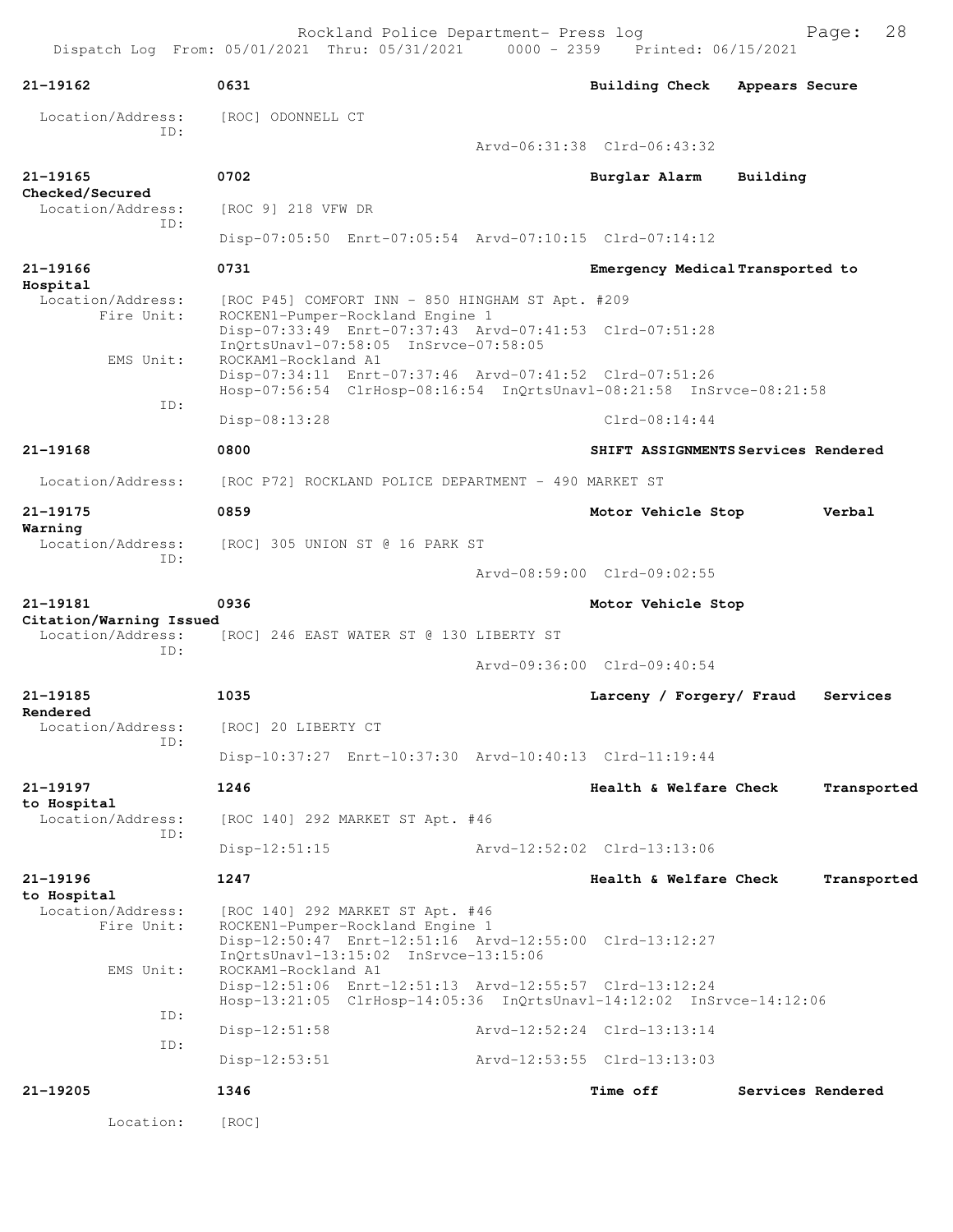|                                   |     |                             | Rockland Police Department- Press log                | Dispatch Log From: 05/01/2021 Thru: 05/31/2021 0000 - 2359 Printed: 06/15/2021 |                | 29<br>Page:       |
|-----------------------------------|-----|-----------------------------|------------------------------------------------------|--------------------------------------------------------------------------------|----------------|-------------------|
| 21-19207                          |     | 1349                        |                                                      | MVA Property Damage Only                                                       |                | Services          |
| Rendered<br>Location/Address:     |     | [ROC] UNION ST              |                                                      |                                                                                |                |                   |
| 21-19210                          |     | 1418                        |                                                      | Assist Public                                                                  | Investigated   |                   |
| Location/Address:                 |     |                             | [ROC] 333 PLAIN ST @ 290 REED ST                     |                                                                                |                |                   |
|                                   | ID: |                             |                                                      | Disp-14:22:05 Enrt-14:22:21 Arvd-14:23:43 Clrd-14:28:57                        |                |                   |
|                                   | ID: |                             |                                                      | Disp-14:22:14 Enrt-14:22:21 Arvd-14:24:49 Clrd-14:29:04                        |                |                   |
| $21 - 19228$                      |     | 1546                        |                                                      | PROPERTY DAMAGE Services Rendered                                              |                |                   |
| Location/Address:                 |     | [ROC] MARTHA DR             |                                                      |                                                                                |                |                   |
|                                   | ID: | Disp-15:50:54               |                                                      | $Clrd-15:51:01$                                                                |                |                   |
| 21-19230                          |     | 1600                        |                                                      | SHIFT ASSIGNMENTS Services Rendered                                            |                |                   |
| Location/Address:                 |     |                             | [ROC P72] ROCKLAND POLICE DEPARTMENT - 490 MARKET ST |                                                                                |                |                   |
|                                   | ID: | Disp-16:04:56               |                                                      | $Clrd-16:05:25$                                                                |                |                   |
| $21 - 19233$                      |     | 1627                        |                                                      | <b>BOLO</b>                                                                    |                | Services Rendered |
| Location/Address:                 |     |                             | [ROC P72] ROCKLAND POLICE DEPARTMENT - 490 MARKET ST |                                                                                |                |                   |
|                                   | ID: | Disp-16:27:56               |                                                      | $Clrd-16:28:07$                                                                |                |                   |
|                                   | ID: | Disp-16:27:56               |                                                      | $Clrd-16:28:11$                                                                |                |                   |
|                                   | ID: | Disp-16:27:56               |                                                      | $Clrd-16:28:16$                                                                |                |                   |
|                                   | ID: | Disp-16:27:56               |                                                      | Clrd-16:28:19                                                                  |                |                   |
| 21-19235                          |     | 1629                        |                                                      | 911 Hang Up                                                                    |                | 911 Wireless call |
| (Transfered)<br>Location/Address: |     | [ROC 797] 102 EAST WATER ST |                                                      |                                                                                |                |                   |
|                                   | ID: |                             | Disp-16:30:56 Enrt-16:31:00                          | $C1rd-16:34:22$                                                                |                |                   |
|                                   | ID: |                             | Disp-16:35:44 Enrt-16:35:47                          | Clrd-16:38:41                                                                  |                |                   |
| 21-19236                          |     | 1657                        |                                                      | <b>Building Check</b>                                                          | Appears Secure |                   |
| Location/Address:                 |     | [ROC] ODONNELL CT           |                                                      |                                                                                |                |                   |
|                                   | ID: |                             |                                                      | Arvd-16:58:05 Clrd-16:58:10                                                    |                |                   |
| 21-19241                          |     | 1722                        |                                                      | <b>Building Check</b>                                                          | Appears Secure |                   |
| Location/Address:                 |     | [ROC] HINGHAM ST            |                                                      |                                                                                |                |                   |
|                                   | ID: |                             |                                                      | Arvd-17:22:52 Clrd-17:23:01                                                    |                |                   |
| 21-19245                          |     | 1733                        |                                                      | Neighbor Disturbance                                                           |                | Investigated      |
| Location/Address:                 |     | [ROC 642] 1 VON RHOR DR     |                                                      |                                                                                |                |                   |
|                                   | ID: |                             |                                                      | Disp-17:37:37 Enrt-17:37:40 Arvd-17:43:37 Clrd-17:57:44                        |                |                   |
| $21 - 19249$                      |     | 1858                        |                                                      | Noise Complaint Services Rendered                                              |                |                   |
| Location/Address:                 |     | [ROC] 603 SUMMER ST         |                                                      |                                                                                |                |                   |
|                                   | ID: |                             |                                                      | Disp-19:02:23 Enrt-19:02:30 Arvd-19:05:43 Clrd-19:16:44                        |                |                   |
|                                   | ID: |                             |                                                      | Disp-19:02:23 Enrt-19:02:33 Arvd-19:06:31 Clrd-19:16:42                        |                |                   |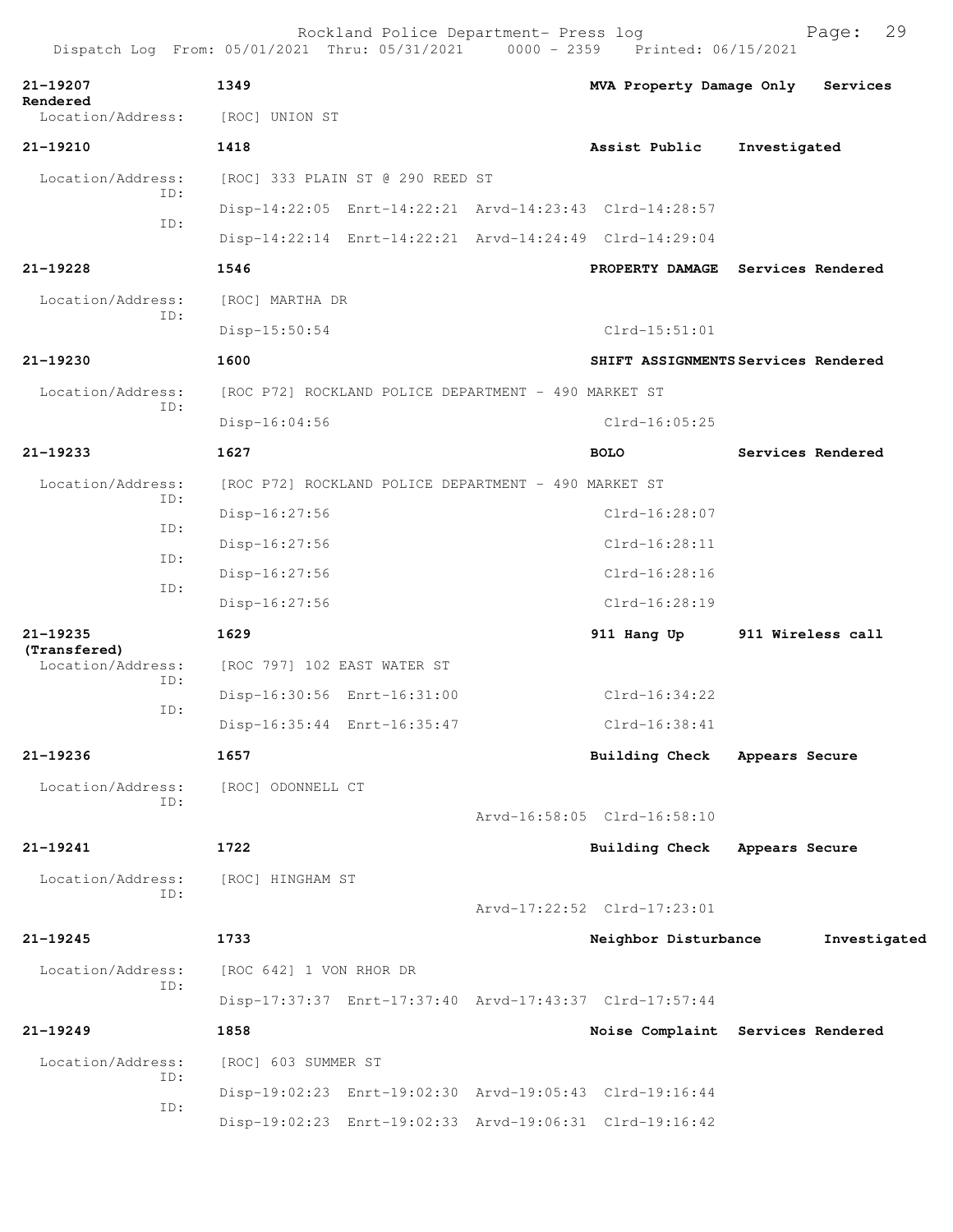|                          |                          |                                     | Rockland Police Department- Press log                |  | Dispatch Log From: 05/01/2021 Thru: 05/31/2021 0000 - 2359 Printed: 06/15/2021 | 30<br>Page:      |  |
|--------------------------|--------------------------|-------------------------------------|------------------------------------------------------|--|--------------------------------------------------------------------------------|------------------|--|
| 21-19256<br>Rendered     |                          | 2009                                |                                                      |  | Details / Time off                                                             | Services         |  |
|                          | Location:                | [ROC]                               |                                                      |  |                                                                                |                  |  |
| 21-19257                 |                          | 2016                                |                                                      |  | 911 Hang Up                                                                    | Could Not Locate |  |
|                          | Location/Address:<br>ID: | [ROC] 37 BOXBERRY LN                |                                                      |  |                                                                                |                  |  |
|                          |                          |                                     |                                                      |  | Disp-20:19:35 Enrt-20:19:38 Arvd-20:27:51 Clrd-20:34:06                        |                  |  |
| 21-19261                 |                          | 2029                                |                                                      |  | General Incident Services Rendered                                             |                  |  |
|                          | Location/Address:<br>ID: | [ROC 943] 466 BEECH ST              |                                                      |  |                                                                                |                  |  |
|                          |                          | Disp-20:33:42                       |                                                      |  | Clrd-20:33:49                                                                  |                  |  |
| $21 - 19264$<br>Rendered |                          | 2059                                |                                                      |  | Details / Time off                                                             | Services         |  |
|                          | Location:                | [ROC]                               |                                                      |  |                                                                                |                  |  |
| 21-19266<br>arrival      |                          | 2107                                |                                                      |  | Motor Vehicle Complaint                                                        | Gone on          |  |
|                          | Location/Address:        |                                     | [ROC] 10 HINGHAM ST @ 440 WEBSTER ST                 |  |                                                                                |                  |  |
|                          | ID:                      |                                     |                                                      |  | Disp-21:09:06 Enrt-21:09:17 Arvd-21:12:25 Clrd-21:13:45                        |                  |  |
|                          | ID:                      |                                     | Disp-21:09:06 Enrt-21:09:20                          |  | $Clrd-21:12:40$                                                                |                  |  |
| $21 - 19269$             |                          | 2133                                |                                                      |  | Suspicious Activity                                                            | Investigated     |  |
|                          | Location:                | [ROC P99] REEDS POND PARK           |                                                      |  |                                                                                |                  |  |
|                          | ID:                      |                                     |                                                      |  | Arvd-21:33:00 Clrd-21:36:14                                                    |                  |  |
| 21-19272<br>arrival      |                          | 2200                                |                                                      |  | Motor Vehicle Complaint                                                        | Gone on          |  |
|                          | Location/Address:<br>ID: | [ROC] EXIT 35 ONTO 228 - HINGHAM ST |                                                      |  |                                                                                |                  |  |
|                          |                          | Disp-22:01:26                       |                                                      |  | Arvd-22:01:31 Clrd-22:04:26                                                    |                  |  |
| $21 - 19273$             |                          | 2204                                |                                                      |  | Motor Vehicle Stop                                                             | Verbal           |  |
| Warning                  | Location/Address:<br>TD: | [ROC] HINGHAM ST                    |                                                      |  |                                                                                |                  |  |
|                          |                          |                                     |                                                      |  | Arvd-22:04:00 Clrd-22:17:26                                                    |                  |  |
| 21-19279                 |                          | 2326                                |                                                      |  | Suspicious Activity                                                            | Investigated     |  |
|                          | Location/Address:        | [ROC 448] 149 UNION ST              |                                                      |  |                                                                                |                  |  |
|                          | ID:                      |                                     |                                                      |  | Disp-23:30:53 Enrt-23:31:34 Arvd-23:33:27 Clrd-23:42:52                        |                  |  |
|                          | ID:<br>ID:               |                                     |                                                      |  | Disp-23:30:53 Enrt-23:31:38 Arvd-23:33:27 Clrd-23:42:52                        |                  |  |
|                          |                          |                                     |                                                      |  | Disp-23:32:03 Enrt-23:32:12 Arvd-23:35:02 Clrd-23:42:52                        |                  |  |
|                          |                          | For Date: $05/09/2021$ - Sunday     |                                                      |  |                                                                                |                  |  |
| 21-19282                 |                          | 0001                                |                                                      |  | SHIFT ASSIGNMENTS Services Rendered                                            |                  |  |
|                          | Location/Address:        |                                     | [ROC P72] ROCKLAND POLICE DEPARTMENT - 490 MARKET ST |  |                                                                                |                  |  |
| 21-19285<br>arrival      |                          | 0021                                |                                                      |  | Motor Vehicle Complaint                                                        | Gone on          |  |

 Location/Address: [ROC] NORTH AVE ID:

Disp-00:23:47 Enrt-00:24:08 Arvd-00:25:09 Clrd-00:27:38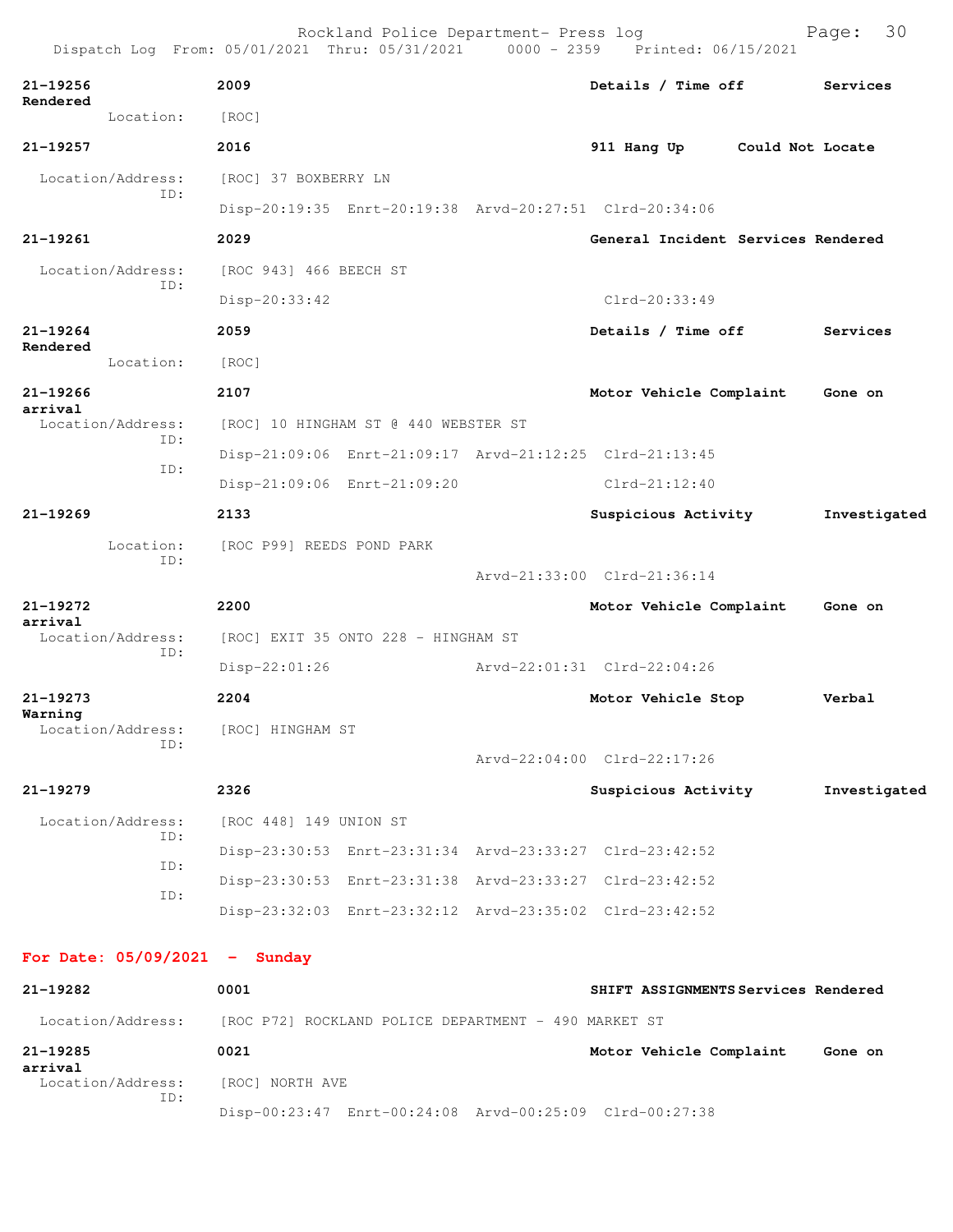| Dispatch Log From: 05/01/2021 Thru: 05/31/2021 |                        | Rockland Police Department- Press log                |                    | 0000 - 2359 Printed: 06/15/2021                         |                | Page:    | 31 |  |
|------------------------------------------------|------------------------|------------------------------------------------------|--------------------|---------------------------------------------------------|----------------|----------|----|--|
| 21-19289                                       | 0103                   |                                                      | Motor Vehicle Stop |                                                         |                |          |    |  |
| Citation/Warning Issued<br>Location/Address:   |                        | [ROC] WEST WATER ST @ ARLINGTON ST                   |                    |                                                         |                |          |    |  |
| TD:                                            |                        |                                                      |                    | Arvd-01:03:00 Clrd-01:12:54                             |                |          |    |  |
| ID:                                            |                        |                                                      |                    | Disp-01:06:51 Enrt-01:06:54 Arvd-01:06:56 Clrd-01:12:42 |                |          |    |  |
| 21-19292                                       | 0203                   |                                                      |                    | Disturbance                                             | Peace Restored |          |    |  |
| Location/Address:                              |                        | [ROC P45] COMFORT INN - 850 HINGHAM ST               |                    |                                                         |                |          |    |  |
| ID:                                            |                        |                                                      |                    | Disp-02:05:09 Enrt-02:05:22 Arvd-02:05:34 Clrd-02:31:56 |                |          |    |  |
| ID:                                            |                        |                                                      |                    | Disp-02:05:13 Enrt-02:05:22 Arvd-02:08:03 Clrd-02:21:39 |                |          |    |  |
| ID:                                            |                        | Disp-02:05:16 Enrt-02:05:22                          |                    | $Clrd-02:08:23$                                         |                |          |    |  |
| 21-19295                                       | 0515                   |                                                      |                    | <b>Building Check</b>                                   | Appears Secure |          |    |  |
| Location/Address:                              | [ROC] UNION ST         |                                                      |                    |                                                         |                |          |    |  |
| ID:                                            | Disp-05:16:01          |                                                      |                    | Aryd-05:21:30 Clrd-05:46:22                             |                |          |    |  |
| 21-19311                                       | 0803                   |                                                      |                    | Information Call Services Rendered                      |                |          |    |  |
| Location/Address:                              |                        | [ROC P72] ROCKLAND POLICE DEPARTMENT - 490 MARKET ST |                    |                                                         |                |          |    |  |
| 21-19317                                       | 0844                   |                                                      |                    | Motor Vehicle Stop                                      |                | Verbal   |    |  |
| Warning<br>Location/Address:                   |                        | [ROC] 416 SUMMER ST @ 67 CONDON CIR                  |                    |                                                         |                |          |    |  |
| ID:                                            |                        |                                                      |                    | Arvd-08:44:00 Clrd-08:45:52                             |                |          |    |  |
| 21-19318                                       | 0853                   |                                                      |                    | Motor Vehicle Stop                                      |                |          |    |  |
| Citation/Warning Issued<br>Location/Address:   | [ROC] 252 BEECH ST     |                                                      |                    |                                                         |                |          |    |  |
| ID:                                            |                        |                                                      |                    | Arvd-08:53:00 Clrd-09:01:00                             |                |          |    |  |
| 21-19320                                       | 0902                   |                                                      |                    | Motor Vehicle Stop                                      |                | Verbal   |    |  |
| Warning<br>Location/Address:                   | [ROC] VFW DR           |                                                      |                    |                                                         |                |          |    |  |
| ID:                                            |                        |                                                      |                    | Arvd-09:02:00 Clrd-09:08:09                             |                |          |    |  |
| 21-19321                                       | 0906                   |                                                      |                    | Motor Vehicle Stop                                      |                |          |    |  |
| Citation/Warning Issued<br>Location/Address:   | [ROC 542] 498 BEECH ST |                                                      |                    |                                                         |                |          |    |  |
| ID:                                            |                        |                                                      |                    | Arvd-09:06:00 Clrd-09:12:01                             |                |          |    |  |
| 21-19326                                       | 0930                   |                                                      |                    | Motor Vehicle Stop                                      |                |          |    |  |
| Citation/Warning Issued<br>Location/Address:   |                        | [ROC] MCDONALDS - MARKET ST                          |                    |                                                         |                |          |    |  |
| ID:                                            |                        |                                                      |                    | Arvd-09:30:00 Clrd-09:35:40                             |                |          |    |  |
| 21-19330                                       | 1019                   |                                                      |                    | Health & Welfare Check                                  |                | Services |    |  |
| Rendered<br>Location:                          | [ROC] PARK AND RIDE    |                                                      |                    |                                                         |                |          |    |  |
| ID:                                            |                        |                                                      |                    | Arvd-10:19:00 Clrd-10:20:42                             |                |          |    |  |
| 21-19339                                       | 1142                   |                                                      |                    | Motor Vehicle Stop                                      |                | Verbal   |    |  |
| Warning<br>Vicinity of:                        |                        | [ROC] 54 HIGHLAND ST @ 17 PROSPECT ST                |                    |                                                         |                |          |    |  |
| ID:                                            |                        |                                                      |                    | Arvd-11:42:00 Clrd-11:46:00                             |                |          |    |  |
|                                                |                        |                                                      |                    |                                                         |                |          |    |  |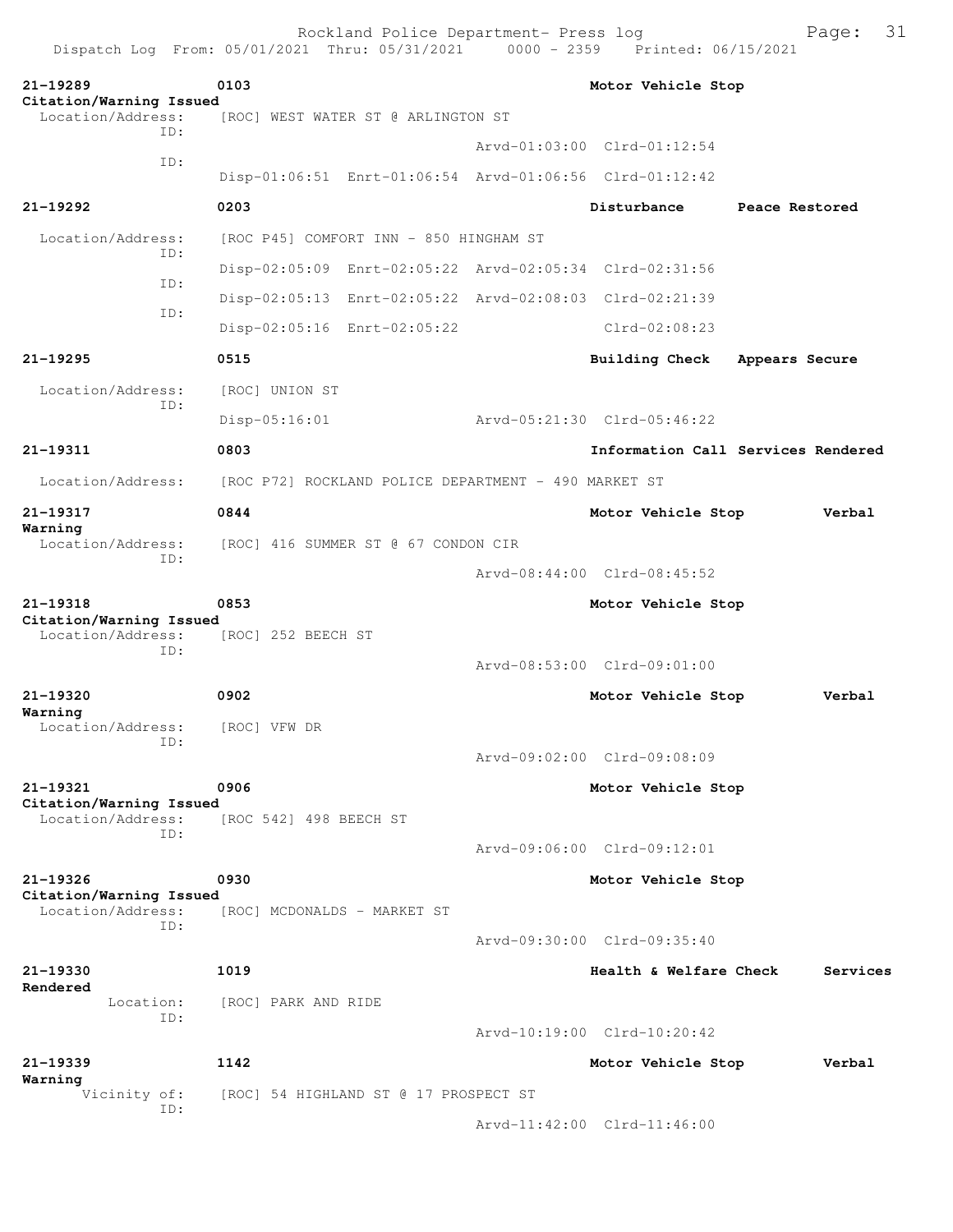| 21-19341                                     | 1156                                                       | Motor Vehicle Stop                  | Verbal            |
|----------------------------------------------|------------------------------------------------------------|-------------------------------------|-------------------|
| Warning<br>ID:                               | Location/Address: [ROC] 490 UNION ST                       |                                     |                   |
|                                              |                                                            | Arvd-11:56:00 Clrd-11:59:41         |                   |
| 21-19348                                     | 1234                                                       | Missing Person<br>Arrest(s) Made    |                   |
| Location/Address:<br>ID:                     | [ROC 1040] 282 MARKET ST Apt. #11B                         |                                     |                   |
| ID:                                          | Disp-12:37:07 Enrt-12:37:29                                | $Clrd-12:40:33$                     |                   |
| ID:                                          | Disp-12:37:16 Enrt-12:37:23 Arvd-12:40:37 Clrd-14:00:47    |                                     |                   |
| Refer To $P/C$ :                             | $Disp-12:40:16$<br>21ROC-19348-AR                          | Arvd-12:40:24 Clrd-14:00:57         |                   |
| $P/C$ :<br>Address:                          | HAMILTON, TONI MARIE<br>282 MARKET ST Apt. #2 ROCKLAND, MA |                                     |                   |
| Age:<br>Charges:                             | 43<br>PROTECTIVE CUSTODY                                   |                                     |                   |
| 21-19350<br>arrival                          | 1301                                                       | Motor Vehicle Complaint             | Gone on           |
| Location/Address:<br>ID:                     | [ROC P95] END OF CUL DE SAC - UNION ST                     |                                     |                   |
|                                              | $Disp-13:12:53$                                            | Arvd-13:12:59 Clrd-13:13:03         |                   |
| 21-19370                                     | 1602                                                       | SHIFT ASSIGNMENTS Services Rendered |                   |
| Location/Address:<br>ID:                     | [ROC P72] ROCKLAND POLICE DEPARTMENT - 490 MARKET ST       |                                     |                   |
|                                              | $Disp-16:03:56$                                            | $Clrd-16:04:03$                     |                   |
| 21-19382                                     | 1717                                                       | Motor Vehicle Stop                  |                   |
| Citation/Warning Issued<br>Location/Address: | [ROC 976] 184 LEVIN RD                                     |                                     |                   |
| ID:                                          |                                                            | Arvd-17:17:00 Clrd-17:23:57         |                   |
| 21-19397                                     | 1922                                                       | Prisoner Information                | Services          |
| Rendered<br>Location/Address:                | [ROC P72] ROCKLAND POLICE DEPARTMENT - 490 MARKET ST       |                                     |                   |
| ID:                                          | Disp-19:24:13                                              | $Clrd-19:24:19$                     |                   |
| 21-19399                                     | 1928                                                       | Information Call Services Rendered  |                   |
| Location/Address:                            | [ROC P72] ROCKLAND POLICE DEPARTMENT - 490 MARKET ST       |                                     |                   |
| ID:                                          | Disp-19:31:48                                              | Clrd-19:31:54                       |                   |
| $21 - 19400$                                 | 1945                                                       | Details / Time off                  | Services          |
| Rendered<br>Location:                        | [ROC]                                                      |                                     |                   |
| 21-19413                                     | 2214                                                       | Prisoner Information                | Services          |
| Rendered<br>Location/Address:                | [ROC P72] ROCKLAND POLICE DEPARTMENT - 490 MARKET ST       |                                     |                   |
| ID:                                          | $Disp-22:17:34$                                            | $Clrd-22:17:40$                     |                   |
| 21-19420                                     | 2327                                                       | Assist Public                       | Services Rendered |
| Location/Address:                            | [ROC 299] 5 UNION ST                                       |                                     |                   |
| ID:                                          | Disp-23:32:10                                              | Arvd-23:32:26 Clrd-23:35:33         |                   |
| ID:                                          | Disp-23:32:10                                              | Arvd-23:32:29 Clrd-23:35:37         |                   |
|                                              |                                                            |                                     |                   |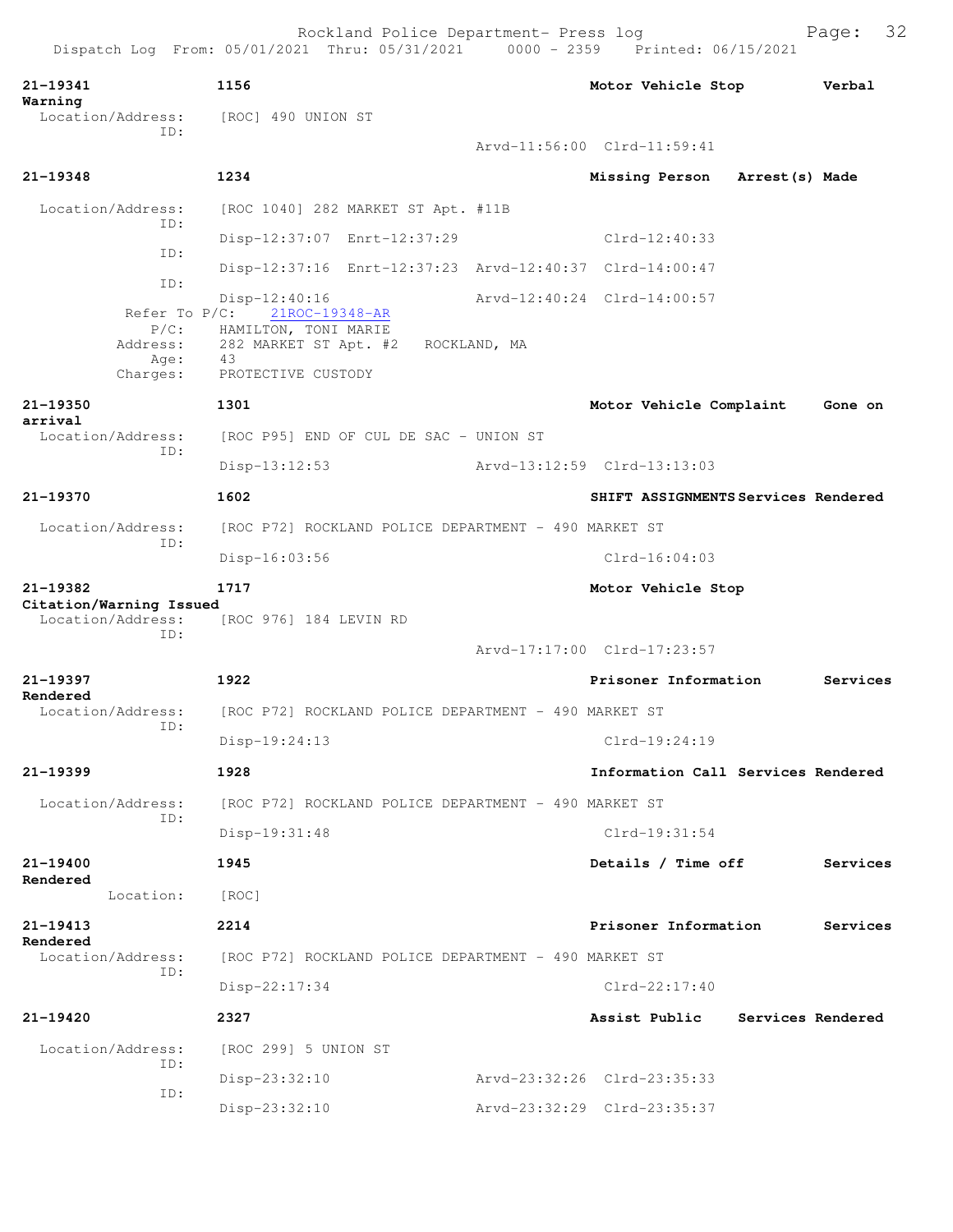|                                             | Rockland Police Department- Press log<br>Dispatch Log From: 05/01/2021 Thru: 05/31/2021 0000 - 2359 Printed: 06/15/2021 |                                                         |                                     |                    | Page:    | 33 |  |  |
|---------------------------------------------|-------------------------------------------------------------------------------------------------------------------------|---------------------------------------------------------|-------------------------------------|--------------------|----------|----|--|--|
| For Date: $05/10/2021$ - Monday             |                                                                                                                         |                                                         |                                     |                    |          |    |  |  |
| $21 - 19423$                                | 0001                                                                                                                    |                                                         | SHIFT ASSIGNMENTS Services Rendered |                    |          |    |  |  |
|                                             | Location/Address: [ROC P72] ROCKLAND POLICE DEPARTMENT - 490 MARKET ST                                                  |                                                         |                                     |                    |          |    |  |  |
| $21 - 19443$                                | 0449                                                                                                                    |                                                         | Building Check Services Rendered    |                    |          |    |  |  |
| Location/Address:                           | [ROC] BUILDING DISTRICT - UNION ST                                                                                      |                                                         |                                     |                    |          |    |  |  |
| ID:                                         | $Disp-05:01:53$                                                                                                         |                                                         | $Clrd-05:26:23$                     |                    |          |    |  |  |
| 21-19447                                    | 0705                                                                                                                    |                                                         | Noise Complaint Services Rendered   |                    |          |    |  |  |
| Location/Address:                           | [ROC 206] 51 MAPLE ST Apt. #245                                                                                         |                                                         |                                     |                    |          |    |  |  |
| ID:                                         |                                                                                                                         | Disp-07:09:45 Enrt-07:10:39 Arvd-07:13:59 Clrd-07:24:48 |                                     |                    |          |    |  |  |
| $21 - 19453$                                | 0800                                                                                                                    |                                                         | SHIFT ASSIGNMENTS Services Rendered |                    |          |    |  |  |
| Location/Address:                           | [ROC P72] ROCKLAND POLICE DEPARTMENT - 490 MARKET ST                                                                    |                                                         |                                     |                    |          |    |  |  |
| $21 - 19454$                                | 0835                                                                                                                    |                                                         | Details / Time off                  |                    | Services |    |  |  |
| Rendered<br>Location:                       | [ROC]                                                                                                                   |                                                         |                                     |                    |          |    |  |  |
| $21 - 19455$                                | 0841                                                                                                                    |                                                         | Vehicle Maintenance                 |                    | Services |    |  |  |
| Rendered<br>Location/Address:               | [ROC P72] ROCKLAND POLICE DEPARTMENT - 490 MARKET ST                                                                    |                                                         |                                     |                    |          |    |  |  |
| $21 - 19456$                                | 0848                                                                                                                    |                                                         | 911 Accidental                      | Investigated       |          |    |  |  |
| Location/Address:                           | [ROC 73] ROCKLAND TOWN HALL - 242 UNION ST                                                                              |                                                         |                                     |                    |          |    |  |  |
| ID:                                         | Disp-08:49:37 Enrt-08:52:20 Arvd-08:52:56 Clrd-08:56:15                                                                 |                                                         |                                     |                    |          |    |  |  |
| $21 - 19462$                                | 0912                                                                                                                    |                                                         | TIME OFF                            | No Action Required |          |    |  |  |
| Location/Address:                           | [ROC P72] ROCKLAND POLICE DEPARTMENT - 490 MARKET ST                                                                    |                                                         |                                     |                    |          |    |  |  |
| ID:                                         |                                                                                                                         |                                                         | Arvd-09:12:25 Clrd-09:14:35         |                    |          |    |  |  |
| $21 - 19464$                                | 0920                                                                                                                    |                                                         | <b>Building Check</b>               | Appears Secure     |          |    |  |  |
| Location/Address:                           | [ROC] HINGHAM ST                                                                                                        |                                                         |                                     |                    |          |    |  |  |
| ID:                                         |                                                                                                                         |                                                         | Arvd-09:20:54 Clrd-09:21:07         |                    |          |    |  |  |
| $21 - 19468$                                | 0947                                                                                                                    |                                                         | Building Check                      | Building           |          |    |  |  |
| Checked/Secured<br>Location/Address:<br>ID: | [ROC] ODONNELL CT                                                                                                       |                                                         |                                     |                    |          |    |  |  |
|                                             |                                                                                                                         |                                                         | Arvd-09:48:24 Clrd-09:48:48         |                    |          |    |  |  |
| $21 - 19474$<br>Rendered                    | 1017                                                                                                                    |                                                         | SECTION 35/WEYMOUTH                 |                    | Services |    |  |  |
| Location/Address:                           | [ROC P72] ROCKLAND POLICE DEPARTMENT - 490 MARKET ST                                                                    |                                                         |                                     |                    |          |    |  |  |
| ID:                                         | Disp-10:20:34                                                                                                           |                                                         | $Clrd-10:21:32$                     |                    |          |    |  |  |
| 21-19481<br>Checked/Secured                 | 1103                                                                                                                    |                                                         | Building Check                      | Building           |          |    |  |  |
| Location/Address:<br>ID:                    | [ROC] ODONNELL CT                                                                                                       |                                                         |                                     |                    |          |    |  |  |
|                                             |                                                                                                                         |                                                         | Arvd-11:04:04 Clrd-11:04:12         |                    |          |    |  |  |
| 21-19485                                    | 1114                                                                                                                    |                                                         | Building Check                      | Building           |          |    |  |  |
| Checked/Secured<br>Location/Address:        | [ROC P47] BEST WESTERN - 909 HINGHAM ST                                                                                 |                                                         |                                     |                    |          |    |  |  |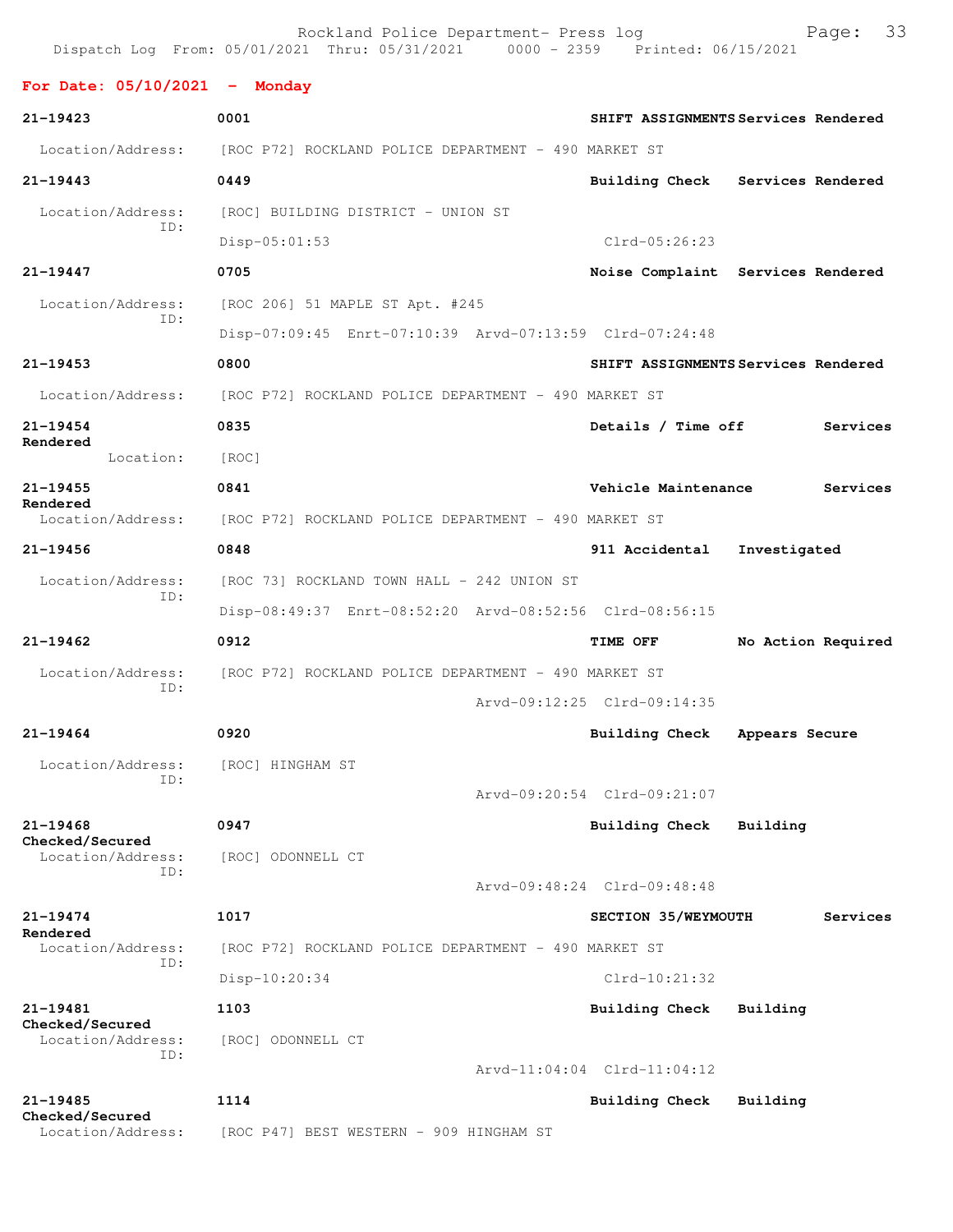Rockland Police Department- Press log Fage: 34<br>21 Thru: 05/31/2021 0000 - 2359 Printed: 06/15/2021 Dispatch Log From:  $05/01/2021$  Thru:  $05/31/2021$  0000 - 2359 ID:

Arvd-11:18:08 Clrd-11:20:44

**21-19507 1115 Animal Complaint Services Rendered** Location/Address: [ROC] 39 LINDEN ST **21-19496 1219 MVA Property Damage Only Paper Exchange**  Location/Address: [ROC] ROCKLAND CONVENIENCE - UNION ST ID: Disp-12:21:08 Enrt-12:21:12 Arvd-12:21:16 Clrd-12:42:28 ID: Disp-12:22:33 Enrt-12:22:37 Arvd-12:23:04 Clrd-12:42:08 **21-19504 1301 Disturbance Gone on arrival** Location/Address: [ROC 159] 113 MARKET ST Apt. #6 ID: Disp-13:03:56 Enrt-13:04:20 Arvd-13:07:40 Clrd-13:24:16 ID: Disp-13:04:10 Enrt-13:04:16 Arvd-13:09:34 Clrd-13:24:21 **21-19510 1330 911 Accidental Investigated** Location/Address: [ROC P47] BEST WESTERN - 909 HINGHAM ST ID: Disp-13:30:56 Enrt-13:31:00 Arvd-13:36:26 Clrd-13:41:38 **21-19511 1351 Details / Time off Services Rendered**  Location: [ROC] **21-19514 1404 Lockout Services Rendered** Location/Address: [ROC P81] OCEAN STATE JOB LOT - 360 MARKET ST ID: Disp-14:05:24 Enrt-14:06:45 Arvd-14:08:42 Clrd-14:16:19 **21-19515 1406 Details / Time off Services Rendered**  Location: [ROC] **21-19519 1420 Information Call Services Rendered** Location/Address: [ROC] MILLBROOK DR ID: Disp-14:22:23 Clrd-14:22:26 **21-19522 1428 Details / Time off Services Rendered**  Location: [ROC] **21-19526 1438 Assist Police Department/LAWRE Services Rendered**  Location/Address: [ROC P72] ROCKLAND POLICE DEPARTMENT - 490 MARKET ST ID: Disp-14:46:45 Enrt-14:56:05 Clrd-14:56:10 ID: Disp-14:46:54 Clrd-14:56:59 **21-19525 1440 Emergency Medical Transported to Hospital**  Location/Address: [ABI 180] WALMART - 777 BROCKTON AVE Fire Unit: ABIENG4-Aerial-Abington Engine 4 Disp-14:41:12 Enrt-14:41:23 Arvd-14:44:45 Clrd-14:59:00 InQrtsUnavl-14:59:00 InSrvce-14:59:00<br>EMS Unit: ABIA2-Abington Ambulance 2 ABIA2-Abington Ambulance 2 Disp-14:41:17 Enrt-14:41:20 Arvd-14:44:13 Clrd-14:56:49 Hosp-14:59:16 ClrHosp-15:12:43 InQrtsUnavl-15:49:59 InSrvce-15:49:59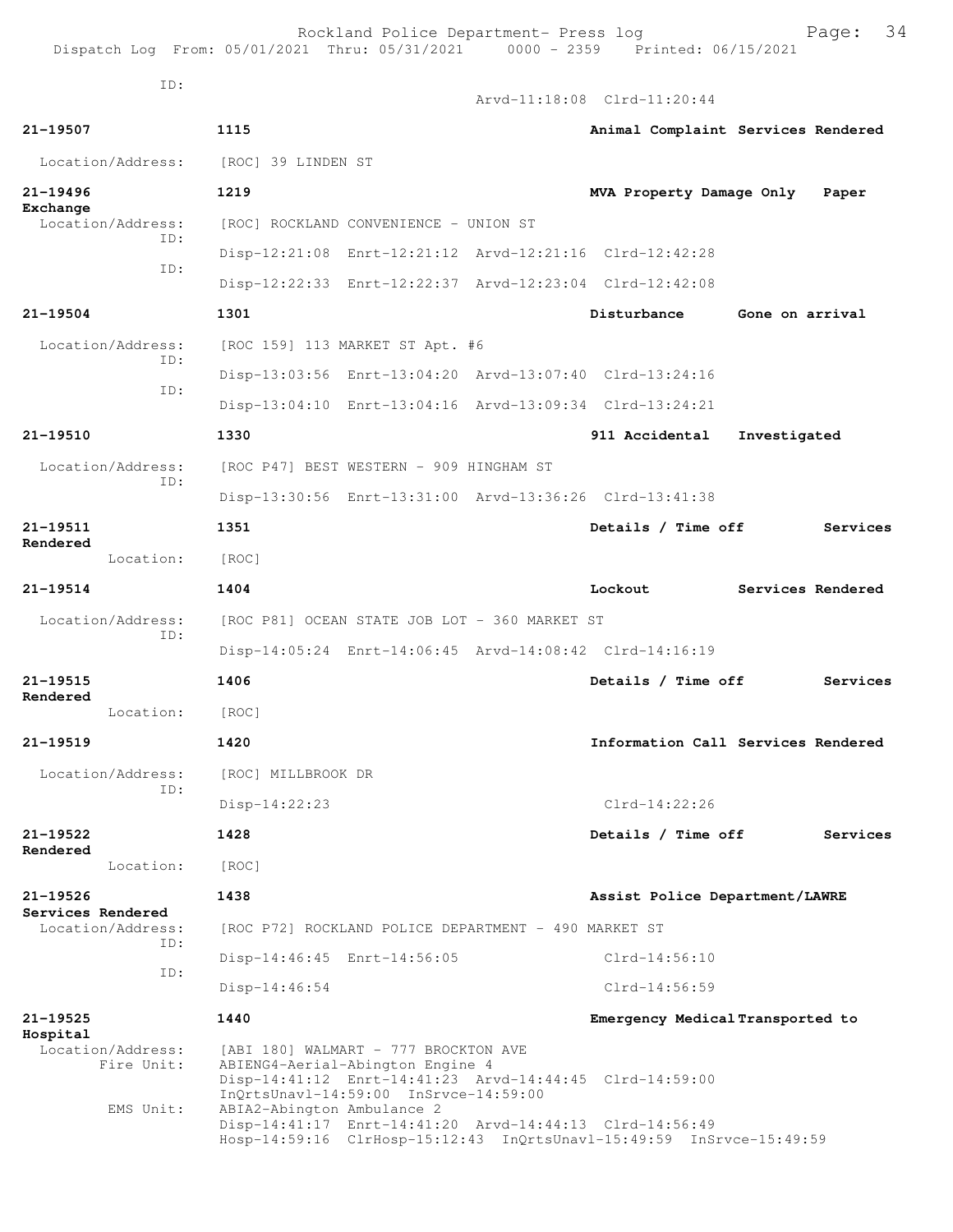|                                                            |                         | Rockland Police Department- Press log                                     | Dispatch Log From: 05/01/2021 Thru: 05/31/2021 0000 - 2359 Printed: 06/15/2021 | 35<br>Page: |
|------------------------------------------------------------|-------------------------|---------------------------------------------------------------------------|--------------------------------------------------------------------------------|-------------|
| TD:                                                        | $Disp-15:34:13$         |                                                                           | $Clrd-15:34:24$                                                                |             |
| $21 - 19528$                                               | 1455                    |                                                                           | MVA Property Damage Only                                                       | Services    |
| Rendered<br>Location/Address:                              |                         | [ROC] MARYLOU'S - 200 WEBSTER ST                                          |                                                                                |             |
| ID:                                                        | $Disp-14:57:00$         |                                                                           | $Clrd-14:57:41$                                                                |             |
| ID:                                                        |                         |                                                                           | Disp-14:58:03 Enrt-14:58:08 Arvd-15:03:50 Clrd-15:29:24                        |             |
| 21-19533<br>arrival                                        | 1527                    |                                                                           | Suspicious Activity                                                            | Gone on     |
| Location/Address:<br>ID:                                   | [ROC] EAST WATER ST     |                                                                           |                                                                                |             |
|                                                            | $Disp-15:30:11$         |                                                                           | Arvd-15:31:13 Clrd-15:51:34                                                    |             |
| $21 - 19534$                                               | 1532                    |                                                                           | Motor Vehicle Collision W/PI                                                   |             |
| Transported to Hospital<br>Location/Address:<br>Fire Unit: | [ROC 120] 91 LIBERTY ST | ROCKEN1-Pumper-Rockland Engine 1<br>InQrtsUnavl-15:57:41 InSrvce-15:57:41 | Disp-15:33:46 Enrt-15:35:46 Arvd-15:37:23 Clrd-15:49:12                        |             |
| EMS Unit:                                                  | ROCKAM2-Rockland A2     | Disp-15:33:51 Enrt-15:35:48 Arvd-15:37:26 Clrd-15:48:47                   | Hosp-15:57:59 ClrHosp-16:20:11 InQrtsUnavl-16:20:11 InSrvce-16:20:11           |             |
| ID:                                                        |                         | Disp-15:34:06 Enrt-15:34:48                                               | Clrd-15:34:50                                                                  |             |
| ID:                                                        |                         | Disp-15:34:31 Enrt-15:34:44                                               | Clrd-15:35:38                                                                  |             |
| ID:                                                        |                         | Disp-15:37:03 Enrt-15:37:09 Arvd-15:37:14 Clrd-15:43:55                   |                                                                                |             |
| ID:                                                        | Disp-15:39:35           |                                                                           | $Clrd-15:43:13$                                                                |             |
| $21 - 19535$<br>Follows                                    | 1534                    |                                                                           | MVA Property Damage Only                                                       | Report      |
| Location/Address:                                          | [ROC 120] 91 LIBERTY ST |                                                                           |                                                                                |             |
| ID:                                                        |                         | Disp-15:34:44 Enrt-15:35:47 Arvd-15:35:18 Clrd-16:01:15                   |                                                                                |             |
| ID:                                                        |                         | Disp-15:43:19 Enrt-15:43:30 Arvd-15:45:45 Clrd-16:01:03                   |                                                                                |             |
| ID:                                                        |                         | Disp-15:37:01 Enrt-15:37:05 Arvd-15:37:07 Clrd-16:00:58                   |                                                                                |             |
| ID:                                                        | $Disp-15:59:49$         |                                                                           | Arvd-16:00:03 Clrd-16:00:53                                                    |             |
| $21 - 19539$                                               | 1604                    |                                                                           | SHIFT ASSIGNMENTSNo Service                                                    |             |
| Location/Address:                                          |                         | [ROC P72] ROCKLAND POLICE DEPARTMENT - 490 MARKET ST                      |                                                                                |             |
| 21-19545                                                   | 1636                    |                                                                           | Suspicious Activity                                                            | Gone on     |
| arrival<br>Location/Address:<br>ID:                        | [ROC] MARKET ST         |                                                                           |                                                                                |             |
| ID:                                                        |                         |                                                                           | Disp-16:40:49 Enrt-16:42:48 Arvd-16:50:37 Clrd-16:50:45                        |             |
|                                                            |                         | Disp-16:40:49 Enrt-16:42:43 Arvd-16:42:45 Clrd-16:50:47                   |                                                                                |             |
| 21-19550<br>Citation/Warning Issued                        | 1707                    |                                                                           | Motor Vehicle Stop                                                             |             |
| Location/Address:<br>TD:                                   | [ROC] 30 PLEASANT ST    |                                                                           |                                                                                |             |
| ID:                                                        |                         |                                                                           | Arvd-17:07:00 Clrd-17:14:57                                                    |             |
|                                                            |                         | Disp-17:09:11 Enrt-17:09:13 Arvd-17:09:15 Clrd-17:10:35                   |                                                                                |             |
| $21 - 19554$<br>arrival                                    | 1741                    |                                                                           | Suspicious Activity                                                            | Gone on     |
| Vicinity of:                                               | [ROC 159] 113 MARKET ST |                                                                           |                                                                                |             |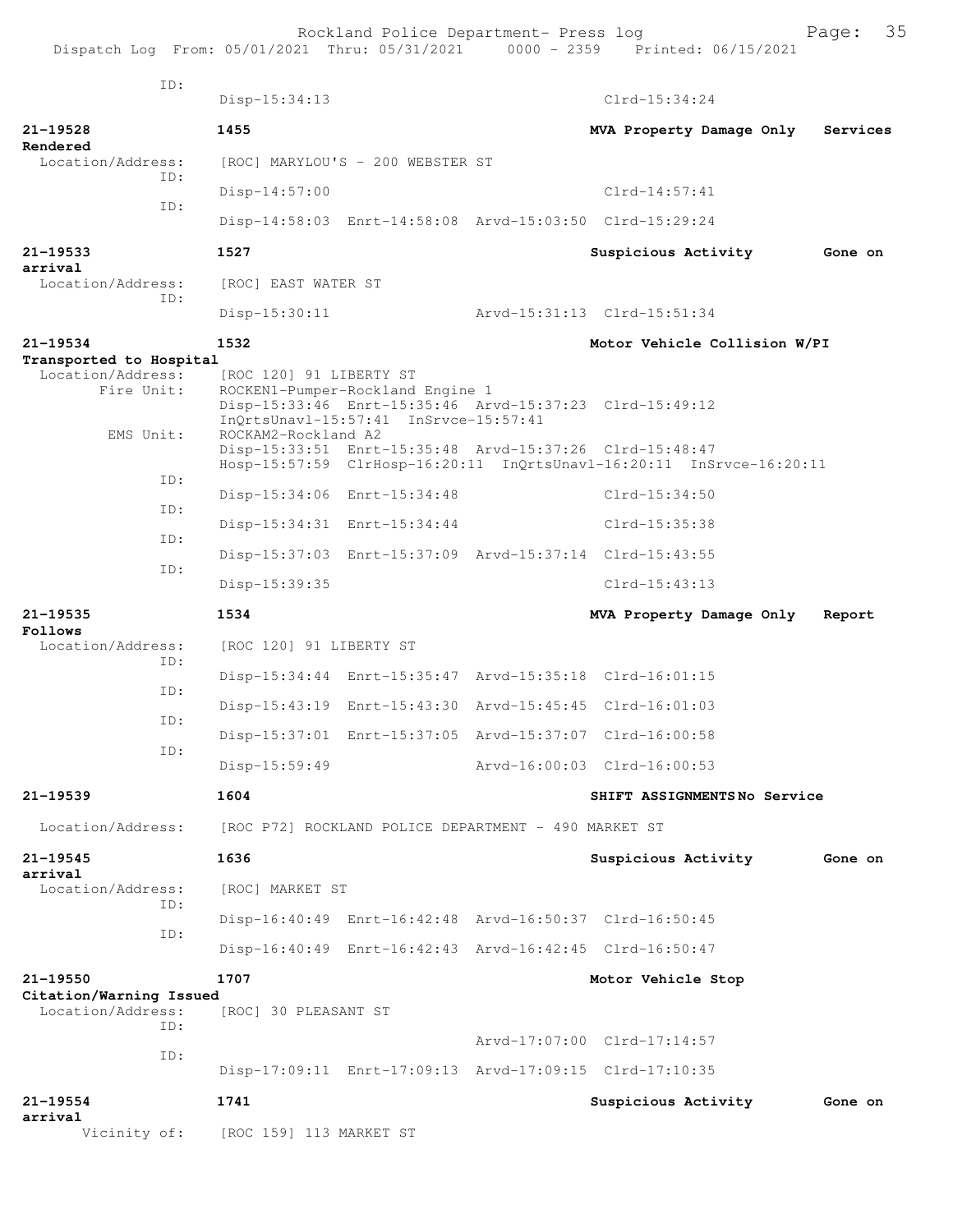| Dispatch Log From: 05/01/2021 Thru: 05/31/2021 0000 - 2359 Printed: 06/15/2021 |                             | Rockland Police Department- Press log                 |  |                                                         |              | 36<br>Page:       |  |  |
|--------------------------------------------------------------------------------|-----------------------------|-------------------------------------------------------|--|---------------------------------------------------------|--------------|-------------------|--|--|
| ID:                                                                            |                             |                                                       |  |                                                         |              |                   |  |  |
| ID:                                                                            |                             |                                                       |  | Disp-17:43:05 Enrt-17:43:18 Arvd-17:45:53 Clrd-17:50:28 |              |                   |  |  |
| ID:                                                                            |                             |                                                       |  | Disp-17:43:05 Enrt-17:43:19 Arvd-17:45:52 Clrd-17:50:22 |              |                   |  |  |
|                                                                                |                             |                                                       |  | Disp-17:43:37 Enrt-17:43:39 Arvd-17:45:54 Clrd-17:50:31 |              |                   |  |  |
| 21-19567                                                                       | 1923                        |                                                       |  | Details / Time off                                      |              | No Service        |  |  |
| Location:                                                                      | [ROC]                       |                                                       |  |                                                         |              |                   |  |  |
| 21-19573                                                                       | 2010                        |                                                       |  | Burglar Alarm                                           | Investigated |                   |  |  |
| Location/Address:<br>ID:                                                       |                             | [ROC 84] HARMON GOLF & FITNESS CLUB - 168 CONCORD ST  |  |                                                         |              |                   |  |  |
| ID:                                                                            |                             |                                                       |  | Disp-20:11:33 Enrt-20:12:17 Arvd-20:14:39 Clrd-20:28:30 |              |                   |  |  |
|                                                                                |                             |                                                       |  | Disp-20:18:18 Enrt-20:18:20 Arvd-20:20:47 Clrd-20:28:27 |              |                   |  |  |
| $21 - 19574$                                                                   | 2017                        |                                                       |  | Threats                                                 |              | Services Rendered |  |  |
| Location/Address:                                                              | [ROC] 32 MARTHA DR Apt. #A  |                                                       |  |                                                         |              |                   |  |  |
| ID:                                                                            |                             |                                                       |  | Disp-20:20:58 Enrt-20:21:32 Arvd-20:23:50 Clrd-20:49:08 |              |                   |  |  |
| ID:                                                                            |                             |                                                       |  | Disp-20:28:42 Enrt-20:28:44 Arvd-20:28:45 Clrd-20:49:04 |              |                   |  |  |
| 21-19575                                                                       | 2030                        |                                                       |  | MVA Property Damage Only                                |              | Services          |  |  |
| Rendered<br>Location/Address:                                                  | [ROC] EAST WATER ST         |                                                       |  |                                                         |              |                   |  |  |
| ID:                                                                            | Disp-20:32:42               |                                                       |  | Clrd-20:32:48                                           |              |                   |  |  |
| 21-19577                                                                       | 2042                        |                                                       |  | Burglar Alarm                                           | Building     |                   |  |  |
| Checked/Secured<br>Location/Address:                                           |                             | [ROC] KEUHNE + NAGEL INC - 100 LEDGEWOOD PL Apt. #300 |  |                                                         |              |                   |  |  |
| ID:                                                                            |                             |                                                       |  | Disp-20:45:21 Enrt-20:45:24 Arvd-20:49:19 Clrd-20:54:12 |              |                   |  |  |
| ID:                                                                            |                             |                                                       |  | Disp-20:45:29 Enrt-20:45:31 Arvd-20:51:21 Clrd-20:54:10 |              |                   |  |  |
| 21-19580                                                                       | 2050                        |                                                       |  | Follow-Up Investigation                                 |              | Services          |  |  |
| Rendered<br>Location/Address:                                                  |                             | [ROC P6] ROCKLAND CEMENT BLOCK - 285 CENTRE AVE       |  |                                                         |              |                   |  |  |
| ID:                                                                            |                             |                                                       |  | Disp-20:54:16 Enrt-20:54:24 Arvd-20:57:09 Clrd-21:18:32 |              |                   |  |  |
| 21-19586                                                                       | 2140                        |                                                       |  | Burglar Alarm                                           | Building     |                   |  |  |
| Checked/Secured<br>Location/Address:                                           | [ROC] 153 MARKET ST         |                                                       |  |                                                         |              |                   |  |  |
| ID:                                                                            | $Disp-21:41:55$             |                                                       |  | Arvd-21:42:01 Clrd-21:44:11                             |              |                   |  |  |
| ID:                                                                            |                             |                                                       |  | Disp-21:41:55 Enrt-21:42:04 Arvd-21:42:47 Clrd-21:44:09 |              |                   |  |  |
| 21-19587                                                                       | 2147                        |                                                       |  | Details / Time off                                      |              | No Service        |  |  |
| Location:                                                                      | [ROC]                       |                                                       |  |                                                         |              |                   |  |  |
| 21-19594                                                                       | 2319                        |                                                       |  | Suspicious Activity                                     |              | Services          |  |  |
| Rendered<br>Location/Address:                                                  | [ROC] 141 MARTHA DR Apt. #F |                                                       |  |                                                         |              |                   |  |  |
| ID:                                                                            |                             |                                                       |  | Disp-23:21:40 Enrt-23:21:45 Arvd-23:23:16 Clrd-23:53:40 |              |                   |  |  |
| ID:                                                                            |                             |                                                       |  | Disp-23:21:43 Enrt-23:21:46 Arvd-23:23:07 Clrd-23:38:37 |              |                   |  |  |
| 21-19595                                                                       | 2323                        |                                                       |  | Noise Complaint Services Rendered                       |              |                   |  |  |
| Location/Address:                                                              |                             | [ROC 430] 115 MARKET ST Apt. #16                      |  |                                                         |              |                   |  |  |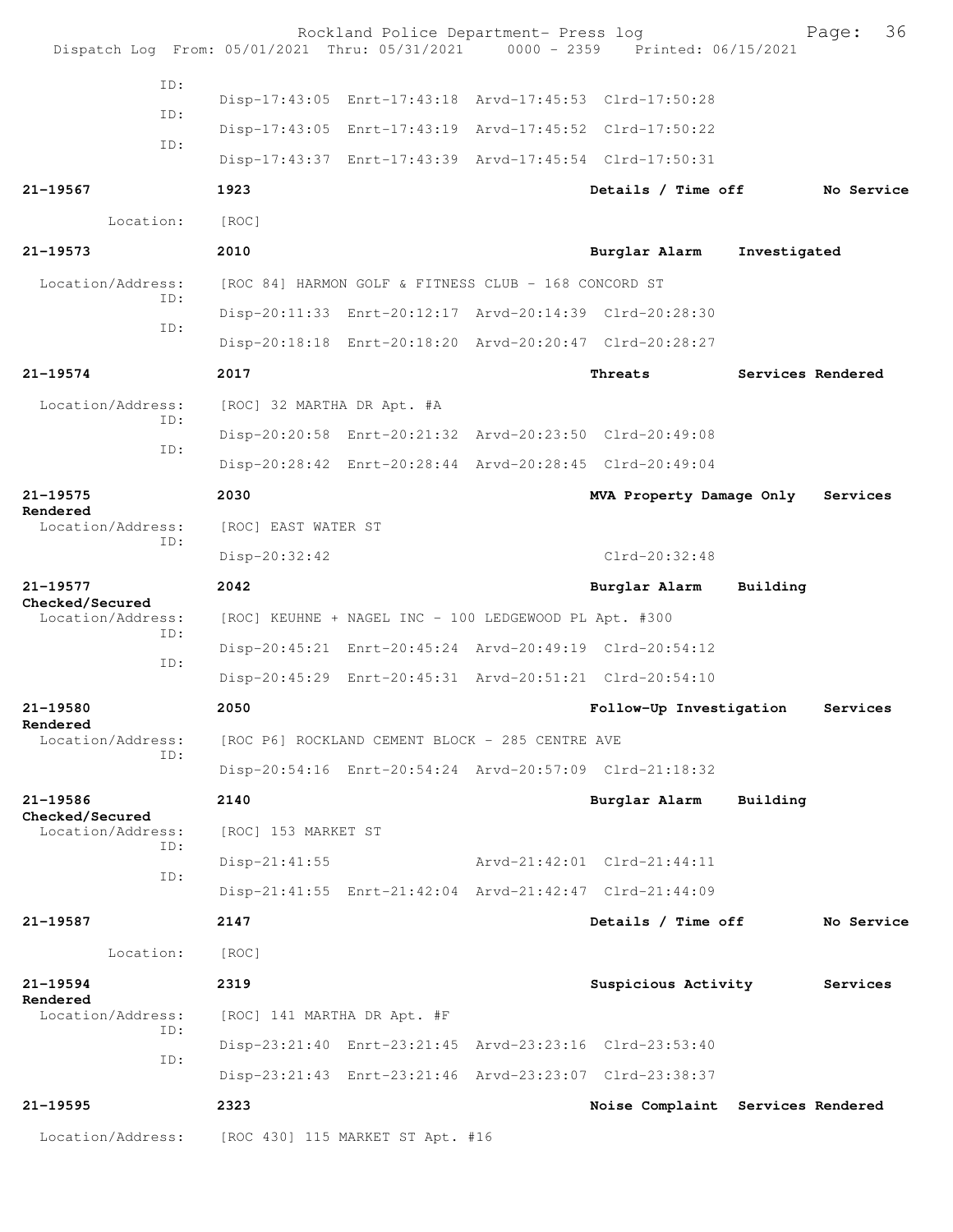|                                         | Rockland Police Department- Press log<br>Dispatch Log From: 05/01/2021 Thru: 05/31/2021 0000 - 2359 Printed: 06/15/2021 |                             | 37<br>Page:                         |
|-----------------------------------------|-------------------------------------------------------------------------------------------------------------------------|-----------------------------|-------------------------------------|
| ID:                                     |                                                                                                                         |                             |                                     |
| ID:                                     | Disp-23:25:39                                                                                                           | Arvd-23:25:49 Clrd-23:33:18 |                                     |
|                                         | $Disp-23:25:39$                                                                                                         | Arvd-23:25:46 Clrd-23:33:20 |                                     |
| For Date: $05/11/2021$ - Tuesday        |                                                                                                                         |                             |                                     |
| 21-19597                                | 0001                                                                                                                    |                             | SHIFT ASSIGNMENTS Services Rendered |
| Location/Address:                       | [ROC P72] ROCKLAND POLICE DEPARTMENT - 490 MARKET ST                                                                    |                             |                                     |
| $21 - 19609$                            | 0517                                                                                                                    | Building Check              | Appears Secure                      |
| Location/Address:                       | [ROC] UNION ST                                                                                                          |                             |                                     |
| ID:                                     | Disp-05:18:29                                                                                                           | Clrd-05:35:49               |                                     |
| $21 - 19610$                            | 0557                                                                                                                    | Details / Time off          | Services                            |
| Rendered<br>Location:                   | [ROC]                                                                                                                   |                             |                                     |
| 21-19611                                | 0603                                                                                                                    | Motor Vehicle Stop          |                                     |
| Citation/Warning Issued<br>Vicinity of: | [ROC] 215 MARKET ST @ 13 CONCORD ST                                                                                     |                             |                                     |
| ID:                                     |                                                                                                                         | Arvd-06:03:00 Clrd-06:10:37 |                                     |
| 21-19621                                | 0800                                                                                                                    | General Info                | Services Rendered                   |
| Location/Address:                       | [ROC P72] ROCKLAND POLICE DEPARTMENT - 490 MARKET ST                                                                    |                             |                                     |
| 21-19624                                | 0800                                                                                                                    |                             | Animal Complaint Services Rendered  |
| Location/Address:                       | [ROC] 41 RICE AVE                                                                                                       |                             |                                     |
| $21 - 19623$                            | 0815                                                                                                                    | Road Obstruction No Service |                                     |
| Location/Address:                       | [ROC] 200 SPRING ST                                                                                                     |                             |                                     |
| ID:                                     | $Disp-08:16:42$                                                                                                         | $Clrd-08:16:45$             |                                     |
| 21-19625                                | 0901                                                                                                                    | TIME OFF                    | No Action Required                  |
| Location/Address:                       | [ROC P72] ROCKLAND POLICE DEPARTMENT - 490 MARKET ST                                                                    |                             |                                     |
| ID:                                     |                                                                                                                         | Arvd-09:01:52 Clrd-09:03:45 |                                     |
| 21-19630                                | 0950                                                                                                                    | Health & Welfare Check      | Advised to                          |
| Court<br>Location/Address:              | [ROC 282] 173 DAMON RD                                                                                                  |                             |                                     |
| ID:                                     | Disp-09:53:57 Enrt-09:53:59                                                                                             | Clrd-10:06:36               |                                     |
| 21-19632                                | 1038                                                                                                                    | Time off/COMP TIME          | Services                            |
| Rendered<br>Location:                   | [ROC]                                                                                                                   |                             |                                     |
| 21-19633                                | 1041                                                                                                                    |                             | Animal Complaint Services Rendered  |
| Location/Address:                       | [ROC 104] 141 MARTHA DR Apt. #C                                                                                         |                             |                                     |
| ID:                                     |                                                                                                                         | Arvd-10:41:00 Clrd-11:01:06 |                                     |
| 21-19634                                | 1102                                                                                                                    | Building Check              | Appears Secure                      |
| Location/Address:                       | [ROC] ODONNELL CT                                                                                                       |                             |                                     |
| ID:                                     |                                                                                                                         |                             |                                     |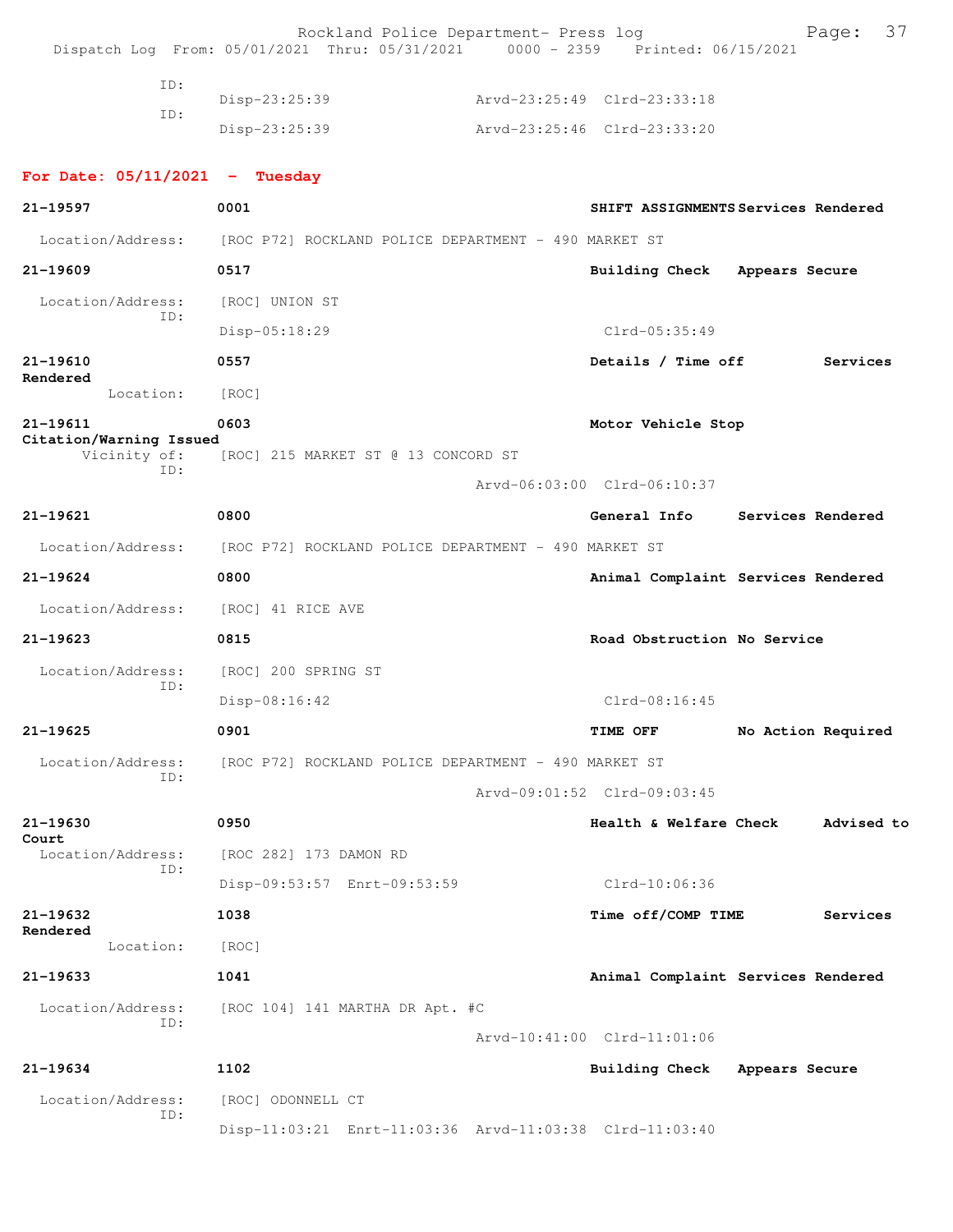| 21-19635                           |                                                                    |                                        |                |              |
|------------------------------------|--------------------------------------------------------------------|----------------------------------------|----------------|--------------|
|                                    | 1103                                                               | Building Check Appears Secure          |                |              |
| Location/Address: [ROC] HINGHAM ST |                                                                    |                                        |                |              |
| 21-19648                           | 1110                                                               | Animal Complaint Services Rendered     |                |              |
| Location/Address:                  | [ROC 435] 75 HANNAH WAY Apt. #B                                    |                                        |                |              |
| 21-19640<br>Rendered               | 1133                                                               | Details / Time off                     |                | Services     |
| Location:                          | [ROC]                                                              |                                        |                |              |
| 21-19641<br>Required               | 1134                                                               | Assist Other Agency                    |                | Services Not |
| Location/Address:<br>ID:           | [ROC] 22 REED ST                                                   |                                        |                |              |
|                                    |                                                                    | Arvd-11:34:00 Clrd-11:38:33            |                |              |
| 21-19642                           | 1136                                                               | Details / Time off                     |                | No Service   |
| Location:                          | [ROC]                                                              |                                        |                |              |
| 21-19645<br>Rendered               | 1143                                                               | Assist Other Agency                    |                | Services     |
| Location/Address:<br>ID:           | [ROC P72] ROCKLAND POLICE DEPARTMENT - 490 MARKET ST               |                                        |                |              |
| ID:                                | Disp-11:43:51 Enrt-11:55:50 Arvd-12:03:06 Clrd-12:49:42            |                                        |                |              |
| ID:                                | Disp-11:55:46 Enrt-11:55:49 Arvd-11:55:52 Clrd-13:00:29            |                                        |                |              |
|                                    | Disp-12:32:07                                                      | Arvd-12:32:16 Clrd-12:49:46            |                |              |
| 21-19650                           | 1150                                                               | Animal Complaint Services Rendered     |                |              |
| Location/Address:                  | [ROC] 364 NORTH AVE                                                |                                        |                |              |
| 21-19647                           | 1200                                                               | Threats                                | Peace Restored |              |
| Location/Address:                  | [ROC] METRO PCS - 188 UNION ST                                     |                                        |                |              |
| ID:                                | Disp-12:03:58 Enrt-12:04:01 Arvd-12:06:36 Clrd-12:23:06            |                                        |                |              |
| 21-19651                           | 1220                                                               | JIMMY CAN DRIVE Services Rendered      |                |              |
|                                    | Location/Address: [ROC P99] RICHDALES (TEDESCHI'S) - 474 MARKET ST |                                        |                |              |
| ID:                                | Disp-12:49:50                                                      | Clrd-12:58:36                          |                |              |
| 21-19654                           | 1304                                                               | Disturbance                            | Investigated   |              |
| Location/Address:                  | [ROC 54] HARTSUFF PARK - HARTSUFF ST                               |                                        |                |              |
| ID:                                | Disp-13:06:20 Enrt-13:09:15 Arvd-13:10:12 Clrd-13:26:40            |                                        |                |              |
| ID:                                | Disp-13:09:10 Enrt-13:09:12 Arvd-13:09:14 Clrd-13:26:30            |                                        |                |              |
| 21-19656                           | 1319                                                               | VAC DAYS/Time off Services Rendered    |                |              |
| Location:                          | [ROC]                                                              |                                        |                |              |
| 21-19659                           | 1343                                                               | Neighbor Disturbance                   |                | Services     |
| Rendered<br>Location/Address:      | [ROC] 11 MAPLE ST                                                  |                                        |                |              |
| ID:                                | $Disp-13:45:46$                                                    | Arvd-14:05:32 Clrd-14:14:17            |                |              |
| 21-19665<br>to Hospital            | 1356                                                               | Assist Other Agency SEC 12 Transported |                |              |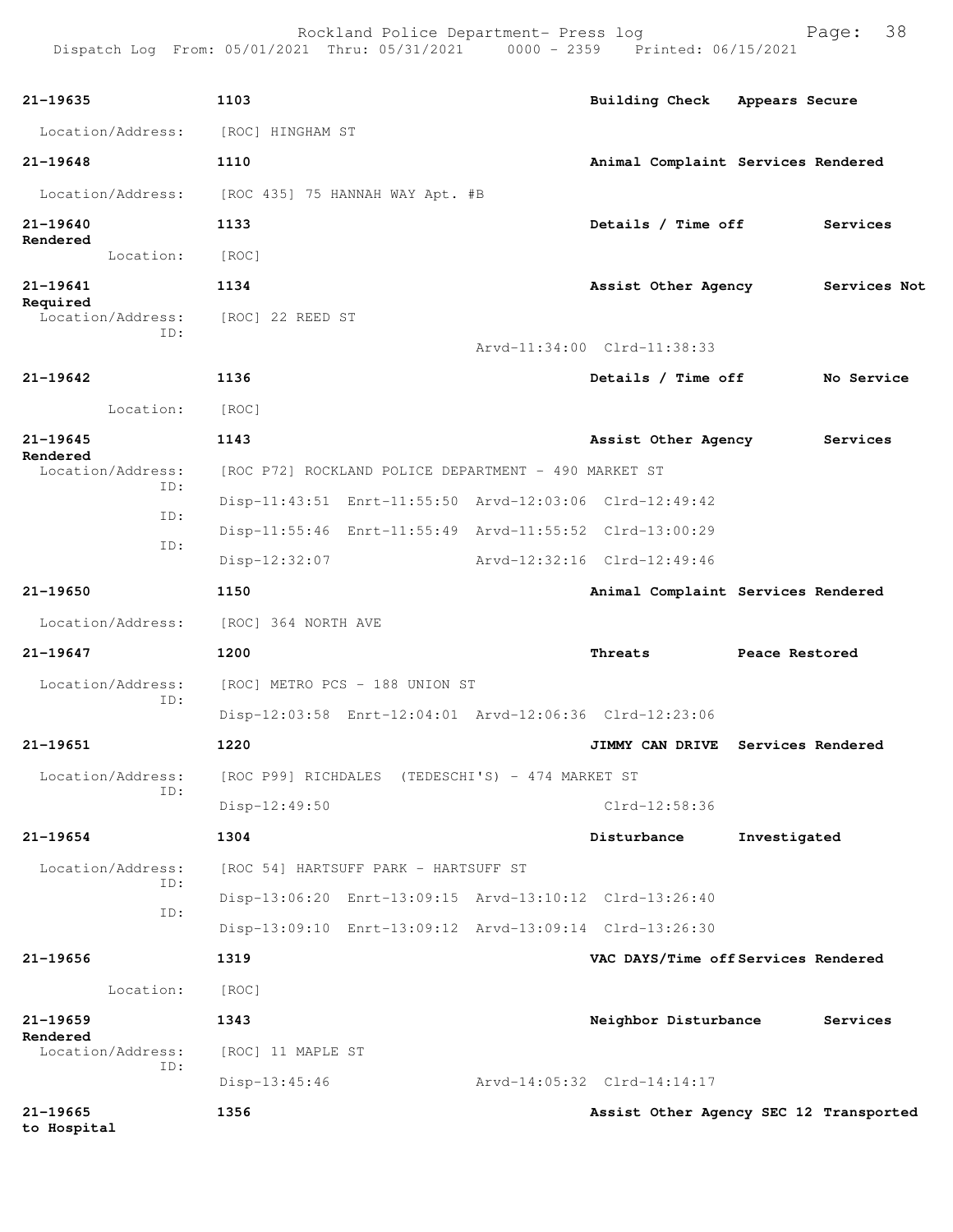|                                 | Rockland Police Department- Press log<br>Dispatch Log From: 05/01/2021 Thru: 05/31/2021 0000 - 2359 Printed: 06/15/2021           |                             | 39<br>Page:                         |
|---------------------------------|-----------------------------------------------------------------------------------------------------------------------------------|-----------------------------|-------------------------------------|
| Location/Address:<br>ID:        | [ROC 65] ROGERS MIDDLE SCHOOL - 100 TAUNTON AVE                                                                                   |                             |                                     |
|                                 | Disp-13:58:40                                                                                                                     | Arvd-14:05:28 Clrd-14:21:20 |                                     |
| $21 - 19668$                    | 1407                                                                                                                              | <b>Building Check</b>       | Appears Secure                      |
| Location/Address:               | [ROC] HINGHAM ST                                                                                                                  |                             |                                     |
| $21 - 19669$                    | 1408                                                                                                                              | <b>Building Check</b>       | Appears Secure                      |
| Location/Address:               | [ROC] ODONNELL CT                                                                                                                 |                             |                                     |
| $21 - 19670$                    | 1409                                                                                                                              | Building Check              | Appears Secure                      |
| Location/Address:               | [ROC] J A DUNN MEM DR                                                                                                             |                             |                                     |
| 21-19676                        | 1448                                                                                                                              | Details / Time off          | Services                            |
| Rendered<br>Location:           | [ROC]                                                                                                                             |                             |                                     |
| $21 - 19678$                    | 1454                                                                                                                              |                             | Assist Public Services Rendered     |
| Location/Address:<br>ID:        | [ROC] HINGHAM ST                                                                                                                  |                             |                                     |
|                                 | Disp-14:56:58                                                                                                                     | $Clrd-14:57:01$             |                                     |
| 21-19684                        | 1601                                                                                                                              |                             | SHIFT ASSIGNMENTS Services Rendered |
| Location/Address:<br>ID:        | [ROC P72] ROCKLAND POLICE DEPARTMENT - 490 MARKET ST                                                                              |                             |                                     |
|                                 | $Disp-16:03:55$                                                                                                                   | $Clrd-16:04:03$             |                                     |
| 21-19688                        | 1643                                                                                                                              | Disturbance                 | Report Follows                      |
| Location/Address:<br>ID:        | [ROC 159] 113 MARKET ST Apt. #16                                                                                                  |                             |                                     |
| ID:                             | Disp-16:44:28 Enrt-16:45:33 Arvd-16:47:28 Clrd-17:04:44                                                                           |                             |                                     |
| ID:                             | Disp-16:45:22 Enrt-16:45:29 Arvd-16:47:21 Clrd-17:06:28                                                                           |                             |                                     |
|                                 | $Disp-17:03:11$                                                                                                                   | Arvd-17:03:16 Clrd-17:04:35 |                                     |
| 21-19691                        | 1651                                                                                                                              |                             | Emergency Medical Services Rendered |
| Location/Address:<br>Fire Unit: | [ROC] MEMORIAL FIELD BASEBALL FIELD - 1 COL BRIAN DUFFY WAY<br>ROCKEN1-Pumper-Rockland Engine 1                                   |                             |                                     |
| EMS Unit:                       | Disp-16:54:09 Enrt-16:54:16 Arvd-16:57:51 Clrd-17:16:39<br>InQrtsUnavl-17:16:39 InSrvce-17:16:39<br>ROCKAM1-Rockland A1           |                             |                                     |
|                                 | Disp-16:54:12 Enrt-16:54:14 Arvd-16:57:52 Clrd-17:16:42<br>InQrtsUnavl-17:16:42 InSrvce-17:16:42                                  |                             |                                     |
| Fire Unit:                      | ROCKC4-Staff-Rockland Fire C4<br>Disp-16:54:51 Enrt-16:54:54 Arvd-16:57:52 Clrd-17:16:40<br>InOrtsUnav1-17:16:40 InSrvce-17:16:40 |                             |                                     |
| ID:                             | $Disp-17:02:14$                                                                                                                   | Arvd-17:02:21 Clrd-17:04:53 |                                     |
| $21 - 19695$                    | 1656                                                                                                                              | Assist Public               | Services Rendered                   |
| Location/Address:               | [ROC 70] WEBSTER PARK NURSING AND REHAB - 56 WEBSTER ST                                                                           |                             |                                     |
| ID:                             | Disp-17:18:00                                                                                                                     | Arvd-17:22:29 Clrd-17:28:30 |                                     |
| $21 - 19696$                    | 1719                                                                                                                              | Burglar Alarm               | Investigated                        |
| Location/Address:               | [ROC P85] ROCKLAND FEDERAL CREDIT UNION - 241 UNION ST                                                                            |                             |                                     |
| ID:                             | Disp-17:22:14 Enrt-17:22:47 Arvd-17:25:55 Clrd-17:28:20                                                                           |                             |                                     |
| ID:                             | Disp-17:25:23 Enrt-17:25:28 Arvd-17:25:53 Clrd-17:28:11                                                                           |                             |                                     |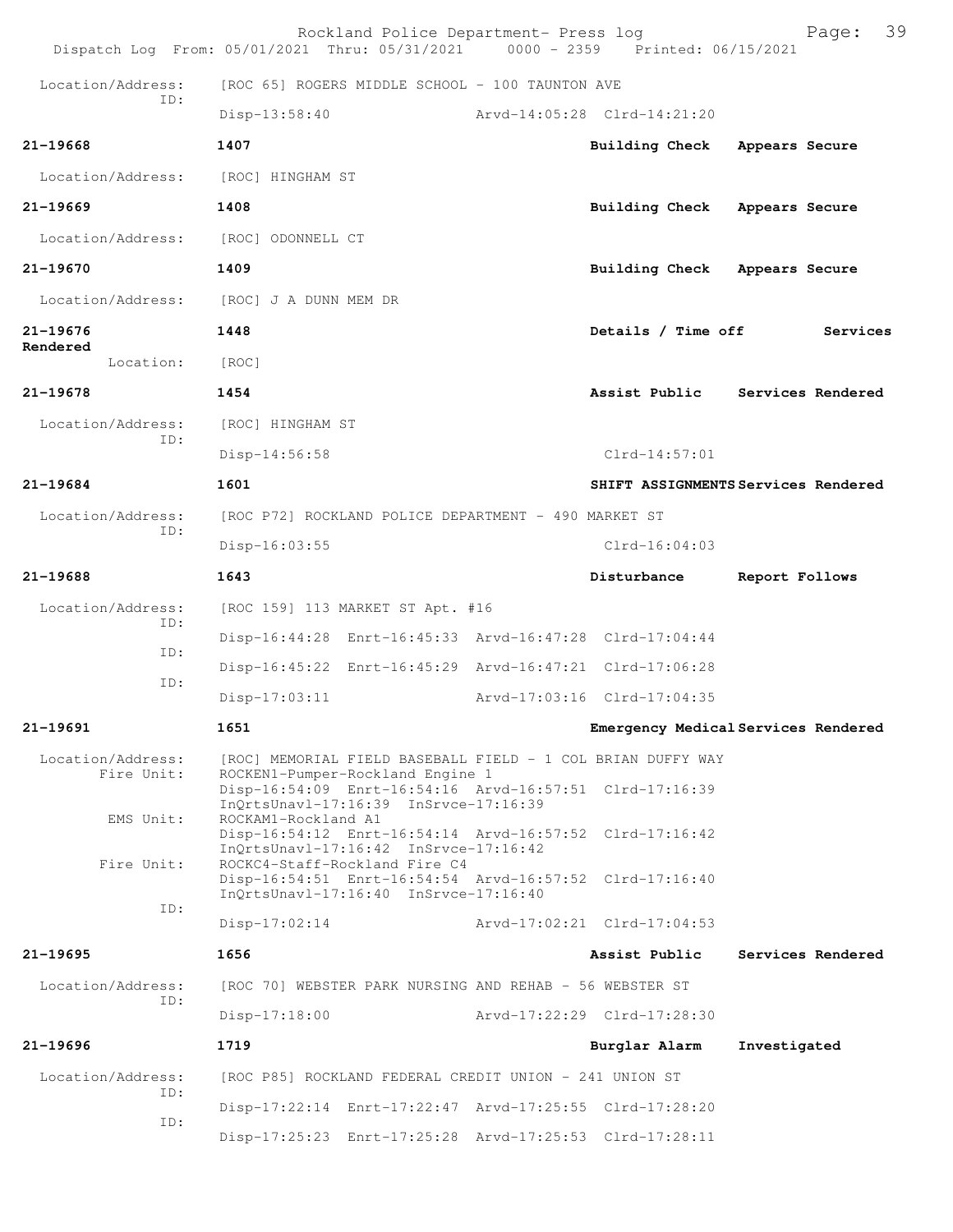| 21-19703                                | 1811                                   |                                              | SECTION 12                                              | Services Rendered |          |
|-----------------------------------------|----------------------------------------|----------------------------------------------|---------------------------------------------------------|-------------------|----------|
| Location/Address:                       | [ROC] 325 LIBERTY ST                   |                                              |                                                         |                   |          |
| ID:                                     |                                        |                                              | Disp-18:12:44 Enrt-18:13:54 Arvd-18:14:11 Clrd-18:26:30 |                   |          |
| ID:                                     |                                        |                                              | Disp-18:12:54 Enrt-18:13:49 Arvd-18:14:16 Clrd-18:26:27 |                   |          |
| 21-19704                                | 1838                                   |                                              | Assist Public                                           | Services Rendered |          |
| Location/Address:<br>ID:                | [ROC] 40 MONROE ST                     |                                              |                                                         |                   |          |
|                                         |                                        |                                              | Disp-18:41:46 Enrt-18:58:53 Arvd-18:58:56 Clrd-18:59:00 |                   |          |
| 21-19709                                | 1939                                   |                                              | Motor Vehicle Stop                                      |                   |          |
| Citation/Warning Issued<br>Vicinity of: |                                        | [ROC] 73 RESERVOIR PARK DR @ 141 WEYMOUTH ST |                                                         |                   |          |
| ID:                                     |                                        |                                              | Arvd-19:39:00 Clrd-19:41:12                             |                   |          |
| 21-19715                                | 2009                                   |                                              | Motor Vehicle Stop                                      |                   |          |
| Citation/Warning Issued<br>Vicinity of: | [ROC] WEST WATER ST @ ARLINGTON ST     |                                              |                                                         |                   |          |
| ID:                                     |                                        |                                              | Arvd-20:09:00 Clrd-20:15:10                             |                   |          |
| 21-19716                                | 2037                                   |                                              | Motor Vehicle Stop                                      |                   |          |
| Citation/Warning Issued<br>Vicinity of: | [ROC] HINGHAM ST @ NORTHFIELD DR       |                                              |                                                         |                   |          |
| ID:                                     |                                        |                                              | Arvd-20:37:00 Clrd-20:48:03                             |                   |          |
| 21-19720                                | 2052                                   |                                              | Motor Vehicle Stop                                      |                   |          |
| Citation/Warning Issued<br>Vicinity of: | [ROC P55] HOME DEPOT - 1149 HINGHAM ST |                                              |                                                         |                   |          |
| ID:                                     |                                        |                                              | Arvd-20:52:00 Clrd-20:58:11                             |                   |          |
| 21-19722                                | 2102                                   |                                              | Motor Vehicle Stop                                      |                   |          |
| Citation/Warning Issued<br>Vicinity of: | [ROC] 543 SUMMER ST @ 43 WINTER CIR    |                                              |                                                         |                   |          |
| ID:                                     |                                        |                                              | Arvd-21:02:00 Clrd-21:10:29                             |                   |          |
| $21 - 19724$                            | 2223                                   |                                              | Motor Vehicle Stop                                      |                   | Building |
| Checked/Secured<br>Vicinity of:         | [ROC] 279 UNION ST @ 12 CHURCH ST      |                                              |                                                         |                   |          |
| ID:                                     |                                        |                                              | Arvd-22:23:00 Clrd-22:25:32                             |                   |          |
| ID:                                     | $Disp-22:24:11$                        |                                              | Arvd-22:24:19 Clrd-22:25:28                             |                   |          |
| 21-19725                                | 2231                                   |                                              | Details / Time off                                      |                   | Services |
| Rendered<br>Location:                   | [ROC]                                  |                                              |                                                         |                   |          |
|                                         |                                        |                                              |                                                         |                   |          |
| For Date: $05/12/2021$ - Wednesday      |                                        |                                              |                                                         |                   |          |
| 21-19731                                | 0000                                   |                                              | SHIFT ASSIGNMENTSNo Action Required                     |                   |          |

 Location/Address: [ROC P72] ROCKLAND POLICE DEPARTMENT - 490 MARKET ST **21-19732 0024 Burglar Alarm Appears Secure** Location/Address: [ROC P9] NICE AND CLEAN CAR WASH - 320 CENTRE AVE ID: Disp-00:25:01 Enrt-00:25:21 Arvd-00:26:17 Clrd-00:34:24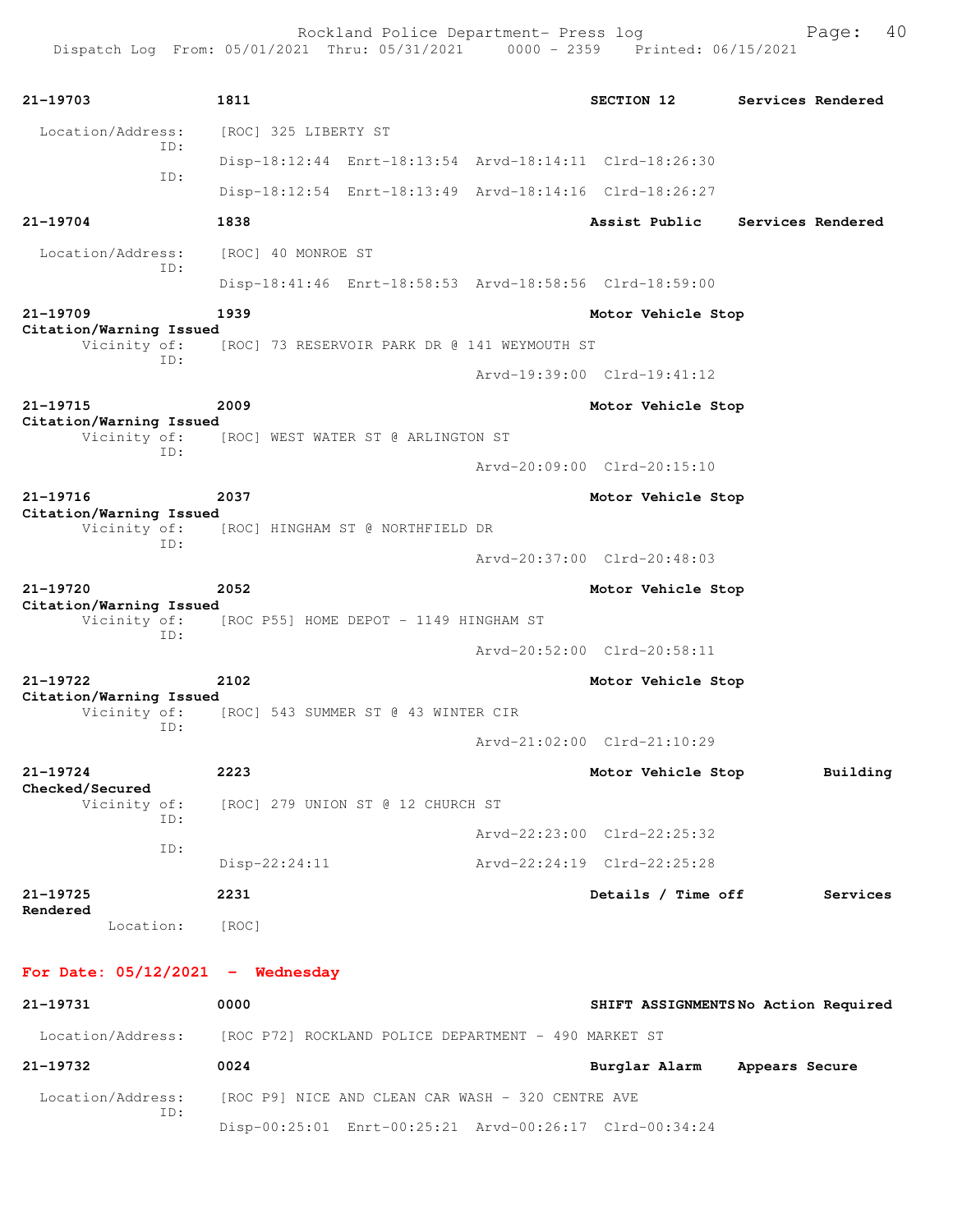|                                      | Rockland Police Department- Press log<br>Dispatch Log From: 05/01/2021 Thru: 05/31/2021 0000 - 2359 Printed: 06/15/2021 |                              | 41<br>Page:                         |
|--------------------------------------|-------------------------------------------------------------------------------------------------------------------------|------------------------------|-------------------------------------|
| ID:                                  | Disp-00:25:28                                                                                                           | $Clrd-00:25:54$              |                                     |
| 21-19739                             | 0104                                                                                                                    | Details / Time off           | No Action                           |
| Required<br>Location:                | [ROC]                                                                                                                   |                              |                                     |
| $21 - 19740$                         | 0128                                                                                                                    | Burglar Alarm Appears Secure |                                     |
| Location/Address:                    | [ROC P9] NICE AND CLEAN CAR WASH - 320 CENTRE AVE                                                                       |                              |                                     |
| ID:                                  | Disp-01:29:06 Enrt-01:32:13 Arvd-01:33:01 Clrd-01:36:14                                                                 |                              |                                     |
| $21 - 19748$                         | 0357                                                                                                                    | Details / Time off           | No Action                           |
| Required<br>Location:                | [ROC]                                                                                                                   |                              |                                     |
| 21-19750                             | 0436                                                                                                                    | COFFEE DROP OFF              | No Action Required                  |
| Location/Address:                    | [ROC P72] ROCKLAND POLICE DEPARTMENT - 490 MARKET ST                                                                    |                              |                                     |
| 21-19753                             | 0458                                                                                                                    | <b>Building Check</b>        | Building                            |
| Checked/Secured<br>Location/Address: | [ROC 61] UNION ST BUSINESS DISTRICT - UNION ST                                                                          |                              |                                     |
| TD:                                  | Arvd-04:58:18 Clrd-05:19:30<br>$Disp-04:58:13$                                                                          |                              |                                     |
| 21-19756                             | 0545                                                                                                                    | Suspicious Activity          | Services                            |
| Rendered<br>Location/Address:        | [ROC] 80 CONCORD ST                                                                                                     |                              |                                     |
| ID:                                  | Disp-05:46:38 Enrt-05:47:39 Arvd-05:50:21 Clrd-06:02:52                                                                 |                              |                                     |
| $21 - 19759$                         | 0621                                                                                                                    |                              | Noise Complaint Services Rendered   |
| Location/Address:<br>ID:             | [ROC 84] HARMON GOLF & FITNESS CLUB - 168 CONCORD ST                                                                    |                              |                                     |
|                                      | Disp-06:22:42 Enrt-06:23:54 Arvd-06:25:47 Clrd-06:31:56                                                                 |                              |                                     |
| 21-19763                             | 0658                                                                                                                    | Complaint                    | Peace Restored                      |
|                                      | Location/Address: [ROC 84] HARMON GOLF & FITNESS CLUB - 168 CONCORD ST                                                  |                              |                                     |
| 21-19765<br>Rendered                 | 0706                                                                                                                    | MVA Property Damage Only     | Services                            |
| Vicinity of:<br>ID:                  | [ROC P59] INTERNATIONAL MOTOR SPORTS LLC - 7 MARKET ST                                                                  |                              |                                     |
| ID:                                  | Disp-07:07:09 Enrt-07:07:12 Arvd-07:14:12 Clrd-07:24:44                                                                 |                              |                                     |
| ID:                                  | Disp-07:07:16 Enrt-07:07:18 Arvd-07:08:45 Clrd-07:24:47                                                                 |                              |                                     |
|                                      | Disp-07:08:26                                                                                                           | Arvd-07:08:30 Clrd-07:24:50  |                                     |
| 21-19768<br>Required                 | 0746                                                                                                                    | Details / Time off           | No Action                           |
| Location:                            | [ROC]                                                                                                                   |                              |                                     |
| 21-19770                             | 0800                                                                                                                    | General Info                 | Services Rendered                   |
| Location/Address:<br>ID:             | [ROC P72] ROCKLAND POLICE DEPARTMENT - 490 MARKET ST                                                                    |                              |                                     |
|                                      | Disp-08:05:59 Enrt-08:06:08 Arvd-08:06:11 Clrd-08:06:15                                                                 |                              |                                     |
| 21-19776                             | 0844                                                                                                                    |                              | Time off/COMP DAY Services Rendered |
| Location:                            | [ROC]                                                                                                                   |                              |                                     |
| 21-19777<br>Checked/Secured          | 0901                                                                                                                    | Burglar Alarm                | Building                            |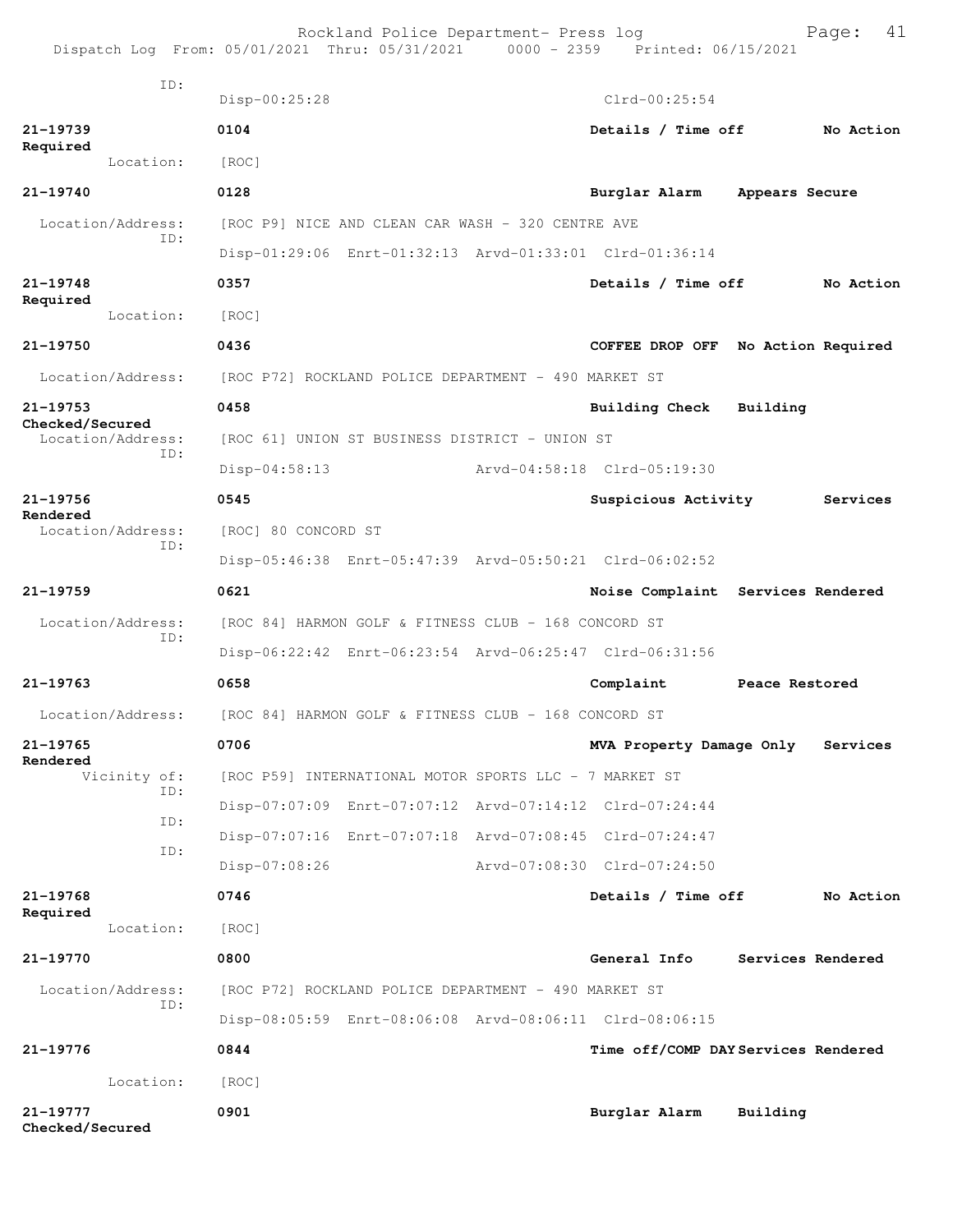| Dispatch Log From: 05/01/2021 Thru: 05/31/2021 0000 - 2359 Printed: 06/15/2021 |                             | Rockland Police Department- Press log                |                                                         |                   | Page:             | 42 |
|--------------------------------------------------------------------------------|-----------------------------|------------------------------------------------------|---------------------------------------------------------|-------------------|-------------------|----|
| Location/Address:                                                              | [ROC] 835 HINGHAM ST        |                                                      |                                                         |                   |                   |    |
| ID:                                                                            |                             |                                                      | Disp-09:03:22 Enrt-09:03:33 Arvd-09:08:08 Clrd-09:20:15 |                   |                   |    |
| ID:                                                                            |                             |                                                      | Disp-09:03:28 Enrt-09:03:33 Arvd-09:08:08 Clrd-09:20:12 |                   |                   |    |
| 21-19778                                                                       | 0903                        |                                                      | <b>Building Check</b>                                   | Services Rendered |                   |    |
| Location/Address:                                                              | [ROC] ODONNELL CT           |                                                      |                                                         |                   |                   |    |
| ID:                                                                            |                             |                                                      | Disp-09:04:05 Enrt-09:04:18 Arvd-09:04:23 Clrd-09:04:28 |                   |                   |    |
| 21-19782                                                                       | 0920                        |                                                      | <b>Building Check</b>                                   | Services Rendered |                   |    |
| Location/Address:<br>ID:                                                       | [ROC] HINGHAM ST            |                                                      |                                                         |                   |                   |    |
|                                                                                |                             |                                                      | Disp-09:21:06 Enrt-09:21:46 Arvd-09:21:49 Clrd-09:21:54 |                   |                   |    |
| 21-19785                                                                       | 0932                        |                                                      | General Info                                            |                   | Services Rendered |    |
| Location/Address:<br>ID:                                                       |                             | [ROC P72] ROCKLAND POLICE DEPARTMENT - 490 MARKET ST |                                                         |                   |                   |    |
|                                                                                |                             |                                                      | Disp-11:10:49 Enrt-11:10:56 Arvd-11:10:59 Clrd-11:11:02 |                   |                   |    |
| 21-19796                                                                       | 1109                        |                                                      | Building Check Services Rendered                        |                   |                   |    |
| Location/Address:<br>ID:                                                       | [ROC] ODONNELL CT           |                                                      |                                                         |                   |                   |    |
|                                                                                |                             |                                                      | Disp-11:10:13 Enrt-11:10:19 Arvd-11:10:22 Clrd-11:10:26 |                   |                   |    |
| 21-19800                                                                       | 1130                        |                                                      | Building Check Services Rendered                        |                   |                   |    |
| Location/Address:<br>ID:                                                       | [ROC] HINGHAM ST            |                                                      |                                                         |                   |                   |    |
|                                                                                |                             |                                                      | Disp-11:31:54 Enrt-11:32:00 Arvd-11:32:03 Clrd-11:32:07 |                   |                   |    |
| 21-19802<br>Rendered                                                           | 1142                        |                                                      | Follow-Up Investigation                                 |                   | Services          |    |
| Location/Address:<br>ID:                                                       | [ROC] 275 CENTRE AVE        |                                                      |                                                         |                   |                   |    |
|                                                                                |                             |                                                      | Arvd-11:42:00 Clrd-12:08:19                             |                   |                   |    |
| 21-19805                                                                       | 1221                        |                                                      | General Info                                            |                   | Services Rendered |    |
| Location/Address:<br>ID:                                                       | [ROC] 823 MARKET ST         |                                                      |                                                         |                   |                   |    |
|                                                                                |                             |                                                      | Disp-12:24:15 Enrt-12:24:33 Arvd-12:24:36 Clrd-12:24:40 |                   |                   |    |
| 21-19808                                                                       | 1248                        |                                                      | Missing Person                                          | Report Follows    |                   |    |
| Location/Address:<br>ID:                                                       | [ROC] 63 WEBSTER ST Apt. #3 |                                                      |                                                         |                   |                   |    |
|                                                                                | Disp-12:51:07               |                                                      | Arvd-12:51:17 Clrd-13:18:32                             |                   |                   |    |
| 21-19810<br>Rendered                                                           | 1253                        |                                                      | Follow-Up Investigation                                 |                   | Services          |    |
| Location/Address:<br>ID:                                                       | [ROC] 63 WEBSTER ST Apt. #3 |                                                      |                                                         |                   |                   |    |
|                                                                                |                             |                                                      | Disp-12:57:00 Enrt-12:57:05 Arvd-12:57:08 Clrd-13:09:21 |                   |                   |    |
| 21-19811<br>Locate                                                             | 1302                        |                                                      | Health & Welfare Check                                  |                   | Could Not         |    |
| Location/Address:<br>ID:                                                       |                             | [ROC 1041] 135 GROVE ST Apt. #110                    |                                                         |                   |                   |    |
|                                                                                |                             |                                                      | Disp-13:09:08 Enrt-13:09:14 Arvd-13:09:17 Clrd-13:13:21 |                   |                   |    |
| 21-19813<br>Services Rendered                                                  | 1312                        |                                                      | Sex offender or dissemination                           |                   |                   |    |
| Location/Address:<br>ID:                                                       |                             | [ROC P72] ROCKLAND POLICE DEPARTMENT - 490 MARKET ST |                                                         |                   |                   |    |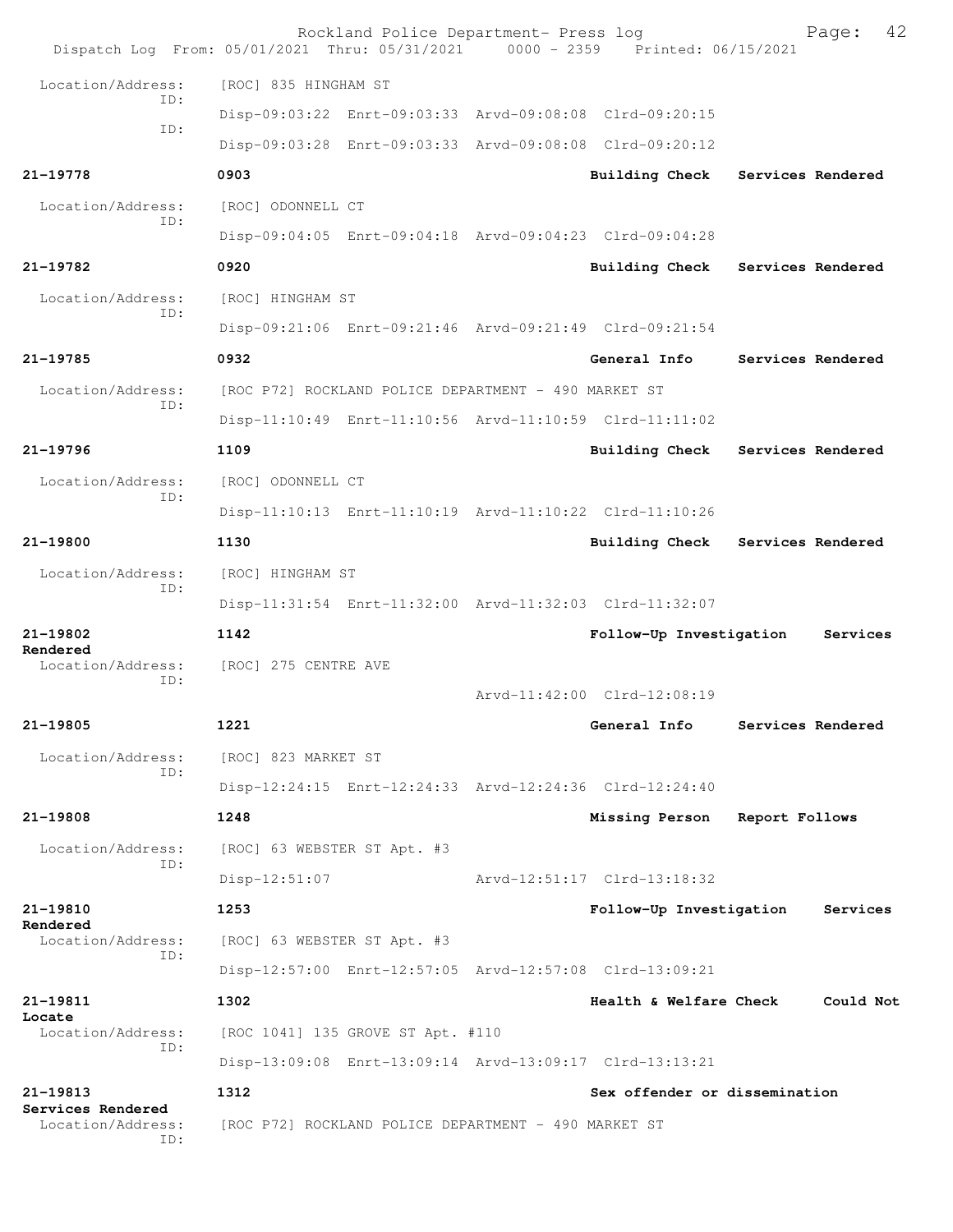| Dispatch Log From: 05/01/2021 Thru: 05/31/2021 0000 - 2359 Printed: 06/15/2021 |                                                      | Rockland Police Department- Press log |                                                         |                 | 43<br>Page:        |
|--------------------------------------------------------------------------------|------------------------------------------------------|---------------------------------------|---------------------------------------------------------|-----------------|--------------------|
|                                                                                | Disp-13:16:17                                        |                                       | $Clrd-13:24:45$                                         |                 |                    |
| ID:                                                                            |                                                      |                                       | Disp-14:05:48 Enrt-14:05:54 Arvd-14:05:57 Clrd-14:05:59 |                 |                    |
| 21-19815                                                                       | 1337                                                 |                                       | Details / Time off                                      |                 | No Action          |
| Required<br>Location:                                                          | [ROC]                                                |                                       |                                                         |                 |                    |
| 21-19816                                                                       | 1354                                                 |                                       | General Info                                            |                 | Services Rendered  |
| Location/Address:                                                              | [ROC 695] 4 MEREDITH WAY                             |                                       |                                                         |                 |                    |
| ID:                                                                            |                                                      |                                       | Disp-14:01:18 Enrt-14:01:25 Arvd-14:01:31 Clrd-14:37:23 |                 |                    |
| ID:                                                                            |                                                      |                                       | Disp-14:01:18 Enrt-14:01:28 Arvd-14:01:34 Clrd-14:37:19 |                 |                    |
| 21-19822                                                                       | 1501                                                 |                                       | General Info                                            |                 | Services Rendered  |
| Location/Address:                                                              | [ROC] TAUNTON AVE                                    |                                       |                                                         |                 |                    |
| ID:                                                                            |                                                      |                                       | Disp-15:07:48 Enrt-15:07:53 Arvd-15:07:56 Clrd-15:45:51 |                 |                    |
| ID:                                                                            | $Disp-15:18:06$                                      |                                       | Arvd-15:18:34 Clrd-15:45:54                             |                 |                    |
| $21 - 19823$                                                                   | 1507                                                 |                                       | Details / Time off                                      |                 | No Action          |
| Required<br>Location:                                                          | [ROC]                                                |                                       |                                                         |                 |                    |
| 21-19827                                                                       | 1527                                                 |                                       | General Info                                            |                 | No Action Required |
| Location/Address: [ROC P72] ROCKLAND POLICE DEPARTMENT - 490 MARKET ST         |                                                      |                                       |                                                         |                 |                    |
| 21-19835                                                                       | 1611                                                 |                                       | SHIFT ASSIGNMENTS Services Rendered                     |                 |                    |
| Location/Address:                                                              | [ROC P72] ROCKLAND POLICE DEPARTMENT - 490 MARKET ST |                                       |                                                         |                 |                    |
| $21 - 19849$                                                                   | 1916                                                 |                                       | Missing Person LOCATED                                  |                 | Investigated       |
| Location/Address:                                                              | [ROC] 63 WEBSTER ST Apt. #3                          |                                       |                                                         |                 |                    |
| ID:                                                                            |                                                      |                                       | Disp-19:19:11 Enrt-19:19:13 Arvd-19:19:15 Clrd-19:22:39 |                 |                    |
| 21-19858                                                                       | 2045                                                 |                                       | Suspicious Activity                                     |                 | Peace              |
| Restored<br>Location/Address:                                                  |                                                      | [ROC] 44 BLANCHARD ST @ 29 CHURCH ST  |                                                         |                 |                    |
| ID:                                                                            |                                                      |                                       | Disp-20:48:10 Enrt-20:48:41 Arvd-20:52:01 Clrd-20:57:55 |                 |                    |
| ID:                                                                            |                                                      |                                       | Disp-20:48:10 Enrt-20:48:43 Arvd-20:50:08 Clrd-20:57:50 |                 |                    |
| $21 - 19860$                                                                   | 2109                                                 |                                       | Suspicious Activity                                     |                 | Investigated       |
| Location/Address:                                                              | [ROC] 51 MAPLE ST                                    |                                       |                                                         |                 |                    |
| ID:                                                                            |                                                      |                                       | Disp-21:11:33 Enrt-21:12:36 Arvd-21:15:15 Clrd-21:17:48 |                 |                    |
| ID:                                                                            |                                                      |                                       | Disp-21:12:33 Enrt-21:12:38 Arvd-21:15:11 Clrd-21:17:51 |                 |                    |
| 21-19866                                                                       | 2215                                                 |                                       | <b>Time off</b>                                         |                 | Services Rendered  |
| Location:                                                                      | [ROC]                                                |                                       |                                                         |                 |                    |
| 21-19870                                                                       | 2315                                                 |                                       | Disturbance                                             | Gone on arrival |                    |
| Location/Address:                                                              |                                                      | [ROC] WENDYS - 1111 HINGHAM ST        |                                                         |                 |                    |
| ID:                                                                            |                                                      |                                       | Disp-23:16:39 Enrt-23:18:41 Arvd-23:22:40 Clrd-23:32:22 |                 |                    |
| ID:                                                                            |                                                      |                                       | Disp-23:25:32 Enrt-23:25:34 Arvd-23:25:36 Clrd-23:32:20 |                 |                    |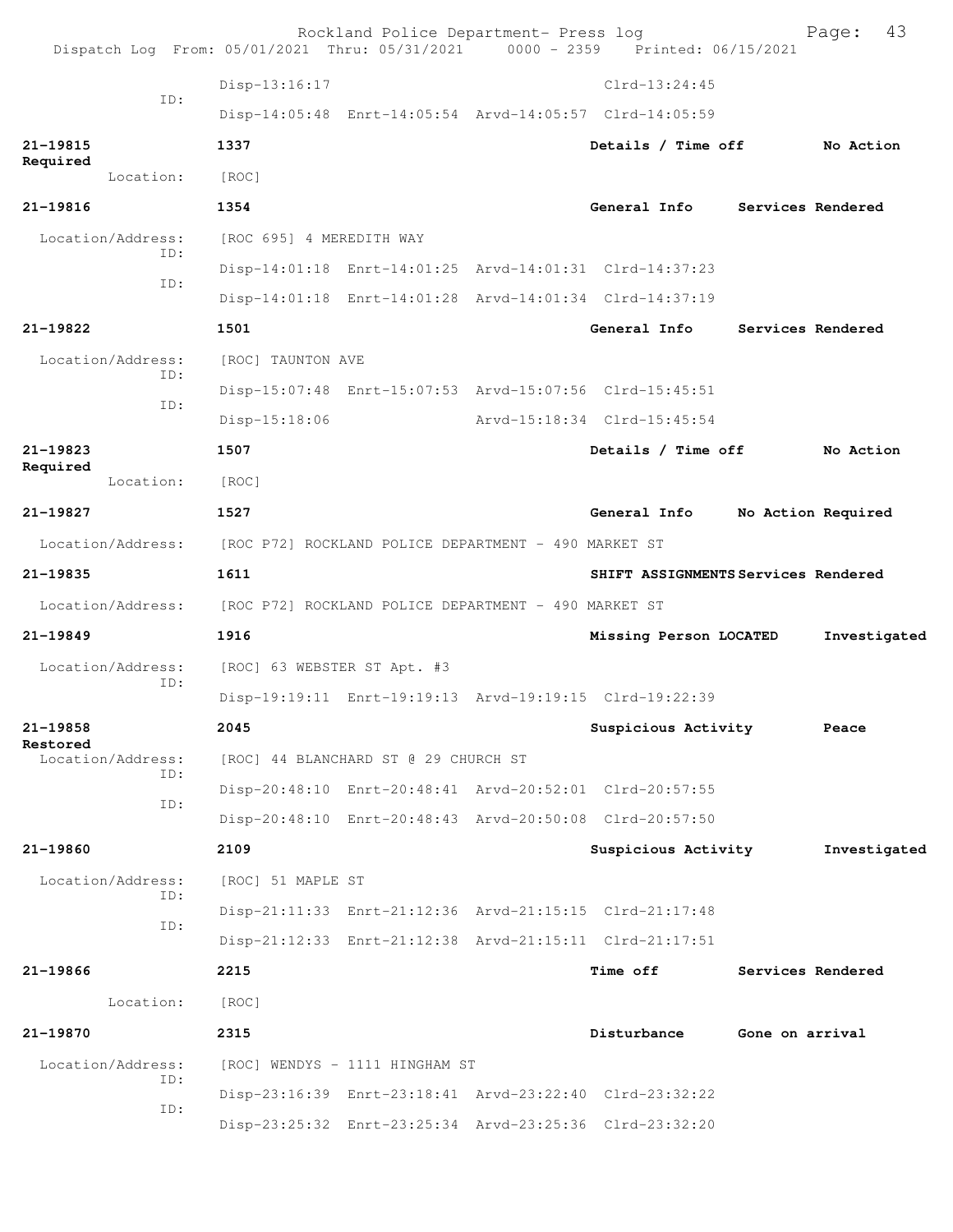Dispatch Log From: 05/01/2021 Thru: 05/31/2021 0000 - 2359 Printed: 06/15/2021 **21-19872 2338 Lost Property Services Rendered** Location/Address: [ROC] 173 LIBERTY ST ID: Disp-23:41:31 Clrd-23:41:43 **For Date: 05/13/2021 - Thursday 21-19873 0000 SHIFT ASSIGNMENTS No Service** Location/Address: [ROC P72] ROCKLAND POLICE DEPARTMENT - 490 MARKET ST ID: Arvd-00:00:00 Clrd-00:05:23 **21-19874 0002 Disturbance Peace Restored** Location/Address: [ROC P51] DOUBLE TREE - 929 HINGHAM ST ID: Arvd-00:02:00 Clrd-00:15:48 **21-19880 0100 Suspicious Activity Sent On Way** Location/Address: [ROC 66] REEDS POND PARK - 80 MARKET ST ID: Disp-01:01:33 Clrd-01:01:49 ID: Disp-01:01:33 Arvd-01:02:01 Clrd-01:04:17 ID: Disp-01:01:43 Arvd-01:02:05 Clrd-01:04:21 **21-19889 0350 Burglar Alarm Appears Secure** Location/Address: [ROC] SAMS MARKET - 200 VFW DR ID: Disp-03:51:45 Enrt-03:52:18 Arvd-03:55:08 Clrd-03:58:49 **21-19891 0559 Building Check Appears Secure** Location/Address: [ROC] UNION ST ID: Arvd-05:50:00 Clrd-06:41:23 **21-19904 0738 Details / Time off No Service** Location: [ROC] **21-19905 0747 Larceny / Forgery/ Fraud Investigated** Location/Address: [ROC P72] ROCKLAND POLICE DEPARTMENT - 490 MARKET ST ID: Arvd-07:47:00 Clrd-07:59:20 **21-19906 0802 SHIFT ASSIGNMENTS Services Rendered** Location/Address: [ROC P72] ROCKLAND POLICE DEPARTMENT - 490 MARKET ST **21-19908 0816 Details / Time off Services Rendered**  Location: [ROC] **21-19915 0844 OFFICER OUT OF STATION Services Rendered**  Location/Address: [ROC P72] ROCKLAND POLICE DEPARTMENT - 490 MARKET ST **21-20088 0850 Animal Complaint Services Rendered** Location/Address: [ROC] 135 GROVE ST

Rockland Police Department- Press log Page: 44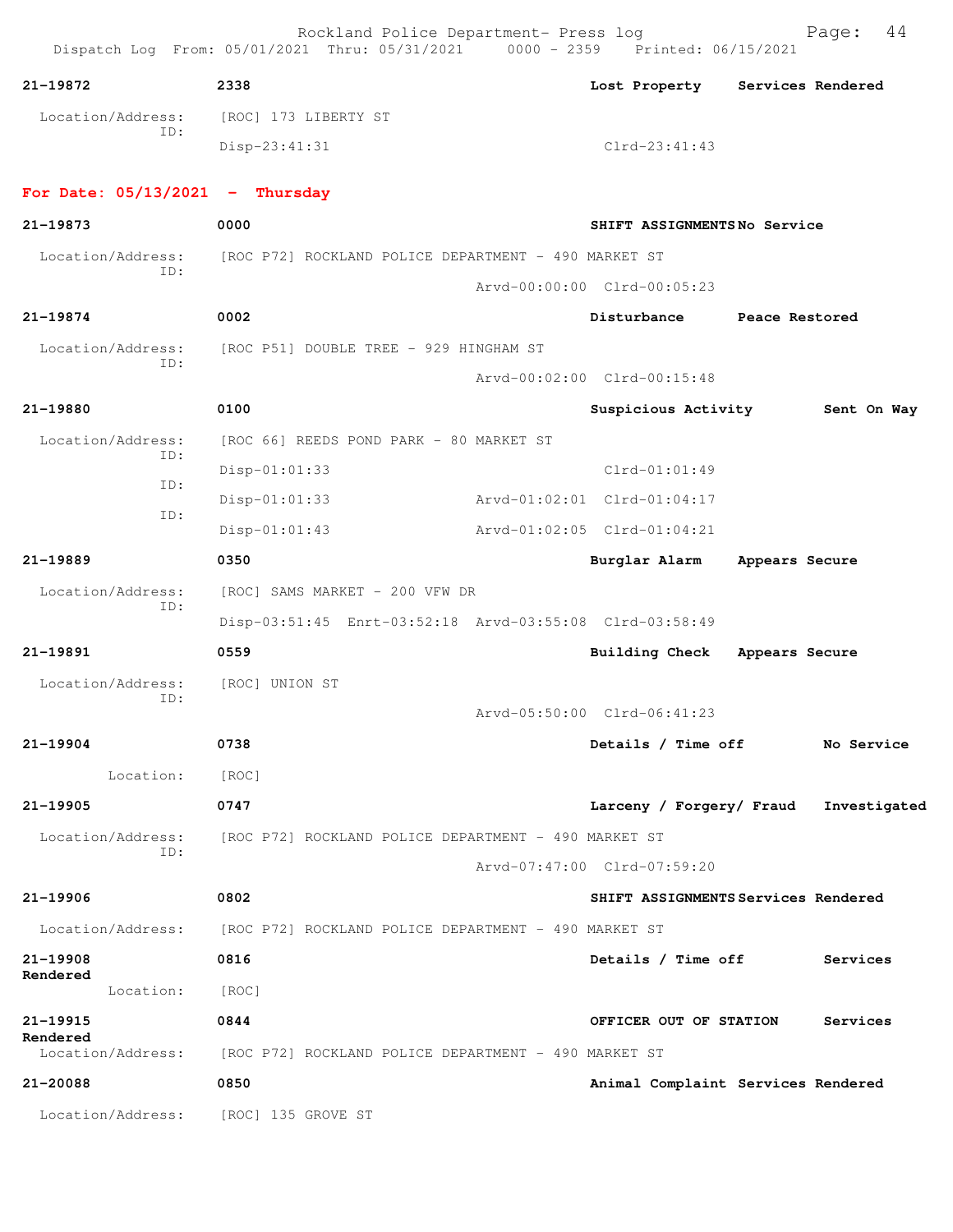|                                              | Rockland Police Department- Press log<br>Dispatch Log From: 05/01/2021 Thru: 05/31/2021 0000 - 2359 Printed: 06/15/2021 |                                    | 45<br>Page:        |
|----------------------------------------------|-------------------------------------------------------------------------------------------------------------------------|------------------------------------|--------------------|
| 21-19919                                     | 0854                                                                                                                    | CRUISER MAINTENANCE                | Services           |
| Rendered<br>Location/Address:                | [ROC P72] ROCKLAND POLICE DEPARTMENT - 490 MARKET ST                                                                    |                                    |                    |
| 21-19921                                     | 0901                                                                                                                    | Building Check Services Rendered   |                    |
| Location/Address:                            | [ROC] ODONNELL CT                                                                                                       |                                    |                    |
| ID:                                          |                                                                                                                         | Arvd-09:04:17 Clrd-09:04:44        |                    |
| 21-19920                                     | 0903                                                                                                                    | Motor Vehicle Stop                 |                    |
| Citation/Warning Issued<br>Location/Address: | [ROC] 330 SPRING ST                                                                                                     |                                    |                    |
| TD:                                          | $Disp-09:03:54$                                                                                                         | Arvd-09:04:01 Clrd-09:09:27        |                    |
| 21-20089                                     | 1015                                                                                                                    | Animal Complaint Services Rendered |                    |
| Location/Address:                            | [ROC] 525 WEBSTER ST                                                                                                    |                                    |                    |
| 21-19932                                     | 1046                                                                                                                    | General Info                       | No Action Required |
| Location/Address:                            | [ROC 70] WEBSTER PARK NURSING AND REHAB - 56 WEBSTER ST Apt. #104                                                       |                                    |                    |
| 21-19933                                     | 1054                                                                                                                    | Details / Time off                 | Services           |
| Rendered<br>Location:                        | [ROC]                                                                                                                   |                                    |                    |
| 21-19939                                     | 1110                                                                                                                    | ASSIST CITIZEN Advised to Court    |                    |
| Location/Address:                            | [ROC] 18 PACIFIC ST                                                                                                     |                                    |                    |
| 21-19943                                     | 1129                                                                                                                    | Suspicious Activity                | Services           |
| Rendered<br>Location/Address:                | [ROC P38] GALPIN LANDSCAPING - 101 GREEN ST                                                                             |                                    |                    |
| ID:                                          | Disp-11:32:15 Enrt-11:33:04 Arvd-11:33:32 Clrd-11:44:18                                                                 |                                    |                    |
| ID:                                          | Disp-11:32:15 Enrt-11:33:13 Arvd-11:35:46 Clrd-11:44:23                                                                 |                                    |                    |
| ID:                                          | $Disp-11:36:53$                                                                                                         | Arvd-11:36:59 Clrd-11:44:21        |                    |
| 21-19948                                     | 1147                                                                                                                    | Motor Vehicle Stop                 |                    |
| Citation/Warning Issued<br>Location/Address: | [ROC P63] WALGREENS - 75 MARKET ST                                                                                      |                                    |                    |
| TD:                                          |                                                                                                                         | Arvd-11:47:00 Clrd-11:55:03        |                    |
| ID:                                          | $Disp-11:54:33$                                                                                                         | Arvd-11:54:37 Clrd-11:55:11        |                    |
| 21-19953                                     | 1204                                                                                                                    | General Info                       | Services Rendered  |
| Location/Address:                            | [ROC] 143 SPRING ST                                                                                                     |                                    |                    |
| 21-19960                                     | 1256                                                                                                                    | Building Check                     | Services Rendered  |
| Location/Address:                            | [ROC] ODONNELL CT                                                                                                       |                                    |                    |
| ID:                                          |                                                                                                                         | Arvd-12:57:09 Clrd-12:57:47        |                    |
| 21-19961                                     | 1301                                                                                                                    | Suspicious Activity                | Services           |
| Rendered<br>Location/Address:                | [ROC 206] LEASING OFFICE - 51 MAPLE ST                                                                                  |                                    |                    |
| ID:                                          | Disp-13:03:37 Enrt-13:03:41 Arvd-13:08:07 Clrd-13:35:12                                                                 |                                    |                    |
| 21-19966                                     | 1435                                                                                                                    | Building Check                     | Services Rendered  |
| Location/Address:                            | [ROC] HINGHAM ST                                                                                                        |                                    |                    |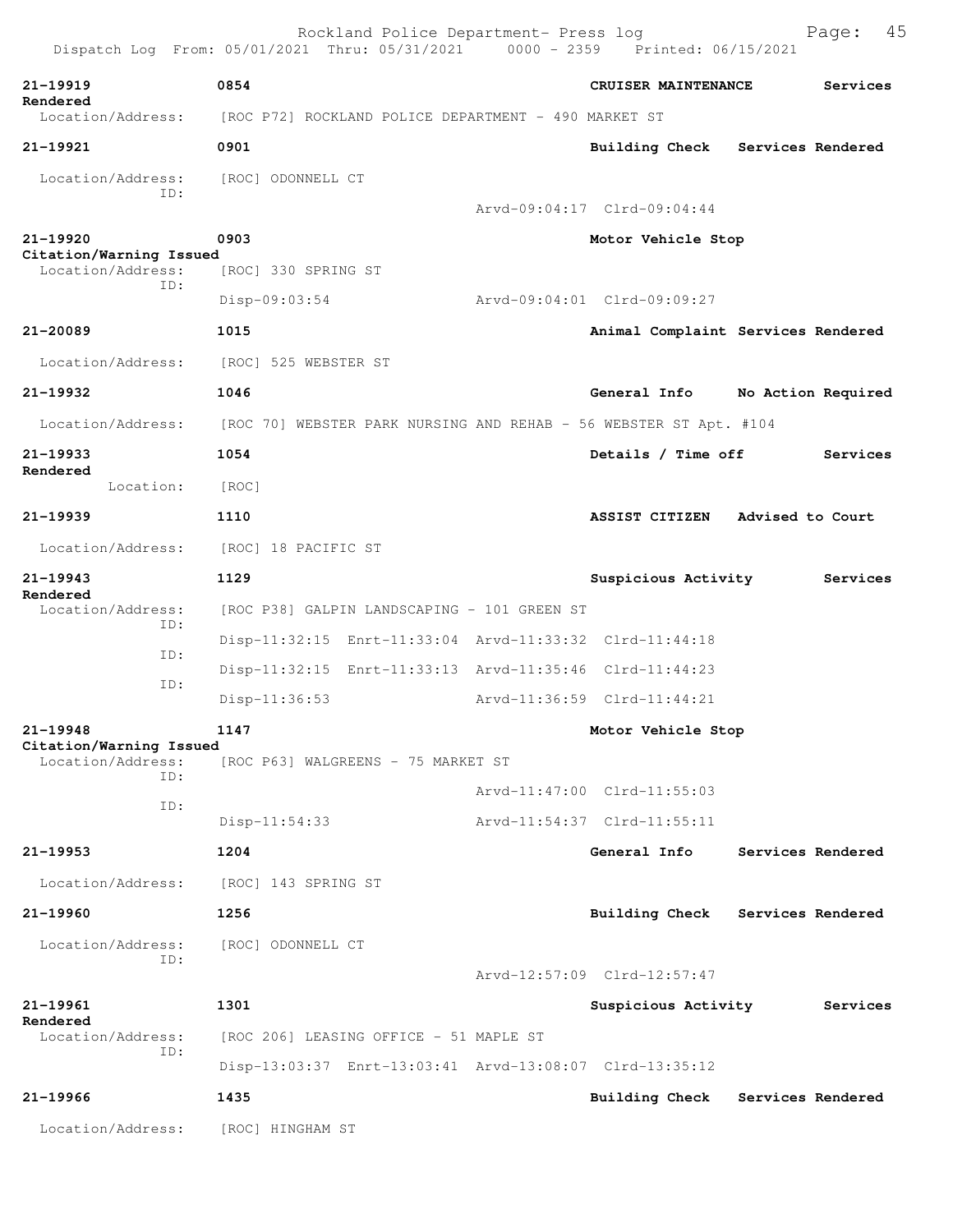Rockland Police Department- Press log Fage: 46 Dispatch Log From: 05/01/2021 Thru: 05/31/2021 0000 - 2359 Printed: 06/15/2021 ID: Arvd-14:36:03 Clrd-14:36:15 **21-19967 1440 Motor Vehicle Stop Verbal Warning**  Location/Address: [ROC] 408 UNION ST @ 11 NORTH AVE ID: Arvd-14:40:00 Clrd-14:42:33 **21-19971 1453 Motor Vehicle Collision W/PI Patient Refusal**  Location/Address: [ROC] 710 SUMMER ST<br>Fire Unit: ROCKEN1-Pumper-Rock ROCKEN1-Pumper-Rockland Engine 1 Disp-14:54:55 Enrt-14:56:21 Arvd-14:59:11 Clrd-15:36:51 InQrtsUnavl-15:54:29 InSrvce-15:54:29 EMS Unit: ROCKAM1-Rockland A1 Disp-14:54:58 Enrt-14:56:21 Arvd-14:59:24 Clrd-15:36:57 InQrtsUnavl-15:58:25 InSrvce-15:58:25 ID: Disp-14:55:44 Clrd-14:56:00 **21-19972 1454 MVA Property Damage Only Services Rendered**  Location/Address: [ROC] 712 SUMMER ST ID: Disp-14:55:33 Enrt-14:56:16 Arvd-14:58:05 Clrd-15:18:25 ID: Disp-14:55:38 Enrt-14:56:16 Arvd-14:57:11 Clrd-15:56:11 ID: Disp-14:56:08 Enrt-14:56:13 Arvd-14:56:44 Clrd-15:56:09 ID: Disp-14:57:37 Arvd-14:57:41 Clrd-15:56:15 ID: Disp-15:11:44 Arvd-15:11:48 Clrd-15:56:06 ID: Disp-15:55:59 Arvd-15:56:03 Clrd-16:08:55 **21-19976 1542 Animal Complaint Services Rendered** Location/Address: [ROC] 186 HINGHAM ST ID: Arvd-15:42:00 Clrd-15:53:28 **21-19977 1600 SHIFT ASSIGNMENTS Services Rendered** Location/Address: [ROC P72] ROCKLAND POLICE DEPARTMENT - 490 MARKET ST **21-19980 1620 911 Hang Up Investigated** Location/Address: [ROC 1041] 135 GROVE ST ID: Disp-16:22:37 Enrt-16:22:41 Arvd-16:26:42 Clrd-16:33:00 **21-19986 1733 Building Check Building Checked/Secured**  Location/Address: [ROC] HINGHAM ST ID: Arvd-17:33:25 Clrd-17:33:39 **21-19987 1740 Building Check Building Checked/Secured**  Location/Address: [ROC] ODONNELL CT ID: Arvd-17:41:26 Clrd-17:41:41 **21-19990 1749 911 Accidental Services Rendered** Location/Address: [ROC P83] ROCKLAND GOLF COURSE - 276 PLAIN ST ID: Disp-17:51:24 Enrt-17:51:27 Arvd-17:56:25 Clrd-18:12:23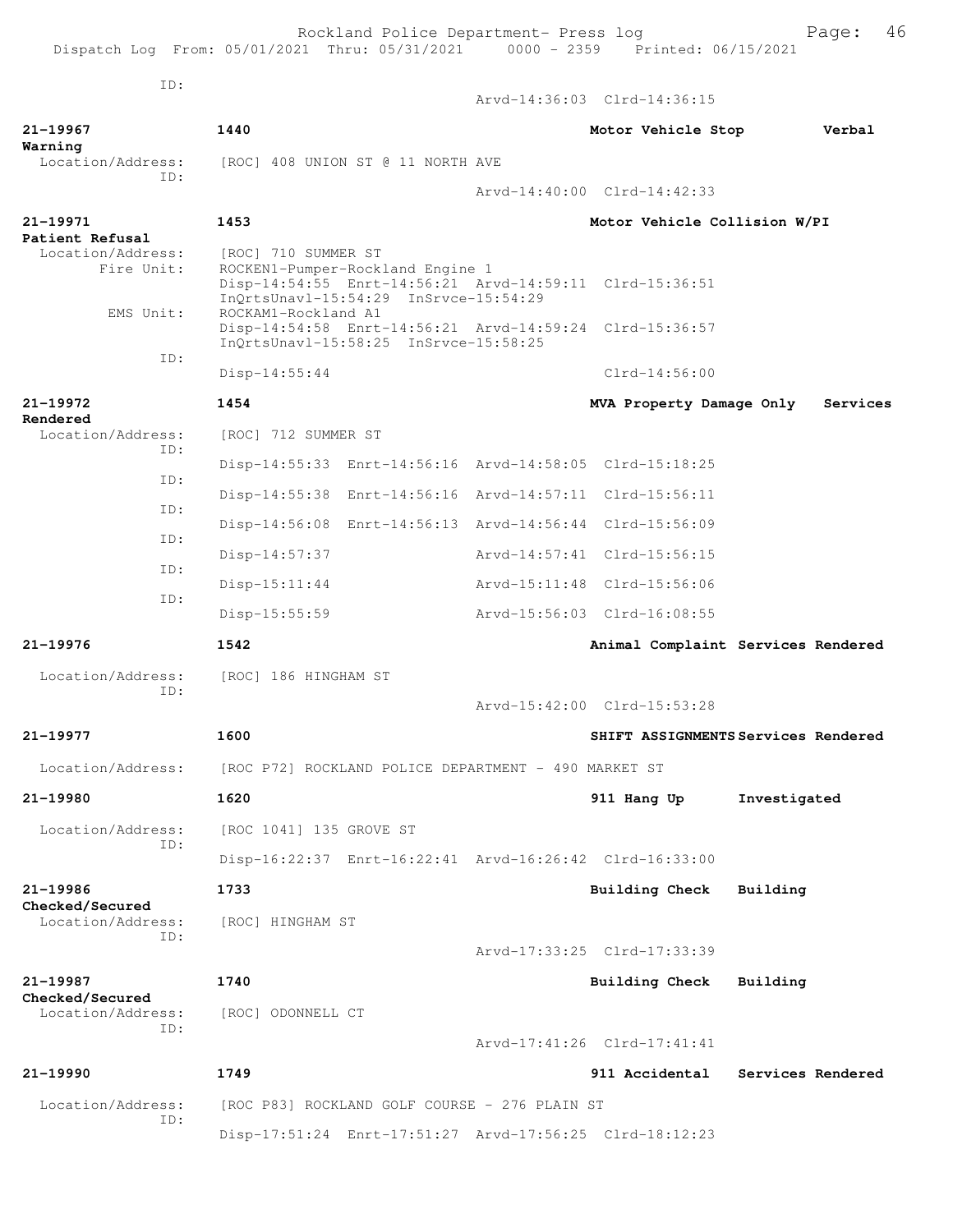| $21 - 19992$<br>Exchange      | 1754                  |                                                      | MVA Property Damage Only                                |                   | Paper    |
|-------------------------------|-----------------------|------------------------------------------------------|---------------------------------------------------------|-------------------|----------|
| Location/Address:<br>TD:      |                       | [ROC] 15 WEBSTER ST @ 333 UNION ST                   |                                                         |                   |          |
| TD:                           |                       |                                                      | Disp-17:56:24 Enrt-17:56:36 Arvd-18:03:04 Clrd-18:12:11 |                   |          |
|                               | $Disp-18:02:55$       |                                                      | Arvd-18:03:00 Clrd-18:11:48                             |                   |          |
| $21 - 20000$                  | 1859                  |                                                      | 911 Accidental                                          | Unfounded         |          |
| Location/Address:             |                       | [ROC P52] LUCCA'S RESTAURANT - 933 HINGHAM ST        |                                                         |                   |          |
| TD:                           |                       |                                                      | Disp-19:02:34 Enrt-19:02:39 Arvd-19:12:38 Clrd-19:24:21 |                   |          |
| $21 - 20004$<br>arrival       | 1957                  |                                                      | Suspicious Activity                                     |                   | Gone on  |
| Location/Address:             |                       | [ROC P63] WALGREENS - 75 MARKET ST                   |                                                         |                   |          |
| TD:                           |                       |                                                      | Disp-20:01:00 Enrt-20:01:14 Arvd-20:08:27 Clrd-20:19:45 |                   |          |
| $21 - 20005$                  | 2001                  |                                                      | SHIFT ASSIGNMENTS Services Rendered                     |                   |          |
| Location/Address:             |                       | [ROC P72] ROCKLAND POLICE DEPARTMENT - 490 MARKET ST |                                                         |                   |          |
| TD:                           |                       |                                                      | Disp-20:03:08 Enrt-20:03:15 Arvd-20:03:18 Clrd-20:03:21 |                   |          |
| $21 - 20019$                  | 2157                  |                                                      | Health & Welfare Check                                  |                   | Services |
| Rendered<br>Location/Address: | [ROC 708] 91 UNION ST |                                                      |                                                         |                   |          |
| TD:                           |                       |                                                      | Disp-22:01:23 Enrt-22:01:40 Arvd-22:05:06 Clrd-22:10:28 |                   |          |
| TD:<br>TD:                    |                       |                                                      | Disp-22:01:31 Enrt-22:01:44 Arvd-22:03:56 Clrd-22:10:20 |                   |          |
|                               |                       |                                                      | Disp-22:01:57 Enrt-22:02:01 Arvd-22:03:29 Clrd-22:11:34 |                   |          |
| $21 - 20021$                  | 2210                  |                                                      | 911 Hang Up                                             | Services Rendered |          |
| Location/Address:<br>TD:      | [ROC] 34 SHAW RD      |                                                      |                                                         |                   |          |
|                               |                       |                                                      | Disp-22:13:11 Enrt-22:13:16 Arvd-22:16:26 Clrd-22:18:59 |                   |          |

## **For Date: 05/14/2021 - Friday**

| 21-20027                 | 0000                                                 |                                                         | SHIFT ASSIGNMENTSNo Service |                |              |
|--------------------------|------------------------------------------------------|---------------------------------------------------------|-----------------------------|----------------|--------------|
| Location/Address:        | [ROC P72] ROCKLAND POLICE DEPARTMENT - 490 MARKET ST |                                                         |                             |                |              |
| ID:                      |                                                      |                                                         | Arvd-00:00:00 Clrd-00:05:53 |                |              |
| 21-20041                 | 0257                                                 |                                                         | Neighbor Disturbance        |                | Investigated |
| Location/Address:<br>ID: | [ROC 361] 137 J A DUNN MEM DR                        |                                                         |                             |                |              |
|                          |                                                      | Disp-02:59:03 Enrt-02:59:10 Arvd-02:59:55 Clrd-03:25:41 |                             |                |              |
| ID:                      |                                                      | Disp-02:59:06 Enrt-02:59:10 Arvd-03:01:10 Clrd-03:25:41 |                             |                |              |
| ID:                      | $Disp-03:01:02$                                      |                                                         | Arvd-03:01:06 Clrd-03:25:41 |                |              |
| $21 - 20043$             | 0341                                                 |                                                         | Burglar Alarm               | Appears Secure |              |
| Location/Address:<br>ID: |                                                      | [ROC] SAM'S MARKET - 200 VFW DR                         |                             |                |              |
| ID:                      |                                                      | Disp-03:43:33 Enrt-03:43:38 Arvd-03:45:25 Clrd-03:48:18 |                             |                |              |
|                          |                                                      | Disp-03:43:33 Enrt-03:43:38 Arvd-03:45:25 Clrd-03:48:22 |                             |                |              |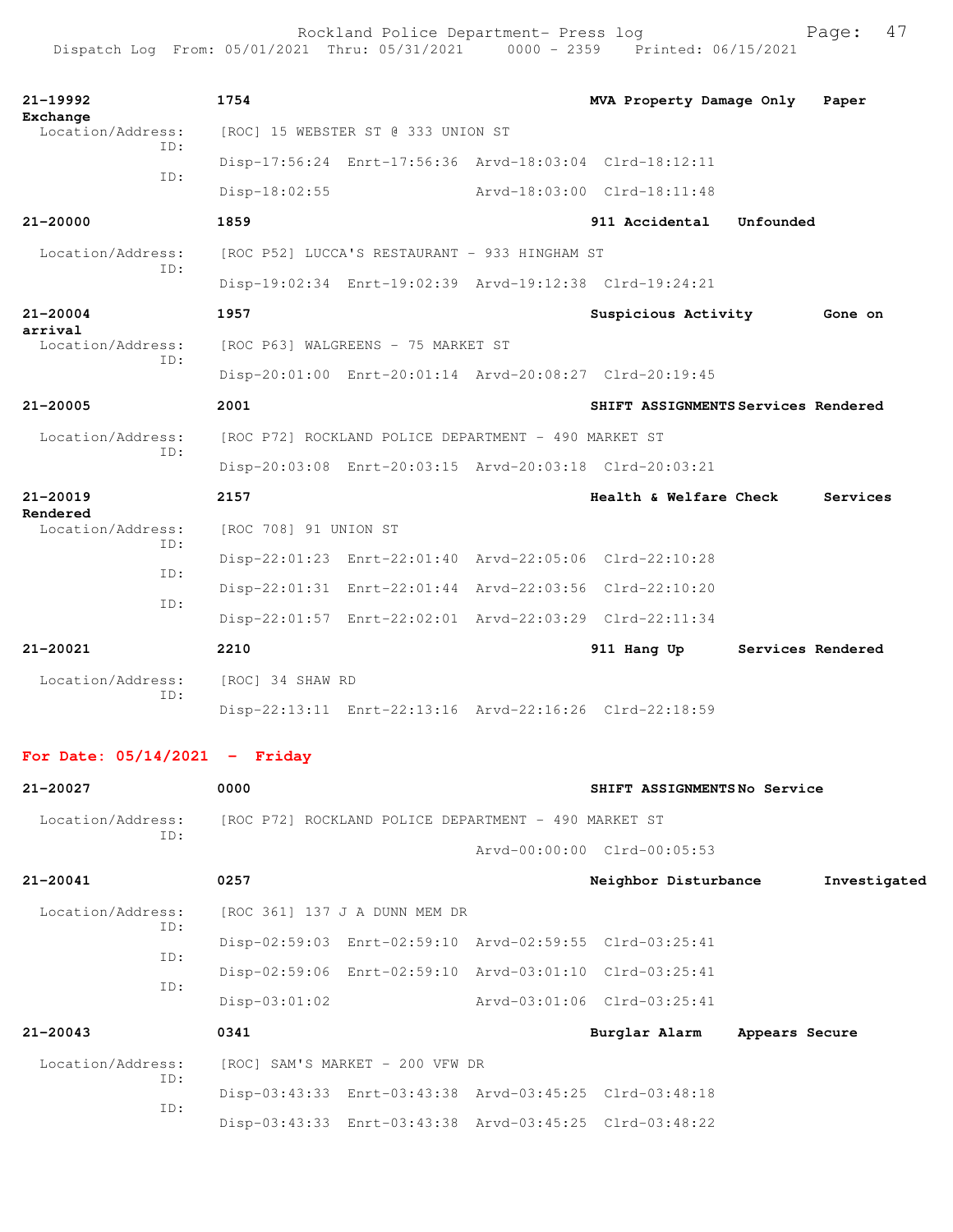|                                     | Dispatch Log From: 05/01/2021 Thru: 05/31/2021 0000 - 2359 Printed: 06/15/2021 | Rockland Police Department- Press log |                                     |                   | 48<br>Page: |
|-------------------------------------|--------------------------------------------------------------------------------|---------------------------------------|-------------------------------------|-------------------|-------------|
| 21-20047                            | 0610                                                                           |                                       | Details / Time off                  |                   | No Service  |
| Location:                           | [ROC]                                                                          |                                       |                                     |                   |             |
| $21 - 20048$                        | 0612                                                                           |                                       | <b>Building Check</b>               | Appears Secure    |             |
| Location/Address:<br>TD:            | [ROC] UNION ST                                                                 |                                       | Arvd-06:12:00 Clrd-06:30:00         |                   |             |
| $21 - 20049$                        | 0615                                                                           |                                       | Building Check Services Rendered    |                   |             |
| Location/Address:                   | [ROC 80] AAA ROCKLAND BRANCH - 900 HINGHAM ST                                  |                                       |                                     |                   |             |
| 21-20062                            | 0800                                                                           |                                       | SHIFT ASSIGNMENTSNo Action Required |                   |             |
| Location/Address:                   | [ROC P72] ROCKLAND POLICE DEPARTMENT - 490 MARKET ST                           |                                       |                                     |                   |             |
| $21 - 20090$                        | 0810                                                                           |                                       | Animal Complaint Services Rendered  |                   |             |
| Location/Address:                   | [ROC] 319 SUMMER ST                                                            |                                       |                                     |                   |             |
| 21-20075                            | 1005                                                                           |                                       | Motor Vehicle Stop                  |                   | Verbal      |
| Warning<br>Location/Address:<br>ID: | [ROC] 1099 HINGHAM ST                                                          |                                       | Arvd-10:05:00 Clrd-10:12:58         |                   |             |
| 21-20078                            | 1024                                                                           |                                       | Motor Vehicle Stop                  |                   | Verbal      |
| Warning<br>Location/Address:<br>ID: | [ROC] VFW DR                                                                   |                                       |                                     |                   |             |
| ID:                                 |                                                                                |                                       | Arvd-10:24:00 Clrd-10:28:16         |                   |             |
|                                     | Disp-10:26:25                                                                  |                                       | Arvd-10:26:28 Clrd-10:28:19         |                   |             |
| 21-20080<br>Warning                 | 1030                                                                           |                                       | Motor Vehicle Stop                  |                   | Verbal      |
| Location/Address:<br>ID:            | [ROC] VFW DR                                                                   |                                       | Arvd-10:30:00 Clrd-10:33:51         |                   |             |
| 21-20081                            | 1034                                                                           |                                       | Motor Vehicle Stop                  |                   | Verbal      |
| Warning<br>Location/Address:<br>ID: | [ROC] VFW DR                                                                   |                                       | Arvd-10:34:00 Clrd-10:37:30         |                   |             |
| 21-20101                            | 1157                                                                           |                                       | Burglar Alarm                       | Investigated      |             |
| Location/Address:                   | [ROC] 37 PAYSON AVE                                                            |                                       |                                     |                   |             |
| ID:                                 | Disp-12:00:18 Enrt-12:01:52 Arvd-12:02:33 Clrd-12:10:47                        |                                       |                                     |                   |             |
| ID:                                 | Disp-12:00:18 Enrt-12:01:52 Arvd-12:02:34 Clrd-12:11:59                        |                                       |                                     |                   |             |
| 21-20107                            | 1243                                                                           |                                       | <b>Time off</b>                     | Services Rendered |             |
| Location:                           | [ROC]                                                                          |                                       |                                     |                   |             |
| 21-20108                            | 1251                                                                           |                                       | CAR SEAT INSTAL Services Rendered   |                   |             |
| Location/Address:                   | [ROC P72] ROCKLAND POLICE DEPARTMENT - 490 MARKET ST                           |                                       |                                     |                   |             |
| 21-20117                            | 1331                                                                           |                                       | Animal Complaint Services Rendered  |                   |             |
| Location/Address:                   | [ROC] 4 NELSON RD                                                              |                                       |                                     |                   |             |
| ID:                                 |                                                                                |                                       | Arvd-13:31:00 Clrd-14:36:25         |                   |             |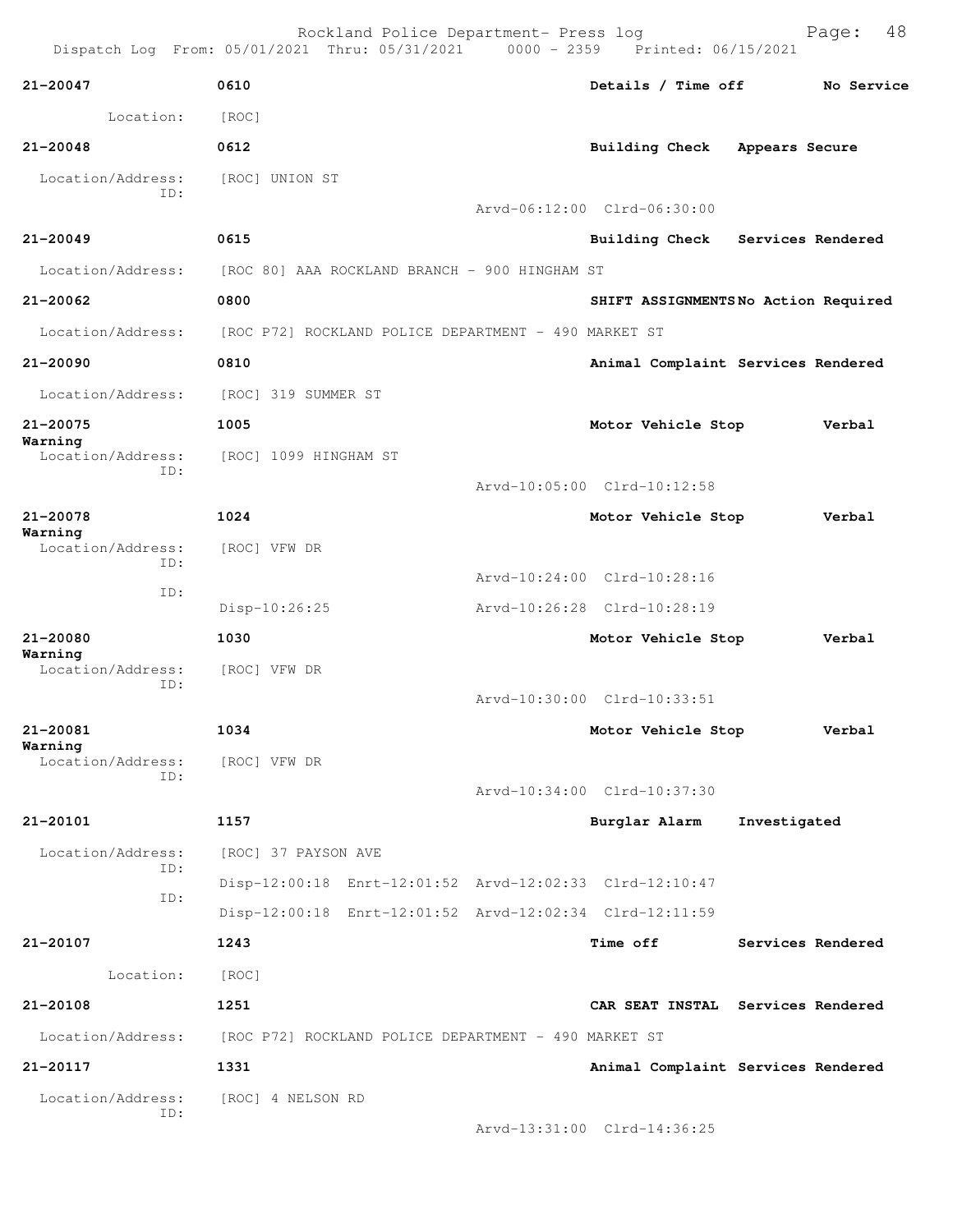| 21-20120<br>Rendered                | 1346                                                 | Follow-Up Investigation             |                | Services          |
|-------------------------------------|------------------------------------------------------|-------------------------------------|----------------|-------------------|
| Location/Address:<br>ID:            | [ROC P6] ROCKLAND CEMENT BLOCK - 285 CENTRE AVE      |                                     |                |                   |
|                                     |                                                      | Arvd-13:46:00 Clrd-13:54:36         |                |                   |
| 21-20127<br>Citation/Warning Issued | 1419                                                 | Motor Vehicle Stop                  |                |                   |
| Location/Address:<br>ID:            | [ROC] VFW DR                                         |                                     |                |                   |
| ID:                                 |                                                      | Arvd-14:19:00 Clrd-14:26:48         |                |                   |
|                                     | $Disp-14:24:00$                                      | Arvd-14:24:02 Clrd-14:26:45         |                |                   |
| 21-20132                            | 1444                                                 | <b>Time off</b>                     |                | Services Rendered |
| Location:                           | [ROC]                                                |                                     |                |                   |
| 21-20134                            | 1447                                                 | <b>Time off</b>                     |                | Services Rendered |
| Location:                           | [ROC]                                                |                                     |                |                   |
| 21-20136                            | 1504                                                 | <b>Time off</b>                     |                | Services Rendered |
| Location:                           | [ROC]                                                |                                     |                |                   |
| $21 - 20144$                        | 1558                                                 | Suspicious Activity                 |                | Services          |
| Rendered<br>Location/Address:       | [ROC P47] BEST WESTERN - 909 HINGHAM ST              |                                     |                |                   |
| ID:                                 | Disp-15:59:38 Enrt-16:00:32                          | $Clrd-16:08:11$                     |                |                   |
| ID:                                 | Disp-15:59:38 Enrt-16:00:35                          | $Clrd-16:08:14$                     |                |                   |
| 21-20145                            | 1601                                                 | SHIFT ASSIGNMENTS Services Rendered |                |                   |
| Location/Address:                   | [ROC P72] ROCKLAND POLICE DEPARTMENT - 490 MARKET ST |                                     |                |                   |
| ID:                                 | Disp-16:03:24                                        | Clrd-16:03:33                       |                |                   |
| 21-20158                            | 1711                                                 | <b>Building Check</b>               | Appears Secure |                   |
| Location/Address:                   | [ROC] ODONNELL CT                                    |                                     |                |                   |
| ID:                                 | Disp-17:26:47                                        | $Clrd-17:27:13$                     |                |                   |
| $21 - 20162$                        | 1723                                                 | Details / Time off                  |                | Appears           |
| Secure<br>Location:                 | [ROC]                                                |                                     |                |                   |
| 21-20173                            | 1852                                                 | Lost/Found Property                 |                | Services          |
| Rendered<br>Location/Address:       | [ROC] MARTHA DR                                      |                                     |                |                   |
| ID:                                 | Disp-18:54:30                                        | $Clrd-18:54:44$                     |                |                   |
| 21-20176                            | 1900                                                 | Details / Time off                  |                | Services          |
| Rendered<br>Location:               | [ROC]                                                |                                     |                |                   |
| 21-20182                            | 1940                                                 | Lost/Found Property                 |                | Services          |
| Rendered<br>Location/Address:       | [ROC P72] ROCKLAND POLICE DEPARTMENT - 490 MARKET ST |                                     |                |                   |
| ID:                                 | Disp-19:43:12                                        | Clrd-19:43:19                       |                |                   |
| 21-20186                            | 2019                                                 | Animal Complaint Investigated       |                |                   |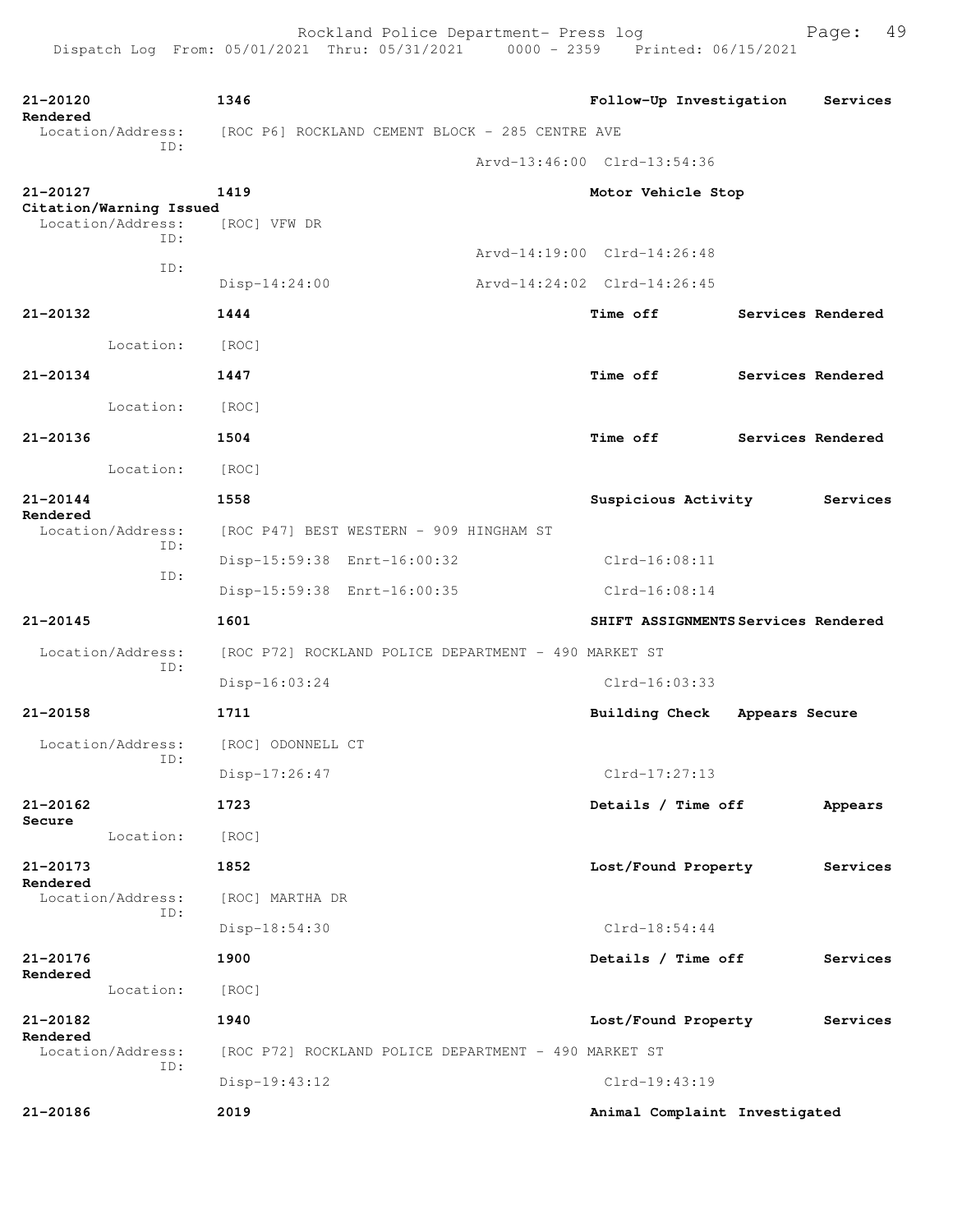|                                              |     |                        | Rockland Police Department- Press log                   | Dispatch Log From: 05/01/2021 Thru: 05/31/2021 0000 - 2359 Printed: 06/15/2021 | 50<br>Page:                           |
|----------------------------------------------|-----|------------------------|---------------------------------------------------------|--------------------------------------------------------------------------------|---------------------------------------|
| Location/Address:                            |     | [ROC 833] 26 GREEN ST  |                                                         |                                                                                |                                       |
|                                              | TD: |                        |                                                         | Disp-20:21:58 Enrt-20:22:08 Arvd-20:23:31 Clrd-20:36:11                        |                                       |
| 21-20188                                     |     | 2037                   |                                                         | Motor Vehicle Stop                                                             |                                       |
| Citation/Warning Issued<br>Location/Address: |     |                        | [ROC] 422 NORTH AVE @ 511 PLAIN ST                      |                                                                                |                                       |
|                                              | TD: |                        |                                                         | Arvd-20:37:00 Clrd-20:46:37                                                    |                                       |
| 21-20197                                     |     | 2146                   |                                                         | Follow-Up Investigation                                                        | Services                              |
| Rendered<br>Location/Address:                |     | [ROC] 34 GREEN ST      |                                                         |                                                                                |                                       |
|                                              | ID: |                        |                                                         | Disp-21:47:30 Enrt-21:47:36 Arvd-21:47:38 Clrd-21:59:31                        |                                       |
| $21 - 20198$                                 |     | 2154                   |                                                         | Disturbance                                                                    | Peace Restored                        |
| Location/Address:                            |     |                        | [ROC 60] SPRING GATE APARTMENTS - 51 HANNAH WAY Apt. #A |                                                                                |                                       |
|                                              | ID: |                        |                                                         | Disp-21:55:44 Enrt-21:55:53 Arvd-22:00:00 Clrd-22:19:22                        |                                       |
|                                              | ID: |                        |                                                         | Disp-21:55:49 Enrt-21:55:52 Arvd-21:59:02 Clrd-22:19:10                        |                                       |
|                                              | ID: |                        |                                                         | Disp-21:55:59 Enrt-21:56:09 Arvd-21:59:05 Clrd-22:19:06                        |                                       |
|                                              | ID: |                        |                                                         | Disp-21:56:05 Enrt-21:56:07 Arvd-21:58:40 Clrd-22:19:17                        |                                       |
|                                              | ID: |                        |                                                         | Disp-21:59:50 Enrt-21:59:55 Arvd-21:59:57 Clrd-22:11:44                        |                                       |
| $21 - 20199$                                 |     | 2208                   |                                                         |                                                                                | Animal Complaint Transported by other |
| means<br>Location/Address:                   |     |                        | [ROC 116] 261 UNION ST Apt. #26                         |                                                                                |                                       |
|                                              | ID: |                        |                                                         | Disp-22:11:44 Enrt-22:11:51 Arvd-22:17:25 Clrd-22:20:41                        |                                       |
| 21-20204                                     |     | 2237                   |                                                         | Disturbance                                                                    | Investigated                          |
| Location/Address:                            |     |                        | [ROC P47] BEST WESTERN - 909 HINGHAM ST                 |                                                                                |                                       |
|                                              | ID: |                        |                                                         | Disp-22:45:09 Enrt-22:45:11 Arvd-22:45:13 Clrd-23:44:48                        |                                       |
|                                              | ID: |                        |                                                         | Disp-22:45:24 Enrt-22:45:27 Arvd-22:45:29 Clrd-23:44:51                        |                                       |
| 21-20207                                     |     | 2300                   |                                                         |                                                                                | Noise Complaint Services Rendered     |
| Location/Address:                            |     | [ROC 575] 119 GROVE ST |                                                         |                                                                                |                                       |
|                                              | TD: |                        |                                                         | Disp-23:02:10 Enrt-23:02:49 Arvd-23:06:06 Clrd-23:16:11                        |                                       |
|                                              | ID: |                        |                                                         | Disp-23:05:06 Enrt-23:05:10 Arvd-23:09:06 Clrd-23:16:07                        |                                       |
| For Date: $05/15/2021$ - Saturday            |     |                        |                                                         |                                                                                |                                       |
| $21 - 20209$                                 |     | 0002                   |                                                         |                                                                                | SHIFT ASSIGNMENTS Services Rendered   |
| Location/Address:                            |     |                        | [ROC P72] ROCKLAND POLICE DEPARTMENT - 490 MARKET ST    |                                                                                |                                       |
| $21 - 20219$                                 |     | 0141                   |                                                         | Burglar Alarm                                                                  | Building                              |
| Checked/Secured<br>Location/Address:         |     |                        | [ROC P107] DUNKIN DONUTS - 165 MARKET ST                |                                                                                |                                       |
|                                              | ID: |                        |                                                         | Disp-01:43:01 Enrt-01:43:04 Arvd-01:45:49 Clrd-01:46:34                        |                                       |
| $21 - 20228$                                 |     | 0451                   |                                                         | Burglar Alarm                                                                  | Building                              |
| Checked/Secured<br>Location/Address:         |     |                        | [ROC P70] D'ANGELOS - 144 MARKET ST                     |                                                                                |                                       |
|                                              | ID: |                        |                                                         | Disp-04:52:17 Enrt-04:52:23 Arvd-04:53:19 Clrd-04:56:59                        |                                       |
|                                              |     |                        |                                                         |                                                                                |                                       |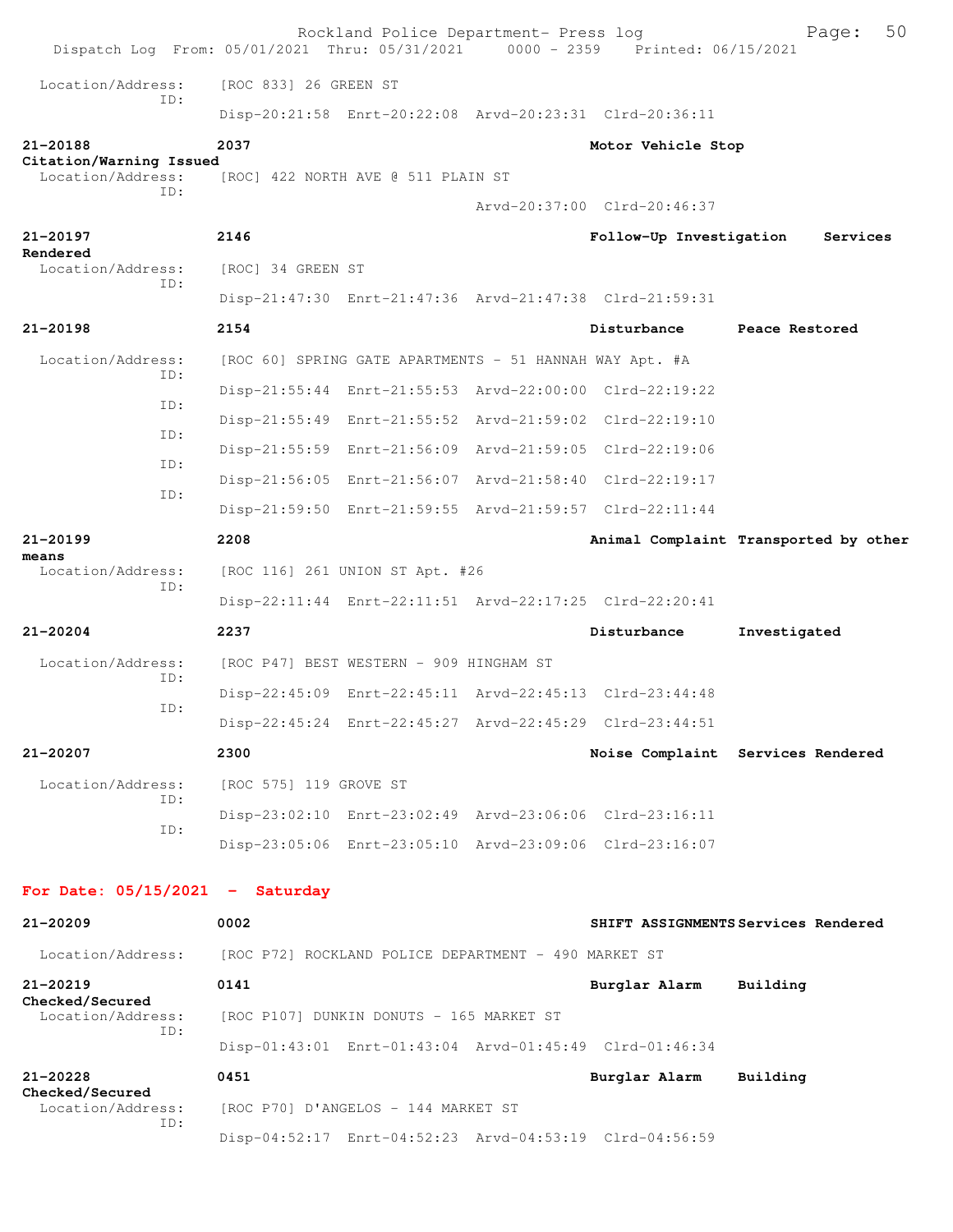|              |                          |                                                      | Rockland Police Department- Press log                | Dispatch Log From: 05/01/2021 Thru: 05/31/2021 0000 - 2359 Printed: 06/15/2021 |                | 51<br>Page: |
|--------------|--------------------------|------------------------------------------------------|------------------------------------------------------|--------------------------------------------------------------------------------|----------------|-------------|
|              | TD:                      |                                                      |                                                      | Disp-04:52:19 Enrt-04:52:23 Arvd-04:53:53 Clrd-04:56:59                        |                |             |
| 21-20229     |                          | 0503                                                 |                                                      | <b>Building Check</b>                                                          | Appears Secure |             |
|              | Location/Address:        | [ROC] UNION ST                                       |                                                      |                                                                                |                |             |
|              | ID:                      |                                                      |                                                      | Disp-05:04:42 Enrt-05:05:12 Arvd-05:05:11 Clrd-05:31:40                        |                |             |
| $21 - 20233$ |                          | 0540                                                 |                                                      | Details / Time off                                                             |                | Services    |
| Rendered     | Location:                | [ROC]                                                |                                                      |                                                                                |                |             |
| 21-20240     |                          | 0709                                                 |                                                      | Details / Time off                                                             |                | Services    |
| Rendered     | Location:                | [ROC]                                                |                                                      |                                                                                |                |             |
| $21 - 20243$ |                          | 0808                                                 |                                                      | Information Call No Action Required                                            |                |             |
|              | Location/Address:        | [ROC P72] ROCKLAND POLICE DEPARTMENT - 490 MARKET ST |                                                      |                                                                                |                |             |
| $21 - 20248$ |                          | 0943                                                 |                                                      | Assist Public Services Rendered                                                |                |             |
|              | Location/Address:        |                                                      | [ROC 34] 388 VFW DRIVE LLC - 388 VFW DR              |                                                                                |                |             |
|              | ID:                      | $Disp-09:44:44$                                      |                                                      | Arvd-09:53:12 Clrd-09:59:53                                                    |                |             |
| 21-20251     |                          | 1012                                                 |                                                      | Details / Time off                                                             |                | No Action   |
| Required     | Location:                | [ROC]                                                |                                                      |                                                                                |                |             |
| $21 - 20257$ |                          | 1057                                                 |                                                      | Lost/Found Property                                                            |                | Services    |
| Rendered     | Location/Address:        |                                                      | [ROC P72] ROCKLAND POLICE DEPARTMENT - 490 MARKET ST |                                                                                |                |             |
|              | ID:                      | $Disp-11:01:34$                                      |                                                      | Clrd-11:33:31                                                                  |                |             |
| $21 - 20255$ |                          | 1058                                                 |                                                      | Health & Welfare Check                                                         |                | Unfounded   |
|              | Location/Address:        | [ROC] 45 SUNNYBANK AVE                               |                                                      |                                                                                |                |             |
|              | ID:                      |                                                      |                                                      | Disp-10:59:32 Enrt-10:59:40 Arvd-11:02:17 Clrd-11:12:56                        |                |             |
|              | ID:                      | Disp-11:01:06                                        |                                                      | Arvd-11:01:10 Clrd-11:16:28                                                    |                |             |
| 21-20278     |                          | 1435                                                 |                                                      | Assist Other Agency                                                            |                | Could Not   |
| Locate       | Location/Address:        |                                                      | [ROC P72] ROCKLAND POLICE DEPARTMENT - 490 MARKET ST |                                                                                |                |             |
|              | ID:                      | Disp-14:39:33                                        |                                                      | $Clrd-14:41:43$                                                                |                |             |
|              | ID:                      | Disp-14:39:33                                        |                                                      | $Clrd-14:41:47$                                                                |                |             |
|              | ID:                      | Disp-14:39:33                                        |                                                      | $C1rd-14:41:50$                                                                |                |             |
|              | ID:                      | Disp-14:39:33                                        |                                                      | $Clrd-14:41:55$                                                                |                |             |
| 21-20281     |                          | 1442                                                 |                                                      | MVA Property Damage Only                                                       |                | Paper       |
| Exchange     | Location/Address:<br>ID: | [ROC 231] 186 CENTRE AVE                             |                                                      |                                                                                |                |             |
|              | Fire Unit:               |                                                      | ROCKEN1-Pumper-Rockland Engine 1                     | Arvd-14:42:00 Clrd-15:09:43                                                    |                |             |
|              |                          | Disp-14:43:55 Enrt-14:44:11                          | $InQrtsUnav1-14:52:47$ $InSrvce-14:52:47$            | $Clrd-14:45:42$                                                                |                |             |
|              | ID:                      | Disp-14:44:16                                        |                                                      | Arvd-14:44:20 Clrd-15:09:45                                                    |                |             |
|              | ID:                      | Disp-14:45:24                                        |                                                      | Arvd-14:45:28 Clrd-15:09:40                                                    |                |             |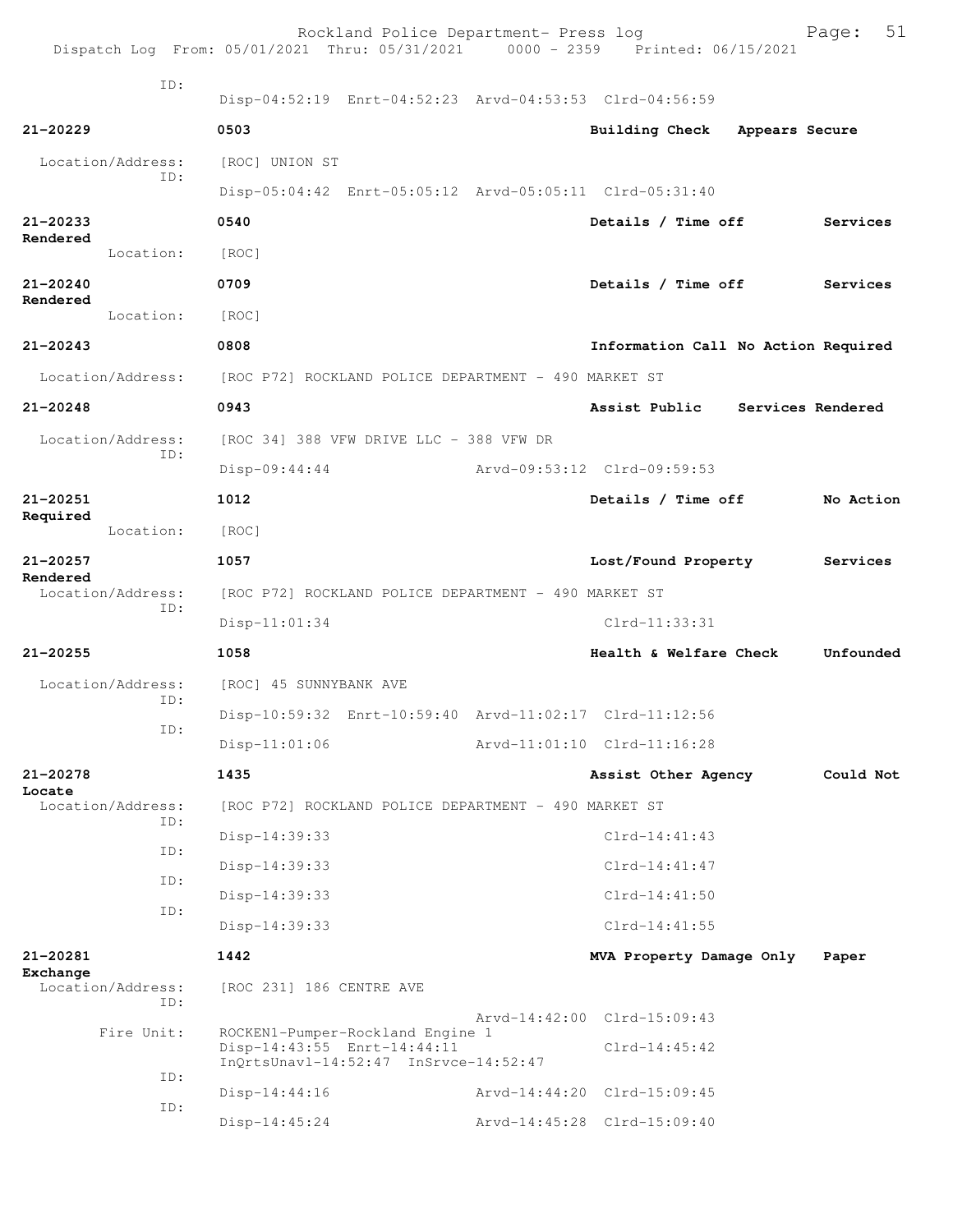|                                                                     | Dispatch Log From: 05/01/2021 Thru: 05/31/2021 0000 - 2359 Printed: 06/15/2021 | Rockland Police Department- Press log                   |                             | Page:                               | 52 |
|---------------------------------------------------------------------|--------------------------------------------------------------------------------|---------------------------------------------------------|-----------------------------|-------------------------------------|----|
| 21-20290                                                            | 1536                                                                           |                                                         | Details / Time off          | No Action                           |    |
| Required<br>Location:                                               | [ROC]                                                                          |                                                         |                             |                                     |    |
| $21 - 20293$                                                        | 1605                                                                           |                                                         |                             | SHIFT ASSIGNMENTS Services Rendered |    |
| Location/Address:                                                   |                                                                                | [ROC P72] ROCKLAND POLICE DEPARTMENT - 490 MARKET ST    |                             |                                     |    |
| 21-20315                                                            | 1822                                                                           |                                                         |                             | General Incident Services Rendered  |    |
| Location/Address:                                                   |                                                                                | [ROC P72] ROCKLAND POLICE DEPARTMENT - 490 MARKET ST    |                             |                                     |    |
| ID:                                                                 | Disp-18:26:35                                                                  |                                                         | Arvd-18:26:44 Clrd-19:26:16 |                                     |    |
| 21-20326                                                            | 1953                                                                           |                                                         | Disturbance                 | Sent On Way                         |    |
| Location/Address:                                                   |                                                                                | [ROC P69] MCDONALD'S - 117 MARKET ST                    |                             |                                     |    |
| ID:                                                                 |                                                                                | Disp-19:55:18 Enrt-19:56:31 Arvd-19:56:40 Clrd-20:10:44 |                             |                                     |    |
| ID:                                                                 |                                                                                | Disp-19:55:18 Enrt-19:56:34 Arvd-19:56:36 Clrd-20:10:48 |                             |                                     |    |
| 21-20328                                                            | 2008                                                                           |                                                         | Threats                     | Provided Assistance                 |    |
| Location/Address:                                                   |                                                                                | [ROC 97] 81 HANNAH WAY A - 81 HANNAH WAY Apt. #B        |                             |                                     |    |
| ID:                                                                 |                                                                                | Disp-20:11:54 Enrt-20:12:46 Arvd-20:14:08 Clrd-20:25:53 |                             |                                     |    |
| 21-20330                                                            | 2026                                                                           |                                                         | 911 Accidental No EMS       |                                     |    |
| Location/Address:                                                   | [ROC 70] WEBSTER PARK NURSING AND REHAB - 56 WEBSTER ST                        |                                                         |                             |                                     |    |
| 21-20338                                                            | 2157                                                                           |                                                         |                             | General Incident Gone on arrival    |    |
| Location/Address:                                                   | [ROC] 62 BOXBERRY LANE                                                         |                                                         |                             |                                     |    |
| ID:                                                                 |                                                                                | Disp-21:59:33 Enrt-22:02:52 Arvd-22:02:55 Clrd-22:10:41 |                             |                                     |    |
| $21 - 20343$                                                        | 2232                                                                           |                                                         | Suspicious Activity         | Gone on                             |    |
| arrival<br>Location/Address: [ROC P51] DOUBLE TREE - 929 HINGHAM ST |                                                                                |                                                         |                             |                                     |    |
| ID:                                                                 |                                                                                | Disp-22:34:39 Enrt-22:35:39 Arvd-22:40:09 Clrd-22:50:43 |                             |                                     |    |
| ID:                                                                 |                                                                                | Disp-22:34:39 Enrt-22:35:39 Arvd-22:46:46 Clrd-22:50:43 |                             |                                     |    |
| 21-20344                                                            | 2249                                                                           |                                                         | MVA Property Damage Only    |                                     |    |
| Taken/Referred to Other Agency<br>Location/Address:                 |                                                                                | [ROC] RT 3 NB NORTH OF EXIT 14                          |                             |                                     |    |
| TD:                                                                 |                                                                                | Disp-22:50:56 Enrt-22:50:59 Arvd-22:56:15 Clrd-23:26:02 |                             |                                     |    |
| ID:                                                                 |                                                                                | Disp-22:55:53 Enrt-22:55:56 Arvd-22:56:00 Clrd-23:26:02 |                             |                                     |    |
| 21-20348                                                            | 2326                                                                           |                                                         | Disturbance                 | Peace Restored                      |    |
| Location/Address:                                                   |                                                                                | [ROC] 41 GEORGE ST @ 96 CRESCENT ST                     |                             |                                     |    |
| ID:                                                                 |                                                                                | Disp-23:28:05 Enrt-23:28:30 Arvd-23:30:36 Clrd-23:39:13 |                             |                                     |    |
| ID:                                                                 |                                                                                | Disp-23:28:05 Enrt-23:28:30 Arvd-23:30:49 Clrd-23:39:13 |                             |                                     |    |
| ID:                                                                 |                                                                                | Disp-23:31:19 Enrt-23:31:24 Arvd-23:31:29 Clrd-23:39:13 |                             |                                     |    |
| 21-20350<br>arrival                                                 | 2341                                                                           |                                                         | Suspicious Activity         | Gone on                             |    |
| Location/Address:                                                   | [ROC] 41 UNION ST                                                              |                                                         |                             |                                     |    |
| ID:<br>ID:                                                          |                                                                                | Disp-23:41:27 Enrt-23:41:32 Arvd-23:44:32 Clrd-23:44:58 |                             |                                     |    |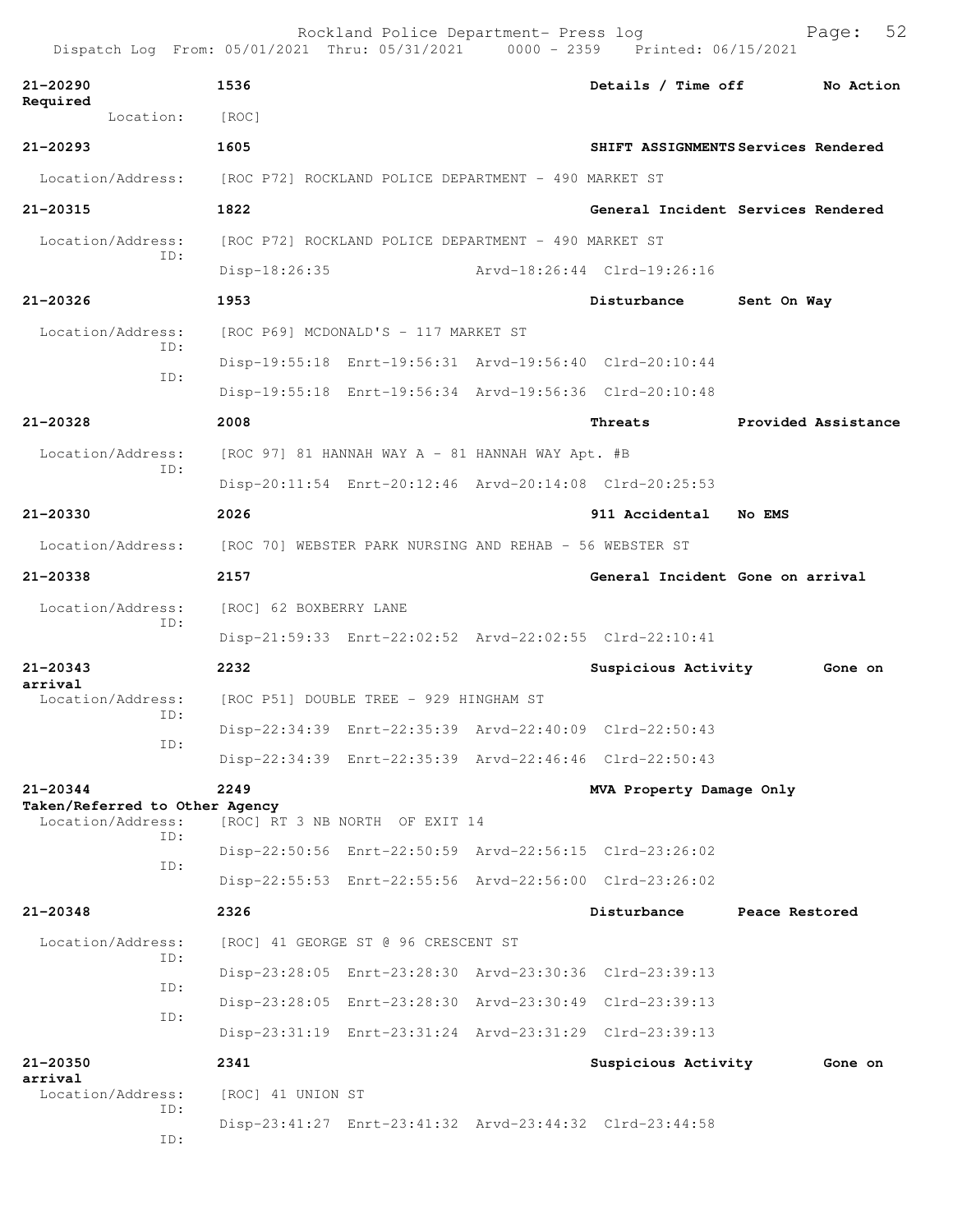Rockland Police Department- Press log entitled and Page: 53 Dispatch Log From: 05/01/2021 Thru: 05/31/2021 0000 - 2359 Printed: 06/15/2021

Disp-23:41:29 Enrt-23:41:35 Arvd-23:44:32 Clrd-23:45:02

## **For Date: 05/16/2021 - Sunday**

| 21-20353                             | 0000                                                                    | SHIFT ASSIGNMENTS Services Rendered |                   |                   |
|--------------------------------------|-------------------------------------------------------------------------|-------------------------------------|-------------------|-------------------|
| Location/Address:                    | [ROC P72] ROCKLAND POLICE DEPARTMENT - 490 MARKET ST                    |                                     |                   |                   |
| 21-20352                             | 0002                                                                    | Suspicious Activity                 |                   | Gone on           |
| arrival<br>Location/Address:         | [ROC] 41 UNION ST                                                       |                                     |                   |                   |
| TD:<br>Original Call #:              | Disp-00:03:32 Enrt-00:03:34 Arvd-00:13:14 Clrd-00:15:33<br>$21 - 20350$ |                                     |                   |                   |
| $21 - 20389$                         | 0604                                                                    | Building Check Services Rendered    |                   |                   |
| Location/Address:                    | [ROC] BUILDING DISTRICT - UNION ST                                      |                                     |                   |                   |
| ID:                                  | Disp-06:04:24                                                           | $Clrd-06:23:22$                     |                   |                   |
| $21 - 20399$                         | 0805                                                                    | SHIFT ASSIGNMENTS Services Rendered |                   |                   |
| Location/Address:                    | [ROC P72] ROCKLAND POLICE DEPARTMENT - 490 MARKET ST                    |                                     |                   |                   |
| $21 - 20404$                         | 0845                                                                    | MVA Property Damage Only            |                   | Services          |
| Rendered<br>Location/Address:        | [ROC] WEYMOUTH ST                                                       |                                     |                   |                   |
| ID:                                  | Disp-08:47:53                                                           | Arvd-08:48:02 Clrd-08:53:44         |                   |                   |
| $21 - 20405$                         | 0902                                                                    | <b>Building Check</b>               | Appears Secure    |                   |
| Location/Address:                    | [ROC] ODONNELL CT                                                       |                                     |                   |                   |
| ID:                                  |                                                                         | Arvd-09:03:07 Clrd-09:03:14         |                   |                   |
| $21 - 20409$<br>Rendered             | 0959                                                                    | Details / Time off                  |                   | Services          |
| Location:                            | [ROC]                                                                   |                                     |                   |                   |
| $21 - 20413$                         | 1026                                                                    | <b>Building Check</b>               | Appears Secure    |                   |
| Location/Address:                    | [ROC] HINGHAM ST                                                        |                                     |                   |                   |
| ID:                                  |                                                                         | Arvd-10:26:56 Clrd-10:27:04         |                   |                   |
| $21 - 20414$                         | 1029                                                                    | Motor Vehicle Complaint             |                   | Investigated      |
| Location/Address:                    | [ROC 80] AAA ROCKLAND BRANCH - 900 HINGHAM ST                           |                                     |                   |                   |
| ID:                                  | Disp-10:32:33 Enrt-10:32:43 Arvd-10:41:38 Clrd-10:42:25                 |                                     |                   |                   |
| $21 - 20418$                         | 1034                                                                    | Disturbance                         |                   | Services Rendered |
| Location/Address:                    | [ROC] LIBERTY ST                                                        |                                     |                   |                   |
| ID:                                  | Disp-10:37:46 Enrt-10:38:04 Arvd-10:41:33 Clrd-10:48:37                 |                                     |                   |                   |
| $21 - 20419$                         | 1038                                                                    | Building Check                      | Building          |                   |
| Checked/Secured<br>Location/Address: | [ROC] ODONNELL CT                                                       |                                     |                   |                   |
| ID:                                  | Disp-10:39:03                                                           | Arvd-10:39:11 Clrd-10:39:15         |                   |                   |
| 21-20420                             | 1039                                                                    | 911 Hang Up                         | 911 Wireless call |                   |
| (Transfered)<br>Location/Address:    | [ROC 575] 119 GROVE ST                                                  |                                     |                   |                   |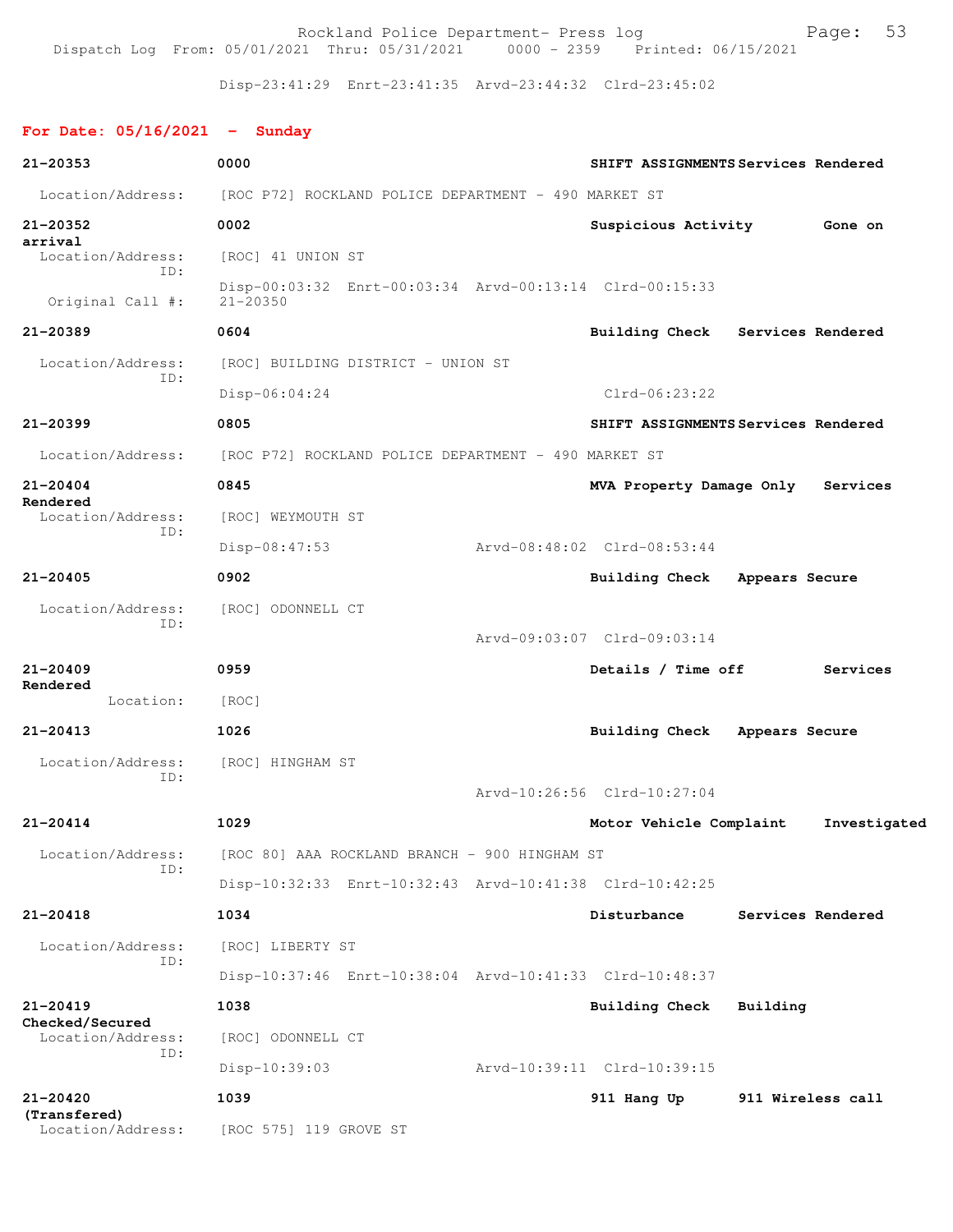|                          | Rockland Police Department- Press log<br>Dispatch Log From: 05/01/2021 Thru: 05/31/2021 0000 - 2359 Printed: 06/15/2021 |                             |                 | 54<br>Page:       |
|--------------------------|-------------------------------------------------------------------------------------------------------------------------|-----------------------------|-----------------|-------------------|
| TD:                      |                                                                                                                         |                             |                 |                   |
|                          | $Disp-10:41:08$                                                                                                         | Arvd-10:41:23 Clrd-10:43:22 |                 |                   |
| $21 - 20430$             | 1212                                                                                                                    | Building Check              | Appears Secure  |                   |
| Location/Address:<br>ID: | [ROC] HINGHAM ST                                                                                                        |                             |                 |                   |
|                          |                                                                                                                         | Arvd-12:13:18 Clrd-12:13:30 |                 |                   |
| $21 - 20433$<br>Rendered | 1306                                                                                                                    | Suspicious Activity         |                 | Services          |
| Location/Address:<br>ID: | [ROC] HINGHAM ST                                                                                                        |                             |                 |                   |
|                          | Disp-13:09:21 Enrt-13:11:30 Arvd-13:18:37 Clrd-13:23:35                                                                 |                             |                 |                   |
| $21 - 20438$             | 1328                                                                                                                    | Assist Public               |                 | Advised to Court  |
| Location/Address:<br>ID: | [ROC 575] 119 GROVE ST                                                                                                  |                             |                 |                   |
|                          | Disp-13:33:20                                                                                                           | $Clrd-13:33:53$             |                 |                   |
| $21 - 20442$             | 1339                                                                                                                    | Details / Time off          |                 | Services          |
| Rendered<br>Location:    | [ROC]                                                                                                                   |                             |                 |                   |
| $21 - 20453$             | 1509                                                                                                                    | <b>Building Check</b>       | Appears Secure  |                   |
| Location/Address:        | [ROC] ODONNELL CT                                                                                                       |                             |                 |                   |
| ID:                      |                                                                                                                         | Arvd-15:09:27 Clrd-15:09:42 |                 |                   |
| $21 - 20455$             | 1535                                                                                                                    | Building Check              | Appears Secure  |                   |
| Location/Address:        | [ROC] HINGHAM ST                                                                                                        |                             |                 |                   |
| TD:                      |                                                                                                                         | Arvd-15:36:00 Clrd-15:36:06 |                 |                   |
| $21 - 20457$             | 1600                                                                                                                    | SHIFT ASSIGNMENTSNo Service |                 |                   |
| Location/Address:        | [ROC P72] ROCKLAND POLICE DEPARTMENT - 490 MARKET ST                                                                    |                             |                 |                   |
| $21 - 20458$             | 1603                                                                                                                    | Disturbance                 | Gone on arrival |                   |
| Location/Address:        | [ROC P56] BURGER KING - 1333 HINGHAM ST                                                                                 |                             |                 |                   |
| ID:                      | Disp-16:08:38 Enrt-16:09:51                                                                                             | $Clrd-16:15:17$             |                 |                   |
| 21-20459                 | 1608                                                                                                                    | Burglar Alarm               | Investigated    |                   |
| Location/Address:        | [ROC] 100 LEDGEWOOD PL Apt. #300                                                                                        |                             |                 |                   |
| ID:                      | Disp-16:09:26 Enrt-16:09:49 Arvd-16:14:26 Clrd-16:25:15                                                                 |                             |                 |                   |
| $21 - 20466$             | 1647                                                                                                                    | Details / Time off          |                 | No Service        |
| Location:                | [ROC]                                                                                                                   |                             |                 |                   |
| $21 - 20474$             | 1833                                                                                                                    | Disturbance                 |                 | Services Rendered |
| Location/Address:        | [ROC] BOXBERRY LN                                                                                                       |                             |                 |                   |
| ID:                      | Disp-18:36:28 Enrt-18:36:41 Arvd-18:37:52 Clrd-18:41:14                                                                 |                             |                 |                   |
| $21 - 20475$             | 1839                                                                                                                    | Details / Time off          |                 | No Service        |
| Location:                | [ROC]                                                                                                                   |                             |                 |                   |
| 21-20496                 | 2158                                                                                                                    | Disturbance                 |                 | Gone on arrival   |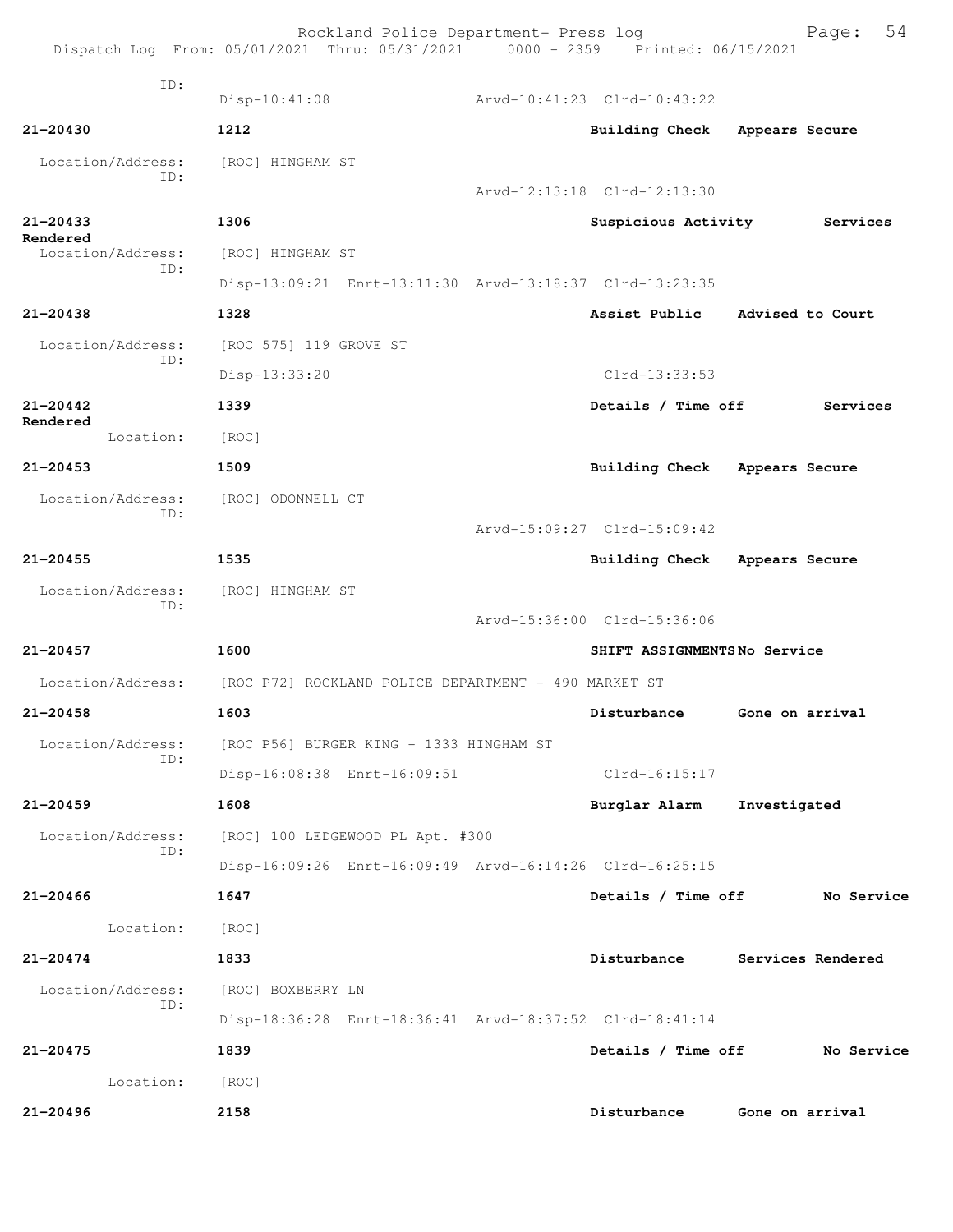|                          |                          |                                                                        | Rockland Police Department- Press log                   | Dispatch Log From: 05/01/2021 Thru: 05/31/2021 0000 - 2359 Printed: 06/15/2021 | 55<br>Page:  |
|--------------------------|--------------------------|------------------------------------------------------------------------|---------------------------------------------------------|--------------------------------------------------------------------------------|--------------|
|                          | Location/Address:        | [ROC] 99 UNION ST                                                      |                                                         |                                                                                |              |
|                          | ID:                      | $Disp-21:59:44$                                                        |                                                         | Arvd-21:59:51 Clrd-22:12:43                                                    |              |
|                          |                          | For Date: $05/17/2021$ - Monday                                        |                                                         |                                                                                |              |
| 21-20507                 |                          | 0000                                                                   |                                                         | SHIFT ASSIGNMENTSNo Action Required                                            |              |
|                          |                          | Location/Address: [ROC P72] ROCKLAND POLICE DEPARTMENT - 490 MARKET ST |                                                         |                                                                                |              |
| 21-20513                 |                          | 0125                                                                   |                                                         | Vehicle Maintenance                                                            | Services     |
| Rendered                 | Location/Address:        |                                                                        | [ROC P72] ROCKLAND POLICE DEPARTMENT - 490 MARKET ST    |                                                                                |              |
|                          | ID:                      | Disp-01:28:50                                                          |                                                         | $Clrd-01:29:04$                                                                |              |
| $21 - 20525$             |                          | 0433                                                                   |                                                         | Stolen Motor Vehicle                                                           | Investigated |
|                          | Location/Address:        | [ROC] 92 CHURCH ST                                                     |                                                         |                                                                                |              |
|                          | ID:<br>ID:               |                                                                        |                                                         | Disp-04:34:20 Enrt-04:34:26 Arvd-04:37:13 Clrd-04:52:47                        |              |
|                          |                          | Disp-04:39:41                                                          |                                                         | Arvd-04:39:48 Clrd-04:52:43                                                    |              |
| $21 - 20526$<br>Rendered |                          | 0510                                                                   |                                                         | MVA Property Damage Only                                                       | Services     |
|                          | Location/Address:<br>ID: | [ROC] 567 SUMMER ST                                                    |                                                         |                                                                                |              |
|                          |                          | $Disp-05:13:28$                                                        |                                                         | Arvd-05:13:46 Clrd-05:30:33                                                    |              |
| 21-20527<br>Rendered     |                          | 0546                                                                   |                                                         | Stolen Motor Vehicle                                                           | Services     |
|                          | Location/Address:        |                                                                        | [ROC 783] 190 POND ST Apt. #R                           |                                                                                |              |
|                          | ID:                      |                                                                        |                                                         | Disp-05:48:38 Enrt-05:48:51 Arvd-06:01:52 Clrd-06:32:52                        |              |
| 21-20531                 |                          | 0643                                                                   |                                                         | Details / Time off                                                             | No Action    |
| Required                 | Location:                | [ROC]                                                                  |                                                         |                                                                                |              |
| $21 - 20532$             |                          | 0648                                                                   |                                                         | Details / Time off                                                             | No Action    |
| Required                 | Location:                | [ROC]                                                                  |                                                         |                                                                                |              |
| 21-20534                 |                          | 0725                                                                   |                                                         | Details / Time off                                                             | No Action    |
| Required                 | Location:                | [ROC]                                                                  |                                                         |                                                                                |              |
| $21 - 20535$             |                          | 0746                                                                   |                                                         | Details / Time off                                                             | No Action    |
| Required                 | Location:                | [ROC]                                                                  |                                                         |                                                                                |              |
| 21-20538                 |                          | 0800                                                                   |                                                         | SHIFT ASSIGNMENTS Services Rendered                                            |              |
|                          | Location/Address:        |                                                                        | [ROC P72] ROCKLAND POLICE DEPARTMENT - 490 MARKET ST    |                                                                                |              |
| $21 - 20539$             |                          | 0842                                                                   |                                                         | Missing Person<br>Investigated                                                 |              |
|                          | Location/Address:        | [ROC] 53 LIBERTY SQ                                                    |                                                         |                                                                                |              |
|                          | ID:                      |                                                                        | Disp-08:44:19 Enrt-08:44:39 Arvd-08:50:06 Clrd-09:18:00 |                                                                                |              |
|                          | ID:                      | $Disp-08:49:44$                                                        |                                                         | Arvd-08:49:52 Clrd-09:17:40                                                    |              |
|                          | ID:                      |                                                                        |                                                         | Disp-08:50:29 Enrt-08:50:32 Arvd-08:53:22 Clrd-09:17:57                        |              |
| $21 - 20540$<br>Rendered |                          | 0844                                                                   |                                                         | STATION MAITENANCE                                                             | Services     |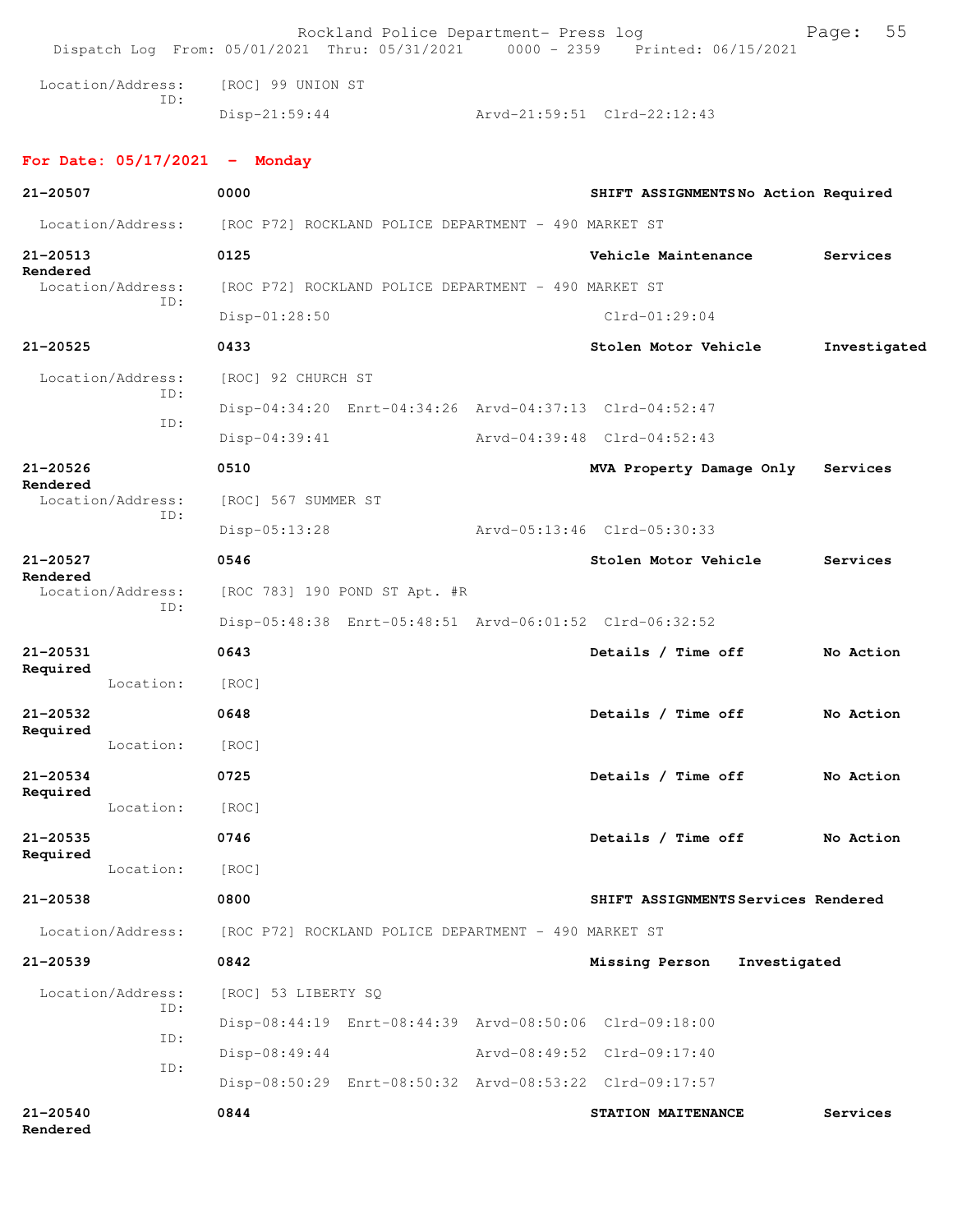| Dispatch Log From: 05/01/2021 Thru: 05/31/2021 0000 - 2359 Printed: 06/15/2021 |                                                                                                                    | Rockland Police Department- Press log |                                     |                   | 56<br>Page:       |
|--------------------------------------------------------------------------------|--------------------------------------------------------------------------------------------------------------------|---------------------------------------|-------------------------------------|-------------------|-------------------|
| Location/Address:                                                              | [ROC P72] ROCKLAND POLICE DEPARTMENT - 490 MARKET ST                                                               |                                       |                                     |                   |                   |
| $21 - 20889$                                                                   | 0910                                                                                                               |                                       | Animal Complaint Services Rendered  |                   |                   |
| Location/Address:                                                              | [ROC] 63 HANNAH WAY Apt. #F                                                                                        |                                       |                                     |                   |                   |
| $21 - 20554$                                                                   | 1111                                                                                                               |                                       | VACATION DAY OFF No Action Required |                   |                   |
| Location/Address:                                                              | [ROC P72] ROCKLAND POLICE DEPARTMENT - 490 MARKET ST                                                               |                                       |                                     |                   |                   |
| ID:                                                                            | Disp-11:13:42 Enrt-11:17:12 Arvd-11:17:14 Clrd-11:17:17                                                            |                                       |                                     |                   |                   |
| 21-20557                                                                       | 1121                                                                                                               |                                       | Building Check                      | Building          |                   |
| Checked/Secured<br>Location/Address:                                           | [ROC P47] BEST WESTERN - 909 HINGHAM ST                                                                            |                                       |                                     |                   |                   |
| ID:                                                                            | $Disp-11:22:28$                                                                                                    |                                       | Arvd-11:22:38 Clrd-11:22:43         |                   |                   |
| $21 - 20565$                                                                   | 1219                                                                                                               |                                       | COMP TIME OFF                       |                   | Services Rendered |
| Location/Address:                                                              | [ROC P72] ROCKLAND POLICE DEPARTMENT - 490 MARKET ST                                                               |                                       |                                     |                   |                   |
| 21-20570                                                                       | 1313                                                                                                               |                                       | Time off - COMP Services Rendered   |                   |                   |
| Location:                                                                      | [ROC]                                                                                                              |                                       |                                     |                   |                   |
| $21 - 20574$                                                                   | 1327                                                                                                               |                                       | General Info                        |                   | Services Rendered |
| Location/Address:                                                              | [ROC] CANNA VANNA - 256 WEYMOUTH ST                                                                                |                                       |                                     |                   |                   |
| TD:                                                                            | Disp-13:29:22 Enrt-13:33:23 Arvd-13:48:31 Clrd-13:48:35                                                            |                                       |                                     |                   |                   |
| 21-20576                                                                       | 1332                                                                                                               |                                       | Assist Public                       | Services Rendered |                   |
| Location/Address:<br>ID:                                                       | [ROC P106] ROCKLAND HIGH SCHOOL - 52 MACKINLAY WAY                                                                 |                                       |                                     |                   |                   |
|                                                                                | Disp-13:34:03 Enrt-13:34:10 Arvd-13:34:27 Clrd-13:47:07                                                            |                                       |                                     |                   |                   |
| $21 - 20579$<br>Warning                                                        | 1348                                                                                                               |                                       | Motor Vehicle Stop                  |                   | Verbal            |
| Location/Address:<br>ID:                                                       | [ROC] 200 VFW DR                                                                                                   |                                       |                                     |                   |                   |
| ID:                                                                            |                                                                                                                    |                                       | Arvd-13:48:00 Clrd-13:50:23         |                   |                   |
| 21-20581                                                                       | Disp-13:50:14 Enrt-13:50:18 Arvd-13:50:19 Clrd-13:50:29<br>1400                                                    |                                       | Assist Other Agency                 |                   |                   |
| Required                                                                       |                                                                                                                    |                                       |                                     |                   | No Action         |
| Location/Address:<br>TD:                                                       | [ROC 85] 84 PAYSON AVE                                                                                             |                                       |                                     |                   |                   |
| $21 - 20584$                                                                   | Disp-14:01:25 Enrt-14:01:29 Arvd-14:07:10 Clrd-14:10:02<br>1413                                                    |                                       |                                     |                   |                   |
| Citation/Warning Issued                                                        |                                                                                                                    |                                       | Motor Vehicle Stop                  |                   |                   |
| Location/Address:<br>ID:                                                       | [ROC 92] R STEWART ESTEN SCHOOL - 733 SUMMER ST                                                                    |                                       |                                     |                   |                   |
|                                                                                |                                                                                                                    |                                       | Arvd-14:13:00 Clrd-14:19:31         |                   |                   |
| 21-20585<br>Rendered                                                           | 1416                                                                                                               |                                       | Health & Welfare Check              |                   | Services          |
| Location/Address:<br>ID:                                                       | [ROC] 137 MANZELLA CT                                                                                              |                                       |                                     |                   |                   |
| ID:                                                                            | Disp-14:21:33 Enrt-14:21:36 Arvd-14:31:12 Clrd-15:08:20<br>Disp-14:36:46 Enrt-14:36:48 Arvd-14:40:00 Clrd-15:08:34 |                                       |                                     |                   |                   |
| 21-20586                                                                       | 1429                                                                                                               |                                       |                                     |                   | Services          |
| Rendered                                                                       |                                                                                                                    |                                       | Details / Time off                  |                   |                   |
| Location:                                                                      | [ROC]                                                                                                              |                                       |                                     |                   |                   |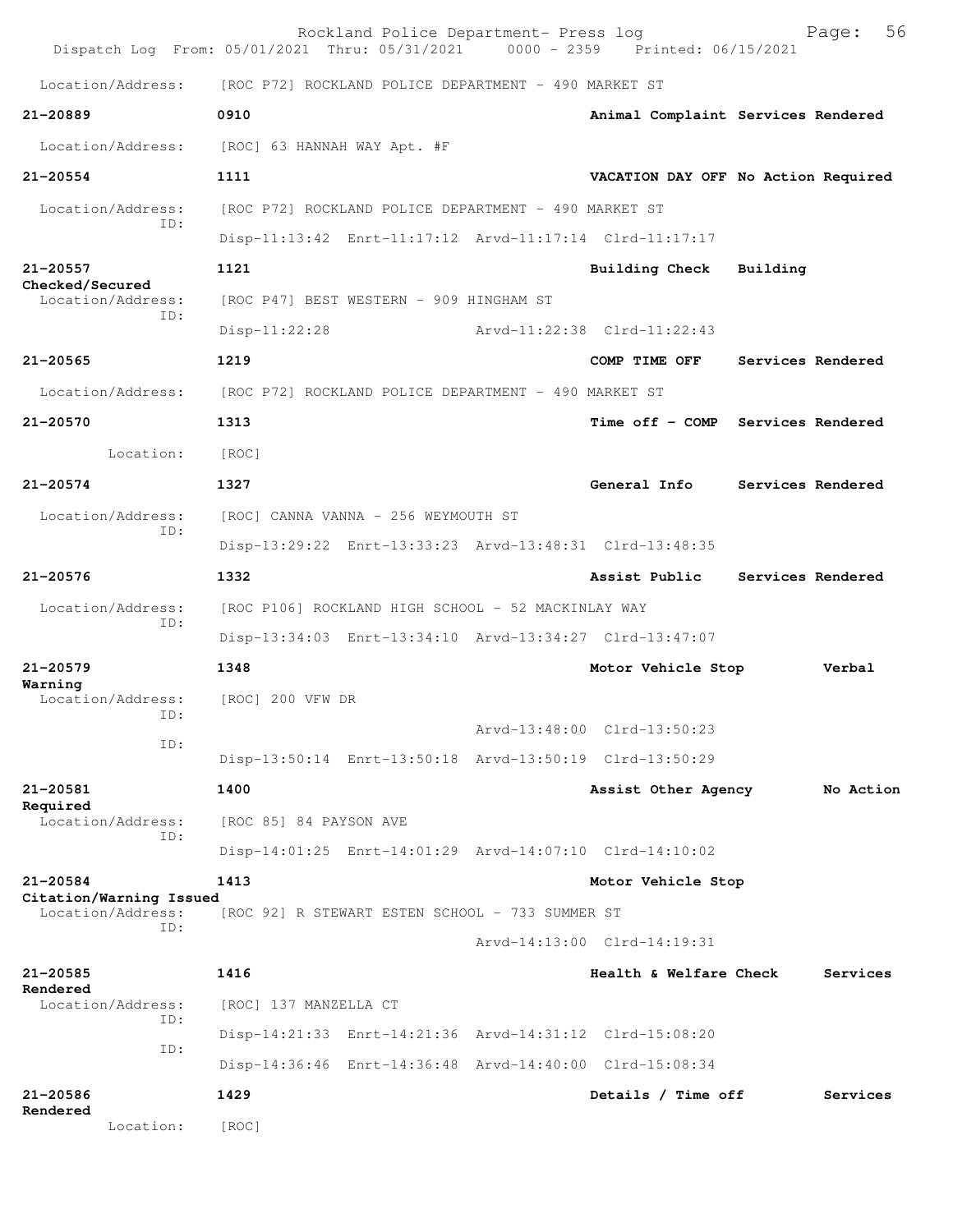| 21-20587                      | 1431                                                    | Animal Complaint Services Rendered        |            |                   |
|-------------------------------|---------------------------------------------------------|-------------------------------------------|------------|-------------------|
| Location/Address:             | [ROC] 676 BEECH ST                                      |                                           |            |                   |
| TD:                           |                                                         | Arvd-14:31:00 Clrd-14:46:04               |            |                   |
| $21 - 20589$<br>Rendered      | 1433                                                    | Details / Time off                        |            | Services          |
| Location:                     | [ROC]                                                   |                                           |            |                   |
| 21-20591                      | 1442                                                    | Motor Vehicle Stop                        |            | Verbal            |
| Warning<br>Location/Address:  | [ROC] UNION ST                                          |                                           |            |                   |
| ID:                           |                                                         | Arvd-14:42:00 Clrd-14:45:16               |            |                   |
| $21 - 20592$                  | 1442                                                    | Details / Time off                        |            | Services          |
| Rendered<br>Location:         | [ROC]                                                   |                                           |            |                   |
| 21-20887                      | 1445                                                    | Animal Complaint Services Rendered        |            |                   |
| Location/Address:             | [ROC] 17 SHAW RD                                        |                                           |            |                   |
| $21 - 20597$                  | 1525                                                    | Suspicious Activity                       |            | Unfounded         |
| Location/Address:             | [ROC 5] COMMUNITY CENTER - 394 UNION ST                 |                                           |            |                   |
| TD:                           |                                                         | Arvd-15:25:00 Clrd-15:33:53               |            |                   |
| ID:                           | Disp-15:25:34 Enrt-15:25:45 Arvd-15:26:19 Clrd-15:48:50 |                                           |            |                   |
| ID:                           | Disp-15:26:30                                           | Enrt-15:26:32 Arvd-15:26:35 Clrd-15:47:59 |            |                   |
| ID:                           | Disp-15:32:47                                           | Enrt-15:32:49 Arvd-15:32:51 Clrd-15:48:03 |            |                   |
| ID:                           | Disp-15:32:59 Enrt-15:33:01 Arvd-15:33:03 Clrd-15:33:20 |                                           |            |                   |
| 21-20604                      | 1555                                                    | Traffic Enforcement                       |            | No Action         |
| Required<br>Location/Address: | [ROC P72] ROCKLAND POLICE DEPARTMENT - 490 MARKET ST    |                                           |            |                   |
| ID:                           |                                                         | Arvd-15:56:06 Clrd-19:56:24               |            |                   |
| 21-20622                      | 1601                                                    | SHIFT ASSIGNMENTS Services Rendered       |            |                   |
| Location/Address:             | [ROC P72] ROCKLAND POLICE DEPARTMENT - 490 MARKET ST    |                                           |            |                   |
| TD:                           | $Disp-17:27:48$                                         | Clrd-17:28:06                             |            |                   |
| 21-20613                      | 1650                                                    | Summons                                   | No Service |                   |
| Location/Address:             | [ROC] 71 ALBION ST                                      |                                           |            |                   |
| ID:                           |                                                         | Arvd-16:50:00 Clrd-16:52:07               |            |                   |
| $21 - 20616$                  | 1653                                                    | MVA Property Damage Only                  |            | Services          |
| Rendered<br>Location/Address: | [ROC P55] HOME DEPOT - 1149 HINGHAM ST                  |                                           |            |                   |
| ID:                           | Disp-16:55:49                                           | $Clrd-16:56:07$                           |            |                   |
| ID:                           | Disp-16:56:03 Enrt-16:56:13 Arvd-16:56:20 Clrd-17:04:31 |                                           |            |                   |
| $21 - 20623$                  | 1728                                                    | Assist Public                             |            | Services Rendered |
| Location/Address:<br>ID:      | [ROC 117] 23 SCHOOL ST Apt. #12                         |                                           |            |                   |
|                               | Disp-17:32:18 Enrt-17:32:31 Arvd-17:35:34 Clrd-17:44:07 |                                           |            |                   |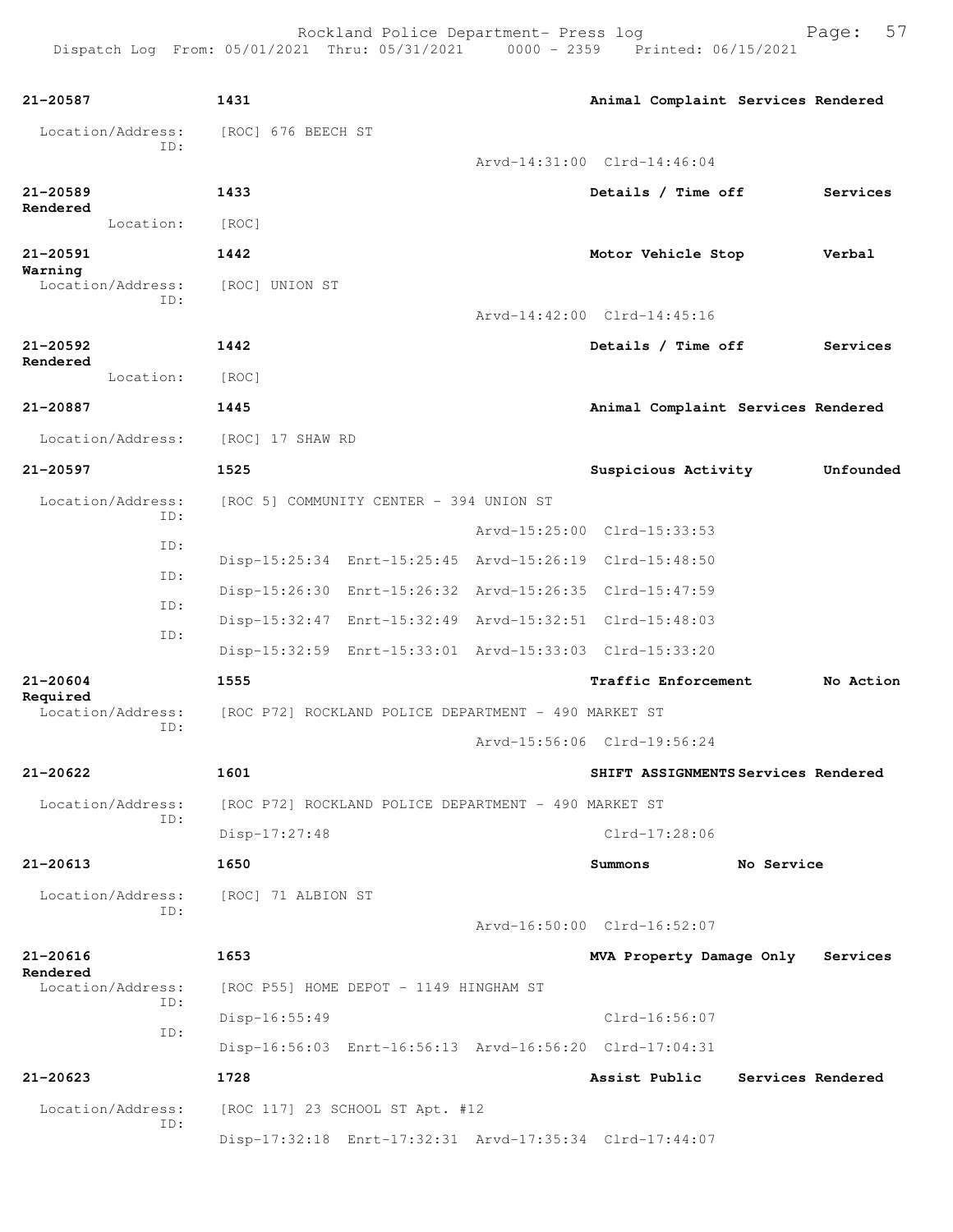| $21 - 20635$             |                   | 1932                                                                   |                                                      | Animal Complaint Services Rendered                      |                   |                   |
|--------------------------|-------------------|------------------------------------------------------------------------|------------------------------------------------------|---------------------------------------------------------|-------------------|-------------------|
|                          | Location/Address: | [ROC] 127 CRESCENT ST                                                  |                                                      |                                                         |                   |                   |
|                          | ID:               |                                                                        |                                                      | Arvd-19:32:00 Clrd-19:57:08                             |                   |                   |
| $21 - 20646$             |                   | 2100                                                                   |                                                      |                                                         |                   | Services          |
| Rendered                 |                   |                                                                        |                                                      | Details / Time off                                      |                   |                   |
|                          | Location: [ROC]   |                                                                        |                                                      |                                                         |                   |                   |
| 21-20647<br>Rendered     |                   | 2104                                                                   |                                                      | Details / Time off                                      |                   | Services          |
|                          | Location: [ROC]   |                                                                        |                                                      |                                                         |                   |                   |
| $21 - 20648$<br>Rendered |                   | 2119                                                                   |                                                      | Details / Time off                                      |                   | Services          |
|                          | Location:         | [ROC]                                                                  |                                                      |                                                         |                   |                   |
| $21 - 20649$             |                   | 2120                                                                   |                                                      | Details / Time off                                      |                   | Services          |
| Rendered                 | Location:         | [ROC]                                                                  |                                                      |                                                         |                   |                   |
| 21-20650                 |                   | 2147                                                                   |                                                      | Warrant                                                 | <b>No Service</b> |                   |
|                          |                   | Location/Address: [ROC 575] 119 GROVE ST Apt. #240                     |                                                      |                                                         |                   |                   |
|                          | ID:               |                                                                        |                                                      | Arvd-21:47:00 Clrd-21:49:48                             |                   |                   |
| 21-20657                 |                   | 2252                                                                   |                                                      | Details / Time off                                      |                   | Services          |
| Rendered                 | Location:         | [ROC]                                                                  |                                                      |                                                         |                   |                   |
| $21 - 20658$             |                   | 2255                                                                   |                                                      | Details / Time off                                      |                   | Services          |
| Rendered                 | Location: [ROC]   |                                                                        |                                                      |                                                         |                   |                   |
|                          |                   |                                                                        |                                                      |                                                         |                   |                   |
|                          |                   | For Date: $05/18/2021$ - Tuesday                                       |                                                      |                                                         |                   |                   |
| 21-20662                 |                   | 0002                                                                   |                                                      | SHIFT ASSIGNMENTS Services Rendered                     |                   |                   |
|                          |                   | Location/Address: [ROC P72] ROCKLAND POLICE DEPARTMENT - 490 MARKET ST |                                                      |                                                         |                   |                   |
| 21-20678                 |                   | 0458                                                                   |                                                      | <b>Building Check</b>                                   | Building          |                   |
| Checked/Secured          | Location/Address: | [ROC] UNION ST                                                         |                                                      |                                                         |                   |                   |
|                          | ID:               | Disp-05:00:28                                                          |                                                      | Arvd-05:00:34 Clrd-05:21:17                             |                   |                   |
| $21 - 20682$             |                   | 0553                                                                   |                                                      | <b>TIME OFF</b>                                         |                   | Services Rendered |
|                          | Location:         | [ROC]                                                                  |                                                      |                                                         |                   |                   |
| $21 - 20684$             |                   | 0626                                                                   |                                                      | Suspicious Activity                                     |                   | Unfounded         |
|                          | Location/Address: |                                                                        | [ROC] 279 UNION ST @ 12 CHURCH ST                    |                                                         |                   |                   |
|                          | ID:               |                                                                        |                                                      |                                                         |                   |                   |
|                          | ID:               |                                                                        |                                                      | Disp-06:27:25 Enrt-06:28:03 Arvd-06:28:07 Clrd-06:36:02 |                   |                   |
|                          |                   |                                                                        |                                                      | Disp-06:31:04 Enrt-06:31:09 Arvd-06:31:18 Clrd-06:36:06 |                   |                   |
| 21-20685<br>Rendered     |                   | 0632                                                                   |                                                      | Follow-Up Investigation                                 |                   | Services          |
|                          | Location/Address: |                                                                        | [ROC 84] HARMON GOLF & FITNESS CLUB - 168 CONCORD ST |                                                         |                   |                   |

Disp-06:33:29 Enrt-06:34:10 Arvd-06:34:15 Clrd-06:55:05

ID:

**21-20686 0645 Summons Services Rendered**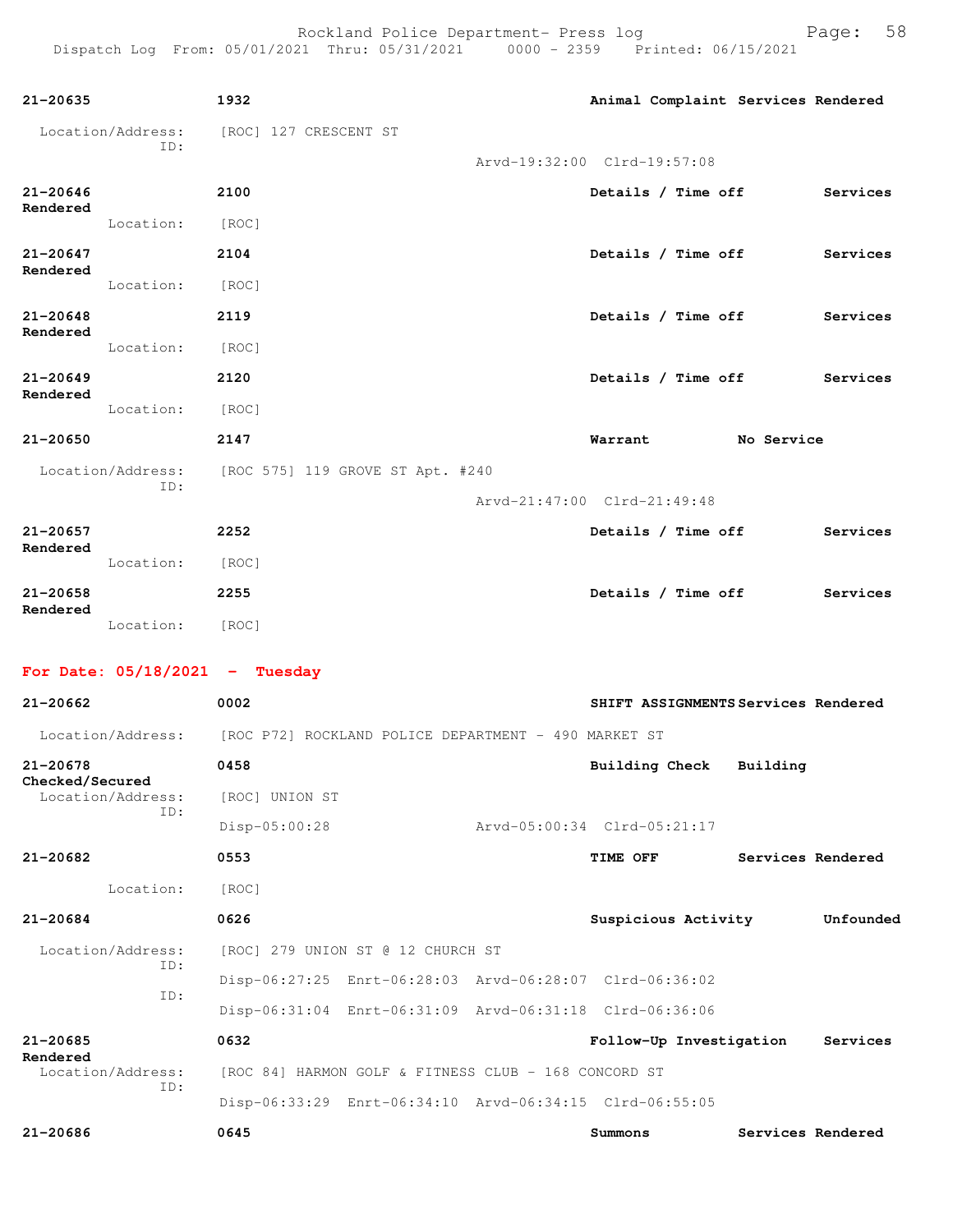|                                              | Rockland Police Department- Press log<br>Dispatch Log From: 05/01/2021 Thru: 05/31/2021 0000 - 2359 Printed: 06/15/2021 |                                     |                   | 59<br>Page: |
|----------------------------------------------|-------------------------------------------------------------------------------------------------------------------------|-------------------------------------|-------------------|-------------|
| Location/Address:                            | [ROC] 71 ALBION ST                                                                                                      |                                     |                   |             |
| ID:                                          | Disp-06:46:42 Enrt-06:46:46 Arvd-06:46:51 Clrd-06:48:47                                                                 |                                     |                   |             |
| 21-20688                                     | 0704                                                                                                                    | Information Call No Action Required |                   |             |
| Location/Address:                            | [ROC P72] ROCKLAND POLICE DEPARTMENT - 490 MARKET ST                                                                    |                                     |                   |             |
| 21-20692                                     | 0804                                                                                                                    | Information Call No Action Required |                   |             |
| Location/Address:                            | [ROC P72] ROCKLAND POLICE DEPARTMENT - 490 MARKET ST                                                                    |                                     |                   |             |
| 21-20888                                     | 0810                                                                                                                    | Animal Complaint Services Rendered  |                   |             |
| Location/Address:                            | [ROC] 215 SPRING ST                                                                                                     |                                     |                   |             |
| 21-20694                                     | 0811                                                                                                                    | Details / Time off                  |                   | No Action   |
| Required<br>Location:                        | [ROC]                                                                                                                   |                                     |                   |             |
| 21-20698                                     | 0852                                                                                                                    | Information Call No Action Required |                   |             |
| Location/Address:                            | [ROC P72] ROCKLAND POLICE DEPARTMENT - 490 MARKET ST                                                                    |                                     |                   |             |
| $21 - 20699$                                 | 0857                                                                                                                    | Motor Vehicle Stop                  |                   |             |
| Citation/Warning Issued<br>Location/Address: | [ROC] 396 MARKET ST @ 248 CRESCENT ST                                                                                   |                                     |                   |             |
| ID:                                          |                                                                                                                         | Arvd-08:57:00 Clrd-09:05:51         |                   |             |
| 21-20701                                     | 0910                                                                                                                    | Assist Public                       | Services Rendered |             |
| Location/Address:<br>ID:                     | [ROC P107] DUNKIN DONUTS - 165 MARKET ST                                                                                |                                     |                   |             |
|                                              | Disp-09:16:27                                                                                                           | Arvd-09:16:30 Clrd-09:16:33         |                   |             |
| 21-20882                                     | 0910                                                                                                                    | Animal Complaint Services Rendered  |                   |             |
| Location/Address:                            | [ROC] STUDLEY COURT - STUDLEY CT                                                                                        |                                     |                   |             |
| 21-20703                                     | 0921                                                                                                                    | Animal Complaint Services Rendered  |                   |             |
| Location/Address:<br>ID:                     | [ROC] 50 LEISUREWOODS DR                                                                                                |                                     |                   |             |
|                                              |                                                                                                                         | Arvd-09:21:00 Clrd-09:30:17         |                   |             |
| 21-20709<br>Rendered                         | 1014                                                                                                                    | Motor Vehicle Stop                  |                   | Services    |
| Location/Address:<br>ID:                     | [ROC] PARK AND RIDE - HINGHAM ST                                                                                        |                                     |                   |             |
|                                              |                                                                                                                         | Arvd-10:14:00 Clrd-10:16:25         |                   |             |
| 21-20712<br>Warning                          | 1031                                                                                                                    | Motor Vehicle Stop                  |                   | Verbal      |
| Location/Address:<br>ID:                     | [ROC] 246 EAST WATER ST @ 130 LIBERTY ST                                                                                |                                     |                   |             |
|                                              |                                                                                                                         | Arvd-10:31:00 Clrd-10:34:40         |                   |             |
| 21-20713<br>Required                         | 1033                                                                                                                    | Details / Time off                  |                   | No Action   |
| Location:                                    | [ROC]                                                                                                                   |                                     |                   |             |
| 21-20716                                     | 1035                                                                                                                    | Burglar Alarm                       | Investigated      |             |
| Location/Address:<br>ID:                     | [ROC] 23 HINGHAM ST                                                                                                     |                                     |                   |             |
| ID:                                          | Disp-10:37:31 Enrt-10:37:35 Arvd-10:40:02 Clrd-10:42:54                                                                 |                                     |                   |             |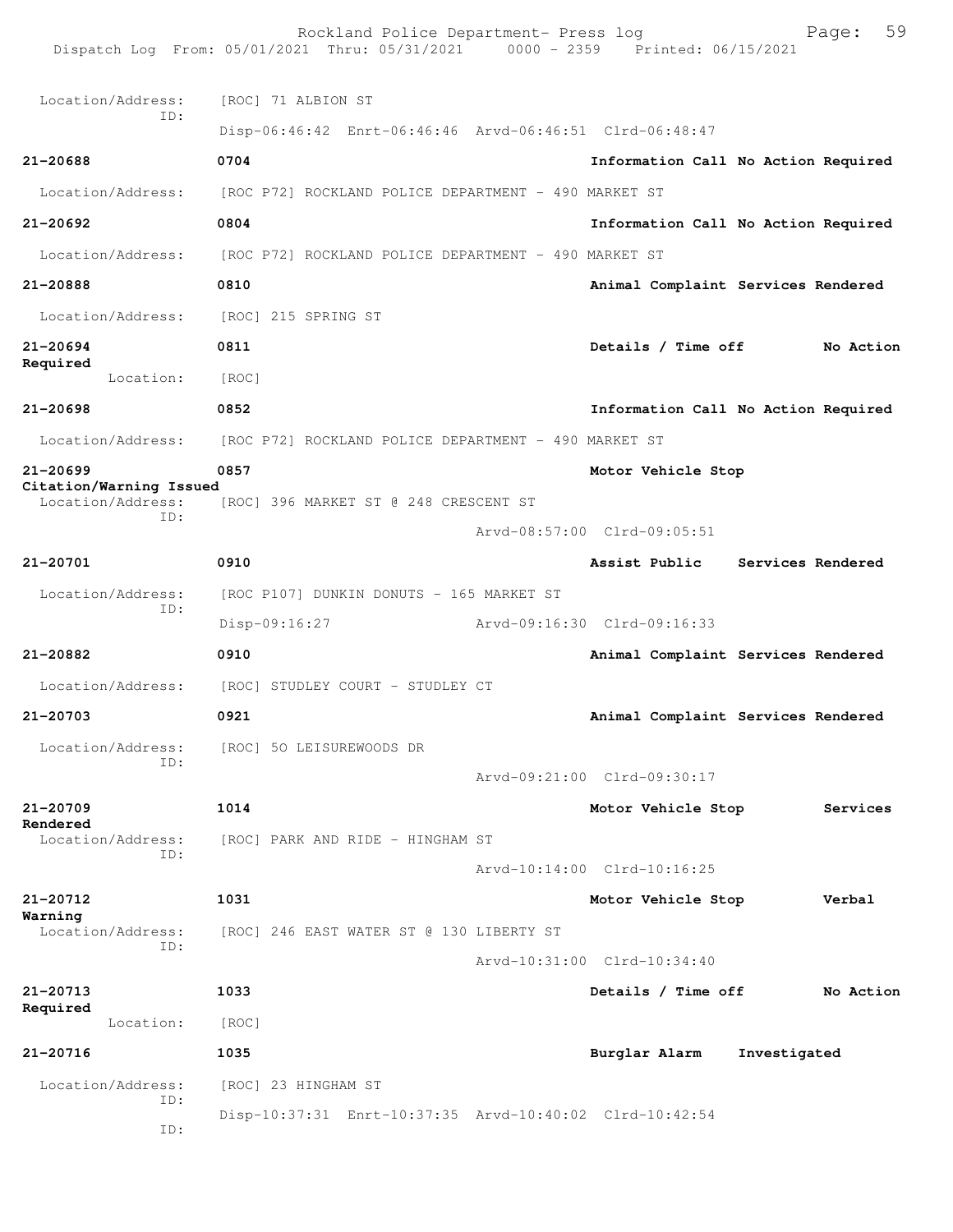Rockland Police Department- Press log Page: 60 Dispatch Log From: 05/01/2021 Thru: 05/31/2021 0000 - 2359 Disp-10:37:44 Enrt-10:37:49 Arvd-10:40:59 Clrd-10:42:51 **21-20726 1141 Vandalism Investigated** Location/Address: [ROC 435] 75 HANNAH WAY Apt. #B ID: Disp-11:43:17 Enrt-11:43:19 Arvd-11:48:31 Clrd-12:03:30 **21-20729 1207 Details / Time off No Action Required**  Location: [ROC] **21-20732 1238 Suspicious Activity Services Rendered**  Location/Address: [ROC P106] ROCKLAND HIGH SCHOOL - 52 MACKINLAY WAY ID: Disp-12:39:19 Clrd-12:39:39 **21-20747 1401 Suspicious Activity Unfounded** Location/Address: [ROC] NORTH AVE ID: Disp-14:05:46 Enrt-14:05:53 Arvd-14:05:54 Clrd-14:09:02 **21-20745 1403 911 Hang Up Unfounded**  Location/Address: [ROC] 10 SPRING ST ID: Disp-14:04:06 Clrd-14:05:46 ID: Disp-14:09:02 Enrt-14:09:31 Arvd-14:09:34 Clrd-14:11:26 ID: Disp-14:09:45 Enrt-14:09:51 Clrd-14:11:31 **21-20746 1404 Motor Vehicle Stop Verbal Warning**  Location/Address: [ROC] 115 NORTH AVE @ 21 WINDING WAY ID: Arvd-14:04:00 Clrd-14:05:34 **21-20755 1458 Identity Theft Services Rendered** Location/Address: [ROC 116] 261 UNION ST Apt. #49 ID: Disp-15:06:43 Clrd-15:08:05 **21-20762 1601 SHIFT ASSIGNMENTS Services Rendered** Location/Address: [ROC P72] ROCKLAND POLICE DEPARTMENT - 490 MARKET ST **21-20764 1605 Traffic Enforcement Services Rendered**  Location/Address: [ROC] BILL DELAHUNT PKWY ID: Arvd-16:05:00 Clrd-19:45:55 **21-20765 1610 MVA Property Damage Only Paper** Exchange<br>Location/Address: [ROC 73] ROCKLAND TOWN HALL - 242 UNION ST ID: Disp-16:11:19 Enrt-16:12:47 Arvd-16:15:50 Clrd-16:47:23 **21-20770 1648 Assist Public Services Rendered** Location/Address: [ROC 69] SOUTH SHORE REHAB & NURSING - 115 NORTH AVE ID: Disp-16:50:20 Enrt-16:50:28 Arvd-16:50:30 Clrd-16:52:45 **21-20771 1653 Motor Vehicle Stop**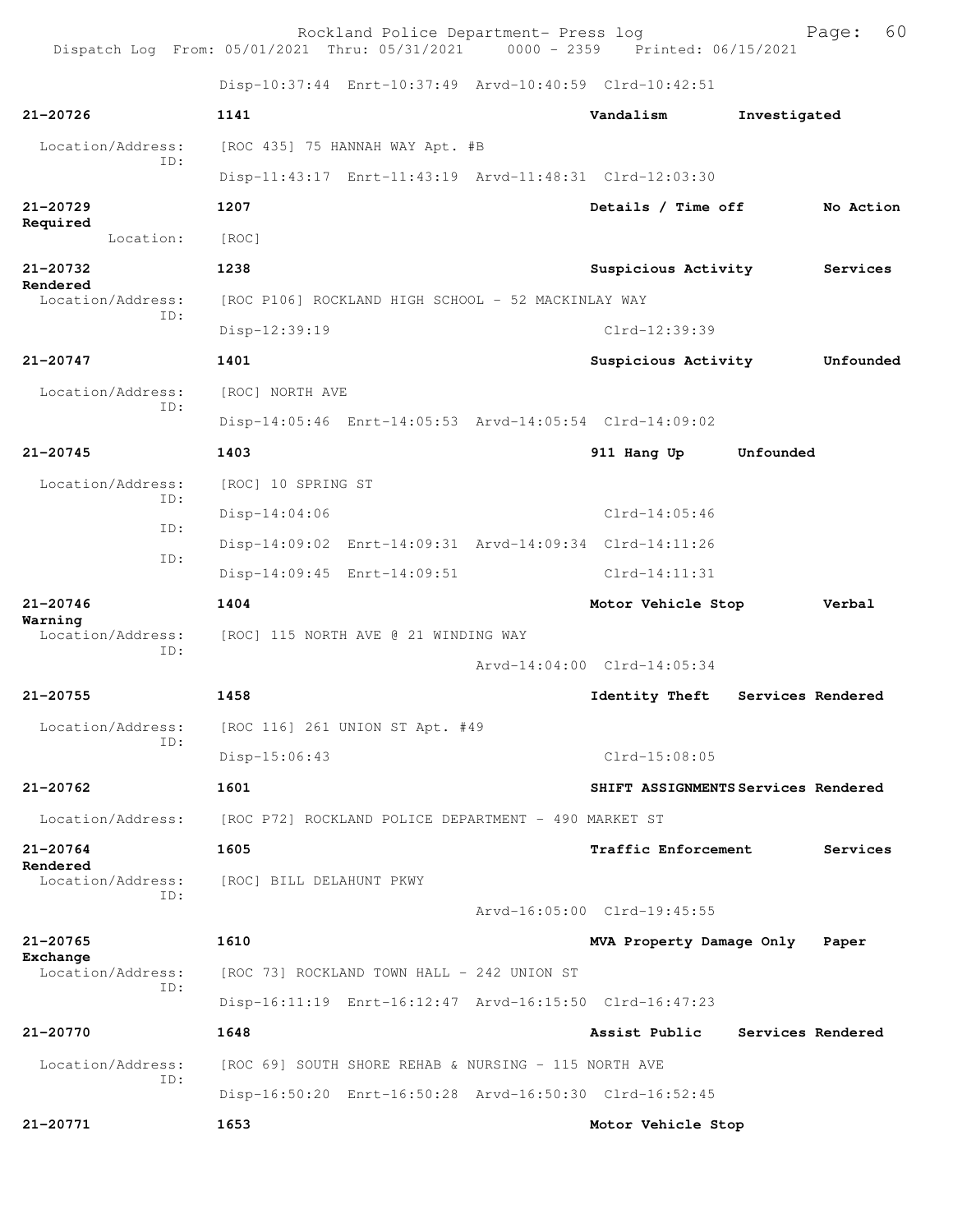| Dispatch Log From: 05/01/2021 Thru: 05/31/2021 0000 - 2359 Printed: 06/15/2021 |                                                         | Rockland Police Department- Press log |                                |                | 61<br>Page:       |
|--------------------------------------------------------------------------------|---------------------------------------------------------|---------------------------------------|--------------------------------|----------------|-------------------|
| Citation/Warning Issued<br>Vicinity of:<br>ID:                                 | [ROC] 35 CONCORD ST                                     |                                       |                                |                |                   |
|                                                                                |                                                         |                                       | Arvd-16:53:00 Clrd-16:56:34    |                |                   |
| 21-20776<br>Rendered                                                           | 1710                                                    |                                       | Suspicious Activity            |                | Services          |
| Location/Address:                                                              | [ROC P63] WALGREENS - 75 MARKET ST                      |                                       |                                |                |                   |
| ID:                                                                            | Disp-17:10:25                                           |                                       | Arvd-17:10:49 Clrd-17:15:18    |                |                   |
| 21-20780                                                                       | 1800                                                    |                                       | <b>Time off</b>                |                | Services Rendered |
| Location:                                                                      | [ROC]                                                   |                                       |                                |                |                   |
| 21-20784                                                                       | 1856                                                    |                                       | HYPODERMIC SYRINGE (RECOVERED) |                |                   |
| Services Rendered<br>Location:                                                 | [ROC]                                                   |                                       |                                |                |                   |
| 21-20788                                                                       | 1917                                                    |                                       | Motor Vehicle Stop             |                |                   |
| Citation/Warning Issued<br>Vicinity of:                                        | [ROC] 97 STANTON ST @ 315 LIBERTY ST                    |                                       |                                |                |                   |
| ID:                                                                            |                                                         |                                       | Arvd-19:17:00 Clrd-19:26:02    |                |                   |
| 21-20811                                                                       | 2308                                                    |                                       | Details / Time off             |                | No Service        |
| Location:                                                                      | [ROC]                                                   |                                       |                                |                |                   |
| For Date: $05/19/2021$ - Wednesday                                             |                                                         |                                       |                                |                |                   |
| 21-20814                                                                       | 0000                                                    |                                       | General Incident No Service    |                |                   |
| Location/Address:                                                              | [ROC P72] ROCKLAND POLICE DEPARTMENT - 490 MARKET ST    |                                       |                                |                |                   |
| ID:                                                                            |                                                         |                                       | Arvd-00:00:00 Clrd-00:08:13    |                |                   |
| $21 - 20817$                                                                   | 0043                                                    |                                       | Assist Other Agency            |                | Services          |
| Rendered<br>Location/Address:                                                  | [ROC] 103 UNION ST                                      |                                       |                                |                |                   |
| ID:                                                                            |                                                         |                                       | Arvd-00:43:00 Clrd-00:55:28    |                |                   |
| ID:                                                                            | $Disp-00:46:24$                                         |                                       | Arvd-00:55:23 Clrd-00:55:28    |                |                   |
| 21-20821                                                                       | 0139                                                    |                                       | Motor Vehicle Stop             |                |                   |
| Citation/Warning Issued<br>Vicinity of:                                        | [ROC] 600 HINGHAM ST                                    |                                       |                                |                |                   |
| ID:                                                                            |                                                         |                                       | Arvd-01:39:00 Clrd-01:50:11    |                |                   |
| ID:                                                                            | Disp-01:45:06                                           |                                       | Arvd-01:45:10 Clrd-01:50:05    |                |                   |
| 21-20824                                                                       | 0211                                                    |                                       | Health & Welfare Check         |                | No Service        |
| Location/Address:                                                              | [ROC] 137 MANZELLA CT                                   |                                       |                                |                |                   |
| ID:                                                                            |                                                         |                                       | Arvd-02:11:00 Clrd-02:24:52    |                |                   |
| ID:                                                                            | Disp-02:12:52 Enrt-02:14:49 Arvd-02:15:46 Clrd-02:24:52 |                                       |                                |                |                   |
| ID:                                                                            | Disp-02:20:52 Enrt-02:20:55 Arvd-02:21:02 Clrd-02:24:52 |                                       |                                |                |                   |
| 21-20828                                                                       | 0604                                                    |                                       | Building Check                 | Appears Secure |                   |
| Location/Address:                                                              | [ROC] UNION ST                                          |                                       |                                |                |                   |
| ID:                                                                            |                                                         |                                       | Arvd-06:04:00 Clrd-06:25:58    |                |                   |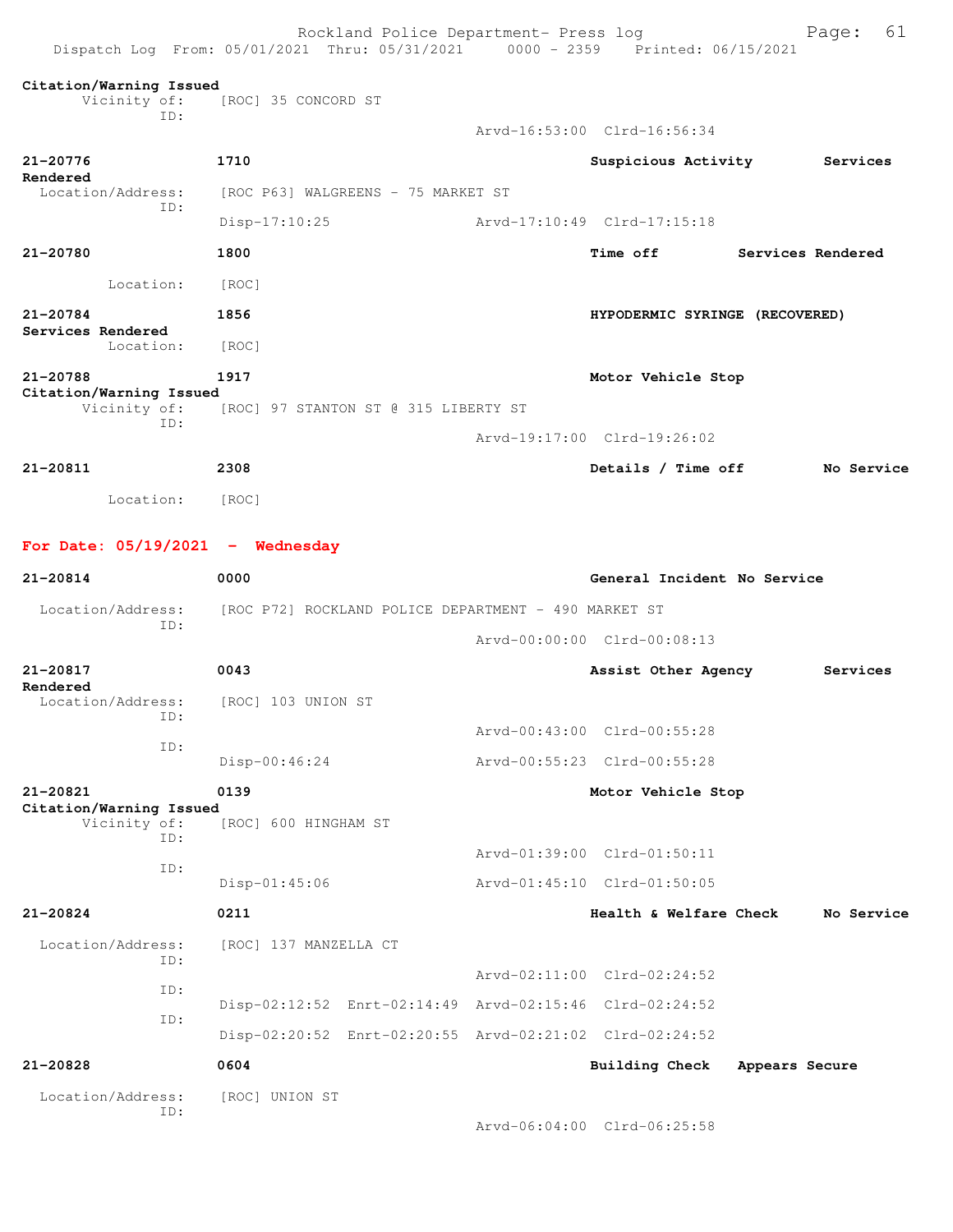| 21-20837                             | 0743                                                                   | Assist Other Agency                 | Services |  |  |  |  |
|--------------------------------------|------------------------------------------------------------------------|-------------------------------------|----------|--|--|--|--|
| Rendered<br>Location/Address:        | [ROC] 137 MANZELLA CT                                                  |                                     |          |  |  |  |  |
| ID:                                  | Disp-08:07:55 Enrt-08:08:05 Arvd-08:10:55 Clrd-08:20:24                |                                     |          |  |  |  |  |
| 21-20838                             | 0804                                                                   | SHIFT ASSIGNMENTS Services Rendered |          |  |  |  |  |
| Location/Address:                    | [ROC P72] ROCKLAND POLICE DEPARTMENT - 490 MARKET ST                   |                                     |          |  |  |  |  |
| $21 - 20843$                         | 0906                                                                   | General Info<br>No Action Required  |          |  |  |  |  |
| Location/Address:                    | [ROC P72] ROCKLAND POLICE DEPARTMENT - 490 MARKET ST                   |                                     |          |  |  |  |  |
| 21-20847                             | 0921                                                                   | Details / Time off                  | Services |  |  |  |  |
| Rendered<br>Location:                | [ROC]                                                                  |                                     |          |  |  |  |  |
| 21-20852                             | 1001                                                                   | Suspicious Activity                 | Services |  |  |  |  |
| Rendered<br>Location/Address:        | [ROC P51] DOUBLE TREE - 929 HINGHAM ST                                 |                                     |          |  |  |  |  |
| ID:                                  | Arvd-10:04:27 Clrd-10:49:21<br>$Disp-10:04:16$                         |                                     |          |  |  |  |  |
| 21-20863                             | 1127                                                                   | Building Check Building             |          |  |  |  |  |
| Checked/Secured<br>Location/Address: | [ROC P45] COMFORT INN - 850 HINGHAM ST                                 |                                     |          |  |  |  |  |
| ID:                                  |                                                                        | Arvd-11:31:16 Clrd-11:31:25         |          |  |  |  |  |
| $21 - 20869$                         | 1210                                                                   | <b>Details</b><br>Services Rendered |          |  |  |  |  |
| Location:                            | [ROC]                                                                  |                                     |          |  |  |  |  |
| 21-20873                             | 1230                                                                   | Animal Complaint Services Rendered  |          |  |  |  |  |
| Location/Address:                    | [ROC] 292 SPRING ST                                                    |                                     |          |  |  |  |  |
| ID:                                  | Disp-12:37:00 Enrt-12:43:54 Arvd-12:48:29 Clrd-12:58:06                |                                     |          |  |  |  |  |
| 21-20891                             | 1240                                                                   | Animal Complaint Services Rendered  |          |  |  |  |  |
| Location/Address: [ROC] 16 FRENCH RD |                                                                        |                                     |          |  |  |  |  |
| 21-20876                             | 1248                                                                   | 911 Accidental Investigated         |          |  |  |  |  |
| Location/Address:                    | [ROC P106] ROCKLAND HIGH SCHOOL - 52 MACKINLAY WAY                     |                                     |          |  |  |  |  |
| ID:                                  | Disp-12:51:35 Enrt-12:52:07 Arvd-12:55:59 Clrd-13:11:28                |                                     |          |  |  |  |  |
| 21-20881                             | 1248                                                                   | Warrant<br>Services Rendered        |          |  |  |  |  |
| Location/Address:                    |                                                                        |                                     |          |  |  |  |  |
| ID:                                  | [ROC] 137 MANZELLA CT                                                  |                                     |          |  |  |  |  |
|                                      | Disp-13:18:15 Enrt-13:18:26                                            | Clrd-13:25:36                       |          |  |  |  |  |
| 21-20902                             | 1509                                                                   | Details / Time off                  | Services |  |  |  |  |
| Rendered<br>Location:                | [ROC]                                                                  |                                     |          |  |  |  |  |
| $21 - 20906$                         | 1523                                                                   | General Info Services Rendered      |          |  |  |  |  |
|                                      | Location/Address: [ROC P72] ROCKLAND POLICE DEPARTMENT - 490 MARKET ST |                                     |          |  |  |  |  |
| 21-20912                             | 1606                                                                   | SHIFT ASSIGNMENTS Services Rendered |          |  |  |  |  |
| Location/Address:                    | [ROC P72] ROCKLAND POLICE DEPARTMENT - 490 MARKET ST                   |                                     |          |  |  |  |  |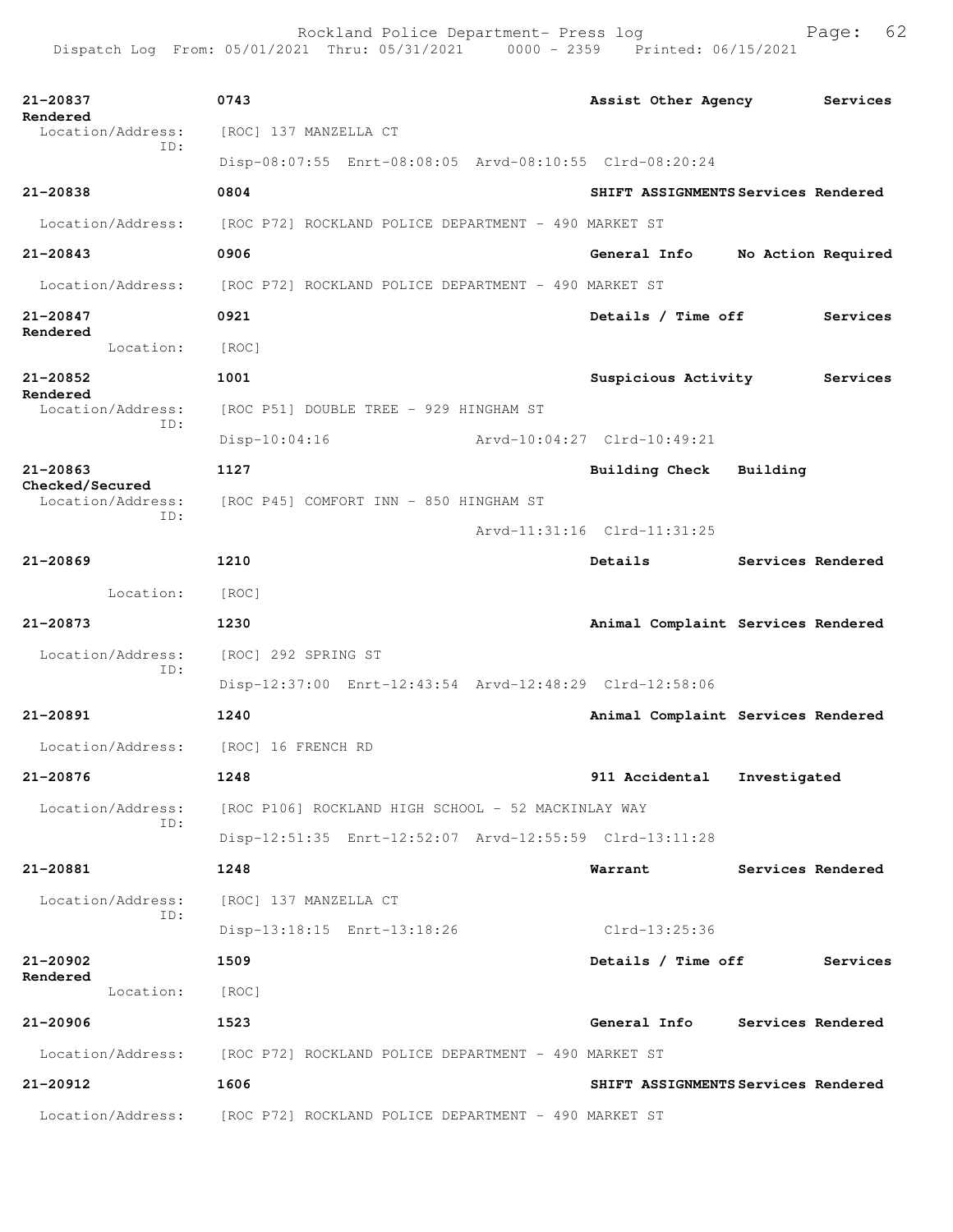Rockland Police Department- Press log Fage: 63 Dispatch Log From: 05/01/2021 Thru: 05/31/2021 0000 - 2359 Printed: 06/15/2021 **21-20918 1626 Harassment Services Rendered** Location/Address: [ROC 1041] 135 GROVE ST Apt. #110 ID: Disp-16:30:37 Enrt-16:30:50 Arvd-16:30:54 Clrd-16:30:57 **21-20922 1715 Disturbance Services Rendered** Location/Address: [ROC] 30 MARTHA DR Apt. #F ID: Disp-17:18:25 Enrt-17:18:40 Arvd-17:18:43 Clrd-17:18:46 **21-20929 1735 Assist Other Agency Services Rendered**  Location/Address: [ROC] 84 CHURCH ST ID: Disp-17:37:25 Enrt-17:44:48 Arvd-17:53:33 Clrd-17:53:41 **21-20939 2005 Threats Services Rendered** Location/Address: [ROC] 99 UNION ST ID: Disp-20:07:34 Enrt-20:07:46 Arvd-20:08:36 Clrd-20:27:08 **21-20940 2007 Motor Vehicle Complaint Vehicle Towed**  Location/Address: [ROC P83] ROCKLAND GOLF COURSE - 276 PLAIN ST ID: Disp-20:09:16 Arvd-20:14:35 Clrd-20:56:36 **21-20942 2016 Assist Public Services Rendered** Location/Address: [ROC] 74 MARTHA DR ID: Disp-20:19:40 Enrt-20:21:01 Arvd-20:21:04 Clrd-20:21:07 **21-20948 2104 Motor Vehicle Complaint Gone on arrival**  [ROC 640] 43 MONCRIEF RD ID: Disp-21:04:50 Enrt-21:04:58 Clrd-21:07:19 ID: Disp-21:04:50 Enrt-21:04:59 Arvd-21:05:00 Clrd-21:18:19 **21-20957 2229 Motor Vehicle Collision W/PI Vehicle Towed**  Location/Address: [ROC] 135 FOREST ST @ 350 PLEASANT ST ID: Disp-22:33:26 Enrt-22:33:29 Arvd-22:37:23 Clrd-23:29:19 ID: Disp-22:33:34 Enrt-22:33:37 Arvd-22:40:09 Clrd-23:47:18 ID: Disp-22:33:52 Enrt-22:33:54 Arvd-22:37:25 Clrd-23:47:14 Refer To Summons: Summons: DURFEE, SEAN C Address: 247 WHITING ST HANOVER, MA Age: Charges: LEAVE SCENE OF PROPERTY DAMAGE MARKED LANES VIOLATION **21-20960 2327 Threats Services Rendered** Location/Address: [ROC] 99 UNION ST ID: Disp-23:29:19 Enrt-23:29:22 Arvd-23:32:15 Clrd-23:42:07

**For Date: 05/20/2021 - Thursday**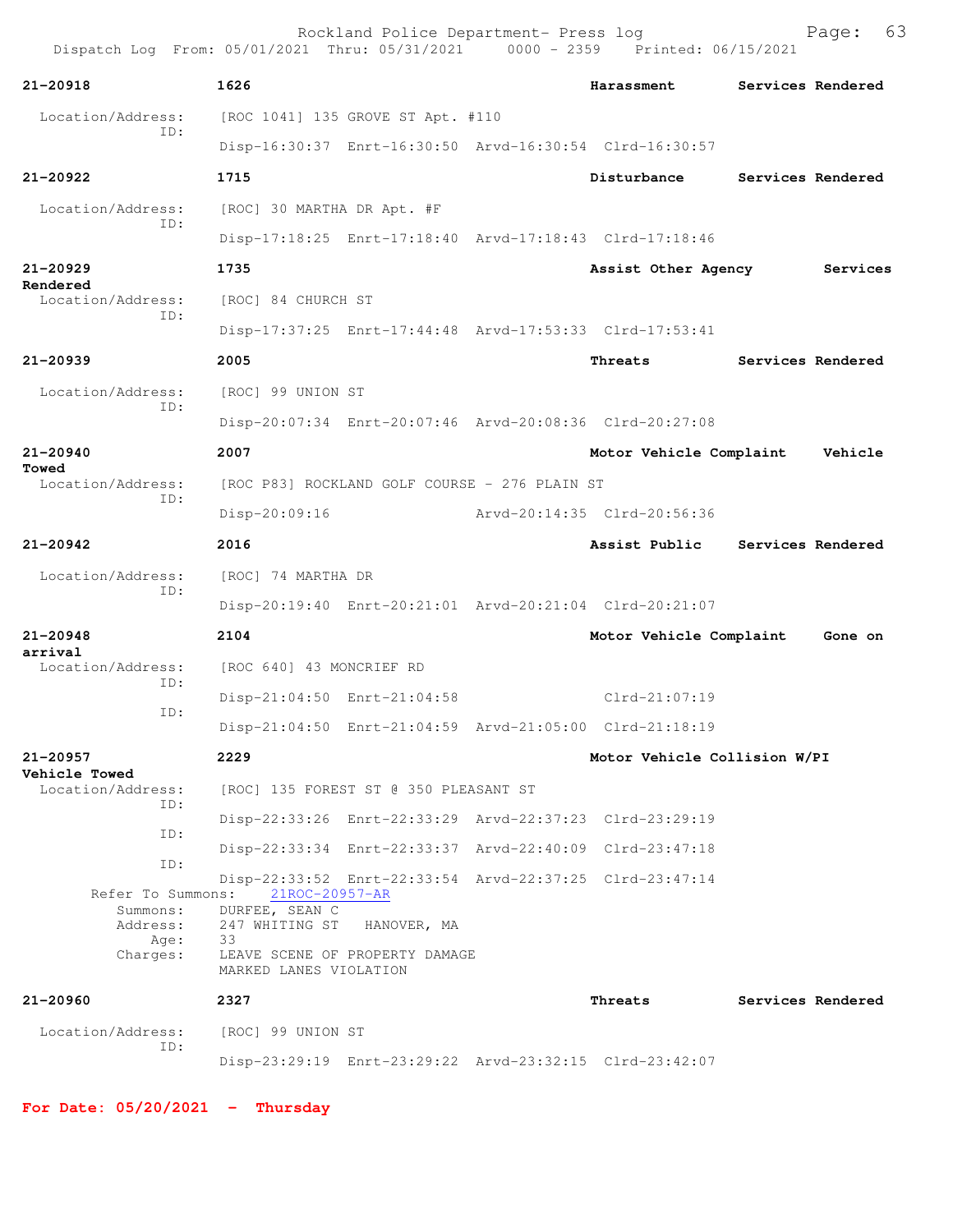| 21-20961                      | 0002                                                                   |  | SHIFT ASSIGNMENTSNo Service    |                                     |  |  |
|-------------------------------|------------------------------------------------------------------------|--|--------------------------------|-------------------------------------|--|--|
| Location/Address:             | [ROC P72] ROCKLAND POLICE DEPARTMENT - 490 MARKET ST                   |  |                                |                                     |  |  |
| ID:                           |                                                                        |  | Arvd-00:02:00 Clrd-00:04:07    |                                     |  |  |
| 21-20962                      | 0007                                                                   |  | Details / Time off             | Services                            |  |  |
| Rendered<br>Location:         | [ROC]                                                                  |  |                                |                                     |  |  |
| 21-20966                      | 0114                                                                   |  | Noise Complaint Peace Restored |                                     |  |  |
| Location/Address:             | [ROC 159] 113 MARKET ST Apt. #18                                       |  |                                |                                     |  |  |
| TD:                           | Disp-01:17:18 Enrt-01:17:24 Arvd-01:21:37 Clrd-01:24:01                |  |                                |                                     |  |  |
| ID:                           | Disp-01:17:18 Enrt-01:17:24                                            |  | $Clrd-01:21:11$                |                                     |  |  |
| ID:                           | $Disp-01:17:50$                                                        |  | Arvd-01:17:56 Clrd-01:24:01    |                                     |  |  |
| 21-20972                      | 0226                                                                   |  | Building Check                 | Investigated                        |  |  |
| Location/Address:             | [ROC] MARTHA DR                                                        |  |                                |                                     |  |  |
| ID:                           |                                                                        |  | Arvd-02:28:02 Clrd-02:28:10    |                                     |  |  |
| $21 - 20975$                  | 0332                                                                   |  | Missing Person                 | Investigated                        |  |  |
| Location/Address:             | [ROC 70] WEBSTER PARK NURSING AND REHAB - 56 WEBSTER ST                |  |                                |                                     |  |  |
| ID:                           | Disp-03:34:09 Enrt-03:35:19 Arvd-04:03:15 Clrd-04:03:21                |  |                                |                                     |  |  |
| ID:                           | Disp-03:34:16 Enrt-03:35:19 Arvd-04:03:15 Clrd-04:03:21                |  |                                |                                     |  |  |
| ID:                           | Disp-03:34:24 Enrt-03:35:19 Arvd-04:03:15 Clrd-04:03:21                |  |                                |                                     |  |  |
| $21 - 20979$                  | 0607                                                                   |  | <b>Building Check</b>          | Services Rendered                   |  |  |
| Location/Address:             | [ROC] UNION ST                                                         |  |                                |                                     |  |  |
| ID:                           |                                                                        |  | Arvd-06:09:03 Clrd-06:37:22    |                                     |  |  |
| $21 - 20982$                  | 0649                                                                   |  | Details / Time off             | Services                            |  |  |
| Rendered<br>Location:         | [ROC]                                                                  |  |                                |                                     |  |  |
| 21-20987                      | 0705                                                                   |  | Assist Public                  | Services Rendered                   |  |  |
| Location/Address:             | [ROC] LIBERTY ST                                                       |  |                                |                                     |  |  |
| ID:                           |                                                                        |  | Arvd-07:05:00 Clrd-07:14:17    |                                     |  |  |
| 21-20992                      | 0800                                                                   |  |                                | SHIFT ASSIGNMENTS Services Rendered |  |  |
|                               | Location/Address: [ROC P72] ROCKLAND POLICE DEPARTMENT - 490 MARKET ST |  |                                |                                     |  |  |
| 21-21000                      | 0849                                                                   |  | TOW RELEASE                    | Services Rendered                   |  |  |
|                               | Location/Address: [ROC P72] ROCKLAND POLICE DEPARTMENT - 490 MARKET ST |  |                                |                                     |  |  |
| 21-21001                      | 0858                                                                   |  | <b>METRO TRAINING</b>          | Services Rendered                   |  |  |
|                               | Location/Address: [ROC P72] ROCKLAND POLICE DEPARTMENT - 490 MARKET ST |  |                                |                                     |  |  |
| 21-21007                      | 0906                                                                   |  | SHOOTING RANGE IS HOT          | Services                            |  |  |
| Rendered<br>Location/Address: | [ROC] BEECH ST                                                         |  |                                |                                     |  |  |
| 21-21010                      | 0912                                                                   |  | Harassment                     | Services Rendered                   |  |  |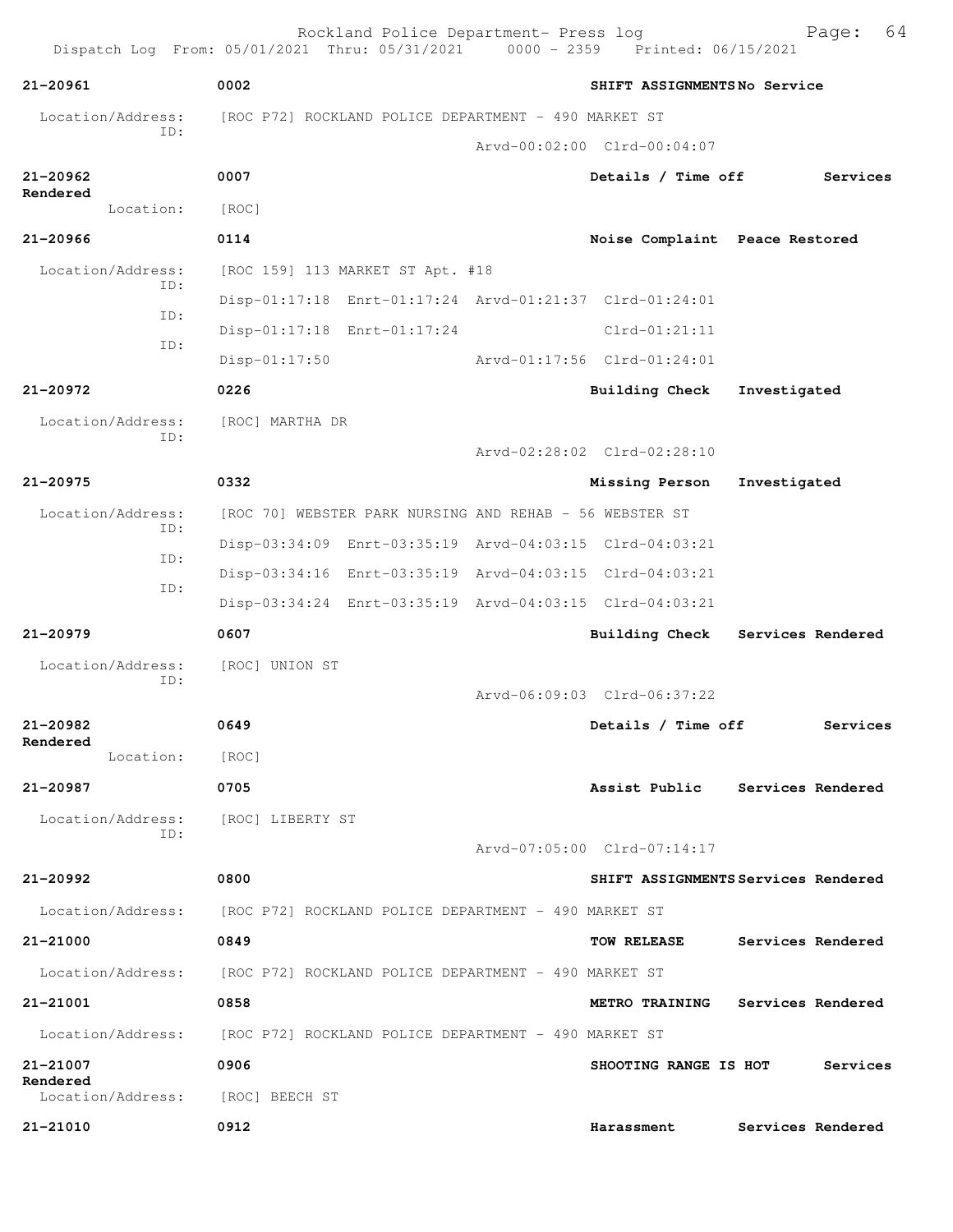Location/Address: [ROC] 13 TOPPING AVE **21-21021 1105 MVA Property Damage Only Gone on arrival**  Location/Address: [ROC] 14 SUMMIT ST @ 651 UNION ST ID: Disp-11:08:16 Arvd-11:08:26 Clrd-11:11:11 ID: Disp-11:08:22 Arvd-11:08:26 Clrd-11:11:11 **21-21025 1125 Motor Vehicle Stop Arrest(s) Made**  Location/Address: [ROC] 408 UNION ST @ 11 NORTH AVE ID: Arvd-11:25:00 Clrd-12:21:04 ID: Disp-11:27:59 Enrt-11:28:05 Arvd-11:32:36 Clrd-12:21:09 Refer To Arrest: Arrest: RUGGIERO, ADAM C Address: 65 NORTH AVE ROCKLAND, MA Age: 22 Charges: Straight Warrant **21-21030 1225 Time off No Service** Location: [ROC] **21-21031 1227 Time off Services Rendered** Location: [ROC] **21-21035 1254 Details / Time off No Service** Location: [ROC] **21-21045 1359 FOOD DROP OFF Services Rendered** Location/Address: [ROC P72] ROCKLAND POLICE DEPARTMENT - 490 MARKET ST **21-21056 1517 RANGE IS COLD Services Rendered** Location/Address: [ROC] BEECH ST **21-21059 1553 Disturbance Gone on arrival** Location/Address: [ROC] BIKE PATH - LINDEN ST ID: Disp-16:01:26 Arvd-16:01:41 Clrd-16:16:02 ID: Disp-16:02:09 Arvd-16:02:14 Clrd-16:15:59 **21-21060 1601 SHIFT ASSIGNMENTS Services Rendered** Location/Address: [ROC P72] ROCKLAND POLICE DEPARTMENT - 490 MARKET ST ID: Disp-16:02:42 Clrd-16:02:51 **21-21063 1613 IDENTITY THEFT Services Rendered** Location/Address: [ROC P72] ROCKLAND POLICE DEPARTMENT - 490 MARKET ST ID: Disp-16:18:00 Clrd-16:18:06 **21-21064 1618 Motor Vehicle Complaint Gone on arrival**  Location/Address: [ROC 80] AAA ROCKLAND BRANCH - 900 HINGHAM ST ID: Disp-16:21:33 Enrt-16:21:36 Clrd-16:42:34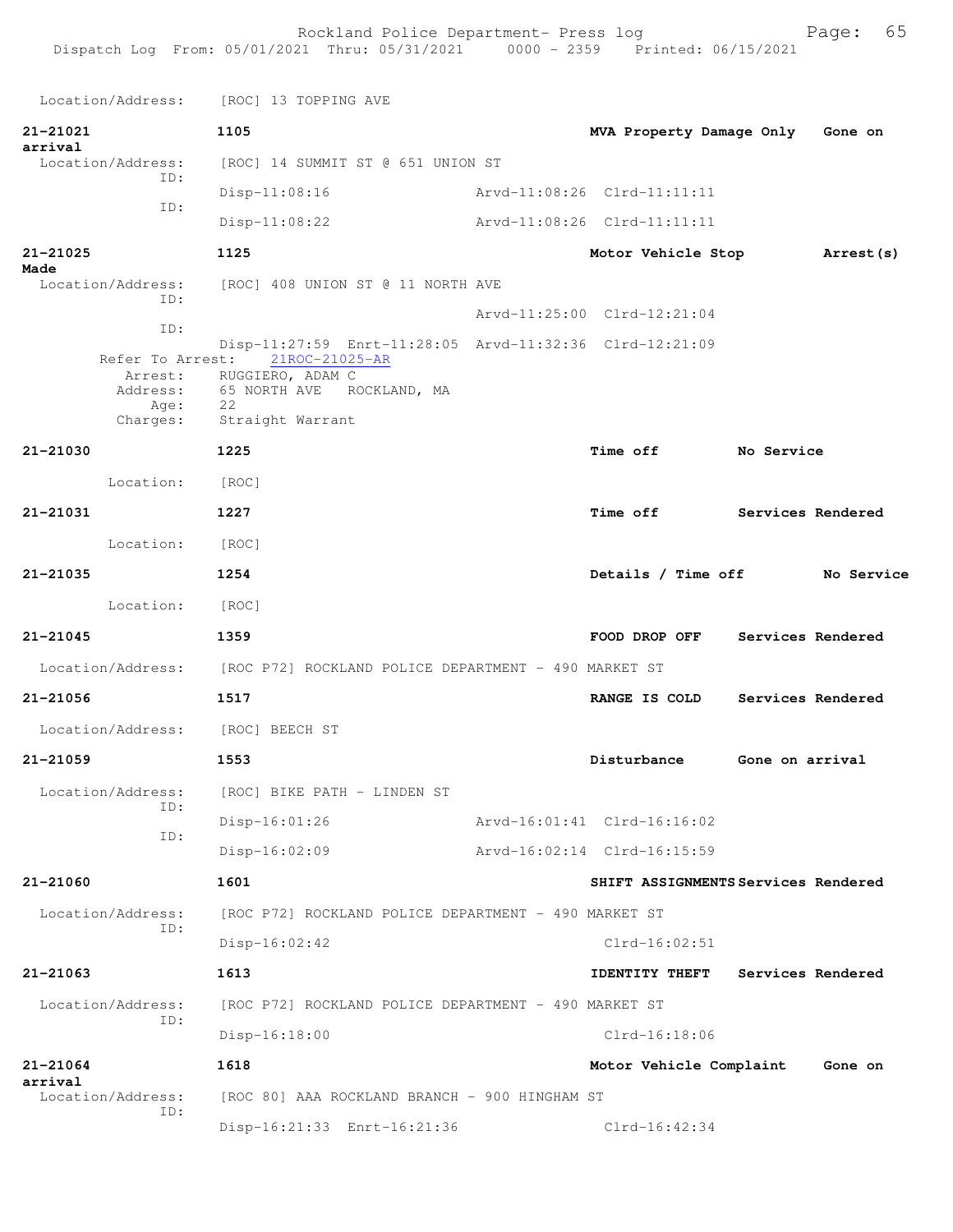| 21-21076                             | 1711                                                 |                                                      |  | Vehicle Maintenance                                     |              | Services          |  |
|--------------------------------------|------------------------------------------------------|------------------------------------------------------|--|---------------------------------------------------------|--------------|-------------------|--|
| Rendered<br>Location/Address:        | [ROC P72] ROCKLAND POLICE DEPARTMENT - 490 MARKET ST |                                                      |  |                                                         |              |                   |  |
| ID:                                  | $Disp-17:12:33$                                      |                                                      |  | $Clrd-17:12:40$                                         |              |                   |  |
| 21-21087                             | 1822                                                 |                                                      |  | Unwanted Party                                          | Investigated |                   |  |
| Location/Address:                    |                                                      | [ROC P107] DUNKIN DONUTS - 165 MARKET ST             |  |                                                         |              |                   |  |
| ID:                                  |                                                      |                                                      |  | Disp-18:23:21 Enrt-18:24:00 Arvd-18:26:56 Clrd-18:36:11 |              |                   |  |
| ID:                                  |                                                      |                                                      |  | Disp-18:23:45 Enrt-18:24:03 Arvd-18:30:39 Clrd-18:36:25 |              |                   |  |
| ID:                                  | Disp-18:25:30 Enrt-18:25:34                          |                                                      |  | Clrd-18:36:29                                           |              |                   |  |
| 21-21088                             | 1846                                                 |                                                      |  | Follow-Up Investigation                                 |              | Services          |  |
| Rendered<br>Location/Address:        | [ROC 66] REEDS POND PARK - 80 MARKET ST              |                                                      |  |                                                         |              |                   |  |
| ID:                                  |                                                      |                                                      |  | Aryd-18:46:00 Clrd-19:00:10                             |              |                   |  |
| 21-21093                             | 1910                                                 |                                                      |  | <b>BOLO</b>                                             |              | Services Rendered |  |
| Location/Address:                    |                                                      | [ROC P72] ROCKLAND POLICE DEPARTMENT - 490 MARKET ST |  |                                                         |              |                   |  |
| TD:                                  | Disp-19:11:34                                        |                                                      |  | Clrd-19:11:41                                           |              |                   |  |
| ID:                                  | $Disp-19:11:34$                                      |                                                      |  | Clrd-19:11:45                                           |              |                   |  |
| ID:                                  | $Disp-19:11:34$                                      |                                                      |  | $Clrd-19:11:48$                                         |              |                   |  |
| $21 - 21098$                         | 2002                                                 |                                                      |  | Building Check                                          | Building     |                   |  |
| Checked/Secured<br>Location/Address: | [ROC] HINGHAM ST                                     |                                                      |  |                                                         |              |                   |  |
| TD:                                  |                                                      |                                                      |  | Arvd-20:03:45 Clrd-20:04:02                             |              |                   |  |
| 21-21102                             | 2019                                                 |                                                      |  | Lockout                                                 |              | Services Rendered |  |
| Location/Address:                    | [ROC] 32 STUDLEY CT                                  |                                                      |  |                                                         |              |                   |  |
| ID:                                  |                                                      |                                                      |  | Disp-20:20:33 Enrt-20:20:37 Arvd-20:24:38 Clrd-20:27:01 |              |                   |  |
| 21-21103                             | 2046                                                 |                                                      |  | Threats                                                 |              | Services Rendered |  |
| Location/Address:                    | [ROC] 99 UNION ST                                    |                                                      |  |                                                         |              |                   |  |
| ID:                                  | Disp-20:49:01                                        |                                                      |  | $Clrd-20:49:09$                                         |              |                   |  |
| ID:                                  | Disp-20:49:01                                        |                                                      |  | $Clrd-20:49:13$                                         |              |                   |  |
| 21-21105                             | 2105                                                 |                                                      |  | Police Information                                      |              | No Service        |  |
| Location/Address:                    | [ROC P72] ROCKLAND POLICE DEPARTMENT - 490 MARKET ST |                                                      |  |                                                         |              |                   |  |
| ID:                                  |                                                      |                                                      |  | Arvd-21:05:00 Clrd-21:09:33                             |              |                   |  |
| 21-21106                             | 2108                                                 |                                                      |  | FOLLOW UP INVESTIGATION                                 |              | Services          |  |
| Rendered<br>Location/Address:        | [ROC] 99 UNION ST                                    |                                                      |  |                                                         |              |                   |  |
| TD:                                  | $Disp-21:11:18$                                      |                                                      |  | Arvd-21:11:26 Clrd-21:15:10                             |              |                   |  |
| ID:                                  |                                                      |                                                      |  | Disp-22:12:09 Enrt-22:12:16 Arvd-22:15:41 Clrd-22:17:42 |              |                   |  |
| 21-21107                             | 2114                                                 |                                                      |  | Suspicious Activity                                     |              | Services          |  |
| Rendered<br>Location/Address:        | [ROC P45] COMFORT INN - 850 HINGHAM ST               |                                                      |  |                                                         |              |                   |  |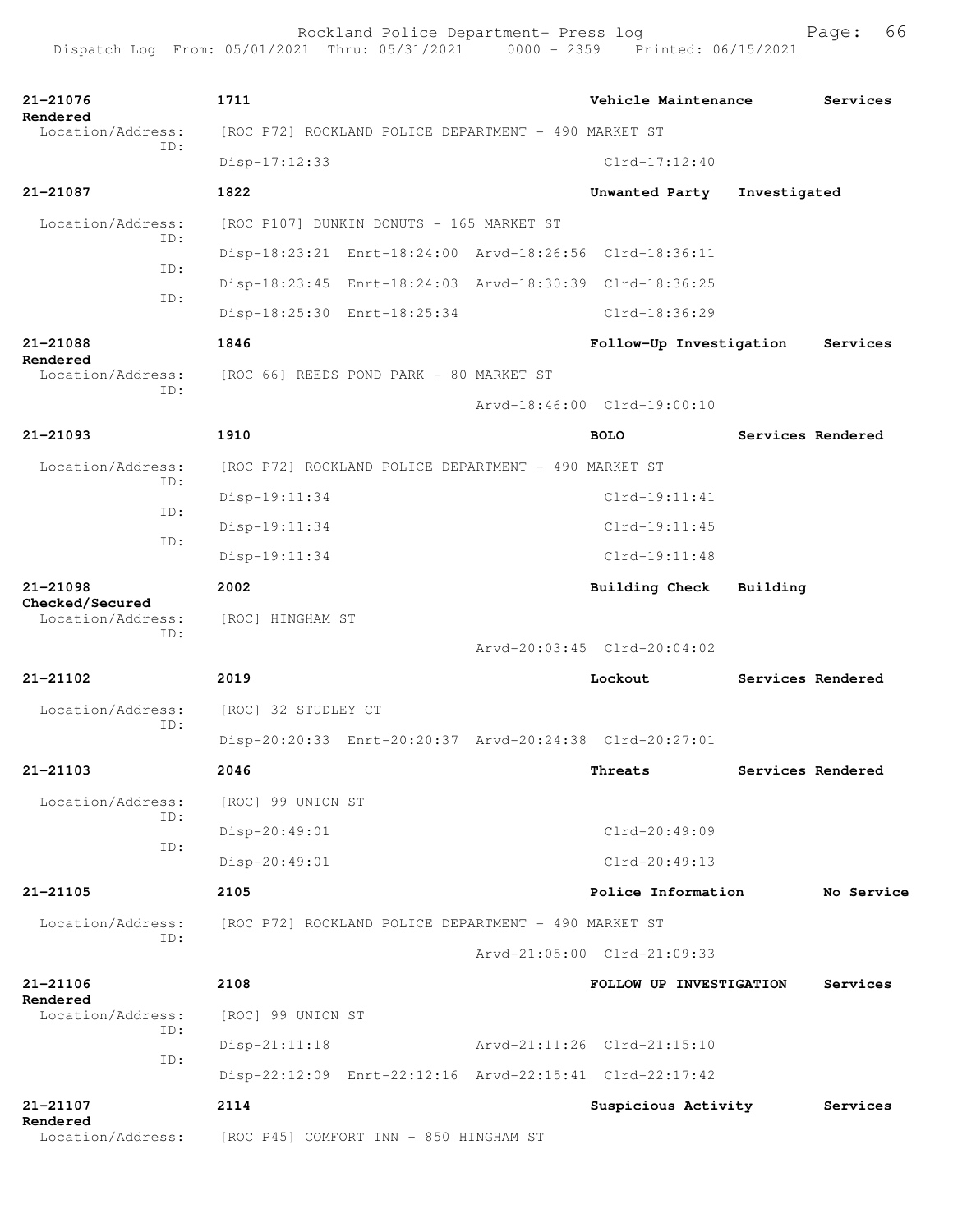|                                      |            |                      | Rockland Police Department- Press log                | Dispatch Log From: 05/01/2021 Thru: 05/31/2021 0000 - 2359 Printed: 06/15/2021 | 67<br>Page:                         |
|--------------------------------------|------------|----------------------|------------------------------------------------------|--------------------------------------------------------------------------------|-------------------------------------|
|                                      | ID:<br>ID: |                      |                                                      | Disp-21:15:03 Enrt-21:15:20 Arvd-21:18:49 Clrd-21:32:55                        |                                     |
|                                      | ID:        |                      |                                                      | Disp-21:15:07 Enrt-21:15:18 Arvd-21:18:52 Clrd-21:32:58                        |                                     |
|                                      |            |                      |                                                      | Disp-21:15:15 Enrt-21:15:17 Arvd-21:25:54 Clrd-21:33:03                        |                                     |
| 21-21112                             |            | 2141                 |                                                      | Building Check                                                                 | Building                            |
| Checked/Secured<br>Location/Address: |            | [ROC] HINGHAM ST     |                                                      |                                                                                |                                     |
|                                      | ID:        |                      |                                                      | Arvd-21:41:36 Clrd-21:42:32                                                    |                                     |
| $21 - 21114$                         |            | 2157                 |                                                      | Burglar Alarm                                                                  | Investigated                        |
| Location/Address:                    | ID:        |                      | [ROC 84] HARMON GOLF & FITNESS CLUB - 168 CONCORD ST |                                                                                |                                     |
|                                      | TD:        |                      |                                                      | Disp-21:58:59 Enrt-21:59:03 Arvd-22:02:37 Clrd-22:10:49                        |                                     |
|                                      |            |                      | Disp-22:08:22 Enrt-22:08:27                          | $Clrd-22:10:54$                                                                |                                     |
| $21 - 21119$                         |            | 2228                 |                                                      | Suspicious Activity                                                            | Investigated                        |
| Location/Address:                    | ID:        |                      | [ROC 222] SERONO LABS - 1 TECHNOLOGY PL              |                                                                                |                                     |
|                                      | ID:        |                      |                                                      | Disp-22:29:41 Enrt-22:29:48 Arvd-22:36:30 Clrd-22:51:28                        |                                     |
|                                      |            |                      |                                                      | Disp-22:29:41 Enrt-22:29:51 Arvd-22:37:14 Clrd-22:51:39                        |                                     |
| $21 - 21120$                         |            | 2251                 |                                                      | Motor Vehicle Complaint                                                        | Investigated                        |
| Location/Address:                    | ID:        | [ROC] CHRISTOPHER DR |                                                      |                                                                                |                                     |
|                                      | TD:        |                      |                                                      | Arvd-22:51:00 Clrd-23:13:26                                                    |                                     |
|                                      |            |                      | Disp-22:52:54 Enrt-22:52:57                          | $Clrd-23:03:14$                                                                |                                     |
| $21 - 21121$                         |            | 2256                 |                                                      |                                                                                | Noise Complaint Peace Restored      |
| Location/Address:                    | ID:        |                      | [ROC 897] 110 MARTHA DR Apt. #D                      |                                                                                |                                     |
|                                      |            |                      |                                                      | Disp-23:13:40 Enrt-23:13:47 Arvd-23:19:31 Clrd-23:50:23                        |                                     |
| For Date: $05/21/2021$ - Friday      |            |                      |                                                      |                                                                                |                                     |
| 21-21130                             |            | 0000                 |                                                      |                                                                                | SHIFT ASSIGNMENTS Services Rendered |

|                                         | Location/Address: [ROC P72] ROCKLAND POLICE DEPARTMENT - 490 MARKET ST |                        |          |  |  |
|-----------------------------------------|------------------------------------------------------------------------|------------------------|----------|--|--|
| 21-21133<br>Rendered                    | 0018                                                                   | Assist Fire Department | Services |  |  |
| Location/Address:<br>ID:                | [ROC 493] 321 UNION ST Apt. #8                                         |                        |          |  |  |
| ID:                                     | Disp-00:20:48 Enrt-00:21:04 Arvd-00:22:23 Clrd-00:31:55                |                        |          |  |  |
|                                         | Disp-00:20:58 Enrt-00:21:04 Arvd-00:22:23 Clrd-00:31:55                |                        |          |  |  |
| 21-21141<br>Rendered                    | 0118                                                                   | Details / Time off     | Services |  |  |
| Location:                               | [ROC]                                                                  |                        |          |  |  |
| 21-21142<br>Rendered                    | 0220                                                                   | OFFICER OUT OF STATION | Services |  |  |
|                                         | Location/Address: [ROC P72] ROCKLAND POLICE DEPARTMENT - 490 MARKET ST |                        |          |  |  |
| $21 - 21143$<br>Citation/Warning Issued | 0245                                                                   | Motor Vehicle Stop     |          |  |  |

Location/Address: [ROC] WEST WATER ST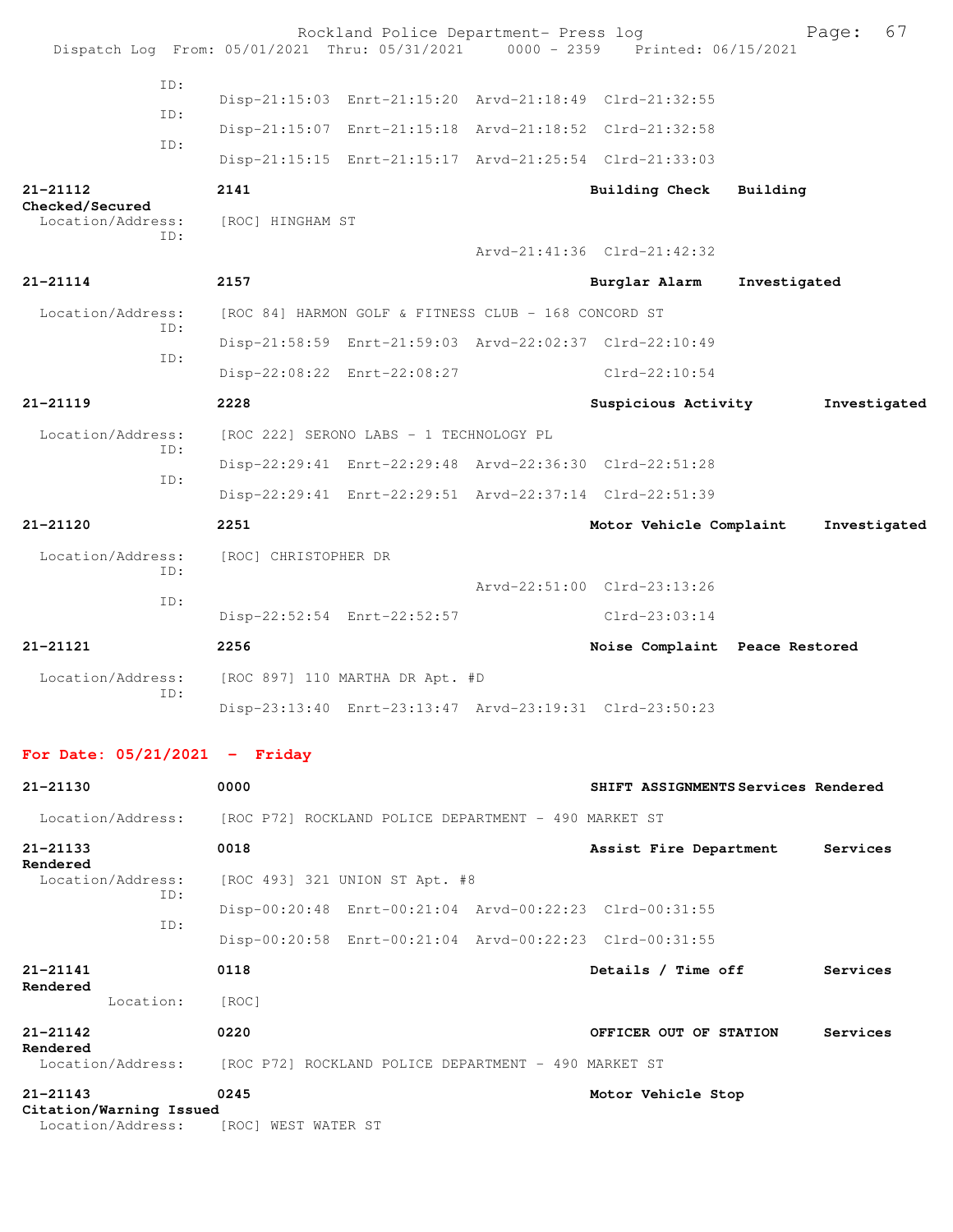| Dispatch Log From: 05/01/2021 Thru: 05/31/2021 0000 - 2359 Printed: 06/15/2021 |                      | Rockland Police Department- Press log                |                                                         |                | Page:      | 68 |
|--------------------------------------------------------------------------------|----------------------|------------------------------------------------------|---------------------------------------------------------|----------------|------------|----|
| ID:                                                                            |                      |                                                      |                                                         |                |            |    |
| ID:                                                                            |                      |                                                      | Arvd-02:45:00 Clrd-02:55:43                             |                |            |    |
| ID:                                                                            | Disp-02:47:45        |                                                      | Arvd-02:47:50 Clrd-02:55:43                             |                |            |    |
|                                                                                | Disp-02:54:20        |                                                      | Arvd-02:54:24 Clrd-02:55:43                             |                |            |    |
| $21 - 21144$<br>Checked/Secured                                                | 0332                 |                                                      | Burglar Alarm                                           | Building       |            |    |
| Location/Address:<br>ID:                                                       | [ROC] 200 VFW DR     |                                                      |                                                         |                |            |    |
| ID:                                                                            |                      |                                                      | Disp-03:34:47 Enrt-03:35:18 Arvd-03:37:52 Clrd-03:40:58 |                |            |    |
|                                                                                |                      |                                                      | Disp-03:35:15 Enrt-03:35:18 Arvd-03:38:15 Clrd-03:40:58 |                |            |    |
| $21 - 21146$                                                                   | 0505                 |                                                      | Building Check                                          | Appears Secure |            |    |
| Location/Address:                                                              | [ROC] UNION ST       |                                                      |                                                         |                |            |    |
| ID:                                                                            | $Disp-05:05:51$      |                                                      | $Clrd-05:35:00$                                         |                |            |    |
| 21-21150                                                                       | 0627                 |                                                      | Lost/Found Property                                     |                | Services   |    |
| Rendered<br>Location/Address:                                                  |                      | [ROC P72] ROCKLAND POLICE DEPARTMENT - 490 MARKET ST |                                                         |                |            |    |
| ID:                                                                            | Disp-06:30:23        |                                                      | $C1rd-06:31:17$                                         |                |            |    |
| $21 - 21154$                                                                   | 0700                 |                                                      | Details / Time off                                      |                | Services   |    |
| Rendered<br>Location:                                                          | [ROC]                |                                                      |                                                         |                |            |    |
| 21-21161                                                                       | 0804                 |                                                      | Information Call No Action Required                     |                |            |    |
| Location/Address:                                                              |                      | [ROC P72] ROCKLAND POLICE DEPARTMENT - 490 MARKET ST |                                                         |                |            |    |
| $21 - 21166$<br>Required                                                       | 0851                 |                                                      | Details / Time off                                      |                | No Action  |    |
| Location:                                                                      | [ROC]                |                                                      |                                                         |                |            |    |
| $21 - 21167$                                                                   | 0855                 |                                                      | Motor Vehicle Stop                                      |                |            |    |
| Citation/Warning Issued<br>Location/Address:<br>ID:                            |                      | [ROC] 40 BEECH ST @ 329 SUMMER ST                    |                                                         |                |            |    |
|                                                                                |                      |                                                      | Arvd-08:55:00 Clrd-09:00:51                             |                |            |    |
| $21 - 21168$                                                                   | 0855                 |                                                      | Assist Other Agency                                     |                | No Service |    |
| Location/Address:                                                              | [ROC] 7 CORN MILL LN |                                                      |                                                         |                |            |    |
| ID:                                                                            |                      |                                                      | Arvd-08:57:01 Clrd-09:10:47                             |                |            |    |
| $21 - 21169$                                                                   | 0902                 |                                                      | Motor Vehicle Stop                                      |                |            |    |
| Citation/Warning Issued<br>Location/Address:                                   |                      | [ROC] 40 BEECH ST @ 329 SUMMER ST                    |                                                         |                |            |    |
| ID:                                                                            |                      |                                                      | Arvd-09:02:00 Clrd-09:14:29                             |                |            |    |
| 21-21171                                                                       | 0928                 |                                                      | Motor Vehicle Stop                                      |                |            |    |
| Citation/Warning Issued<br>Location/Address:                                   | [ROC] 585 BEECH ST   |                                                      |                                                         |                |            |    |
| ID:                                                                            |                      |                                                      | Arvd-09:28:00 Clrd-09:34:41                             |                |            |    |
| $21 - 21179$                                                                   | 1014                 |                                                      | Building Check                                          | Building       |            |    |
| Checked/Secured<br>Location/Address:                                           | [ROC] HINGHAM ST     |                                                      |                                                         |                |            |    |
| ID:                                                                            |                      |                                                      | Arvd-10:14:36 Clrd-10:14:48                             |                |            |    |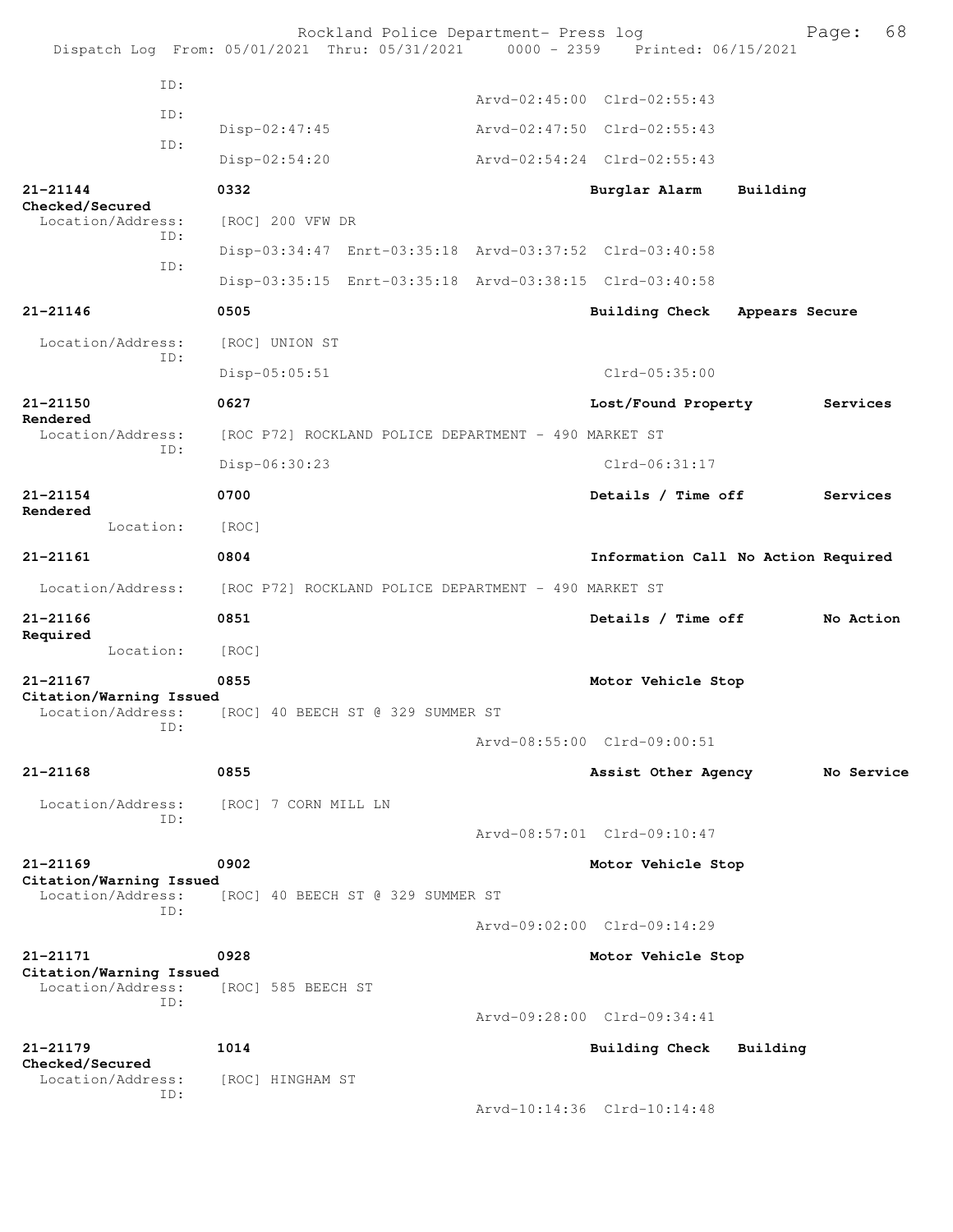| 21-21181<br>Hospital                         | 1018                                    |                                                                                                                                      | Emergency Medical Transported to    |                   |
|----------------------------------------------|-----------------------------------------|--------------------------------------------------------------------------------------------------------------------------------------|-------------------------------------|-------------------|
| Location/Address:<br>Fire Unit:<br>EMS Unit: | [ROC] HINGHAM ST<br>ROCKAM2-Rockland A2 | ROCKEN1-Pumper-Rockland Engine 1<br>Disp-10:21:15 Enrt-10:22:25 Arvd-10:27:56 Clrd-10:40:26<br>InOrtsUnavl-10:40:26 InSrvce-10:40:26 |                                     |                   |
|                                              |                                         | Disp-10:21:26 Enrt-10:22:27 Arvd-10:27:58 Clrd-10:40:24<br>Hosp-10:47:07 ClrHosp-11:36:36 InQrtsUnavl-11:36:36 InSrvce-11:36:36      |                                     |                   |
| ID:                                          | $Disp-10:22:38$                         |                                                                                                                                      | Arvd-10:26:30 Clrd-11:11:39         |                   |
| TD:                                          | $Disp-10:22:38$                         |                                                                                                                                      | Arvd-10:26:35 Clrd-10:38:18         |                   |
| 21-21190                                     | 1117                                    |                                                                                                                                      | Burglar Alarm                       | Services Rendered |
| Location/Address:                            | [ROC] 1 SATUCKET RD                     |                                                                                                                                      |                                     |                   |
| ID:                                          | Disp-11:18:45 Enrt-11:19:18             |                                                                                                                                      | $Clrd-11:29:00$                     |                   |
| $21 - 21194$                                 | 1133                                    |                                                                                                                                      | Motor Vehicle Stop                  |                   |
| Citation/Warning Issued<br>Location/Address: |                                         | [ROC] 40 BEECH ST @ 329 SUMMER ST                                                                                                    |                                     |                   |
| TD:                                          |                                         |                                                                                                                                      | Arvd-11:33:00 Clrd-11:39:32         |                   |
| 21-21199                                     | 1204                                    |                                                                                                                                      | Traffic Enforcement                 | Services          |
| Rendered<br>Location/Address:                | [ROC] MARKET ST                         |                                                                                                                                      |                                     |                   |
| ID:                                          | $Disp-12:05:52$                         |                                                                                                                                      | Arvd-12:07:52 Clrd-14:57:12         |                   |
| ID:                                          | $Disp-14:57:24$                         |                                                                                                                                      | $Clrd-15:26:03$                     |                   |
| 21-21201                                     | 1218                                    |                                                                                                                                      | Threats                             | Services Rendered |
| Location/Address:                            |                                         | [ROC 58] NORTH RIVER COLLABORATIVE SCHOOL - 525 BEECH ST                                                                             |                                     |                   |
| ID:                                          | Disp-12:19:56                           |                                                                                                                                      | Arvd-12:20:06 Clrd-12:48:54         |                   |
| $21 - 21202$                                 | 1231                                    |                                                                                                                                      | Juvenile Offenses Services Rendered |                   |
| Location/Address:                            |                                         | [ROC 58] NORTH RIVER COLLABORATIVE SCHOOL - 525 BEECH ST                                                                             |                                     |                   |
| 21-21206                                     | 1253                                    |                                                                                                                                      | Harassment                          | Services Rendered |
| Location/Address:                            | [ROC] WEBSTER ST                        |                                                                                                                                      |                                     |                   |
| ID:                                          | $Disp-13:00:05$                         |                                                                                                                                      | $Clrd-13:21:24$                     |                   |
| 21-21212                                     | 1330                                    |                                                                                                                                      | Threats                             | Services Rendered |
| Location/Address:                            |                                         | [ROC 65] ROGERS MIDDLE SCHOOL - 100 TAUNTON AVE                                                                                      |                                     |                   |
| ID:                                          | Disp-13:30:41                           |                                                                                                                                      | Clrd-13:31:06                       |                   |
| 21-21218                                     | 1400                                    |                                                                                                                                      | Health & Welfare Check              | Services          |
| Rendered<br>Location/Address:                |                                         | [ROC 272] SHERIDAN SQUARE CONDOS - 103 GROVE ST Apt. #314                                                                            |                                     |                   |
| ID:                                          |                                         | Disp-14:04:01 Enrt-14:05:30 Arvd-14:10:50 Clrd-14:25:12                                                                              |                                     |                   |
| 21-21219                                     | 1400                                    |                                                                                                                                      | Details / Time off                  | No Action         |
| Required<br>Location:                        | [ROC]                                   |                                                                                                                                      |                                     |                   |
| 21-21220                                     | 1401                                    |                                                                                                                                      | Follow-Up Investigation             | Services          |
| Rendered<br>Location/Address:<br>ID:         |                                         | [ROC 897] 110 MARTHA DR Apt. #C                                                                                                      |                                     |                   |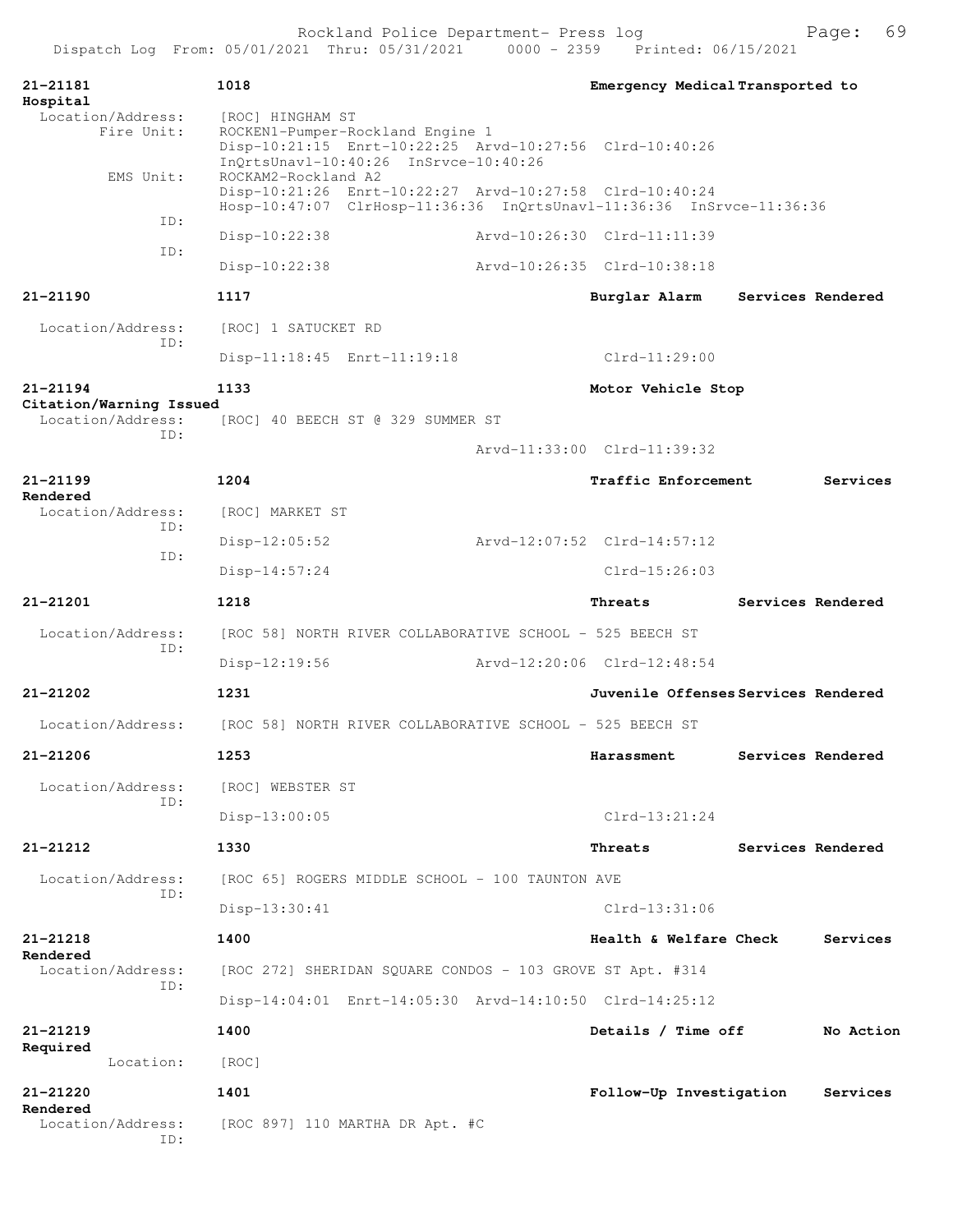|                 |                                              |                                                      | Rockland Police Department- Press log                | Dispatch Log From: 05/01/2021 Thru: 05/31/2021 0000 - 2359 Printed: 06/15/2021 |                | 70<br>Page:       |
|-----------------|----------------------------------------------|------------------------------------------------------|------------------------------------------------------|--------------------------------------------------------------------------------|----------------|-------------------|
|                 |                                              | $Disp-14:02:35$                                      |                                                      | Arvd-14:02:48 Clrd-14:08:55                                                    |                |                   |
|                 | ID:                                          | Disp-14:02:35                                        |                                                      | Arvd-14:02:44 Clrd-14:09:00                                                    |                |                   |
| 21-21221        |                                              | 1401                                                 |                                                      | Details / Time off                                                             |                | No Action         |
| Required        | Location:                                    | [ROC]                                                |                                                      |                                                                                |                |                   |
| 21-21222        |                                              | 1404                                                 |                                                      | <b>Building Check</b>                                                          | Building       |                   |
| Checked/Secured | Location/Address:                            | [ROC] HINGHAM ST                                     |                                                      |                                                                                |                |                   |
|                 | ID:                                          |                                                      |                                                      | Arvd-14:05:03 Clrd-14:40:15                                                    |                |                   |
| 21-21228        |                                              | 1425                                                 |                                                      | Information Call No Action Required                                            |                |                   |
|                 | Location/Address:                            |                                                      | [ROC P72] ROCKLAND POLICE DEPARTMENT - 490 MARKET ST |                                                                                |                |                   |
| 21-21236        |                                              | 1449                                                 |                                                      | Details / Time off                                                             |                | No Action         |
| Required        | Location:                                    | [ROC]                                                |                                                      |                                                                                |                |                   |
| $21 - 21237$    |                                              | 1453                                                 |                                                      | Vehicle Maintenance                                                            |                | Services          |
| Rendered        | Location/Address:                            | [ROC] 7 CORN MILL LN                                 |                                                      |                                                                                |                |                   |
|                 | ID:                                          | $Disp-14:57:12$                                      |                                                      | $Clrd-14:57:24$                                                                |                |                   |
| $21 - 21248$    |                                              | 1600                                                 |                                                      | Detail                                                                         |                | Services Rendered |
| Location:       | [ROC] ROCKLAND TOWN WIDE                     |                                                      |                                                      |                                                                                |                |                   |
|                 | ID:                                          |                                                      |                                                      | Disp-16:21:04 Enrt-16:21:08 Arvd-16:21:10 Clrd-19:37:35                        |                |                   |
| 21-21252        |                                              | 1656                                                 |                                                      | Information Call Appears Secure                                                |                |                   |
|                 | Location/Address:                            | [ROC P72] ROCKLAND POLICE DEPARTMENT - 490 MARKET ST |                                                      |                                                                                |                |                   |
| 21-21287        |                                              | 2057                                                 |                                                      | Motor Vehicle Stop                                                             |                |                   |
|                 | Citation/Warning Issued<br>Location/Address: |                                                      | [ROC] 370 NORTH AVE @ 14 EVANS RD                    |                                                                                |                |                   |
|                 | TD:                                          |                                                      |                                                      | Disp-20:58:23 Enrt-20:58:26 Arvd-20:58:28 Clrd-21:03:45                        |                |                   |
| 21-21290        |                                              | 2133                                                 |                                                      | Suspicious Activity                                                            |                | Investigated      |
|                 | Location/Address:<br>ID:                     | [ROC] 792 LIBERTY ST                                 |                                                      |                                                                                |                |                   |
|                 | ID:                                          |                                                      |                                                      | Disp-21:36:05 Enrt-21:36:20 Arvd-21:41:15 Clrd-22:10:48                        |                |                   |
|                 |                                              |                                                      |                                                      | Disp-21:40:15 Enrt-21:40:19 Arvd-21:40:39 Clrd-21:55:22                        |                |                   |
|                 |                                              | For Date: $05/22/2021$ - Saturday                    |                                                      |                                                                                |                |                   |
| 21-21303        |                                              | 0000                                                 |                                                      | SHIFT ASSIGNMENTS Services Rendered                                            |                |                   |
|                 | Location/Address:                            | [ROC P72] ROCKLAND POLICE DEPARTMENT - 490 MARKET ST |                                                      |                                                                                |                |                   |
| 21-21308        |                                              | 0029                                                 |                                                      | COMP TIME                                                                      |                | Services Rendered |
|                 | Location:                                    | [ROC]                                                |                                                      |                                                                                |                |                   |
| $21 - 21316$    |                                              | 0148                                                 |                                                      | Burglar Alarm                                                                  | Appears Secure |                   |
|                 | Location/Address:                            | [ROC P107] DUNKIN DONUTS - 165 MARKET ST             |                                                      |                                                                                |                |                   |
|                 | ID:                                          |                                                      |                                                      | Disp-01:49:04 Enrt-01:49:11 Arvd-01:49:31 Clrd-01:53:23                        |                |                   |
|                 | ID:                                          |                                                      |                                                      |                                                                                |                |                   |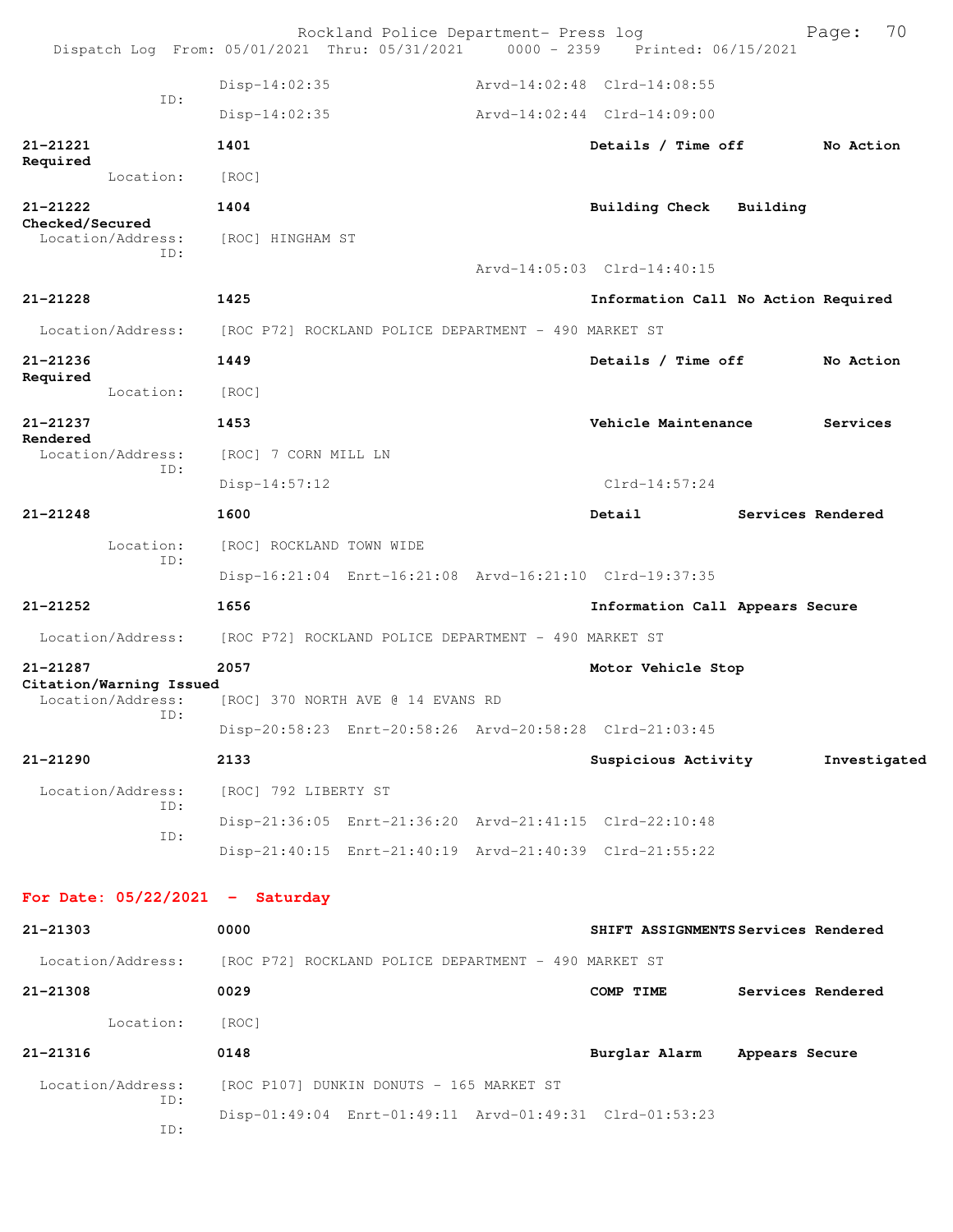Rockland Police Department- Press log Page: 71 Dispatch Log From:  $05/01/2021$  Thru:  $05/31/2021$  0000 - 2359 Disp-01:50:51 Arvd-01:50:57 Clrd-01:52:03 **21-21326 0440 911 Hang Up Investigated** Location/Address: [ROC 157] 371 MARKET ST Apt. #1 ID: Disp-04:44:17 Enrt-04:44:22 Arvd-04:46:03 Clrd-04:48:59 **21-21335 0600 Building Check Services Rendered** Location/Address: [ROC] UNION ST ID: Disp-06:00:00 Clrd-07:28:08 **21-21339 0759 General Info Appears Secure**

Disp-08:34:33 Enrt-08:34:59 Arvd-08:42:13 Clrd-08:48:37

Disp-10:03:08 Enrt-10:03:52 Arvd-10:07:02 Clrd-10:08:11

Disp-11:53:26 Enrt-11:54:16 Arvd-11:59:06 Clrd-12:05:45

Disp-12:02:18 Enrt-12:02:26 Arvd-12:02:28 Clrd-12:23:14

Disp-12:10:01 Enrt-12:10:05 Arvd-12:17:53 Clrd-12:22:43

Disp-12:10:18 Arvd-12:10:27 Clrd-12:22:39

**21-21349 1001 Burglar Alarm Services Rendered**

Location/Address: [ROC P72] ROCKLAND POLICE DEPARTMENT - 490 MARKET ST

**21-21342 0833 911 Hang Up Services Rendered**

 Location/Address: [ROC] 1 DOMIGAN DR ID:

 Location/Address: [ROC] 235 SALEM ST ID:

**21-21353 1013 Building Check Appears Secure**

Location/Address: [ROC] HANNAH WAY

**21-21358 1152 Motor Vehicle Complaint Services**

**Rendered** 

**Rendered**  Location/Address: [ROC] DIVISION ST

ID:

**21-21361 1155 Health & Welfare Check Services**

ID:

Location/Address: [ROC] HINGHAM ST ID: ID:

**21-21359 1200 Emergency Medical Transported to**

**Hospital** 

Location/Address: [ROC P51] DOUBLE TREE - 929 HINGHAM ST<br>Fire Unit: ROCKEN1-Pumper-Rockland Engine 1 ROCKEN1-Pumper-Rockland Engine 1 Disp-12:01:45 Enrt-12:02:19 Arvd-12:06:39 Clrd-12:15:38 InQrtsUnavl-12:18:42 InSrvce-12:18:42<br>EMS Unit: ROCKAM1-Rockland A1 ROCKAM1-Rockland A1 Disp-12:01:54 Enrt-12:02:19 Arvd-12:06:39 Clrd-12:15:38 InQrtsUnavl-12:18:46 InSrvce-12:18:46 ID: Disp-12:05:40 Enrt-12:05:52 Clrd-12:09:48 ID: Disp-12:06:01 Enrt-12:06:05 Arvd-12:08:55 Clrd-12:10:09 Fire Unit: ROCKEN1-Pumper-Rockland Engine 1<br>Disp-12:20:26 Disp-12:20:26 Arvd-12:20:34 Clrd-12:22:13 InQrtsUnavl-12:28:52 InSrvce-12:28:52<br>EMS Unit: ROCKAM1-Rockland A1 ROCKAM1-Rockland A1 Disp-12:20:26 Arvd-12:20:34 Clrd-12:22:16 Hosp-12:28:24 ClrHosp-13:06:25 InQrtsUnavl-13:39:24 InSrvce-13:39:24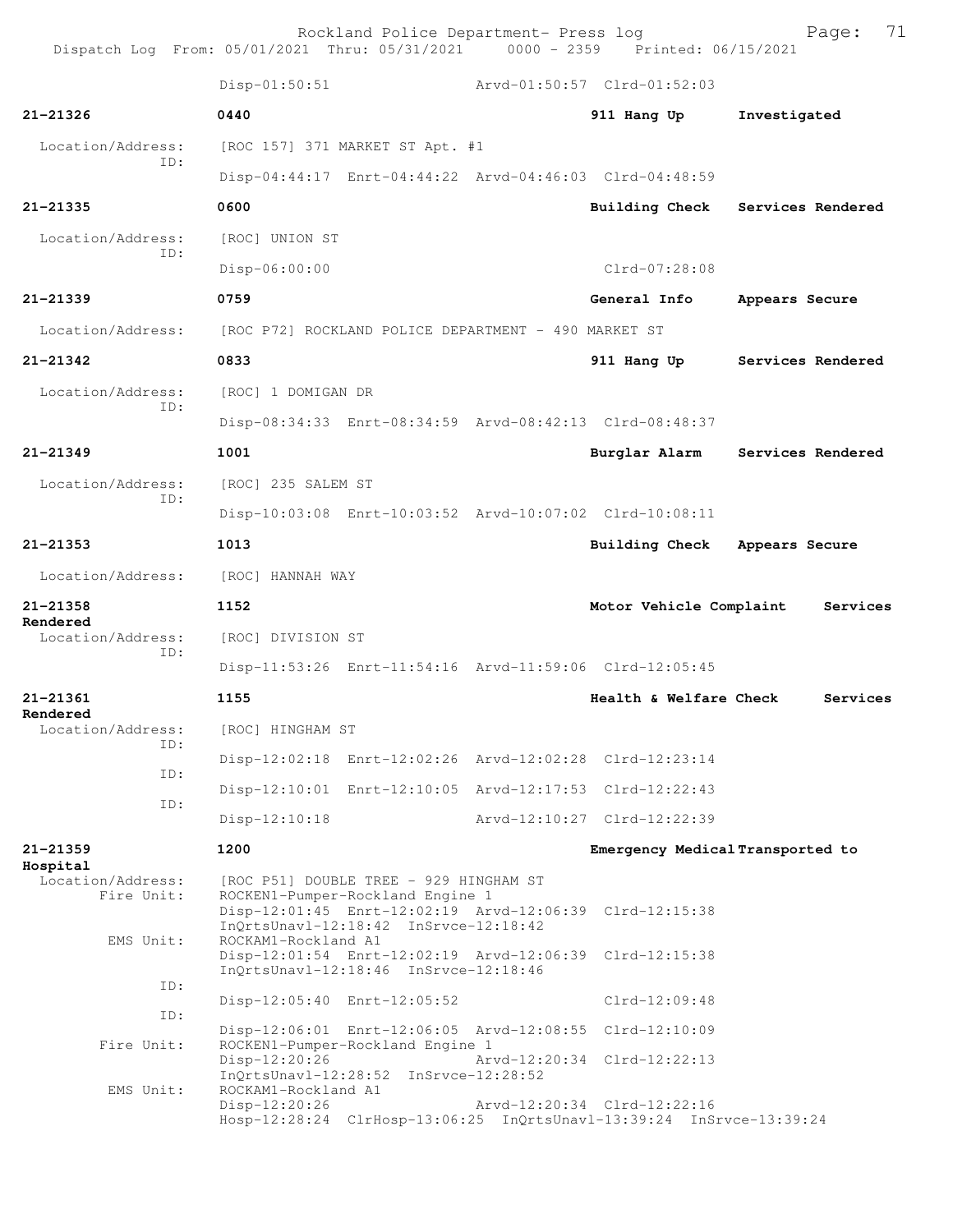| $21 - 21373$                           | 1309                                                                                 | <b>BUILDING FIRE</b><br>Services Rendered |
|----------------------------------------|--------------------------------------------------------------------------------------|-------------------------------------------|
| Location/Address:<br>ID:               | [ROC] 91 PACIFIC ST                                                                  |                                           |
|                                        | Disp-13:11:11 Enrt-13:11:28 Arvd-13:12:01 Clrd-14:35:03                              |                                           |
| ID:                                    | Disp-13:11:18 Enrt-13:11:28 Arvd-13:12:08 Clrd-15:24:53                              |                                           |
| ID:                                    | Disp-13:11:24 Enrt-13:11:28 Arvd-13:12:12 Clrd-14:35:08                              |                                           |
| EMS Unit:                              | ABIA2-Abington Ambulance 2<br>Disp-13:20:29<br>InQrtsUnav1-13:20:34 InSrvce-13:20:34 | $Clrd-13:20:34$                           |
| $21 - 21379$                           | 1330                                                                                 | General Info<br>Appears Secure            |
| Location/Address:                      | [ROC P72] ROCKLAND POLICE DEPARTMENT - 490 MARKET ST                                 |                                           |
| 21-21387<br>Rendered                   | 1453                                                                                 | Suspicious Activity<br>Services           |
| Location/Address:                      | [ROC] 308 CONCORD ST                                                                 |                                           |
| ID:                                    | Disp-15:07:45 Enrt-15:07:52 Arvd-15:14:37 Clrd-15:17:37                              |                                           |
| 21-21388                               | 1458                                                                                 | POLICE RESPONSE TO FIRE ALARM             |
| Services Rendered<br>Location/Address: | [ROC 745] 50 CONCORD ST Apt. #3                                                      |                                           |
| ID:                                    | $Disp-14:59:23$                                                                      | Arvd-15:00:35 Clrd-15:07:14               |
| $21 - 21396$                           | 1551                                                                                 | Assault Offenses Services Rendered        |
| Location/Address:                      | [ROC 70] WEBSTER PARK NURSING AND REHAB - 56 WEBSTER ST                              |                                           |
| ID:                                    | Disp-15:55:55 Enrt-15:56:02 Arvd-15:56:06 Clrd-15:56:11                              |                                           |
| 21-21400                               | 1620                                                                                 | Could Not<br>Motor Vehicle Complaint      |
| Locate<br>Location/Address:            | [ROC] HINGHAM ST                                                                     |                                           |
| ID:                                    | Disp-16:20:38                                                                        | $Clrd-16:24:05$                           |
| ID:                                    | Disp-16:23:45 Enrt-16:24:08 Arvd-16:30:55 Clrd-16:30:58                              |                                           |
| 21-21406                               | 1649                                                                                 | Animal Complaint Could Not Locate         |
| Location/Address:                      | [ROC] 261 CENTRE AVE                                                                 |                                           |
| ID:                                    | Disp-16:51:50 Enrt-16:51:53 Arvd-16:53:07 Clrd-16:58:13                              |                                           |
| 21-21411                               | 1723                                                                                 | SHIFT ASSIGNMENTSNo Service               |
| Location/Address:                      | [ROC P72] ROCKLAND POLICE DEPARTMENT - 490 MARKET ST                                 |                                           |
| 21-21420                               | 1821                                                                                 | General Info<br>No Service                |
| Location/Address:                      | [ROC P72] ROCKLAND POLICE DEPARTMENT - 490 MARKET ST                                 |                                           |
| 21-21425                               | 1911                                                                                 | 911 Accidental<br>Services Rendered       |
| Location/Address:                      | [ROC] 103 POND ST                                                                    |                                           |
| ID:                                    | Disp-19:16:50 Enrt-19:16:55                                                          | Clrd-19:19:26                             |
| ID:                                    | Disp-19:22:16 Enrt-19:22:56 Arvd-19:22:59 Clrd-19:26:41                              |                                           |
| ID:                                    | Disp-19:22:49 Enrt-19:22:52 Arvd-19:26:36 Clrd-19:26:41                              |                                           |
| 21-21428                               | 1916                                                                                 | Suspicious Activity<br>Could Not          |
| Locate<br>Location/Address:            | [ROC] HINGHAM ST                                                                     |                                           |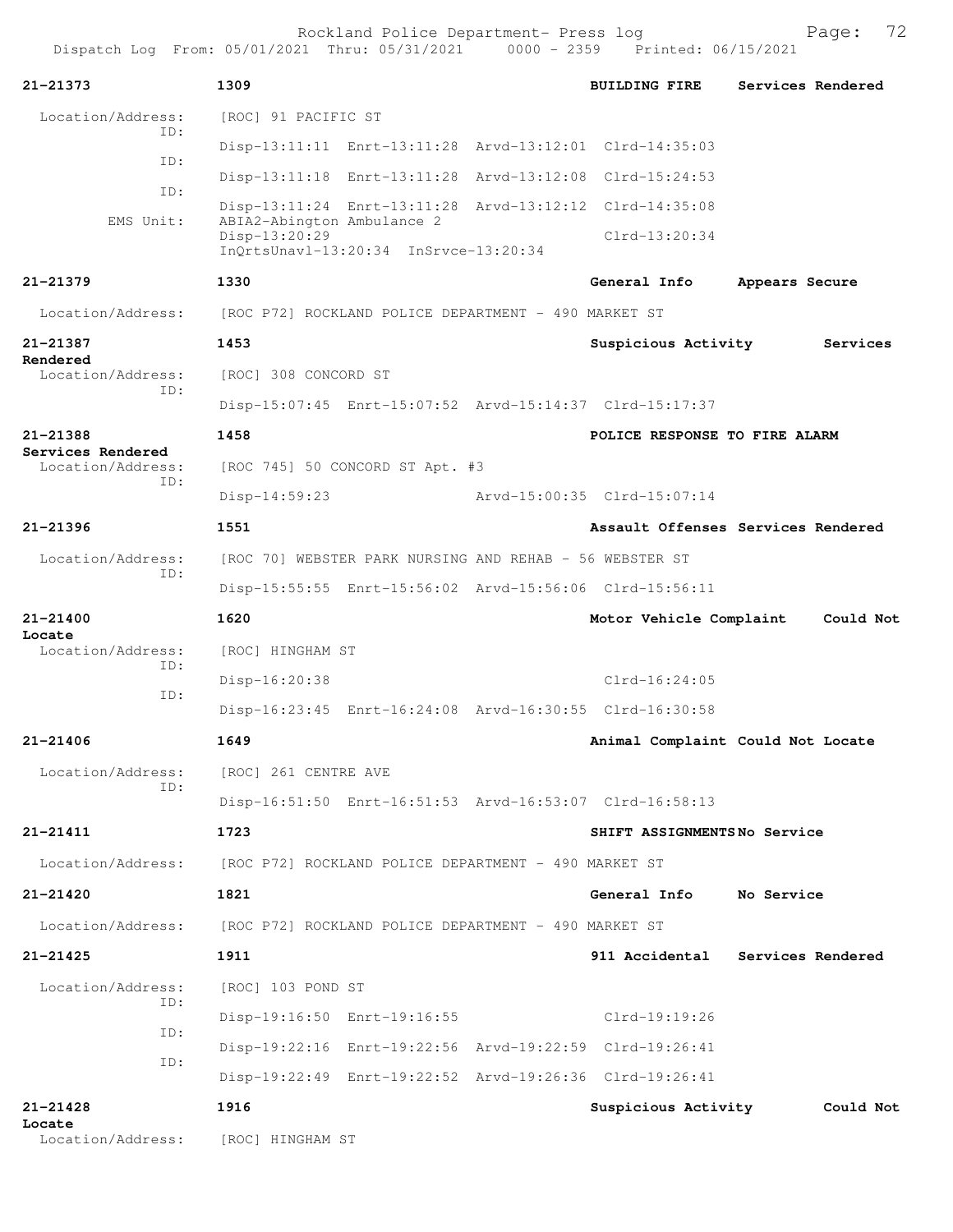|                               | Dispatch Log From: 05/01/2021 Thru: 05/31/2021 0000 - 2359 Printed: 06/15/2021 | Rockland Police Department- Press log                   |                                                                      | 73<br>Page:       |
|-------------------------------|--------------------------------------------------------------------------------|---------------------------------------------------------|----------------------------------------------------------------------|-------------------|
| ID:                           |                                                                                |                                                         |                                                                      |                   |
| ID:                           | Disp-19:19:26                                                                  |                                                         | Arvd-19:19:43 Clrd-19:22:16                                          |                   |
|                               |                                                                                | Disp-19:44:13 Enrt-19:44:19 Arvd-19:44:22 Clrd-19:45:10 |                                                                      |                   |
| 21-21431<br>Rendered          | 1943                                                                           |                                                         | Suspicious Activity                                                  | Services          |
| Location/Address:<br>ID:      | [ROC] 99 UNION ST                                                              |                                                         |                                                                      |                   |
| ID:                           | Disp-19:44:28                                                                  |                                                         | Arvd-19:44:36 Clrd-19:48:44                                          |                   |
|                               |                                                                                | Disp-19:45:20 Enrt-19:45:25 Arvd-19:45:39 Clrd-19:48:42 |                                                                      |                   |
| 21-21432<br>Rendered          | 1946                                                                           |                                                         | Suspicious Activity                                                  | Services          |
| Location/Address:<br>ID:      | [ROC] 526 FOREST ST                                                            |                                                         |                                                                      |                   |
|                               |                                                                                | Disp-19:48:48 Enrt-19:48:55 Arvd-19:54:19 Clrd-20:04:31 |                                                                      |                   |
| ID:                           |                                                                                | Disp-19:48:51 Enrt-19:48:58 Arvd-19:55:16 Clrd-20:04:33 |                                                                      |                   |
| $21 - 21437$                  | 2034                                                                           |                                                         | Health & Welfare Check                                               | Services          |
| Rendered<br>Location/Address: | [ROC] 5 DYER ST                                                                |                                                         |                                                                      |                   |
| ID:<br>ID:                    |                                                                                | Disp-20:38:15 Enrt-20:39:01 Arvd-20:39:05 Clrd-20:47:15 |                                                                      |                   |
|                               | Disp-20:38:15                                                                  |                                                         | Arvd-20:38:26 Clrd-20:47:09                                          |                   |
| $21 - 21443$                  | 2135                                                                           |                                                         | Harassment                                                           | Services Rendered |
| Location/Address:             | [ROC] 101 UNION ST                                                             |                                                         |                                                                      |                   |
| ID:                           | Disp-21:40:57                                                                  |                                                         | $Clrd-21:43:26$                                                      |                   |
| $21 - 21449$                  | 2229                                                                           |                                                         | Motor Vehicle Stop                                                   | Verbal            |
| Warning<br>Vicinity of:       | [ROC] EAST WATER ST @ FRANKLIN AVE                                             |                                                         |                                                                      |                   |
| ID:                           |                                                                                |                                                         | Arvd-22:29:00 Clrd-22:41:52                                          |                   |
| ID:                           |                                                                                | Disp-22:33:30 Enrt-22:33:34 Arvd-22:33:37 Clrd-22:40:21 |                                                                      |                   |
| $21 - 21452$                  | 2249                                                                           |                                                         | Suspicious Activity                                                  | Gone on           |
| arrival<br>Location/Address:  | [ROC] 42 HATHERLY RD                                                           |                                                         |                                                                      |                   |
| ID:                           |                                                                                | Disp-22:52:34 Enrt-22:52:37 Arvd-22:54:56 Clrd-23:06:30 |                                                                      |                   |
| ID:                           |                                                                                | Disp-22:54:51 Enrt-22:54:54 Arvd-22:55:03 Clrd-23:20:04 |                                                                      |                   |
|                               |                                                                                |                                                         |                                                                      |                   |
| $21 - 21457$<br>Rendered      | 2354                                                                           |                                                         | Disabled Motor Vehicle                                               | Services          |
| Location/Address:<br>ID:      | [ROC] BILL DELAHUNT PKWY                                                       |                                                         |                                                                      |                   |
| ID:                           | Disp-23:59:00                                                                  |                                                         | $Clrd-23:59:30$                                                      |                   |
|                               |                                                                                |                                                         | Disp-00:00:45 Enrt-00:00:48 Arvd-00:05:18 Clrd-05/23/2021 @ 00:39:56 |                   |
| $21 - 21456$                  | 2356                                                                           |                                                         | Unwanted Party Gone on arrival                                       |                   |
| Location/Address:<br>ID:      |                                                                                | [ROC P45] COMFORT INN - 850 HINGHAM ST                  |                                                                      |                   |
| ID:                           |                                                                                |                                                         | Disp-23:58:32 Enrt-23:58:47 Arvd-00:01:46 Clrd-05/23/2021 @ 00:14:20 |                   |
|                               |                                                                                |                                                         | Disp-23:58:39 Enrt-23:58:47 Arvd-00:01:46 Clrd-05/23/2021 @ 00:14:17 |                   |

**For Date: 05/23/2021 - Sunday**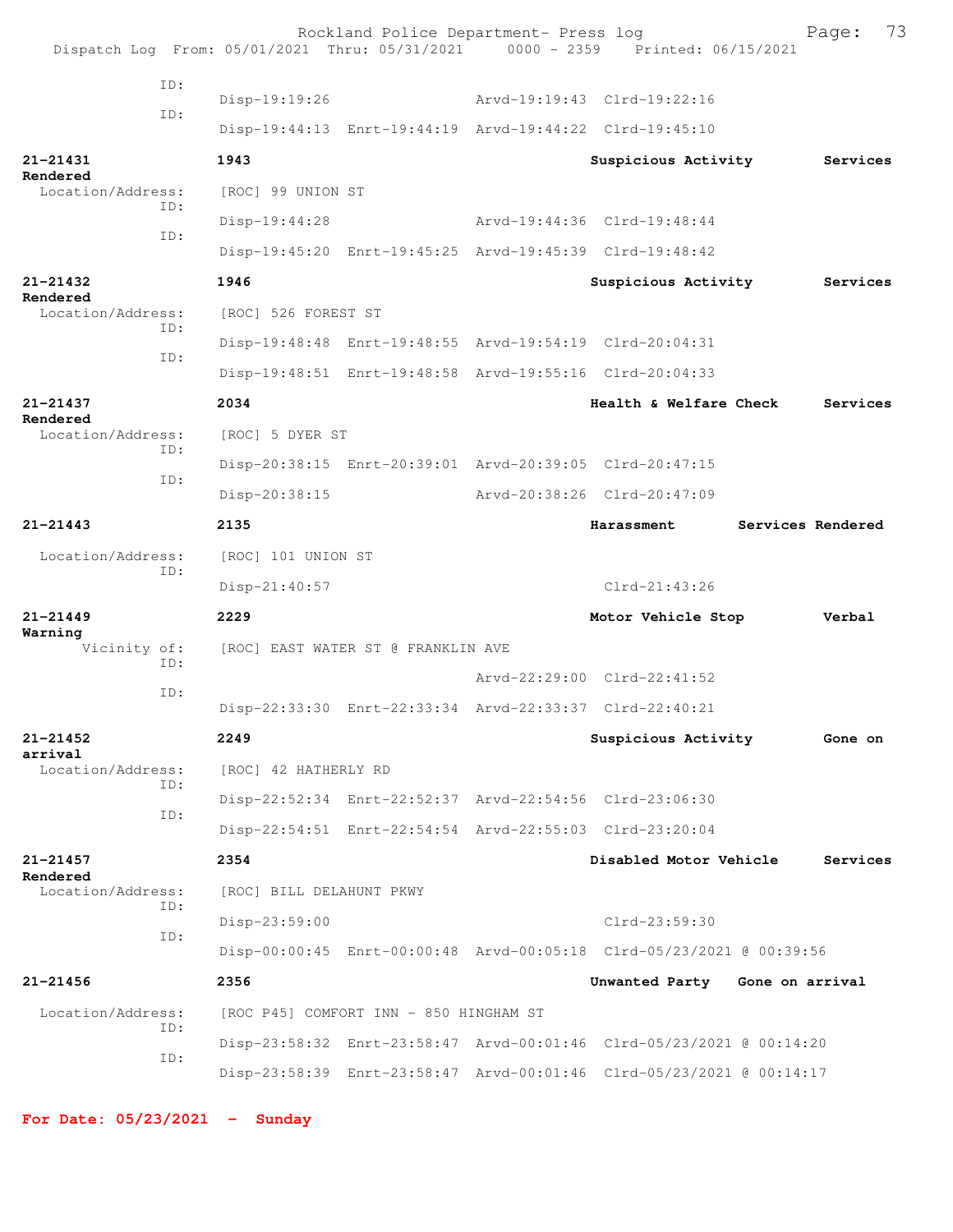|                                                             | Rockland Police Department- Press log<br>Dispatch Log From: 05/01/2021 Thru: 05/31/2021 0000 - 2359 Printed: 06/15/2021 |                             | 74<br>Page:                         |
|-------------------------------------------------------------|-------------------------------------------------------------------------------------------------------------------------|-----------------------------|-------------------------------------|
| $21 - 21463$                                                | 0000                                                                                                                    |                             | SHIFT ASSIGNMENTSNo Action Required |
| Location/Address:                                           | [ROC P72] ROCKLAND POLICE DEPARTMENT - 490 MARKET ST                                                                    |                             |                                     |
| $21 - 21459$                                                | 0022                                                                                                                    | <b>Building Check</b>       | Investigated                        |
| Location/Address:<br>ID:                                    | [ROC] MARTHA DR                                                                                                         |                             |                                     |
|                                                             |                                                                                                                         | Arvd-00:23:11 Clrd-00:23:30 |                                     |
| $21 - 21466$                                                | 0140                                                                                                                    | Burglar Alarm               | Cancelled Enroute                   |
| Location/Address:<br>ID:                                    | [ROC 63] MIKES PIZZA - 315 UNION ST                                                                                     |                             |                                     |
|                                                             | Disp-01:42:06 Enrt-01:42:29                                                                                             | $Clrd-01:43:08$             |                                     |
| $21 - 21473$                                                | 0240                                                                                                                    | 911 Accidental No Service   |                                     |
| Location/Address:<br>ID:                                    | [ROC 70] WEBSTER PARK NURSING AND REHAB - 56 WEBSTER ST Apt. #2 FLR                                                     |                             |                                     |
|                                                             | $Disp-02:42:59$                                                                                                         | $Clrd-02:44:35$             |                                     |
| $21 - 21476$                                                | 0340                                                                                                                    | Building Check              | Investigated                        |
| Location/Address:<br>ID:                                    | [ROC] MARTHA DR                                                                                                         |                             |                                     |
|                                                             |                                                                                                                         | Arvd-03:40:24 Clrd-03:40:29 |                                     |
| $21 - 21478$                                                | 0435                                                                                                                    | Disturbance                 | Arrest (s) Made                     |
| Location/Address:                                           | [ROC P45] COMFORT INN - 850 HINGHAM ST                                                                                  |                             |                                     |
| ID:                                                         | Disp-04:36:06 Enrt-04:36:10 Arvd-04:42:12 Clrd-05:22:45                                                                 |                             |                                     |
| ID:                                                         | Disp-04:36:17 Enrt-04:36:20 Arvd-04:42:12 Clrd-05:22:45                                                                 |                             |                                     |
| ID:                                                         | Disp-04:59:30 Enrt-04:59:33 Arvd-05:07:07 Clrd-05:22:45                                                                 |                             |                                     |
| Refer To Arrest:<br>Arrest:<br>Address:<br>Age:<br>Charges: | 21ROC-21478-AR<br>MUNROE, JASON T<br>90 ROSEEN RD HOLBROOK, MA<br>31<br>Straight Warrant                                |                             |                                     |
| $21 - 21482$                                                | 0544                                                                                                                    |                             | Building Check Services Rendered    |
| Location/Address:                                           | [ROC] CONCORD ST                                                                                                        |                             |                                     |
| ID:                                                         |                                                                                                                         | Arvd-05:45:49 Clrd-06:26:29 |                                     |
| $21 - 21483$                                                | 0552                                                                                                                    | SHIFT COVERAGE              | No Action Required                  |
| Location/Address:                                           | [ROC P72] ROCKLAND POLICE DEPARTMENT - 490 MARKET ST                                                                    |                             |                                     |
| 21-21489                                                    | 0809                                                                                                                    | General Info                | Appears Secure                      |
| Location/Address:                                           | [ROC P72] ROCKLAND POLICE DEPARTMENT - 490 MARKET ST                                                                    |                             |                                     |
| $21 - 21492$                                                | 0901                                                                                                                    | Building Check              | Appears Secure                      |
| Location/Address:                                           | [ROC] HANNAH WAY                                                                                                        |                             |                                     |
| 21-21494                                                    | 0923                                                                                                                    | Building Check              | Building                            |
| Checked/Secured<br>Location/Address:                        | [ROC P47] BEST WESTERN - 909 HINGHAM ST                                                                                 |                             |                                     |
| ID:                                                         | Disp-09:23:52                                                                                                           | Clrd-09:23:58               |                                     |
| 21-21512<br>Rendered                                        | 1212                                                                                                                    | MVA Property Damage Only    | Services                            |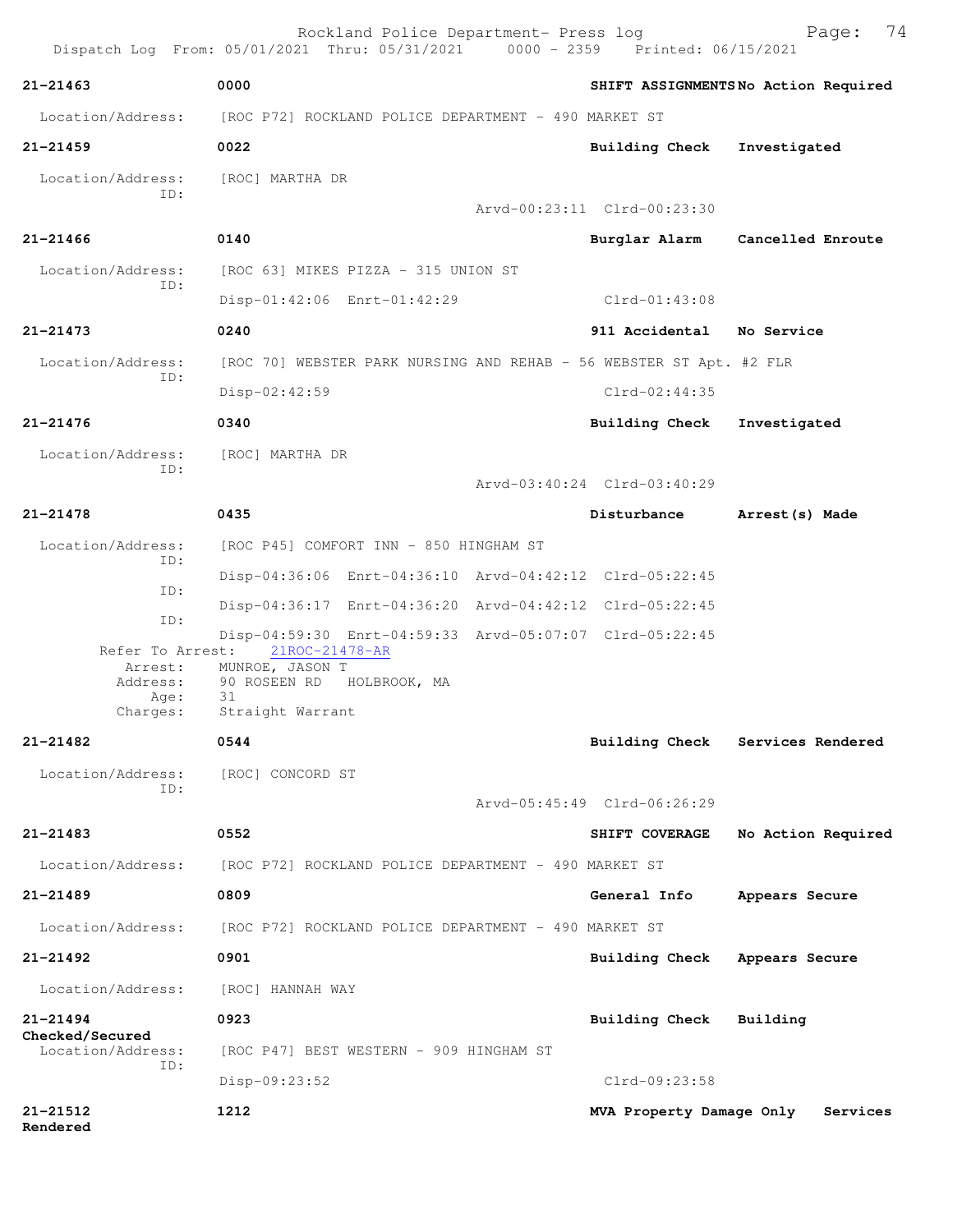| Dispatch Log From: 05/01/2021 Thru: 05/31/2021 0000 - 2359 Printed: 06/15/2021 |                         | Rockland Police Department- Press log                |  |                                                         |                | 75<br>Page:       |  |  |
|--------------------------------------------------------------------------------|-------------------------|------------------------------------------------------|--|---------------------------------------------------------|----------------|-------------------|--|--|
| Location/Address:                                                              |                         | [ROC P56] EXIT 14 - 1333 HINGHAM ST                  |  |                                                         |                |                   |  |  |
| ID:                                                                            |                         |                                                      |  | Disp-12:13:37 Enrt-12:14:00 Arvd-12:19:52 Clrd-12:49:23 |                |                   |  |  |
| $21 - 21515$                                                                   | 1250                    |                                                      |  | Lost/Found Property                                     |                | Services          |  |  |
| Rendered<br>Location/Address:                                                  | [ROC] 178 HINGHAM ST    |                                                      |  |                                                         |                |                   |  |  |
| $21 - 21529$                                                                   | 1417                    |                                                      |  | Animal Complaint Services Rendered                      |                |                   |  |  |
| Location/Address:                                                              | [ROC] 91 BEAL ST EXT    |                                                      |  |                                                         |                |                   |  |  |
| ID:                                                                            |                         |                                                      |  | Disp-14:19:05 Enrt-14:19:47 Arvd-14:25:06 Clrd-15:06:40 |                |                   |  |  |
| $21 - 21534$                                                                   | 1435                    |                                                      |  | Building Check Appears Secure                           |                |                   |  |  |
| Location/Address:                                                              | [ROC] HANNAH WAY        |                                                      |  |                                                         |                |                   |  |  |
| 21-21535                                                                       | 1436                    |                                                      |  | Building Check                                          | Appears Secure |                   |  |  |
| Location/Address:                                                              | [ROC] HINGHAM ST        |                                                      |  |                                                         |                |                   |  |  |
| $21 - 21543$                                                                   | 1613                    |                                                      |  | SHIFT ASSIGNMENTS Services Rendered                     |                |                   |  |  |
| Location/Address:                                                              |                         | [ROC P72] ROCKLAND POLICE DEPARTMENT - 490 MARKET ST |  |                                                         |                |                   |  |  |
| ID:                                                                            | $Disp-16:15:51$         |                                                      |  | $Clrd-16:15:56$                                         |                |                   |  |  |
| $21 - 21556$                                                                   | 1718                    |                                                      |  | 911 Accidental                                          |                | Services Rendered |  |  |
| Location/Address:                                                              | [ROC] 419 EAST WATER ST |                                                      |  |                                                         |                |                   |  |  |
| ID:                                                                            |                         |                                                      |  | Disp-17:19:23 Enrt-17:20:22 Arvd-17:23:06 Clrd-17:25:27 |                |                   |  |  |
| $21 - 21561$                                                                   | 1801                    |                                                      |  | Harassment                                              |                | Services Rendered |  |  |
| Location/Address:                                                              | [ROC] 792 LIBERTY ST    |                                                      |  |                                                         |                |                   |  |  |
| ID:                                                                            | Disp-18:07:03           |                                                      |  | $Clrd-18:07:10$                                         |                |                   |  |  |
| $21 - 21562$                                                                   | 1813                    |                                                      |  | Unwanted Party Gone on arrival                          |                |                   |  |  |
| Location/Address:                                                              |                         | [ROC 206] 51 MAPLE ST Apt. #436                      |  |                                                         |                |                   |  |  |
| TD:                                                                            |                         |                                                      |  | Disp-18:15:56 Enrt-18:16:06 Arvd-18:20:42 Clrd-18:29:46 |                |                   |  |  |
| ID:                                                                            |                         |                                                      |  | Disp-18:16:01 Enrt-18:16:03 Arvd-18:20:44 Clrd-18:29:51 |                |                   |  |  |
| 21-21570                                                                       | 1937                    |                                                      |  | Larceny / Forgery/ Fraud                                |                | Services          |  |  |
| Rendered<br>Location/Address:<br>ID:                                           | [ROC] 42 MONCRIEF RD    |                                                      |  |                                                         |                |                   |  |  |
|                                                                                |                         |                                                      |  | Disp-19:39:30 Enrt-19:41:15 Arvd-19:41:16 Clrd-19:47:19 |                |                   |  |  |
| $21 - 21572$                                                                   | 2005                    |                                                      |  | Suspicious Activity                                     |                | Sent On Way       |  |  |
| Location/Address:<br>ID:                                                       |                         | [ROC P47] BEST WESTERN - 909 HINGHAM ST              |  |                                                         |                |                   |  |  |
| ID:                                                                            |                         |                                                      |  | Disp-20:09:27 Enrt-20:09:31 Arvd-20:09:32 Clrd-20:10:58 |                |                   |  |  |
|                                                                                |                         |                                                      |  | Disp-20:09:37 Enrt-20:09:39 Arvd-20:09:40 Clrd-20:10:55 |                |                   |  |  |
| $21 - 21579$                                                                   | 2051                    |                                                      |  | Suspicious Activity                                     |                | Investigated      |  |  |
| Location/Address:<br>ID:                                                       | [ROC] 792 LIBERTY ST    |                                                      |  |                                                         |                |                   |  |  |
| ID:                                                                            |                         |                                                      |  | Disp-20:53:32 Enrt-20:54:14 Arvd-20:54:29 Clrd-21:12:38 |                |                   |  |  |
| ID:                                                                            |                         |                                                      |  | Disp-20:53:32 Enrt-20:54:11 Arvd-20:54:13 Clrd-21:12:45 |                |                   |  |  |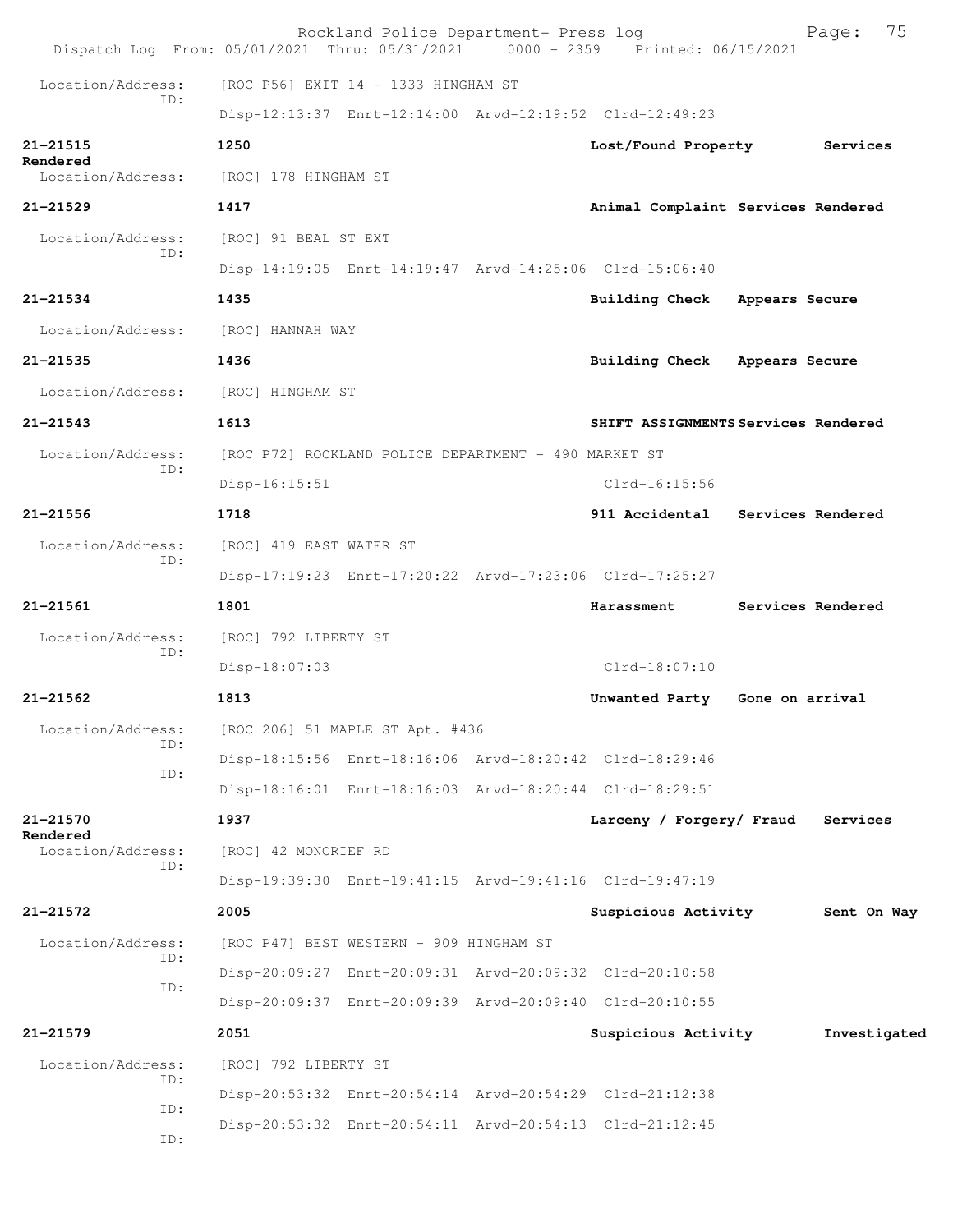Disp-20:55:42 Arvd-20:55:55 Clrd-21:12:49 **21-21592 2236 Health & Welfare Check Transported by other means**  Location/Address: [ROC P45] COMFORT INN - 850 HINGHAM ST Apt. #209 ID: Disp-22:38:48 Enrt-22:42:07 Arvd-22:45:16 Clrd-23:16:39 ID: Disp-22:38:48 Enrt-22:42:11 Arvd-22:45:19 Clrd-23:16:39<br>Fire Unit: ROCKEN1-Pumper-Rockland Engine 1 ROCKEN1-Pumper-Rockland Engine 1 Disp-22:52:00 Clrd-22:52:32 InQrtsUnavl-22:52:36 InSrvce-22:52:36 ID: Disp-22:55:53 Enrt-22:55:55 Arvd-22:55:57 Clrd-23:16:39 **21-21599 2323 Details / Time off Services Rendered**  Location: [ROC] **For Date: 05/24/2021 - Monday 21-21601 0000 SHIFT ASSIGNMENTS No Action Required** Location/Address: [ROC P72] ROCKLAND POLICE DEPARTMENT - 490 MARKET ST **21-21602 0005 Motor Vehicle Complaint Gone on arrival**  Location/Address: [ROC] MARY LOU'S - WEBSTER ST ID: Disp-00:07:08 Enrt-00:09:33 Clrd-00:19:41 **21-21604 0012 Details / Time off No Action Required**  Location: [ROC] **21-21619 0506 Building Check Building Checked/Secured**  Location/Address: [ROC 61] UNION ST BUSINESS DISTRICT - UNION ST ID: Disp-05:06:51 Arvd-05:06:56 Clrd-05:30:28 **21-21621 0611 Emergency Medical Transported to Hospital**  Location/Address: [ROC] 27 PLEASANT ST Fire Unit: ROCKEN1-Pumper-Rockland Engine 1 Disp-06:13:47 Enrt-06:16:47 Arvd-06:18:54 Clrd-06:23:32 InQrtsUnavl-06:23:32 InSrvce-06:23:32 EMS Unit: ROCKAM1-Rockland A1 Disp-06:13:54 Enrt-06:16:44 Arvd-06:18:51 Clrd-06:23:29 Hosp-06:30:08 ClrHosp-06:56:33 InQrtsUnavl-06:56:39 InSrvce-06:56:39 ID: Disp-06:45:34 Clrd-06:45:40 **21-21634 0745 Animal Complaint Services Rendered** Location/Address: [ROC] 91 PACIFIC ST **21-21628 0800 General Info Services Rendered** Location/Address: [ROC P72] ROCKLAND POLICE DEPARTMENT - 490 MARKET ST ID: Disp-08:25:15 Enrt-08:25:26 Arvd-08:25:29 Clrd-08:25:31 **21-21637 0820 Animal Complaint Services Rendered** Location/Address: [ROC 966] 64 MORNINGSIDE DR **21-21648 1012 Details / Time off No Action**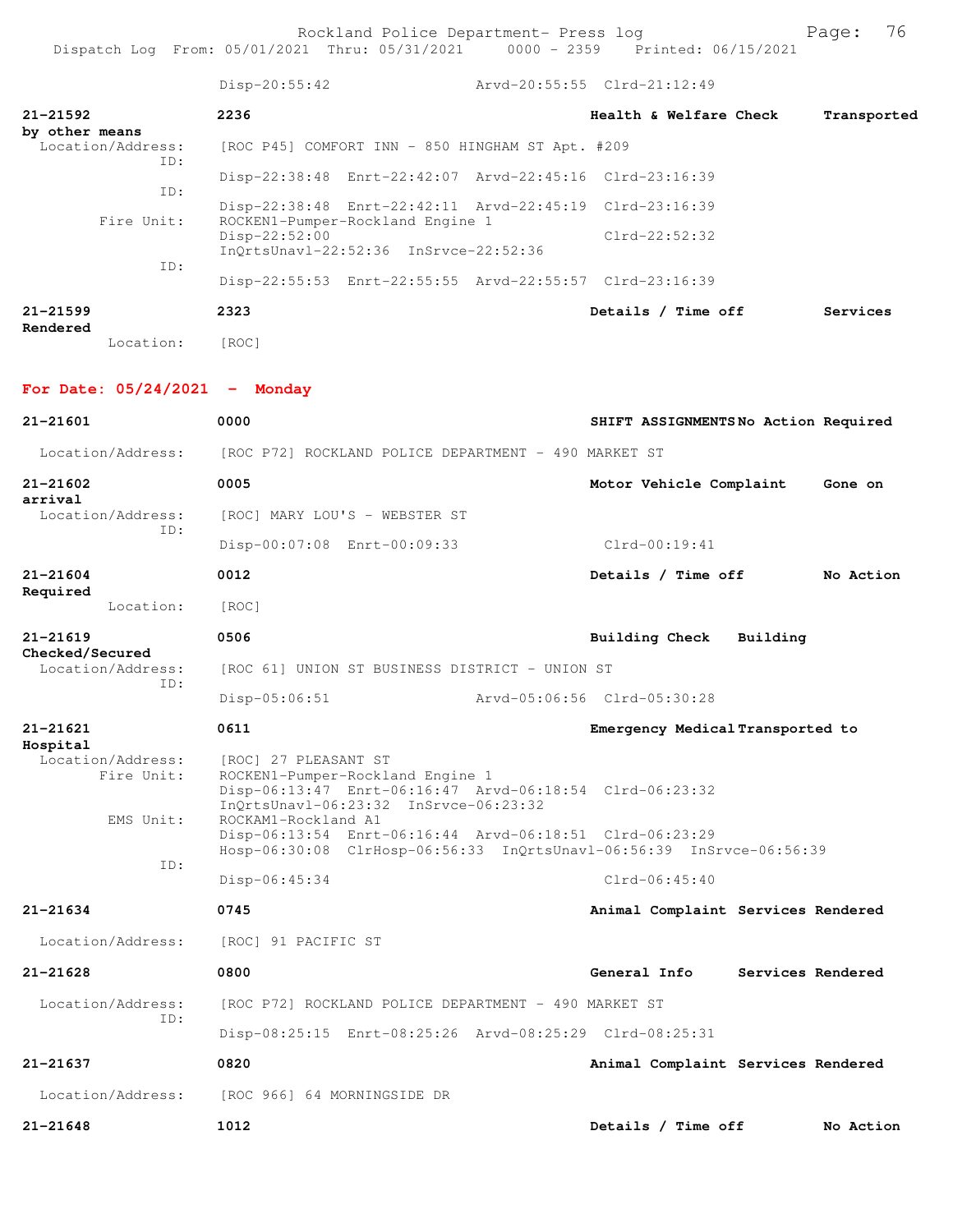| Dispatch Log From: 05/01/2021 Thru: 05/31/2021 0000 - 2359 Printed: 06/15/2021 |                                                      | Rockland Police Department- Press log |                                                         | 77<br>Page:                        |
|--------------------------------------------------------------------------------|------------------------------------------------------|---------------------------------------|---------------------------------------------------------|------------------------------------|
| Required<br>Location:                                                          | [ROC]                                                |                                       |                                                         |                                    |
| 21-21807                                                                       | 1020                                                 |                                       |                                                         | Animal Complaint Services Rendered |
| Location/Address:                                                              | [ROC] 125 HARTSUFF ST                                |                                       |                                                         |                                    |
| $21 - 21652$                                                                   | 1032                                                 |                                       | General Info                                            | Services Rendered                  |
| Location/Address:                                                              | [ROC P72] ROCKLAND POLICE DEPARTMENT - 490 MARKET ST |                                       |                                                         |                                    |
| ID:                                                                            |                                                      |                                       | Disp-10:34:33 Enrt-10:34:38 Arvd-10:34:41 Clrd-10:34:45 |                                    |
| 21-21658                                                                       | 1113                                                 |                                       | Disturbance                                             | Services Rendered                  |
| Location/Address:<br>TD:                                                       |                                                      | [ROC] 43 HANNAH WAY Apt. #3 E         |                                                         |                                    |
|                                                                                |                                                      |                                       | Disp-11:16:41 Enrt-11:16:48 Arvd-11:20:46 Clrd-11:26:58 |                                    |
| 21-21667                                                                       | 1241                                                 |                                       | General Info                                            | Report Follows                     |
| Location/Address:<br>TD:                                                       | [ROC] 70 NEVENS CIR                                  |                                       |                                                         |                                    |
| TD:                                                                            |                                                      |                                       | Disp-12:43:45 Enrt-12:43:53 Arvd-12:54:20 Clrd-13:16:05 |                                    |
| ID:                                                                            |                                                      |                                       | Disp-12:43:45 Enrt-12:44:13 Arvd-12:54:18 Clrd-13:15:56 |                                    |
| ID:                                                                            |                                                      |                                       | Disp-12:43:45 Enrt-12:43:56 Arvd-12:54:17 Clrd-13:16:02 |                                    |
| ID:                                                                            |                                                      |                                       | Disp-12:43:45 Enrt-12:44:10 Arvd-12:54:19 Clrd-13:15:58 |                                    |
|                                                                                |                                                      |                                       | Disp-12:43:45 Enrt-12:44:08 Arvd-12:54:24 Clrd-13:15:53 |                                    |
|                                                                                |                                                      |                                       |                                                         |                                    |
| 21-21798                                                                       | 1325                                                 |                                       |                                                         | Animal Complaint Services Rendered |
| Location/Address:                                                              | [ROC] 136 PLAIN ST                                   |                                       |                                                         |                                    |
| $21 - 21676$                                                                   | 1331                                                 |                                       | General Info                                            | Services Rendered                  |
| Location/Address:                                                              | [ROC] HINGHAM ST                                     |                                       |                                                         |                                    |
| ID:                                                                            |                                                      |                                       | Disp-13:32:51 Enrt-13:32:56 Arvd-13:32:59 Clrd-13:33:03 |                                    |
| 21-21680                                                                       | 1347                                                 |                                       | Health & Welfare Check                                  | Services                           |
| Rendered<br>Location/Address:                                                  | [ROC P47] BEST WESTERN - 909 HINGHAM ST Apt. #214    |                                       |                                                         |                                    |
| ID:                                                                            |                                                      |                                       | Disp-13:48:29 Enrt-13:50:19 Arvd-14:01:30 Clrd-14:46:29 |                                    |
| ID:                                                                            |                                                      |                                       | Disp-13:54:39 Enrt-13:54:40 Arvd-14:01:31 Clrd-14:46:32 |                                    |
| 21-21683                                                                       | 1354                                                 |                                       | Details / Time off                                      | Services                           |
| Rendered<br>Location:                                                          | [ROC]                                                |                                       |                                                         |                                    |
| 21-21684                                                                       | 1356                                                 |                                       | Details / Time off                                      | Services                           |
| Rendered<br>Location:                                                          | [ROC]                                                |                                       |                                                         |                                    |
| 21-21686                                                                       | 1401                                                 |                                       | General Info                                            | Services Rendered                  |
| Location/Address:                                                              | [ROC 1041] 135 GROVE ST                              |                                       |                                                         |                                    |
| ID:                                                                            |                                                      |                                       | Disp-14:07:12 Enrt-14:07:17 Arvd-14:07:20 Clrd-14:24:17 |                                    |
| ID:                                                                            |                                                      |                                       | Disp-14:08:53 Enrt-14:08:55 Arvd-14:08:57 Clrd-14:23:34 |                                    |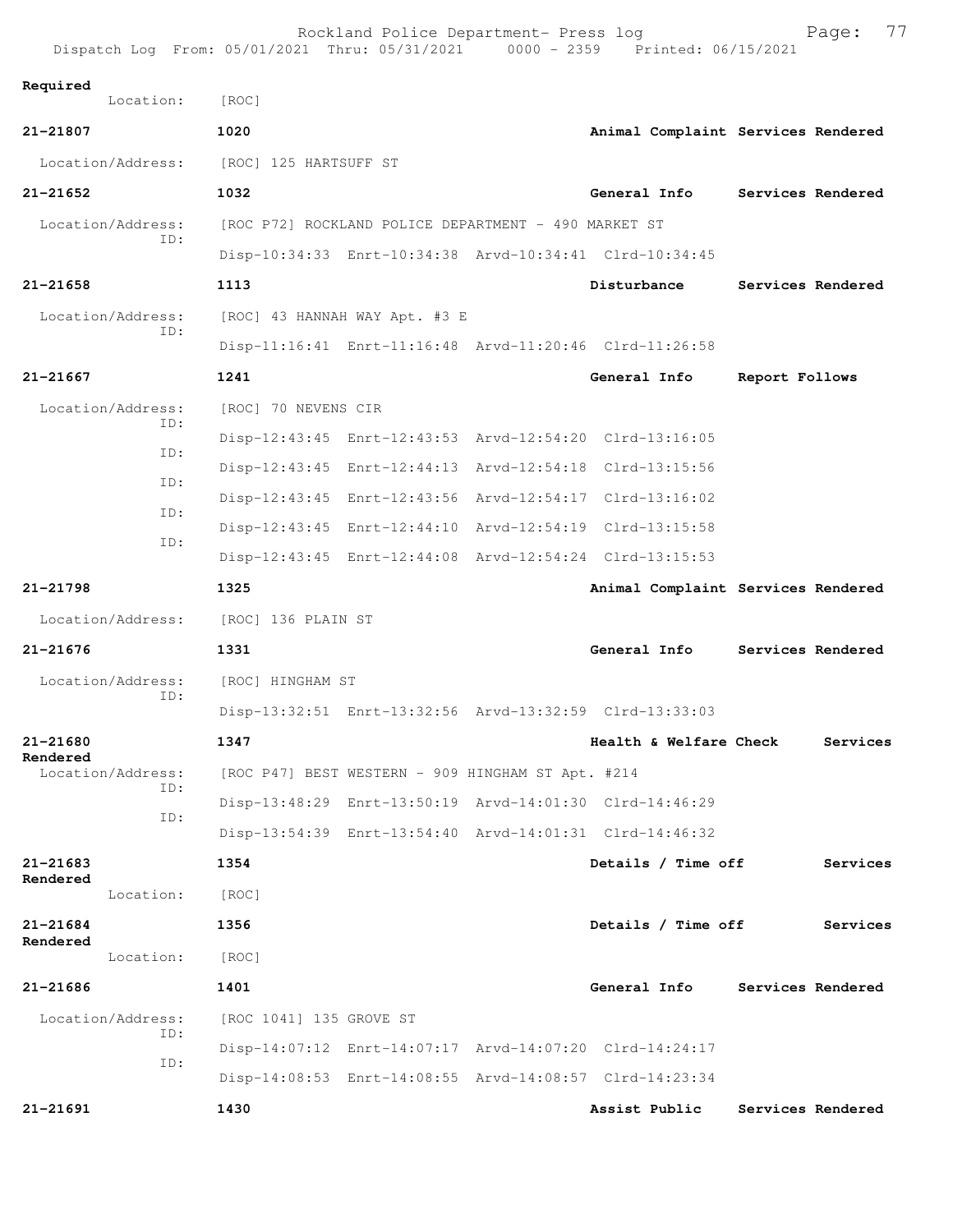| Dispatch Log From: 05/01/2021 Thru: 05/31/2021 0000 - 2359 Printed: 06/15/2021 |                                                                 | Rockland Police Department- Press log                |  |                                                         |  | 78<br>Page:       |  |
|--------------------------------------------------------------------------------|-----------------------------------------------------------------|------------------------------------------------------|--|---------------------------------------------------------|--|-------------------|--|
| Vicinity of:                                                                   |                                                                 | [ROC] 214 HOWARD ST @ 111 E WATER ST                 |  |                                                         |  |                   |  |
| TD:                                                                            |                                                                 | Disp-14:31:06 Enrt-14:31:08                          |  | Clrd-14:32:27                                           |  |                   |  |
| $21 - 21693$                                                                   | 1441                                                            |                                                      |  | General Info No Service                                 |  |                   |  |
| Location/Address:                                                              | [ROC P72] ROCKLAND POLICE DEPARTMENT - 490 MARKET ST            |                                                      |  |                                                         |  |                   |  |
| $21 - 21695$                                                                   | 1446                                                            |                                                      |  | <b>Traffic Enforcement</b>                              |  | Services          |  |
| Rendered<br>Location/Address: [ROC] 54 CONCORD ST                              |                                                                 |                                                      |  |                                                         |  |                   |  |
| TD:                                                                            |                                                                 |                                                      |  | Arvd-14:47:22 Clrd-15:10:26                             |  |                   |  |
| $21 - 21696$                                                                   | 1454                                                            |                                                      |  | Unwanted Party Services Rendered                        |  |                   |  |
| Location/Address:                                                              | [ROC] 33 LORETTA AVE                                            |                                                      |  |                                                         |  |                   |  |
| ID:                                                                            |                                                                 |                                                      |  | Disp-14:55:41 Enrt-14:56:07 Arvd-14:56:08 Clrd-15:01:57 |  |                   |  |
| ID:                                                                            |                                                                 |                                                      |  | Disp-14:55:41 Enrt-14:56:10 Arvd-14:56:11 Clrd-15:01:27 |  |                   |  |
| 21-21799                                                                       | 1518                                                            |                                                      |  | Animal Complaint Services Rendered                      |  |                   |  |
| Location/Address: [ROC 965] 59 SPRING ST                                       |                                                                 |                                                      |  |                                                         |  |                   |  |
| 21-21705                                                                       | 1543                                                            |                                                      |  | General Incident Services Rendered                      |  |                   |  |
| Location/Address:<br>ID:                                                       |                                                                 | [ROC P72] ROCKLAND POLICE DEPARTMENT - 490 MARKET ST |  |                                                         |  |                   |  |
|                                                                                |                                                                 |                                                      |  | Disp-15:52:53 Enrt-16:40:23 Arvd-16:40:24 Clrd-17:17:43 |  |                   |  |
| 21-21707<br>Citation/Warning Issued<br>Vicinity of:<br>ID:                     | 1600                                                            |                                                      |  | Traffic Enforcement                                     |  |                   |  |
|                                                                                | [ROC P72] ROCKLAND POLICE DEPARTMENT - TOWNWIDE - 490 MARKET ST |                                                      |  |                                                         |  |                   |  |
|                                                                                |                                                                 |                                                      |  | Disp-16:14:42 Enrt-16:14:45 Arvd-16:14:46 Clrd-19:46:15 |  |                   |  |
| 21-21708                                                                       | 1608                                                            |                                                      |  | SHIFT ASSIGNMENTSNo Service                             |  |                   |  |
| Location/Address: [ROC P72] ROCKLAND POLICE DEPARTMENT - 490 MARKET ST         |                                                                 |                                                      |  |                                                         |  |                   |  |
| $21 - 21712$<br>Rendered                                                       | 1635                                                            |                                                      |  | Motor Vehicle Complaint                                 |  | Services          |  |
| Location/Address:<br>ID:                                                       | [ROC] RICE AVE                                                  |                                                      |  |                                                         |  |                   |  |
|                                                                                |                                                                 |                                                      |  | Disp-16:37:57 Enrt-16:40:33 Arvd-16:42:40 Clrd-16:51:45 |  |                   |  |
| 21-21722                                                                       | 1811                                                            |                                                      |  | General Incident Services Rendered                      |  |                   |  |
| Location/Address:<br>ID:                                                       |                                                                 | [ROC 62] JEFFERSON SCHOOL - 63 GEORGE ST             |  |                                                         |  |                   |  |
|                                                                                | $Disp-18:13:04$                                                 |                                                      |  | Arvd-18:13:11 Clrd-18:16:23                             |  |                   |  |
| $21 - 21727$                                                                   | 1840                                                            |                                                      |  | Animal Complaint Services Rendered                      |  |                   |  |
| Location/Address:<br>ID:                                                       |                                                                 | [ROC 115] 132 WEST WATER ST                          |  |                                                         |  |                   |  |
|                                                                                | Disp-18:46:50                                                   |                                                      |  | $Clrd-18:47:13$                                         |  |                   |  |
| 21-21732                                                                       | 1924                                                            |                                                      |  | <b>Time off</b>                                         |  | Services Rendered |  |
| Location:                                                                      | [ROC]                                                           |                                                      |  |                                                         |  |                   |  |
| 21-21736                                                                       | 2016                                                            |                                                      |  | Details / Time off                                      |  | No Service        |  |
| Location:                                                                      | [ROC]                                                           |                                                      |  |                                                         |  |                   |  |
| 21-21740                                                                       | 2027                                                            |                                                      |  | Missing Person                                          |  | Services Rendered |  |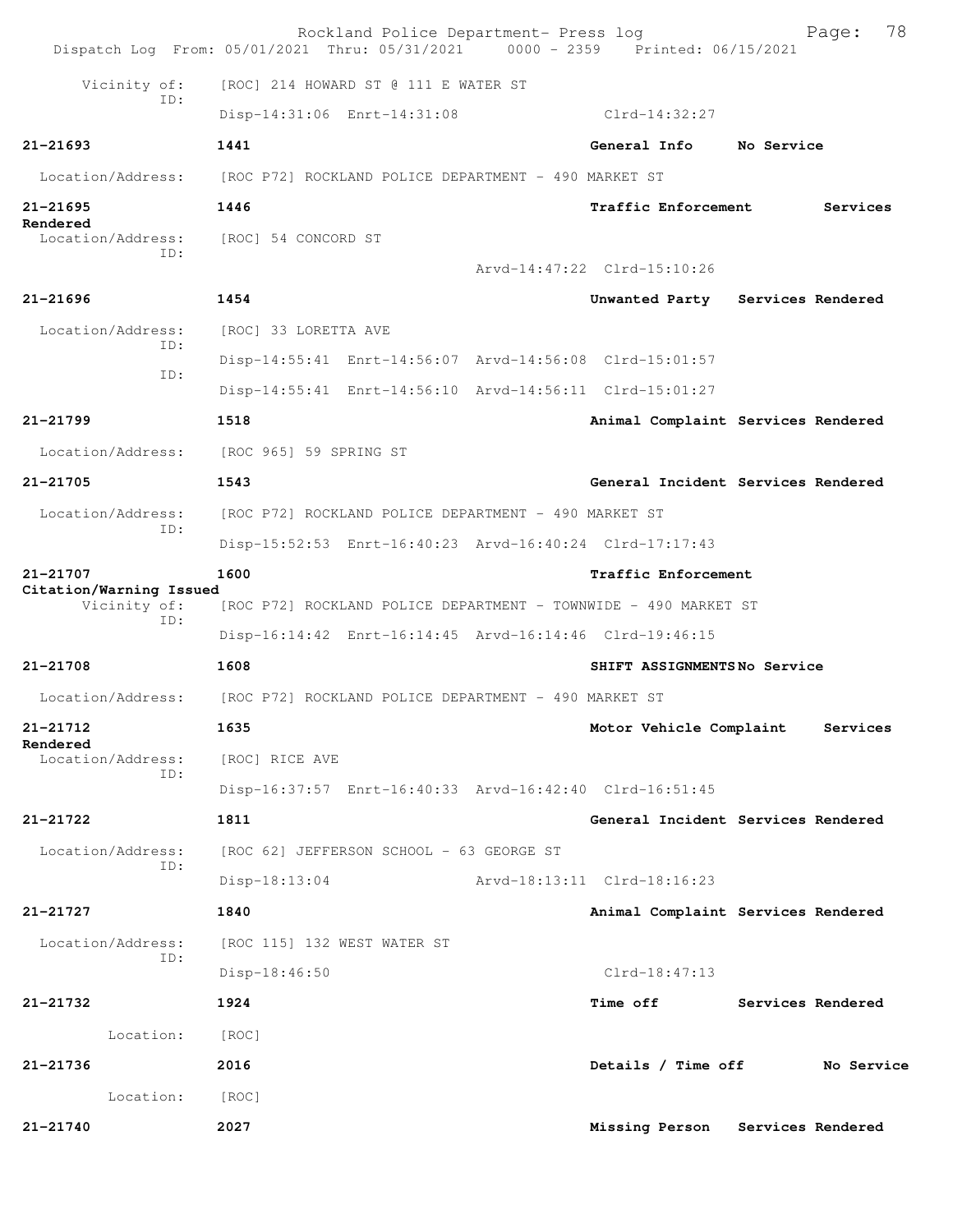Rockland Police Department- Press log entitled and Page: 79 Dispatch Log From: 05/01/2021 Thru: 05/31/2021 0000 - 2359 Printed: 06/15/2021

| Location/Address:                    | ID: | [ROC] HINGHAM ST   |                                                         |                             |                                     |
|--------------------------------------|-----|--------------------|---------------------------------------------------------|-----------------------------|-------------------------------------|
|                                      |     | Disp-20:30:56      |                                                         | $Clrd-20:31:05$             |                                     |
| $21 - 21743$<br>Checked/Secured      |     | 2030               |                                                         | Burglar Alarm               | Building                            |
| Location/Address:<br>ID:             |     |                    | [ROC 84] HARMON GOLF & FITNESS CLUB - 168 CONCORD ST    |                             |                                     |
|                                      | ID: | Disp-20:34:29      |                                                         | Clrd-20:34:47               |                                     |
|                                      | ID: |                    | Disp-20:34:40 Enrt-20:34:51 Arvd-20:36:36 Clrd-20:53:15 |                             |                                     |
|                                      | ID: |                    | Disp-20:40:46 Enrt-20:40:50 Arvd-20:48:51 Clrd-20:53:08 |                             |                                     |
|                                      |     |                    | Disp-20:41:04 Enrt-20:41:08 Arvd-20:44:36 Clrd-20:53:11 |                             |                                     |
| For Date: $05/25/2021$ - Tuesday     |     |                    |                                                         |                             |                                     |
| 21-21759                             |     | 0000               |                                                         |                             | SHIFT ASSIGNMENTSNo Action Required |
| Location/Address:                    |     |                    | [ROC P72] ROCKLAND POLICE DEPARTMENT - 490 MARKET ST    |                             |                                     |
|                                      | ID: |                    |                                                         | Arvd-00:00:00 Clrd-00:17:54 |                                     |
| $21 - 21760$                         |     | 0025               |                                                         | Burglar Alarm               | Appears Secure                      |
| Location/Address:                    |     |                    | [ROC] SAMS MARKET - 200 VFW DR                          |                             |                                     |
|                                      | ID: |                    | Disp-00:26:43 Enrt-00:27:02 Arvd-00:33:04 Clrd-00:35:12 |                             |                                     |
| $21 - 21762$                         |     | 0030               |                                                         | <b>Building Check</b>       | Investigated                        |
| Location/Address:                    |     | [ROC] MARTHA DR    |                                                         |                             |                                     |
|                                      | ID: |                    |                                                         | Arvd-00:30:37 Clrd-00:30:47 |                                     |
| 21-21766                             |     | 0141               |                                                         | Motor Vehicle Stop          | Sent On Way                         |
| Location/Address:                    |     |                    | [ROC P98] DOLLAR TREE - 201 MARKET ST                   |                             |                                     |
|                                      | ID: |                    |                                                         | Arvd-01:41:00 Clrd-01:45:05 |                                     |
|                                      | ID: | Disp-01:42:26      |                                                         | Arvd-01:42:32 Clrd-01:45:05 |                                     |
| 21-21773                             |     | 0540               |                                                         | Noise Complaint Unfounded   |                                     |
| Location/Address:                    |     |                    | [ROC 206] 51 MAPLE ST Apt. #437                         |                             |                                     |
|                                      | ID: |                    |                                                         | Arvd-05:40:00 Clrd-06:00:40 |                                     |
| $21 - 21774$                         |     | 0605               |                                                         | <b>Building Check</b>       | Building                            |
| Checked/Secured<br>Location/Address: |     |                    | [ROC 61] UNION ST BUSINESS DISTRICT - UNION ST          |                             |                                     |
|                                      | ID: |                    |                                                         | Arvd-06:06:25 Clrd-06:29:20 |                                     |
| 21-21775                             |     | 0625               |                                                         | Threats                     | No Service                          |
| Location/Address:                    | ID: | [ROC] 490 UNION ST |                                                         |                             |                                     |
|                                      |     |                    |                                                         | Arvd-06:25:00 Clrd-06:29:14 |                                     |
| 21-21784                             |     | 0724               |                                                         | Details / Time off          | Services                            |
| Rendered<br>Location:                |     | [ROC]              |                                                         |                             |                                     |
| 21-21787                             |     | 0806               |                                                         |                             | SHIFT ASSIGNMENTS Services Rendered |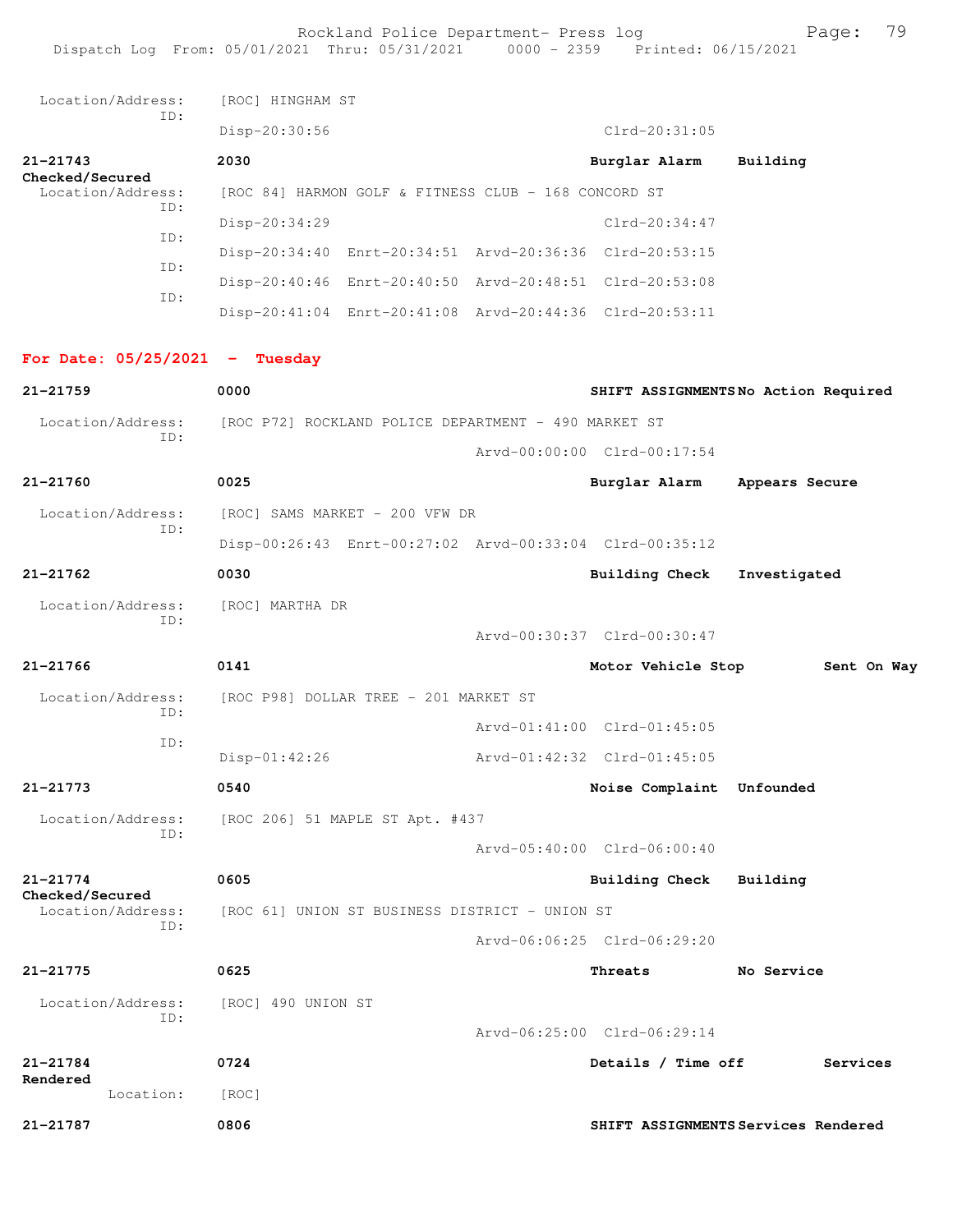|                                     | Rockland Police Department- Press log<br>Dispatch Log From: 05/01/2021 Thru: 05/31/2021 0000 - 2359 Printed: 06/15/2021 |                                    | Page:              | 80 |
|-------------------------------------|-------------------------------------------------------------------------------------------------------------------------|------------------------------------|--------------------|----|
|                                     | Location/Address: [ROC P72] ROCKLAND POLICE DEPARTMENT - 490 MARKET ST                                                  |                                    |                    |    |
| 21-21801                            | 0810                                                                                                                    | Animal Complaint Services Rendered |                    |    |
| Location/Address:                   | [ROC P105] HOADLEY PLUMBING - 672 UNION ST                                                                              |                                    |                    |    |
| 21-21788<br>Rendered                | 0816                                                                                                                    | STATION MAINTENENCE                | Services           |    |
| Location/Address:                   | [ROC P72] ROCKLAND POLICE DEPARTMENT - 490 MARKET ST                                                                    |                                    |                    |    |
| 21-21802                            | 0825                                                                                                                    | Animal Complaint Services Rendered |                    |    |
| Location/Address:                   | [ROC] 89 SPRING ST                                                                                                      |                                    |                    |    |
| $21 - 21794$                        | 0900                                                                                                                    | Details                            | Services Rendered  |    |
| Location:                           | [ROC]                                                                                                                   |                                    |                    |    |
| $21 - 21804$                        | 0921                                                                                                                    | Building Check Services Rendered   |                    |    |
| Location/Address:<br>ID:            | [ROC] HINGHAM ST                                                                                                        |                                    |                    |    |
|                                     |                                                                                                                         | Arvd-09:22:45 Clrd-09:23:35        |                    |    |
| $21 - 21805$                        | 0923                                                                                                                    | TOPPS                              | Services Rendered  |    |
| Location:                           | [ROC]                                                                                                                   |                                    |                    |    |
| 21-21812<br>Warning                 | 0940                                                                                                                    | Motor Vehicle Stop                 | Verbal             |    |
| Location/Address:<br>ID:            | [ROC] 237 POND ST                                                                                                       |                                    |                    |    |
|                                     | Disp-09:42:11                                                                                                           | Arvd-09:42:37 Clrd-09:45:51        |                    |    |
| 21-21813<br>Warning                 | 0947                                                                                                                    | Motor Vehicle Stop                 | Verbal             |    |
| Location/Address:<br>ID:            | [ROC] 391 POND ST                                                                                                       |                                    |                    |    |
|                                     |                                                                                                                         | Arvd-09:47:00 Clrd-09:52:01        |                    |    |
| 21-21816<br>Citation/Warning Issued | 0958                                                                                                                    | Motor Vehicle Stop                 |                    |    |
| Location/Address:<br>ID:            | [ROC] 114 POND ST                                                                                                       |                                    |                    |    |
|                                     |                                                                                                                         | Arvd-09:58:00 Clrd-10:07:41        |                    |    |
| 21-21817                            | 0959                                                                                                                    | Animal Complaint Services Rendered |                    |    |
| Location/Address:<br>ID:            | [ROC 115] 132 WEST WATER ST                                                                                             |                                    |                    |    |
|                                     |                                                                                                                         | Arvd-09:59:00 Clrd-10:13:55        |                    |    |
| 21-21820<br>Rendered                | 1009                                                                                                                    | Lost/Found Property                | Services           |    |
| Location/Address:<br>TD:            | [ROC] 19 PACIFIC ST                                                                                                     |                                    |                    |    |
|                                     | Disp-10:10:47 Enrt-10:10:57 Arvd-10:12:28 Clrd-10:21:39                                                                 |                                    |                    |    |
| 21-21825                            | 1044                                                                                                                    | TIME OFF                           | No Action Required |    |
| Location/Address:<br>ID:            | [ROC P72] ROCKLAND POLICE DEPARTMENT - 490 MARKET ST                                                                    |                                    |                    |    |
|                                     |                                                                                                                         | Arvd-10:44:07 Clrd-10:45:07        |                    |    |
| $21 - 21826$<br>Rendered            | 1044                                                                                                                    | Suspicious Activity                | Services           |    |
| Location/Address:<br>ID:            | [ROC] 135 INDUSTRIAL WAY                                                                                                |                                    |                    |    |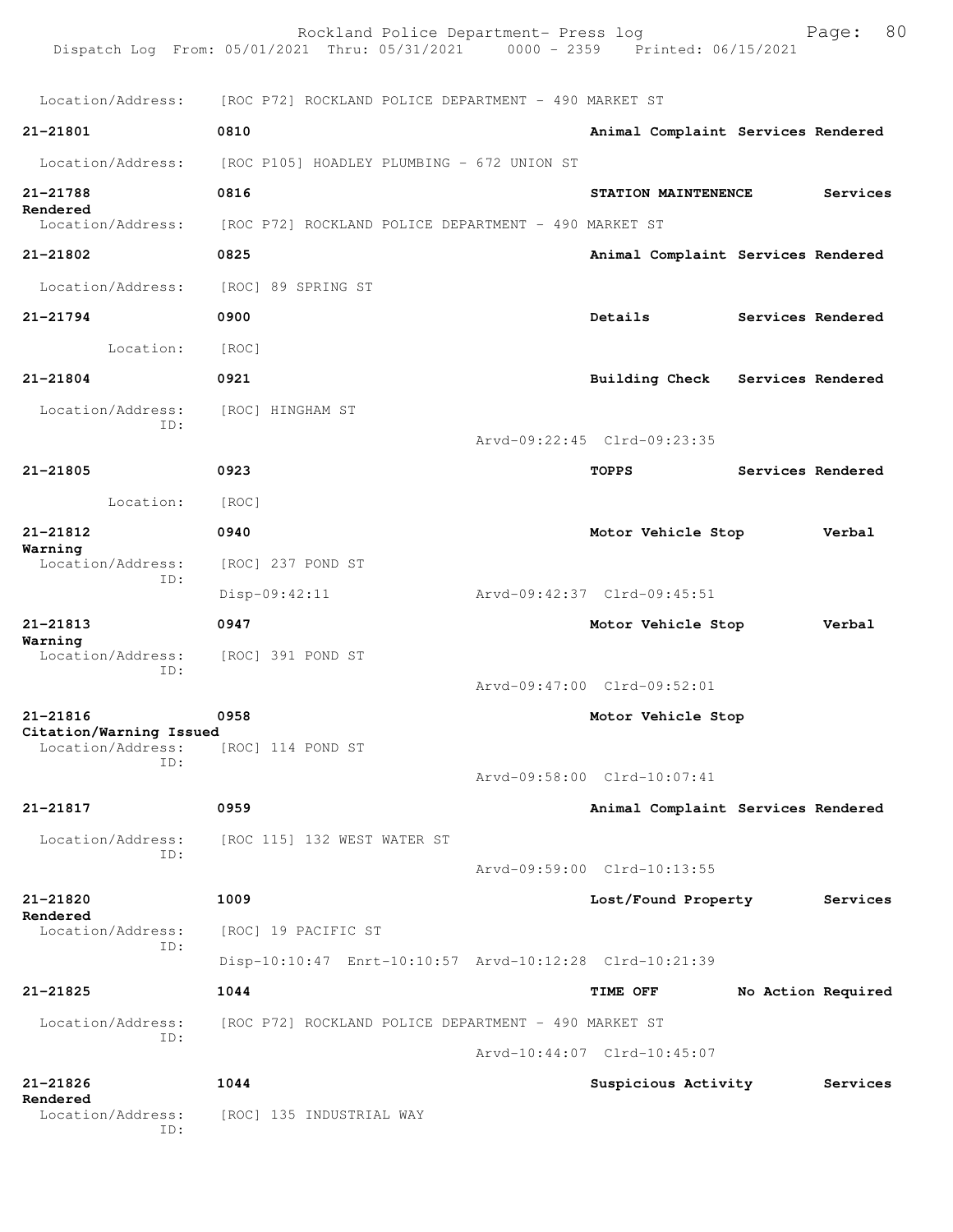Rockland Police Department- Press log Fage: 81 Dispatch Log From: 05/01/2021 Thru: 05/31/2021 0000 - 2359 Printed: 06/15/2021 Disp-10:46:57 Enrt-10:47:14 Arvd-10:54:45 Clrd-11:29:46<br>Refer To Summons: 21ROC-21826-A-AR Refer To Summons: 21ROC-21826-A-AR Summons: HEWLETT, RAMONA J Address: 55 VERNON ST ROCKLAND, MA Age: 55 Charges: TRASH, DUMP FROM MV +7 CU FT INDECENT EXPOSURE TRESPASS Refer To Summons: 21ROC-21826-AR Summons: SWEEZEY, JOHN Address: 47 LORNA AVE PEMBROKE, MA Age: 62 Charges: TRASH, DUMP FROM MV +7 CU FT TRESPASS **21-21829 1114 VACATION DAY Services Rendered** Location: [ROC] **21-21832 1129 Motor Vehicle Stop Citation/Warning Issued**  Location/Address: [ROC] 46 BEECH ST ID: Arvd-11:29:00 Clrd-11:35:23 ID: Arvd-11:32:54 Clrd-11:35:27 **21-21839 1247 Motor Vehicle Stop Citation/Warning Issued**  [ROC] 55 HINGHAM ST ID: Arvd-12:47:00 Clrd-12:54:17 **21-21840 1256 General Incident Services Rendered** Location/Address: [ROC] 147 PACIFIC ID: Arvd-12:56:00 Clrd-13:01:52 **21-21841 1258 Motor Vehicle Stop Verbal Warning**  Location/Address: [ROC] HINGHAM ST ID: Arvd-12:58:00 Clrd-13:00:09 **21-21842 1303 Building Check Services Rendered** Location/Address: [ROC] HINGHAM ST ID: Arvd-13:03:28 Clrd-13:03:42 **21-21844 1315 Animal Complaint Services Rendered** Location/Address: [ROC 206] 51 MAPLE ST ID: Disp-13:16:37 Arvd-13:16:42 Clrd-13:33:24 **21-21850 1320 Assist Other Agency Services Rendered**  Location/Address: [ROC] 256 WEYMOUTH ST ID: Disp-13:37:49 Enrt-13:37:52 Arvd-13:39:37 Clrd-13:49:03 **21-21846 1322 Assist Fire Department Services Rendered**  Location/Address: [ROC] 177 MARTHA DR ID: Disp-13:23:41 Enrt-13:24:52 Arvd-13:28:08 Clrd-14:17:02 ID: Disp-13:24:32 Enrt-13:24:58 Arvd-13:28:14 Clrd-13:35:46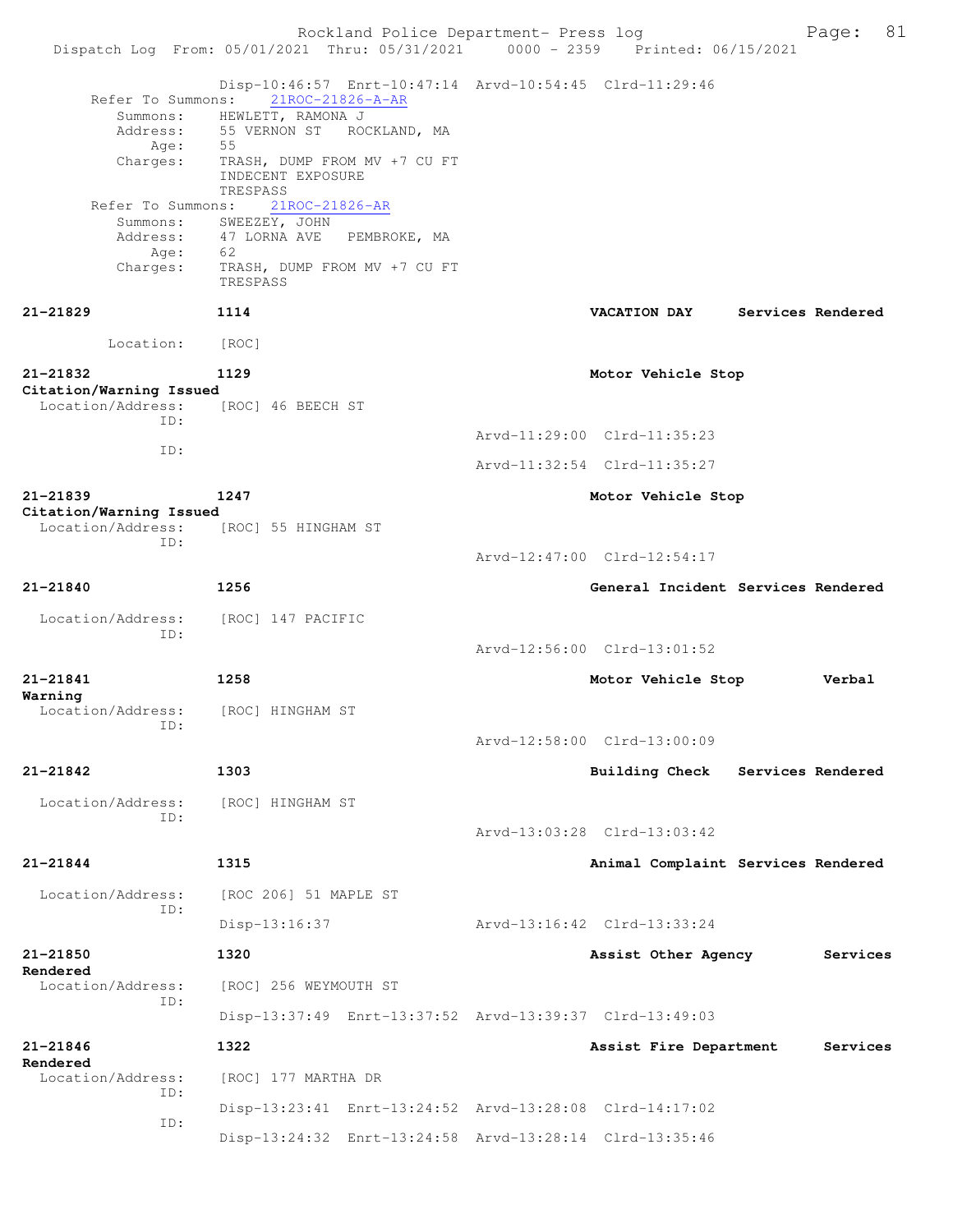|                               | Rockland Police Department- Press log<br>Dispatch Log From: 05/01/2021 Thru: 05/31/2021 0000 - 2359 Printed: 06/15/2021 |  |                                     | 82<br>Page:       |  |  |
|-------------------------------|-------------------------------------------------------------------------------------------------------------------------|--|-------------------------------------|-------------------|--|--|
| ID:                           |                                                                                                                         |  |                                     |                   |  |  |
| ID:                           | Disp-13:24:37 Enrt-13:25:02 Arvd-13:28:05 Clrd-13:53:02                                                                 |  |                                     |                   |  |  |
|                               | Disp-13:24:46 Enrt-13:24:55 Arvd-13:28:11 Clrd-13:52:22                                                                 |  |                                     |                   |  |  |
| $21 - 21983$                  | 1330                                                                                                                    |  | Animal Complaint Services Rendered  |                   |  |  |
| Location/Address:             | [ROC] 11 VINTON TER                                                                                                     |  |                                     |                   |  |  |
| 21-21985                      | 1340                                                                                                                    |  | Animal Complaint Services Rendered  |                   |  |  |
| Location/Address:             | [ROC] 16 CULVER DR                                                                                                      |  |                                     |                   |  |  |
| 21-21986                      | 1410                                                                                                                    |  | Animal Complaint Services Rendered  |                   |  |  |
| Location/Address:             | [ROC] 760 SUMMER ST                                                                                                     |  |                                     |                   |  |  |
| 21-21862                      | 1427                                                                                                                    |  | Suspicious Activity                 | Services          |  |  |
| Rendered<br>Location/Address: | [ROC P98] DOLLAR TREE - 201 MARKET ST                                                                                   |  |                                     |                   |  |  |
| ID:                           | Disp-14:29:42                                                                                                           |  | Arvd-14:29:50 Clrd-14:34:32         |                   |  |  |
| ID:                           | Disp-14:29:42 Enrt-14:29:54 Arvd-14:33:23 Clrd-14:34:35                                                                 |  |                                     |                   |  |  |
| $21 - 21989$                  | 1515                                                                                                                    |  | Animal Complaint Services Rendered  |                   |  |  |
| Location/Address:             | [ROC] 147 PACIFIC ST                                                                                                    |  |                                     |                   |  |  |
| 21-21869                      | 1516                                                                                                                    |  | Traffic Enforcement                 | Verbal            |  |  |
| Warning<br>Location/Address:  | [ROC] CONCORD ST                                                                                                        |  |                                     |                   |  |  |
| ID:                           |                                                                                                                         |  | Arvd-15:17:04 Clrd-15:32:19         |                   |  |  |
| 21-21871                      | 1523                                                                                                                    |  | <b>Time off</b>                     | Services Rendered |  |  |
| Location:                     | [ROC]                                                                                                                   |  |                                     |                   |  |  |
| 21-21872                      | 1527                                                                                                                    |  | Motor Vehicle Stop                  | Verbal            |  |  |
| Warning<br>Location/Address:  | [ROC] 40 COTTONWOOD LN                                                                                                  |  |                                     |                   |  |  |
| ID:                           |                                                                                                                         |  | Arvd-15:27:00 Clrd-15:30:49         |                   |  |  |
| ID:                           | Disp-15:29:02 Enrt-15:29:20                                                                                             |  | $Clrd-15:30:46$                     |                   |  |  |
| 21-21873                      | 1531                                                                                                                    |  | Details / Time off                  | Services          |  |  |
| Rendered<br>Location:         | [ROC]                                                                                                                   |  |                                     |                   |  |  |
| $21 - 21875$                  | 1537                                                                                                                    |  | Motor Vehicle Complaint             | Paper             |  |  |
| Exchange<br>Location/Address: | [ROC] 144 MARKET ST                                                                                                     |  |                                     |                   |  |  |
| TD:                           |                                                                                                                         |  | Arvd-15:37:00 Clrd-15:52:51         |                   |  |  |
| ID:                           |                                                                                                                         |  | Arvd-15:45:39 Clrd-15:52:48         |                   |  |  |
| 21-21879                      | 1602                                                                                                                    |  | SHIFT ASSIGNMENTS Services Rendered |                   |  |  |
| Location/Address:             | [ROC P72] ROCKLAND POLICE DEPARTMENT - 490 MARKET ST                                                                    |  |                                     |                   |  |  |
| 21-21881                      | 1622                                                                                                                    |  | General Incident Services Rendered  |                   |  |  |
| Location/Address:             | [ROC P72] ROCKLAND POLICE DEPARTMENT - 490 MARKET ST                                                                    |  |                                     |                   |  |  |
| ID:                           | Disp-16:24:03 Enrt-16:24:13 Arvd-16:24:16 Clrd-16:26:41                                                                 |  |                                     |                   |  |  |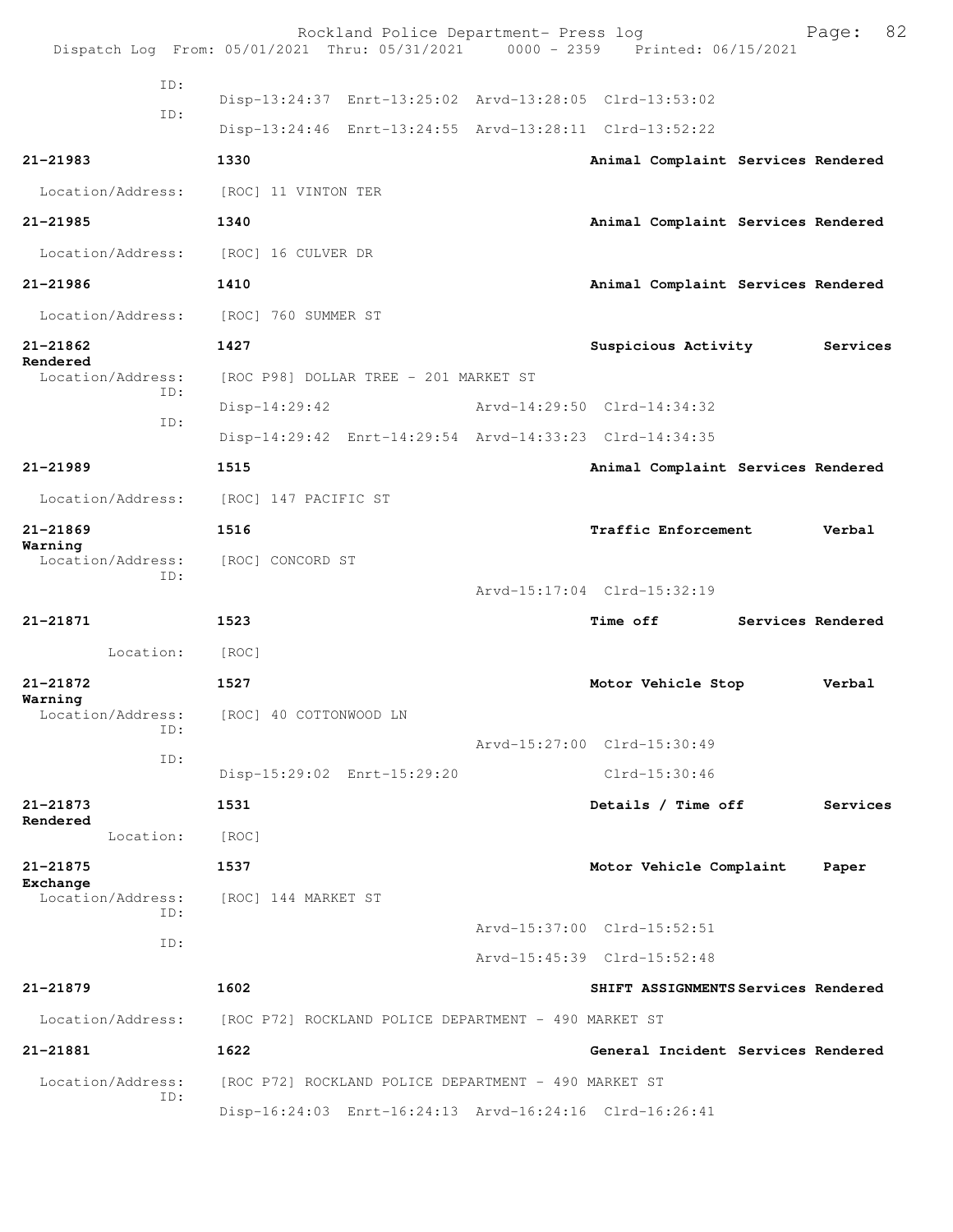| Dispatch Log From: 05/01/2021 Thru: 05/31/2021 0000 - 2359 Printed: 06/15/2021 |                         | Rockland Police Department- Press log                |                                                         |                   | 83<br>Page: |
|--------------------------------------------------------------------------------|-------------------------|------------------------------------------------------|---------------------------------------------------------|-------------------|-------------|
| 21-21889                                                                       | 1702                    |                                                      | Time off                                                | Services Rendered |             |
| Location:                                                                      | [ROC]                   |                                                      |                                                         |                   |             |
| 21-21891                                                                       | 1703                    |                                                      | Follow-Up Investigation                                 |                   | Services    |
| Rendered<br>Location/Address:                                                  |                         | [ROC P72] ROCKLAND POLICE DEPARTMENT - 490 MARKET ST |                                                         |                   |             |
| ID:                                                                            | Disp-17:05:31           |                                                      | $Clrd-17:05:45$                                         |                   |             |
| 21-21893                                                                       | 1710                    |                                                      | Burglar Alarm                                           | Services Rendered |             |
| Location/Address:                                                              |                         | [ROC P46] DUNKIN DONUTS - 851 HINGHAM ST             |                                                         |                   |             |
| TD:                                                                            |                         |                                                      | Disp-17:13:32 Enrt-17:13:51 Arvd-17:14:56 Clrd-17:30:05 |                   |             |
| 21-21897                                                                       | 1810                    |                                                      | <b>Time off</b>                                         | Services Rendered |             |
| Location:                                                                      | [ROC]                   |                                                      |                                                         |                   |             |
| $21 - 21899$                                                                   | 1811                    |                                                      | MVA Property Damage Only                                |                   | Report      |
| Follows<br>Location/Address:                                                   | [ROC] 124 BEECH ST      |                                                      |                                                         |                   |             |
| ID:                                                                            |                         |                                                      | Disp-18:12:52 Enrt-18:13:08 Arvd-18:13:14 Clrd-18:39:43 |                   |             |
| ID:                                                                            |                         |                                                      | Disp-18:12:59 Enrt-18:13:03 Arvd-18:27:40 Clrd-18:39:21 |                   |             |
| 21-21911                                                                       | 1938                    |                                                      | Time off                                                | Services Rendered |             |
| Location:                                                                      | [ROC]                   |                                                      |                                                         |                   |             |
| 21-21913                                                                       | 1941                    |                                                      | General Info                                            | Services Rendered |             |
| Location/Address:                                                              | [ROC] SALEM ST          |                                                      |                                                         |                   |             |
| 21-21915                                                                       | 1958                    |                                                      | MVA Property Damage Only                                |                   | Services    |
| Rendered<br>Location/Address:                                                  | [ROC 495] 140 MARTHA DR |                                                      |                                                         |                   |             |
| TD:                                                                            |                         |                                                      | Disp-19:59:49 Enrt-20:00:01 Arvd-20:02:41 Clrd-20:23:43 |                   |             |
| 21-21917                                                                       | 2011                    |                                                      | Details / Time off                                      |                   | No Service  |
| Location:                                                                      | [ROC]                   |                                                      |                                                         |                   |             |
| 21-21921<br>Rendered                                                           | 2051                    |                                                      | Breaking & Entering                                     |                   | Services    |
| Location/Address:<br>ID:                                                       |                         | [ROC P65] 7-ELEVEN CONVENIENCE STORE - 92 MARKET ST  |                                                         |                   |             |
|                                                                                |                         |                                                      | Disp-20:58:34 Enrt-21:01:17 Arvd-21:01:20 Clrd-21:01:23 |                   |             |
| For Date: $05/26/2021$ - Wednesday                                             |                         |                                                      |                                                         |                   |             |
| 21-21931                                                                       | 0000                    |                                                      | SHIFT ASSIGNMENTSNo Service                             |                   |             |
| Location/Address:<br>ID:                                                       |                         | [ROC P72] ROCKLAND POLICE DEPARTMENT - 490 MARKET ST |                                                         |                   |             |
|                                                                                |                         |                                                      | Arvd-00:00:00 Clrd-00:00:59                             |                   |             |
| 21-21938                                                                       | 0035                    |                                                      | <b>Building Check</b>                                   | Investigated      |             |
| Location/Address:<br>ID:                                                       | [ROC] MARTHA DR         |                                                      | Arvd-00:39:32 Clrd-00:39:49                             |                   |             |
| 21-21941                                                                       | 0118                    |                                                      | Motor Vehicle Stop                                      |                   | Sent On Way |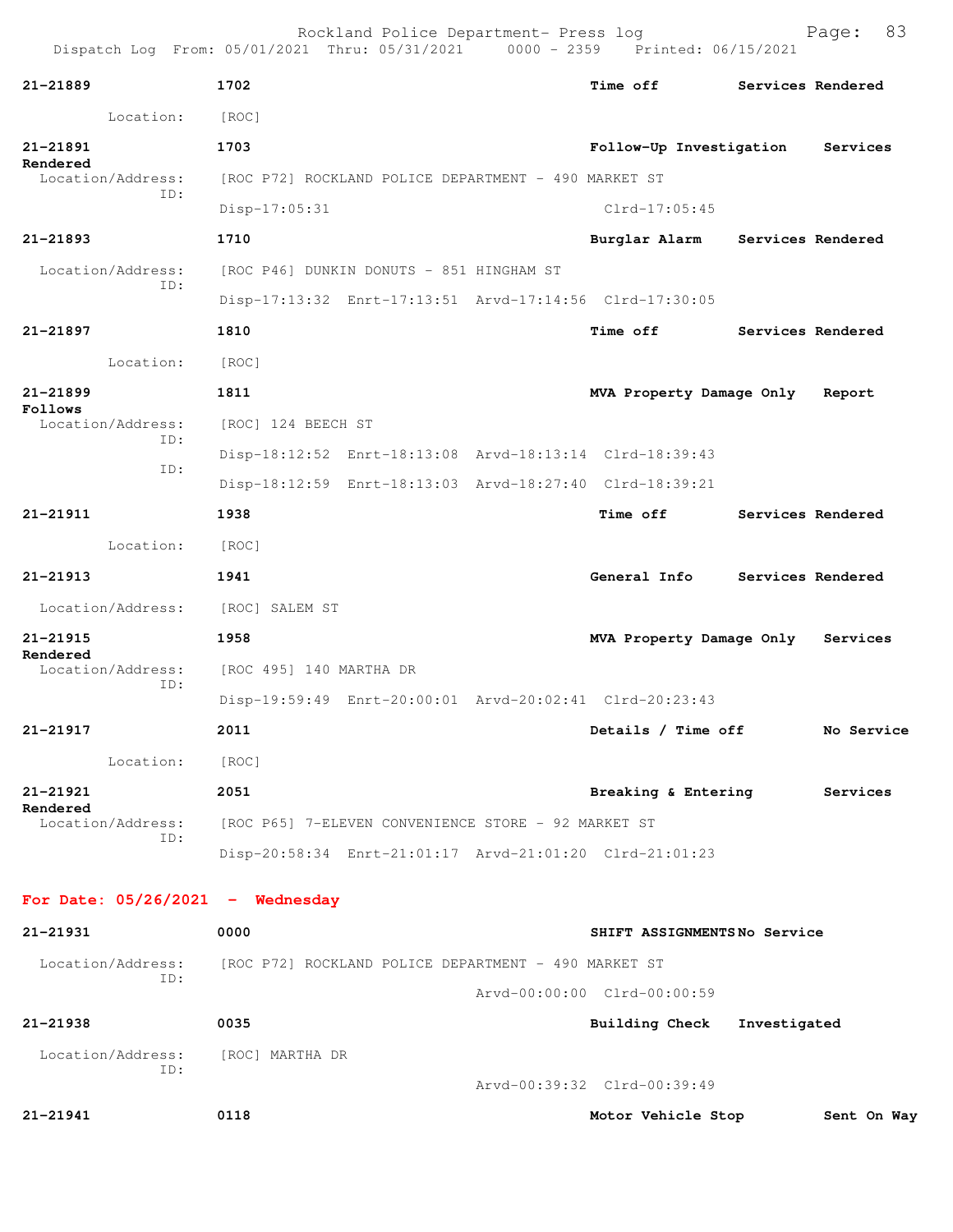| Dispatch Log From: 05/01/2021 Thru: 05/31/2021 |                         | Rockland Police Department- Press log                | 0000 - 2359 Printed: 06/15/2021                         |                   | 84<br>Page:       |
|------------------------------------------------|-------------------------|------------------------------------------------------|---------------------------------------------------------|-------------------|-------------------|
| Location/Address:<br>ID:                       | [ROC 741] 1085 UNION ST |                                                      |                                                         |                   |                   |
| ID:                                            |                         |                                                      | Aryd-01:18:00 Clrd-01:20:58                             |                   |                   |
|                                                |                         |                                                      | Disp-01:19:04 Enrt-01:19:10 Arvd-01:19:15 Clrd-01:21:00 |                   |                   |
| $21 - 21956$                                   | 0600                    |                                                      | <b>Building Check</b>                                   | Services Rendered |                   |
| Location/Address:                              |                         | [ROC] BUILDING DISTRICT - UNION ST                   |                                                         |                   |                   |
| ID:                                            |                         |                                                      | Arvd-06:05:51 Clrd-06:31:11                             |                   |                   |
| $21 - 21958$                                   | 0633                    |                                                      | 911 Accidental                                          | 911 Wireless call |                   |
| (Transfered)<br>Location/Address:              |                         | [ROC P51] DOUBLE TREE - 929 HINGHAM ST Apt. #233     |                                                         |                   |                   |
| ID:                                            |                         |                                                      | Disp-06:36:02 Enrt-06:38:18 Arvd-06:49:09 Clrd-06:54:10 |                   |                   |
| $21 - 21969$                                   | 0749                    |                                                      | Lockout                                                 |                   | Services Rendered |
| Location/Address:                              | [ROC 776] 33 LIBERTY ST |                                                      |                                                         |                   |                   |
| ID:                                            |                         |                                                      | Arvd-07:49:00 Clrd-08:02:15                             |                   |                   |
| $21 - 21974$                                   | 0800                    |                                                      | Information Call No Action Required                     |                   |                   |
| Location/Address:                              |                         | [ROC P72] ROCKLAND POLICE DEPARTMENT - 490 MARKET ST |                                                         |                   |                   |
| 21-21990                                       | 0800                    |                                                      | Animal Complaint Services Rendered                      |                   |                   |
| Location/Address:                              | [ROC] 68 SPRING ST      |                                                      |                                                         |                   |                   |
| $21 - 21971$                                   | 0807                    |                                                      | MVA Property Damage Only                                |                   | Investigated      |
| Location/Address:                              |                         | [ROC] 0 BOXBERRY LN @ 190 VFW DR                     |                                                         |                   |                   |
| ID:                                            |                         | Disp-08:08:54 Enrt-08:10:06                          | $Clrd-08:24:30$                                         |                   |                   |
| ID:<br>ID:                                     |                         | Disp-08:10:39 Enrt-08:10:43                          | Clrd-08:17:19                                           |                   |                   |
|                                                |                         | Disp-08:25:31 Enrt-08:25:34                          | $Clrd-08:35:13$                                         |                   |                   |
| 21-21982                                       | 0849                    |                                                      | Building Check                                          | Services Rendered |                   |
| Location/Address:<br>ID:                       | [ROC] HINGHAM ST        |                                                      |                                                         |                   |                   |
|                                                |                         |                                                      | Arvd-08:49:33 Clrd-08:49:52                             |                   |                   |
| 21-21991                                       | 0913                    |                                                      | RANGE IS HOT                                            |                   | Services Rendered |
| Location/Address:                              | [ROC] BEECH ST          |                                                      |                                                         |                   |                   |
| 21-21992<br>Rendered                           | 0919                    |                                                      | Hazardous Materials                                     |                   | Services          |
| Location/Address:                              | [ROC 600] 105 MARKET ST |                                                      |                                                         |                   |                   |
| ID:                                            |                         |                                                      | Disp-09:21:03 Enrt-09:21:20 Arvd-09:27:24 Clrd-09:45:24 |                   |                   |
| $21 - 21994$                                   | 0938                    |                                                      | Motor Vehicle Stop                                      |                   |                   |
| Citation/Warning Issued<br>Location/Address:   |                         | [ROC] 406 VFW DR @ 0 PARMENTER ST                    |                                                         |                   |                   |
| ID:                                            |                         |                                                      | Arvd-09:38:00 Clrd-09:45:41                             |                   |                   |
| 21-22001                                       | 1022                    |                                                      | Motor Vehicle Stop                                      |                   |                   |
| Citation/Warning Issued<br>Location/Address:   | [ROC] 548 HINGHAM ST    |                                                      |                                                         |                   |                   |
| ID:                                            |                         |                                                      | Arvd-10:22:00 Clrd-10:26:44                             |                   |                   |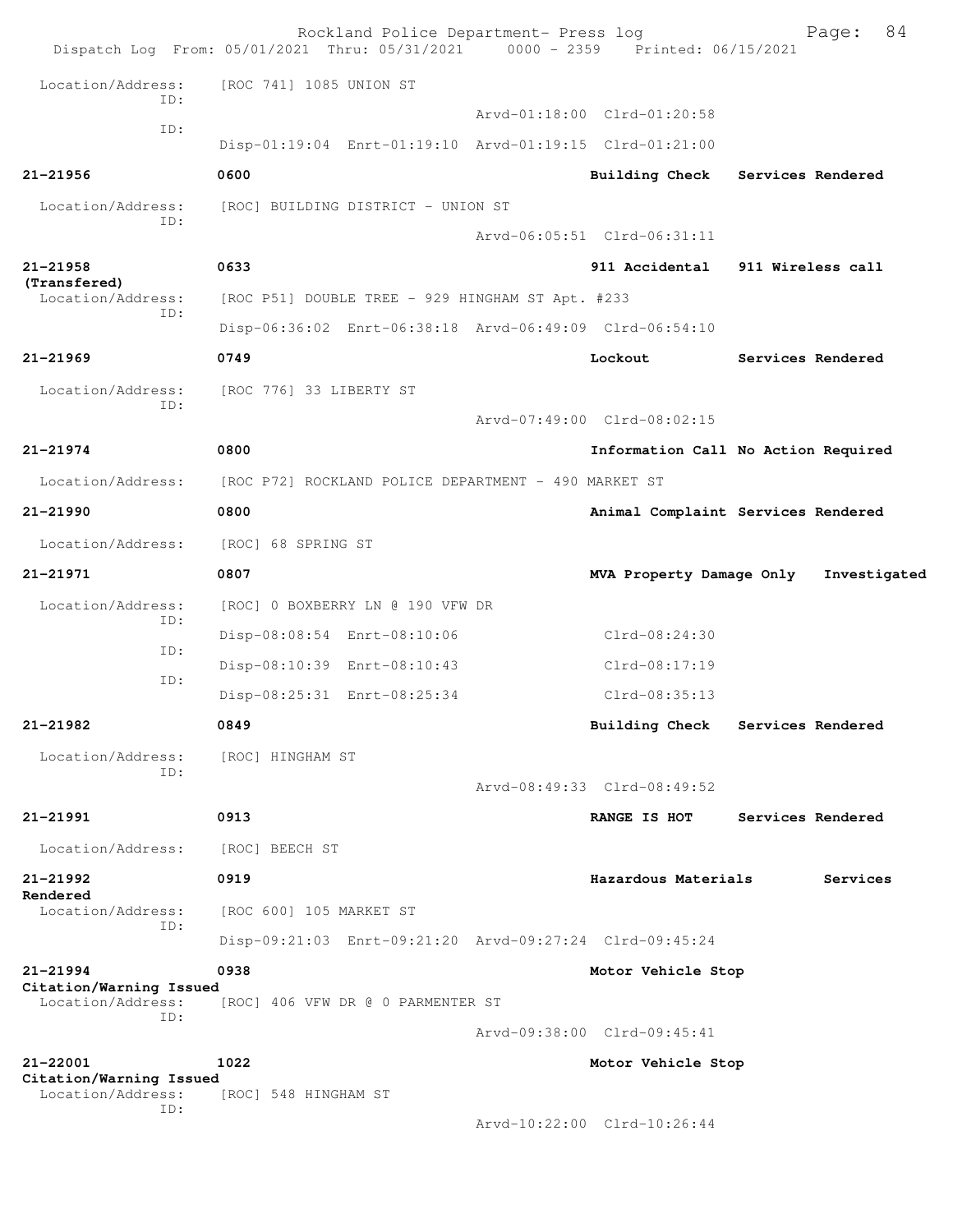| 21-22010<br>Rendered                         | 1103                                                    | Follow-Up Investigation            |                   | Services |
|----------------------------------------------|---------------------------------------------------------|------------------------------------|-------------------|----------|
| Location/Address:                            | [ROC] 135 INDUSTRIAL WAY                                |                                    |                   |          |
| TD:                                          |                                                         | Arvd-11:03:00 Clrd-11:30:23        |                   |          |
| 21-22014                                     | 1138                                                    | Motor Vehicle Stop                 |                   |          |
| Citation/Warning Issued<br>Location/Address: | [ROC] 215 MARKET ST @ 13 CONCORD ST                     |                                    |                   |          |
| TD:                                          | Disp-11:39:27 Enrt-11:39:32 Arvd-11:39:36 Clrd-11:48:49 |                                    |                   |          |
| ID:                                          | $Disp-11:41:22$                                         | $Clrd-11:41:45$                    |                   |          |
| 21-22015                                     | 1139                                                    | Disturbance                        | Services Rendered |          |
| Location/Address:                            | [ROC 69] SOUTH SHORE REHAB & NURSING - 115 NORTH AVE    |                                    |                   |          |
| ID:                                          | Disp-11:41:18 Enrt-11:42:00 Arvd-11:48:03 Clrd-11:57:18 |                                    |                   |          |
| ID:                                          | Disp-11:41:51 Enrt-11:42:02 Arvd-11:43:14 Clrd-11:57:16 |                                    |                   |          |
| 21-22022                                     | 1223                                                    | Burglar Alarm                      | Investigated      |          |
| Location/Address:                            | [ROC] 849 SUMMER ST - SUMMER ST                         |                                    |                   |          |
| ID:                                          | Disp-12:29:05 Enrt-12:29:11 Arvd-12:32:29 Clrd-12:35:42 |                                    |                   |          |
| ID:                                          | Disp-12:32:23 Enrt-12:32:27 Arvd-12:32:29 Clrd-12:35:40 |                                    |                   |          |
| 21-22173                                     | 1230                                                    | Animal Complaint Services Rendered |                   |          |
| Location/Address:                            | [ROC] HARTSUFF PARK - HINGHAM ST                        |                                    |                   |          |
| $21 - 22024$                                 | 1235                                                    | General Info                       | Services Rendered |          |
| Location:                                    | [ROC] HARTSTUFF PARK                                    |                                    |                   |          |
| ID:                                          |                                                         | Arvd-12:35:00 Clrd-14:13:45        |                   |          |
| 21-22033                                     | 1326                                                    | Motor Vehicle Stop                 |                   | Verbal   |
| Warning<br>Location/Address:                 | [ROC P41] BELLEW TILE & MARBLE INC - 308 HINGHAM ST     |                                    |                   |          |
| ID:                                          | Disp-13:27:35 Enrt-13:28:02 Arvd-13:28:06 Clrd-13:31:19 |                                    |                   |          |
| 21-22037                                     | 1330                                                    | Traffic Enforcement                |                   | Services |
| Rendered<br>Location/Address:                | [ROC] 83 CONCORD ST @ 0 J A DUNN MEM DR                 |                                    |                   |          |
| ID:                                          |                                                         | Arvd-13:31:38 Clrd-13:32:36        |                   |          |
| ID:                                          | Disp-13:37:56                                           | Arvd-13:38:00 Clrd-15:29:57        |                   |          |
| $21 - 22040$                                 | 1336                                                    | <b>Building Check</b>              | Services Rendered |          |
| Location/Address:                            | [ROC] HINGHAM ST                                        |                                    |                   |          |
| ID:                                          |                                                         | Arvd-13:36:28 Clrd-13:36:40        |                   |          |
| 21-22172                                     | 1420                                                    | Animal Complaint Services Rendered |                   |          |
| Location/Address:                            | [ROC] 189 SUMMER ST                                     |                                    |                   |          |
| 21-22056                                     | 1438                                                    | RANGE IS COLD                      | No Service        |          |
| Location/Address:                            | [ROC] BEECH ST                                          |                                    |                   |          |
| 21-22060                                     | 1456                                                    | <b>Time off</b>                    | Services Rendered |          |
|                                              |                                                         |                                    |                   |          |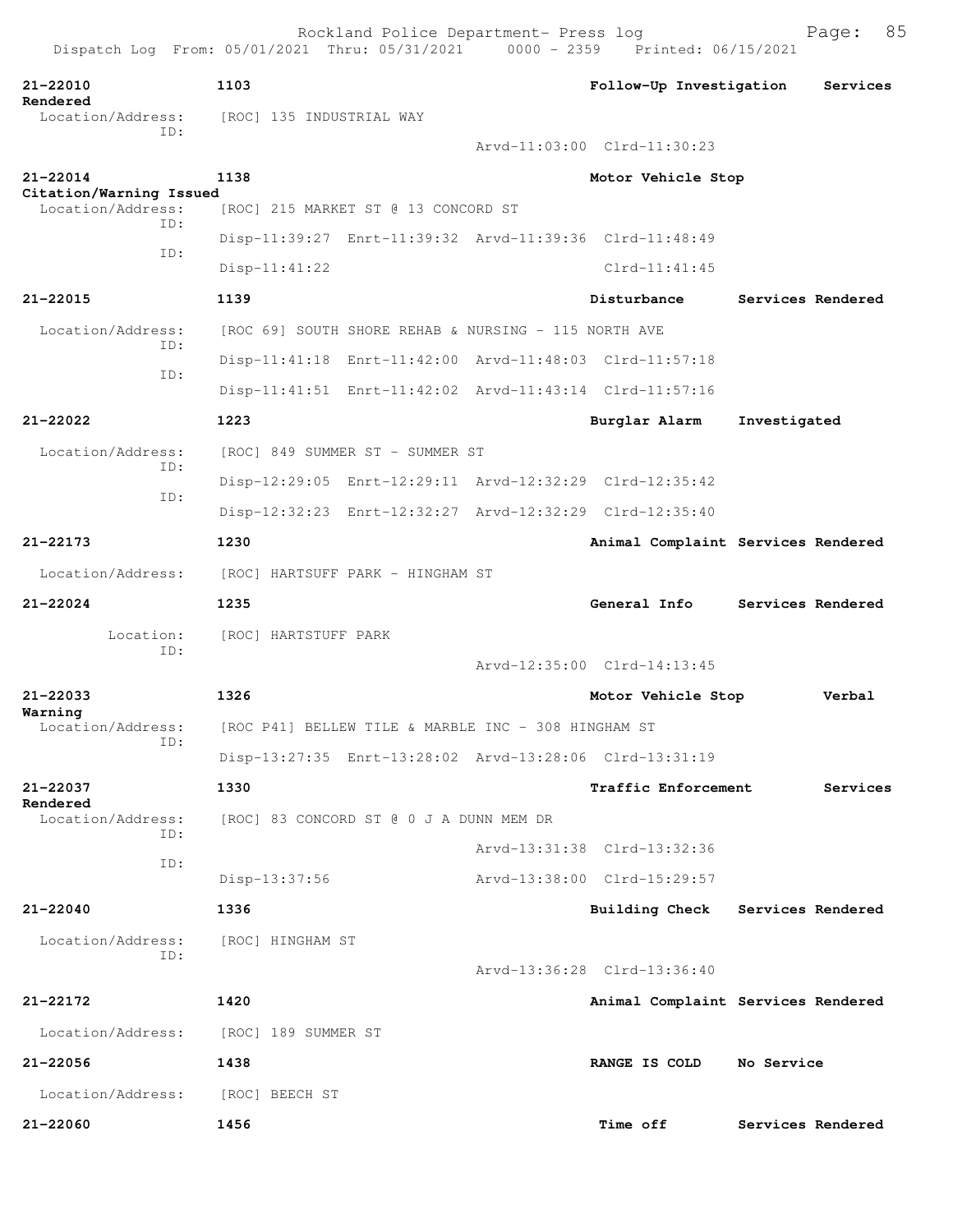|              | Location:                | [ROC]                    |                                                         |                             |                |                   |
|--------------|--------------------------|--------------------------|---------------------------------------------------------|-----------------------------|----------------|-------------------|
| 21-22064     |                          | 1515                     |                                                         | MVA Property Damage Only    |                | Services          |
| Rendered     | Location/Address:        |                          | [ROC 373NMAIN] BILL DELAHUNT PKWY ST @ WEYMOUTH ST      |                             |                |                   |
|              | TD:                      | $Disp-15:20:14$          |                                                         | Arvd-15:20:30 Clrd-15:50:49 |                |                   |
|              | ID:                      | $Disp-15:20:24$          |                                                         | Arvd-15:20:30 Clrd-15:36:24 |                |                   |
|              | ID:                      | Disp-15:30:10            |                                                         | Arvd-15:30:15 Clrd-15:50:38 |                |                   |
| 21-22068     |                          | 1553                     |                                                         | Vehicle Maintenance         |                | No Action         |
| Required     | Location/Address:        |                          | [ROC P72] ROCKLAND POLICE DEPARTMENT - 490 MARKET ST    |                             |                |                   |
|              | TD:                      | $Disp-15:55:45$          |                                                         | $Clrd-16:24:07$             |                |                   |
| 21-22070     |                          | 1602                     |                                                         | General Info                | Appears Secure |                   |
|              | Location/Address:        |                          | [ROC P72] ROCKLAND POLICE DEPARTMENT - 490 MARKET ST    |                             |                |                   |
| 21-22071     |                          | 1605                     |                                                         | Traffic Enforcement         |                | Appears           |
| Secure       | Location:                | [ROC] TOWN WIDE          |                                                         |                             |                |                   |
|              | ID:                      | $Disp-16:06:54$          |                                                         | Arvd-16:07:06 Clrd-16:23:23 |                |                   |
| 21-22072     |                          | 1624                     |                                                         | General Info                | Appears Secure |                   |
|              | Location/Address:        |                          | [ROC P72] ROCKLAND POLICE DEPARTMENT - 490 MARKET ST    |                             |                |                   |
| 21-22074     |                          | 1633                     |                                                         | General Info                | Appears Secure |                   |
|              | Location/Address:        |                          | [ROC P72] ROCKLAND POLICE DEPARTMENT - 490 MARKET ST    |                             |                |                   |
| $21 - 22109$ |                          | 2140                     |                                                         | Details / Time off          |                | Appears           |
| Secure       | Location:                | [ROC]                    |                                                         |                             |                |                   |
| 21-22115     |                          | 2220                     |                                                         | General Info                |                | Services Rendered |
|              | Location/Address:        | [ROC 119] 50 LINDEN PARK |                                                         |                             |                |                   |
|              | ID:                      |                          | Disp-22:21:46 Enrt-22:22:34 Arvd-22:26:53 Clrd-22:43:33 |                             |                |                   |
| 21-22122     |                          | 2310                     |                                                         | Suspicious Activity         |                | Services          |
| Rendered     | Location/Address:        | [ROC] NORTH AVE          |                                                         |                             |                |                   |
|              | ID:                      |                          | Disp-23:13:27 Enrt-23:14:01 Arvd-23:18:12 Clrd-23:26:52 |                             |                |                   |
|              | ID:                      |                          | Disp-23:13:31 Enrt-23:14:00 Arvd-23:18:37 Clrd-23:26:46 |                             |                |                   |
|              | ID:                      |                          | Disp-23:13:56 Enrt-23:13:59 Arvd-23:19:09 Clrd-23:26:41 |                             |                |                   |
|              | ID:                      |                          | Disp-23:14:15 Enrt-23:14:18 Arvd-23:18:41 Clrd-23:26:43 |                             |                |                   |
|              |                          |                          |                                                         |                             |                |                   |
|              | For Date: $05/27/2021$ - | Thursday                 |                                                         |                             |                |                   |

| 21-22128             |                   | 0003                                                 | SHIFT ASSIGNMENTS Services Rendered |
|----------------------|-------------------|------------------------------------------------------|-------------------------------------|
|                      | Location/Address: | [ROC P72] ROCKLAND POLICE DEPARTMENT - 490 MARKET ST |                                     |
| 21-22133<br>Rendered |                   | 0033                                                 | Details / Time off<br>Services      |
|                      | Location:         | [ROC]                                                |                                     |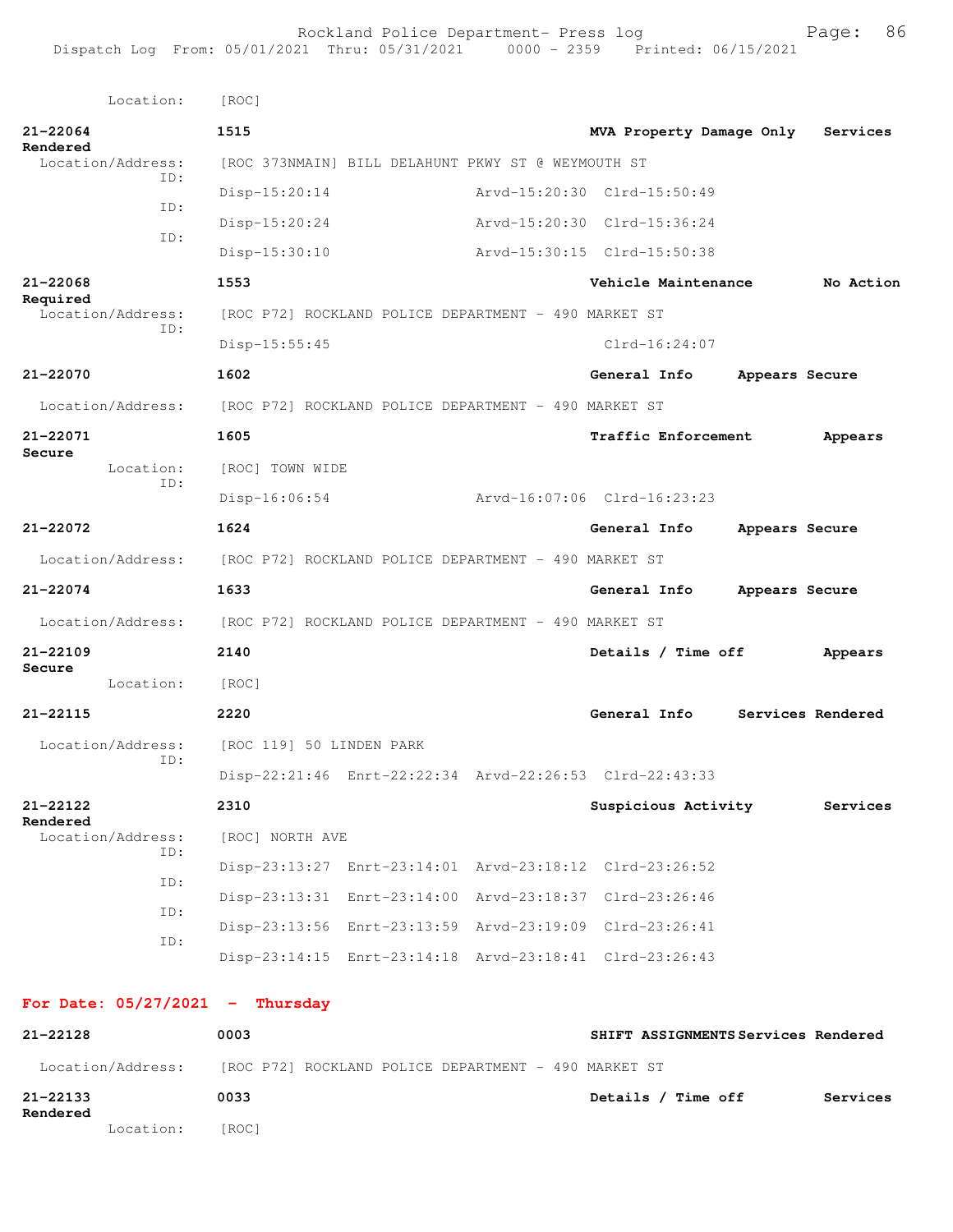| $21 - 22135$<br>Rendered                     | 0039                                                                                                                                                   | Details / Time off               | Services                            |
|----------------------------------------------|--------------------------------------------------------------------------------------------------------------------------------------------------------|----------------------------------|-------------------------------------|
| Location:                                    | [ROC]                                                                                                                                                  |                                  |                                     |
| $21 - 22143$<br>Checked/Secured              | 0217                                                                                                                                                   | Burglar Alarm                    | Building                            |
| Location/Address:<br>TD:                     | [ROC] SAMS MARKET - 200 VFW DR                                                                                                                         |                                  |                                     |
|                                              | Disp-02:18:52 Enrt-02:20:59 Arvd-02:21:05 Clrd-02:21:40                                                                                                |                                  |                                     |
| $21 - 22145$<br>Checked/Secured              | 0357                                                                                                                                                   | Burglar Alarm                    | Building                            |
| Location/Address:<br>TD:                     | [ROC] SAMS MARKET - 200 VFW DR                                                                                                                         |                                  |                                     |
| Original Call #:                             | Disp-03:58:07 Enrt-03:58:09 Arvd-03:59:40 Clrd-04:00:43<br>$21 - 22143$                                                                                |                                  |                                     |
| $21 - 22148$                                 | 0600                                                                                                                                                   | <b>Building Check</b>            | Appears Secure                      |
| Location/Address:                            | [ROC] UNION ST                                                                                                                                         |                                  |                                     |
| TD:                                          |                                                                                                                                                        | Arvd-06:00:28 Clrd-06:23:47      |                                     |
| $21 - 22157$                                 | 0741                                                                                                                                                   | Emergency Medical Transported to |                                     |
| Hospital<br>Location/Address:<br>ID:         | [ROC 69] SOUTH SHORE REHAB & NURSING - 115 NORTH AVE                                                                                                   |                                  |                                     |
| Fire Unit:                                   | Disp-07:43:58 Enrt-07:44:01<br>ROCKEN1-Pumper-Rockland Engine 1                                                                                        | $Clrd-07:46:33$                  |                                     |
|                                              | Disp-07:46:06 Enrt-07:49:11 Arvd-07:50:11 Clrd-07:58:01<br>InQrtsUnavl-07:58:01 InSrvce-07:58:01                                                       |                                  |                                     |
| EMS Unit:                                    | ROCKAM1-Rockland A1<br>Disp-07:48:54 Enrt-07:49:09 Arvd-07:50:10 Clrd-07:57:58<br>Hosp-08:07:21 ClrHosp-08:25:38 InQrtsUnavl-08:28:39 InSrvce-08:28:39 |                                  |                                     |
|                                              |                                                                                                                                                        |                                  |                                     |
| $21 - 22161$                                 | 0800                                                                                                                                                   |                                  | SHIFT ASSIGNMENTS Services Rendered |
| Location/Address:                            | [ROC P72] ROCKLAND POLICE DEPARTMENT - 490 MARKET ST                                                                                                   |                                  |                                     |
| $21 - 22174$                                 | 0800                                                                                                                                                   |                                  | Animal Complaint Services Rendered  |
| Location/Address:                            | [ROC] MAPLE ST                                                                                                                                         |                                  |                                     |
| $21 - 22162$                                 | 0813                                                                                                                                                   | METRO TRAINING                   | Services Rendered                   |
| Location/Address:                            | [ROC P72] ROCKLAND POLICE DEPARTMENT - 490 MARKET ST                                                                                                   |                                  |                                     |
| 21-22168                                     | 0908                                                                                                                                                   | RANGE IS HOT                     | Services Rendered                   |
| Location/Address:                            | [ROC] BEECH ST                                                                                                                                         |                                  |                                     |
| 21-22180                                     | 0922                                                                                                                                                   | <b>CRUISER REPAIR</b>            | Services Rendered                   |
| Location/Address:                            | [ROC] LARRYS - UNION ST                                                                                                                                |                                  |                                     |
| $21 - 22179$                                 | 0944                                                                                                                                                   | Motor Vehicle Stop               |                                     |
| Citation/Warning Issued<br>Location/Address: | [ROC] 90 BEECH ST                                                                                                                                      |                                  |                                     |
| ID:                                          |                                                                                                                                                        | Arvd-09:44:00 Clrd-10:13:37      |                                     |
| ID:                                          | Disp-09:48:03 Enrt-09:48:07 Arvd-09:50:27 Clrd-10:13:40                                                                                                |                                  |                                     |
| 21-22183                                     | 1010                                                                                                                                                   | VACATION DAYS/Time off           | Services                            |
| Rendered<br>Location:                        | [ROC]                                                                                                                                                  |                                  |                                     |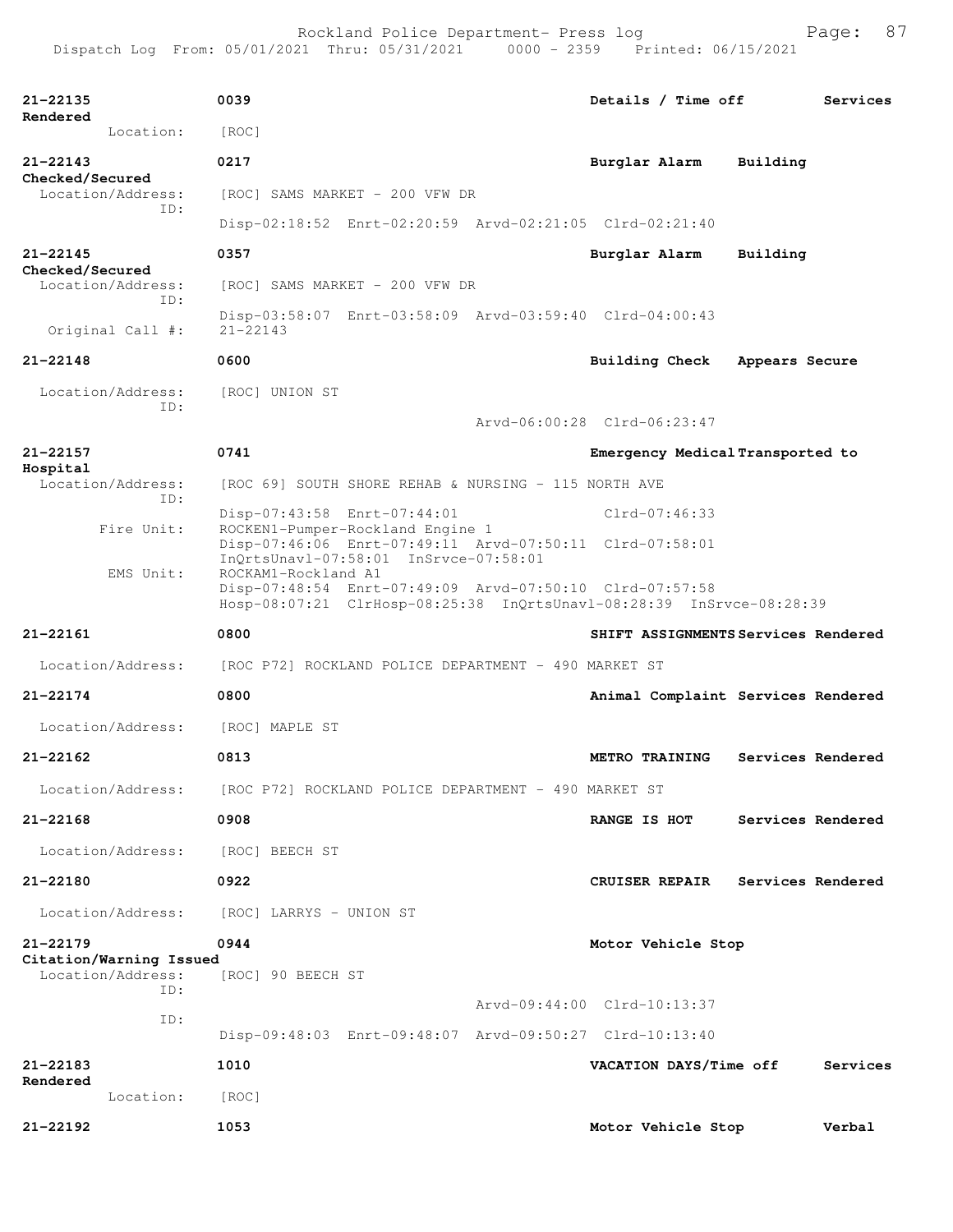|                                     | Rockland Police Department- Press log<br>Dispatch Log From: 05/01/2021 Thru: 05/31/2021 0000 - 2359 Printed: 06/15/2021 |                                     | Page:             | 88 |
|-------------------------------------|-------------------------------------------------------------------------------------------------------------------------|-------------------------------------|-------------------|----|
| Warning<br>Location/Address:<br>ID: | [ROC] 333 PLAIN ST @ 290 REED ST                                                                                        |                                     |                   |    |
|                                     |                                                                                                                         | Arvd-10:53:00 Clrd-10:57:41         |                   |    |
| $21 - 22196$                        | 1124                                                                                                                    | Unwanted Party Services Rendered    |                   |    |
| Location/Address:<br>ID:            | [ROC 597] 145 NORTH AVE                                                                                                 |                                     |                   |    |
|                                     | Disp-11:25:36 Enrt-11:36:02 Arvd-11:39:40 Clrd-12:50:31                                                                 |                                     |                   |    |
| $21 - 22197$                        | 1149                                                                                                                    | Animal Complaint Unfounded          |                   |    |
| Location/Address:<br>TD:            | [ROC] 610 HINGHAM ST                                                                                                    |                                     |                   |    |
|                                     |                                                                                                                         | Arvd-11:49:00 Clrd-11:57:03         |                   |    |
| 21-22203                            | 1251                                                                                                                    | Burglar Alarm Services Rendered     |                   |    |
| Location/Address:                   | [ROC] 156 NORTH AVE                                                                                                     |                                     |                   |    |
| ID:                                 | Disp-12:51:55 Enrt-12:52:10                                                                                             | Clrd-12:53:19                       |                   |    |
| ID:                                 | Disp-12:53:15 Enrt-12:53:23 Arvd-12:56:12 Clrd-13:04:58                                                                 |                                     |                   |    |
| 21-22211                            | 1325                                                                                                                    | Assist Public                       | Services Rendered |    |
| Location/Address:                   | [ROC P72] ROCKLAND POLICE DEPARTMENT - 490 MARKET ST                                                                    |                                     |                   |    |
| 21-22213                            | 1333                                                                                                                    | <b>Time off</b>                     | Services Rendered |    |
| Location:                           | [ROC]                                                                                                                   |                                     |                   |    |
| $21 - 22215$                        | 1343                                                                                                                    | Animal Complaint Services Rendered  |                   |    |
| Location/Address:                   | [ROC P117] 391 SALEM STREET - 391 SALEM ST                                                                              |                                     |                   |    |
| ID:                                 |                                                                                                                         | Arvd-13:43:00 Clrd-13:48:00         |                   |    |
| $21 - 22216$                        | 1346                                                                                                                    | Traffic Enforcement                 | Services          |    |
| Rendered<br>Location/Address:       | [ROC] 83 CONCORD ST @ 0 J A DUNN MEM DR                                                                                 |                                     |                   |    |
| ID:                                 | Disp-13:47:16 Enrt-13:47:19 Arvd-13:47:42 Clrd-14:41:21                                                                 |                                     |                   |    |
| 21-22221                            | 1448                                                                                                                    | RANGE IS COLD                       | Services Rendered |    |
| Location/Address:                   | [ROC] BEECH ST                                                                                                          |                                     |                   |    |
| $21 - 22223$<br>Rendered            | 1503                                                                                                                    | Disabled Motor Vehicle              | Services          |    |
| Location/Address:<br>ID:            | [ROC] 244 MARKET ST                                                                                                     |                                     |                   |    |
|                                     | Disp-15:04:23 Enrt-15:05:58 Arvd-15:08:27 Clrd-15:36:56                                                                 |                                     |                   |    |
| 21-22231                            | 1600                                                                                                                    | SHIFT ASSIGNMENTS Services Rendered |                   |    |
| Location/Address:<br>ID:            | [ROC P72] ROCKLAND POLICE DEPARTMENT - 490 MARKET ST                                                                    |                                     |                   |    |
|                                     | $Disp-16:04:06$                                                                                                         | $Clrd-16:04:34$                     |                   |    |
| $21 - 22233$                        | 1604                                                                                                                    | Details / Time off                  | Services          |    |
| Rendered<br>Location:               | [ROC]                                                                                                                   |                                     |                   |    |
| 21-22235                            | 1612                                                                                                                    | Motor Vehicle Stop                  | Verbal            |    |
| Warning<br>Location/Address:<br>ID: | [ROC P73] UNION POINT ENTRANCE - RESERVOIR PARK DR                                                                      |                                     |                   |    |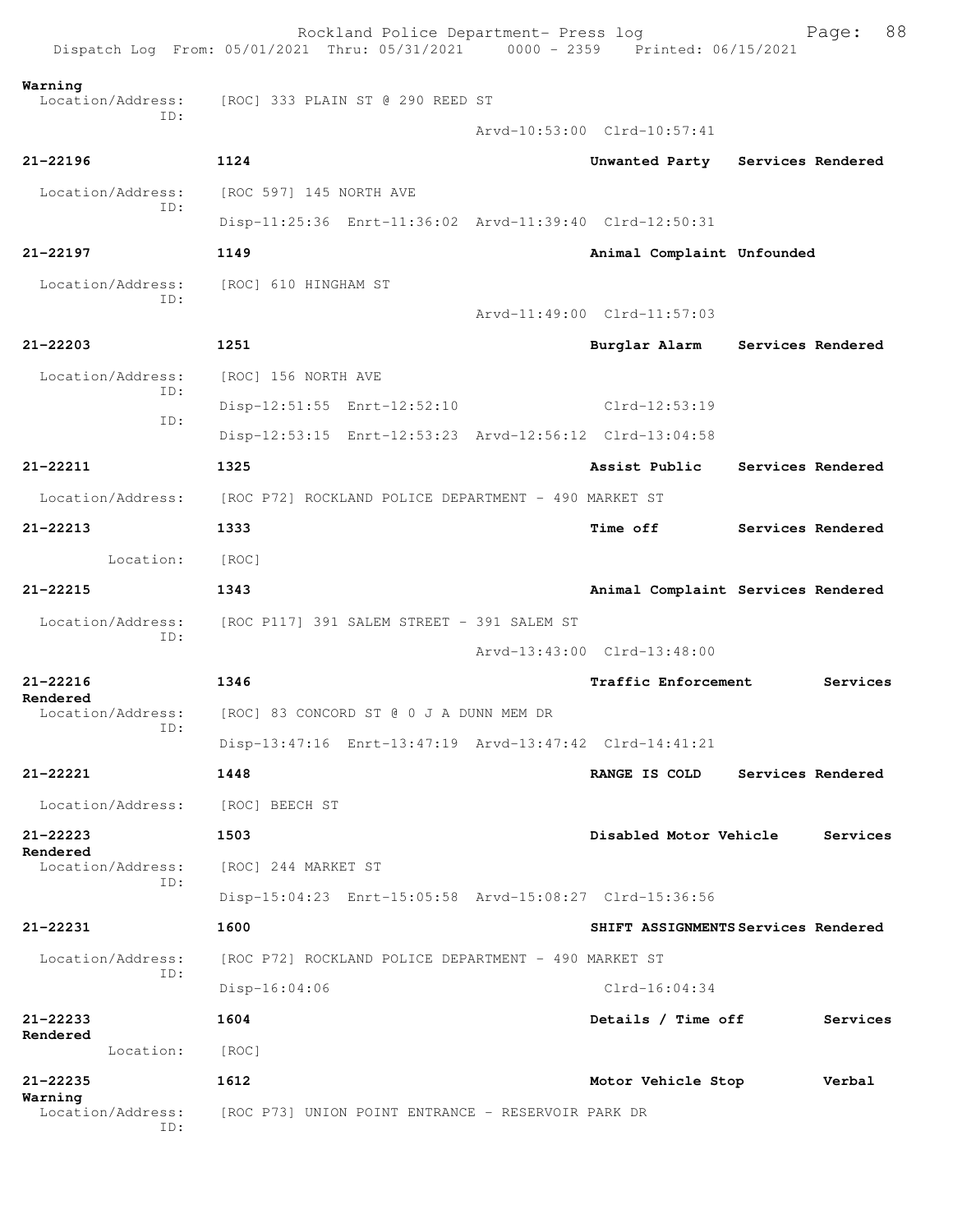Arvd-16:12:00 Clrd-16:14:09

| 21-22239<br>Rendered                         | 1639                                                                   | Traffic Enforcement         |                    | Services |
|----------------------------------------------|------------------------------------------------------------------------|-----------------------------|--------------------|----------|
| Location/Address:<br>ID:                     | [ROC] WEBSTER ST                                                       |                             |                    |          |
|                                              |                                                                        | Arvd-16:39:00 Clrd-19:36:38 |                    |          |
| $21 - 22249$                                 | 1725                                                                   | Missing Person              | Investigated       |          |
| Location/Address:<br>ID:                     | [ROC] 32 NORTH DOUGLAS ST                                              |                             |                    |          |
|                                              | Disp-17:28:02 Enrt-17:28:56 Arvd-17:33:50 Clrd-18:57:17                |                             |                    |          |
| 21-22251<br>Citation/Warning Issued          | 1739                                                                   | Motor Vehicle Stop          |                    |          |
| Location/Address:                            | [ROC] UNION ST                                                         |                             |                    |          |
| TD:                                          |                                                                        | Arvd-17:39:00 Clrd-17:43:48 |                    |          |
| 21-22255                                     | 1755                                                                   | Motor Vehicle Stop          |                    |          |
| Citation/Warning Issued<br>Location/Address: | [ROC 545] 614 LIBERTY ST                                               |                             |                    |          |
| TD:                                          |                                                                        | Arvd-17:55:00 Clrd-18:02:03 |                    |          |
| $21 - 22263$                                 | 1846                                                                   | Details / Time off          |                    | Services |
| Rendered<br>Location:                        | [ROC]                                                                  |                             |                    |          |
| $21 - 22265$                                 | 1905                                                                   | Follow-Up Investigation     |                    | Services |
| Rendered<br>Location/Address:                | [ROC] 32 NORTH DOUGLAS ST                                              |                             |                    |          |
| ID:                                          |                                                                        | Arvd-19:05:00 Clrd-19:36:56 |                    |          |
|                                              |                                                                        |                             |                    |          |
| $21 - 22266$<br>Rendered                     | 1907                                                                   | Details / Time off          |                    | Services |
| Location:                                    | [ROC]                                                                  |                             |                    |          |
| $21 - 22268$<br>Rendered                     | 1924                                                                   | Follow-Up Investigation     |                    | Services |
| Location/Address:<br>ID:                     | [ROC 119] 50 LINDEN PARK                                               |                             |                    |          |
|                                              |                                                                        | Arvd-19:24:00 Clrd-19:26:00 |                    |          |
| 21-22270                                     | 1956                                                                   | <b>BOLO</b>                 | No Action Required |          |
|                                              | Location/Address: [ROC P72] ROCKLAND POLICE DEPARTMENT - 490 MARKET ST |                             |                    |          |
| $21 - 22271$                                 | 1957                                                                   | <b>BOLO</b>                 | Services Rendered  |          |
| Location/Address:                            | [ROC P72] ROCKLAND POLICE DEPARTMENT - 490 MARKET ST                   |                             |                    |          |
| ID:                                          | Disp-19:59:26                                                          | $Clrd-19:59:44$             |                    |          |
| ID:                                          | Disp-19:59:26                                                          | Clrd-19:59:48               |                    |          |
| ID:                                          | Disp-19:59:26                                                          | Clrd-19:59:51               |                    |          |
| ID:                                          | Disp-19:59:26                                                          | Clrd-19:59:55               |                    |          |
| 21-22278                                     | 2042                                                                   | Disturbance                 | Gone on arrival    |          |
| Location/Address:                            | [ROC P64] CVS PHARMACY - 80 MARKET ST                                  |                             |                    |          |
| ID:                                          | Disp-20:43:47                                                          | Arvd-20:43:53 Clrd-20:45:17 |                    |          |
| $21 - 22279$                                 | 2048                                                                   | Details / Time off          |                    | Services |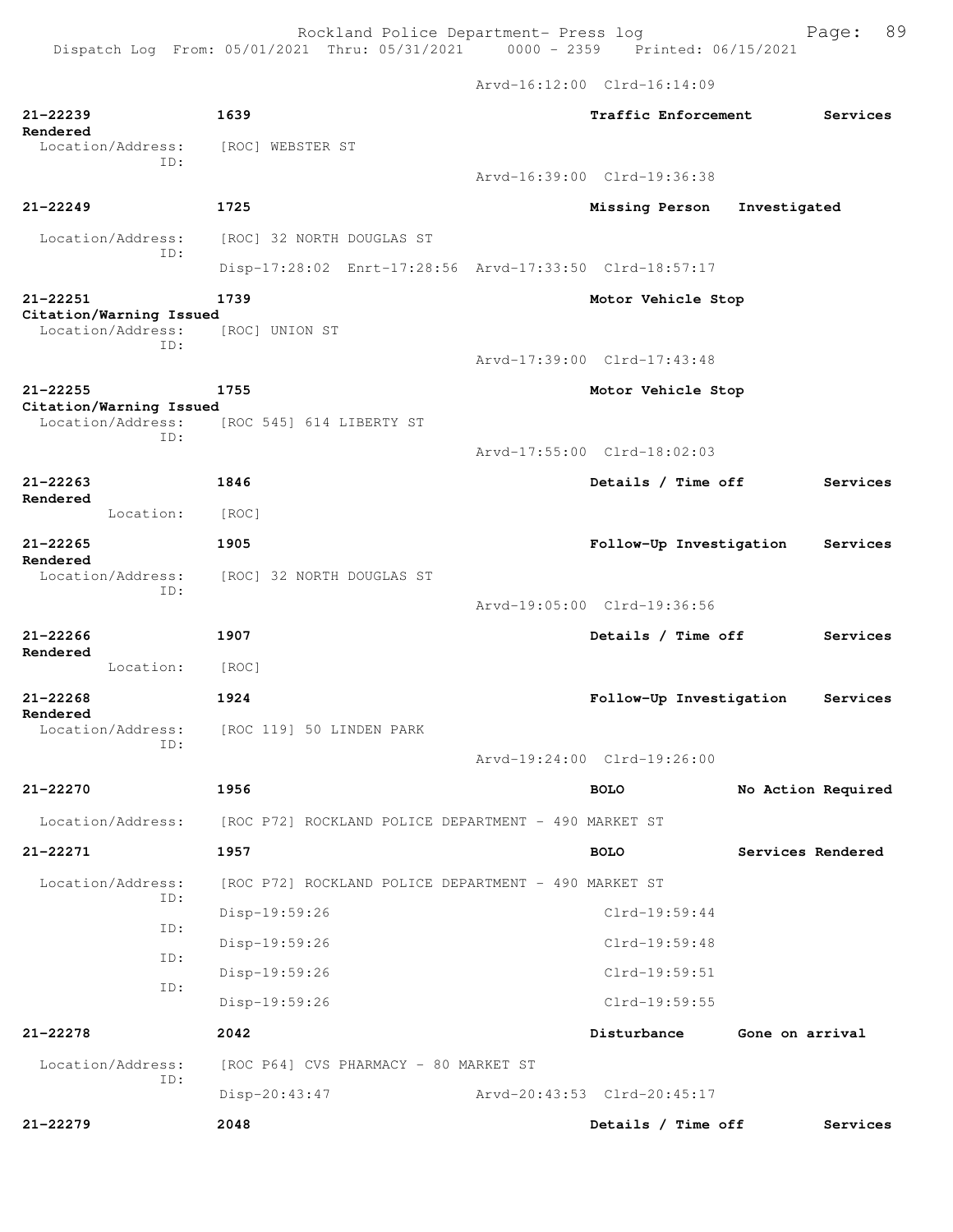| Rendered |
|----------|
|----------|

| Location:                | [ROC]               |  |                                                         |                   |
|--------------------------|---------------------|--|---------------------------------------------------------|-------------------|
| 21-22280                 | 2050                |  | Unwanted Party                                          | Services Rendered |
| Location/Address:<br>ID: | [ROC] 1094 UNION ST |  |                                                         |                   |
| ID:                      |                     |  | Disp-20:52:11 Enrt-20:54:03 Arvd-20:57:34 Clrd-21:56:08 |                   |
|                          |                     |  | Disp-20:53:59 Enrt-20:54:02 Arvd-20:57:30 Clrd-21:56:16 |                   |
| $21 - 22288$<br>Rendered | 2235                |  | Details / Time off                                      | Services          |

Location: [ROC]

## **For Date: 05/28/2021 - Friday**

| $21 - 22291$                         | 0003                                                    |  | SHIFT ASSIGNMENTS Services Rendered |                                     |  |
|--------------------------------------|---------------------------------------------------------|--|-------------------------------------|-------------------------------------|--|
| Location/Address:<br>TD:             | [ROC P72] ROCKLAND POLICE DEPARTMENT - 490 MARKET ST    |  |                                     |                                     |  |
|                                      | $Disp-00:05:04$                                         |  | $Clrd-00:05:12$                     |                                     |  |
| 21-22293<br>Rendered                 | 0025                                                    |  | Details / Time off                  | Services                            |  |
| Location:                            | [ROC]                                                   |  |                                     |                                     |  |
| $21 - 22294$                         | 0059                                                    |  | Burglar Alarm                       | Building                            |  |
| Checked/Secured<br>Location/Address: | [ROC P1] 99 RESTAURANT - 29 ACCORD PARK DR              |  |                                     |                                     |  |
| TD:                                  | Disp-01:00:19 Enrt-01:00:27 Arvd-01:03:10 Clrd-01:11:28 |  |                                     |                                     |  |
| ID:                                  | Disp-01:01:26 Enrt-01:01:32 Arvd-01:02:29 Clrd-01:11:28 |  |                                     |                                     |  |
| $21 - 22297$                         | 0102                                                    |  | 911 Accidental                      | Investigated                        |  |
| Location/Address:                    | [ROC 1061] 487 HINGHAM ST                               |  |                                     |                                     |  |
| TD:                                  | Disp-01:12:44 Enrt-01:12:49 Arvd-01:15:48 Clrd-01:22:45 |  |                                     |                                     |  |
| $21 - 22300$                         | 0148                                                    |  | Burglar Alarm                       | Building                            |  |
| Checked/Secured<br>Location/Address: | [ROC] SAM'S MARKET - 200 VFW DR                         |  |                                     |                                     |  |
| TD:                                  | Disp-01:50:29 Enrt-01:50:42 Arvd-01:55:45 Clrd-01:55:48 |  |                                     |                                     |  |
| ID:                                  | Disp-01:50:39 Enrt-01:50:42                             |  | $Clrd-01:53:46$                     |                                     |  |
| $21 - 22301$                         | 0151                                                    |  | Disturbance                         | Investigated                        |  |
| Location/Address:<br>TD:             | [ROC] 1067 UNION ST                                     |  |                                     |                                     |  |
| TD:                                  | Disp-01:53:19 Enrt-01:53:24 Arvd-02:01:07 Clrd-02:02:21 |  |                                     |                                     |  |
| ID:                                  | Disp-01:53:55 Enrt-01:54:01 Arvd-02:01:16 Clrd-02:02:21 |  |                                     |                                     |  |
| ID:                                  | Disp-01:56:15 Enrt-01:56:19 Arvd-01:57:25 Clrd-01:57:30 |  |                                     |                                     |  |
|                                      | Disp-01:57:38                                           |  | Arvd-01:57:42 Clrd-02:02:21         |                                     |  |
| $21 - 22308$                         | 0503                                                    |  | Building Check                      | Appears Secure                      |  |
| Location/Address:<br>TD:             | [ROC] UNION ST                                          |  |                                     |                                     |  |
|                                      | Disp-05:04:37                                           |  | Arvd-05:04:44 Clrd-05:26:24         |                                     |  |
| $21 - 22316$                         | 0801                                                    |  |                                     | SHIFT ASSIGNMENTS Services Rendered |  |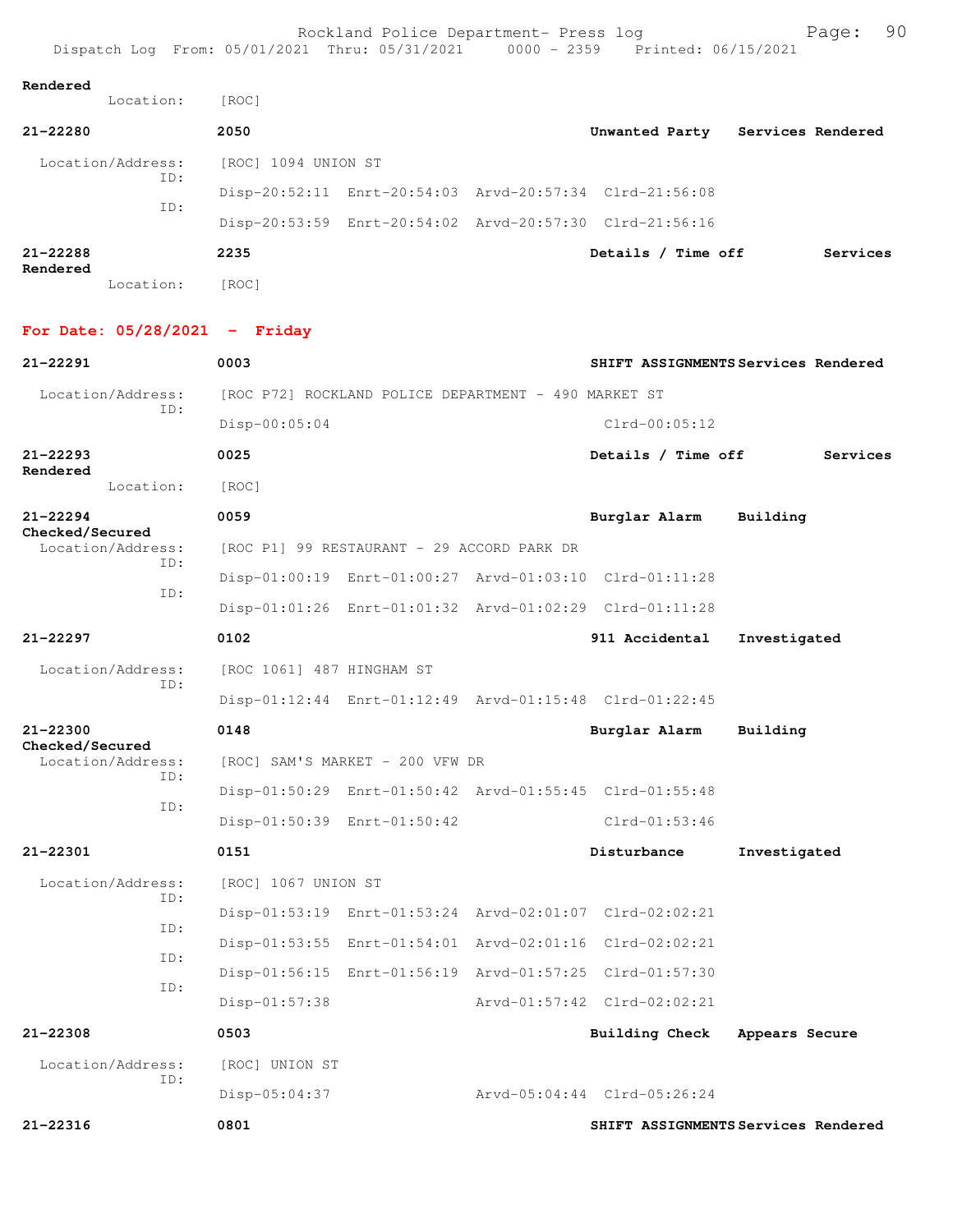|                                     | Rockland Police Department- Press log<br>Dispatch Log From: 05/01/2021 Thru: 05/31/2021 | Page: 91<br>0000 - 2359 Printed: 06/15/2021 |  |  |  |  |
|-------------------------------------|-----------------------------------------------------------------------------------------|---------------------------------------------|--|--|--|--|
| Location/Address:                   | [ROC P72] ROCKLAND POLICE DEPARTMENT - 490 MARKET ST                                    |                                             |  |  |  |  |
| 21-22329                            | 0810                                                                                    | Animal Complaint Services Rendered          |  |  |  |  |
| Location/Address:                   | [ROC] 770 HINGHAM ST                                                                    |                                             |  |  |  |  |
| 21-22322                            | 0822                                                                                    | STATION MAINTENANCE<br>Services             |  |  |  |  |
| Rendered<br>Location/Address:       | [ROC P72] ROCKLAND POLICE DEPARTMENT - 490 MARKET ST                                    |                                             |  |  |  |  |
| $21 - 22324$                        | 0829                                                                                    | Details / Time off<br>Services              |  |  |  |  |
| Rendered<br>Location:               | [ROC]                                                                                   |                                             |  |  |  |  |
| 21-22331                            | 0920                                                                                    | Road Obstruction Services Rendered          |  |  |  |  |
| Location/Address:<br>ID:            | [ROC] 74 ARLINGTON ST @ 53 PAYSON AVE                                                   |                                             |  |  |  |  |
|                                     | Disp-09:22:19 Enrt-09:22:35 Arvd-09:25:32 Clrd-10:22:53                                 |                                             |  |  |  |  |
| 21-22333                            | 0934                                                                                    | Details / Time off<br>Services              |  |  |  |  |
| Rendered<br>Location:               | [ROC]                                                                                   |                                             |  |  |  |  |
| 21-22334<br>Rendered                | 0941                                                                                    | Details / Time off<br>Services              |  |  |  |  |
| Location:                           | [ROC]                                                                                   |                                             |  |  |  |  |
| 21-22336<br>Citation/Warning Issued | 1009                                                                                    | Motor Vehicle Stop                          |  |  |  |  |
| Location/Address:<br>ID:            | [ROC] EAST WATER ST @ CHRISTOPHER DR                                                    |                                             |  |  |  |  |
| ID:                                 |                                                                                         | Arvd-10:09:00 Clrd-10:23:06                 |  |  |  |  |
|                                     | $Disp-10:10:19$                                                                         | Arvd-10:13:54 Clrd-10:23:13                 |  |  |  |  |
| 21-22337                            | 1012                                                                                    | 911 Accidental<br>Cancelled Enroute         |  |  |  |  |
| Location/Address:<br>ID:            | [ROC] WEATHERVANE GOLF CLUB - WEYMOUTH ST                                               |                                             |  |  |  |  |
|                                     | Disp-10:19:13 Enrt-10:19:16                                                             | $Clrd-10:22:03$                             |  |  |  |  |
| $21 - 22342$<br>Checked/Secured     | 1049                                                                                    | Building Check<br>Building                  |  |  |  |  |
| Location/Address:<br>ID:            | [ROC] HINGHAM ST                                                                        |                                             |  |  |  |  |
|                                     |                                                                                         | Arvd-10:50:09 Clrd-10:51:45                 |  |  |  |  |
| $21 - 22343$<br>Checked/Secured     | 1051                                                                                    | <b>Building Check</b><br>Building           |  |  |  |  |
| Location/Address:<br>TD:            | [ROC] HINGHAM ST                                                                        |                                             |  |  |  |  |
|                                     |                                                                                         | Arvd-10:51:45 Clrd-10:52:11                 |  |  |  |  |
| 21-22350                            | 1116                                                                                    | TOPPS SHIFTS<br>Services Rendered           |  |  |  |  |
| Location/Address:                   | [ROC P72] ROCKLAND POLICE DEPARTMENT - 490 MARKET ST                                    |                                             |  |  |  |  |
| $21 - 22354$<br>Rendered            | 1138                                                                                    | Services<br>STATION MAINTENANCE             |  |  |  |  |
| Location/Address:                   | [ROC P72] ROCKLAND POLICE DEPARTMENT - 490 MARKET ST                                    |                                             |  |  |  |  |
| $21 - 22360$<br>arrival             | 1219                                                                                    | Suspicious Activity<br>Gone on              |  |  |  |  |
| Location/Address:<br>ID:<br>ID:     | [ROC] 677 HINGHAM ST<br>Disp-12:22:13 Enrt-12:22:36 Arvd-12:24:42 Clrd-12:27:45         |                                             |  |  |  |  |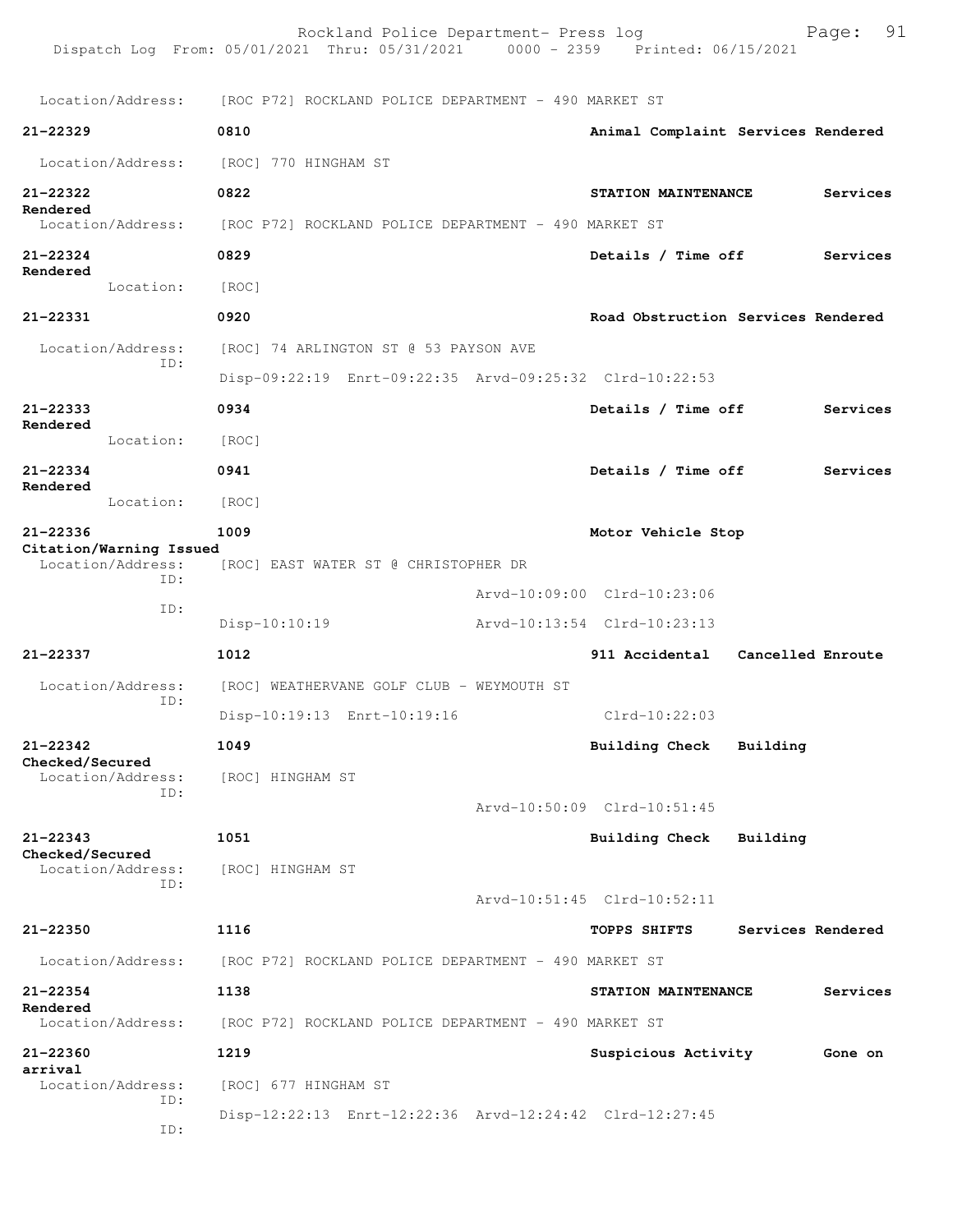|                                                   | Rockland Police Department- Press log<br>Dispatch Log From: 05/01/2021 Thru: 05/31/2021 0000 - 2359 Printed: 06/15/2021 |                                    |          | Page: 92   |
|---------------------------------------------------|-------------------------------------------------------------------------------------------------------------------------|------------------------------------|----------|------------|
|                                                   | Disp-12:22:32 Enrt-12:22:36 Arvd-12:24:46 Clrd-12:27:49                                                                 |                                    |          |            |
| $21 - 22363$                                      | 1223                                                                                                                    | PLATES RETURNED Services Rendered  |          |            |
| Location/Address:                                 | [ROC P72] ROCKLAND POLICE DEPARTMENT - 490 MARKET ST                                                                    |                                    |          |            |
| 21-22364<br>Made                                  | 1230                                                                                                                    | Traffic Enforcement                |          | Arrest (s) |
| Location/Address:<br>TD:                          | [ROC] EAST WATER ST                                                                                                     |                                    |          |            |
| Refer To Summons:<br>Summons:<br>Address:<br>Age: | Disp-12:30:46<br>21ROC-22364-AR<br>SANCHEZ GUERRA, MARCOS<br>78 NORTH ST<br>HANOVER, MA<br>- 34                         | Arvd-12:33:09 Clrd-15:40:23        |          |            |
| Charges:                                          | SPEEDING IN VIOL SPECIAL REGULATION<br>UNLICENSED OPERATION OF MV                                                       |                                    |          |            |
| $21 - 22365$<br>Checked/Secured                   | 1233                                                                                                                    | <b>Building Check</b>              | Building |            |
| Location/Address:<br>ID:                          | [ROC] HINGHAM ST                                                                                                        | Arvd-12:34:24 Clrd-12:43:52        |          |            |
| 21-22371                                          | 1332                                                                                                                    | MVA Property Damage Only           |          | Services   |
| Rendered<br>Location/Address:                     | [ROC] TAUNTON AVE                                                                                                       |                                    |          |            |
| ID:                                               | $Disp-13:33:13$                                                                                                         | Arvd-13:36:11 Clrd-13:36:15        |          |            |
| $21 - 22374$                                      | 1407                                                                                                                    | <b>Health &amp; Welfare Check</b>  |          | Services   |
| Rendered<br>Location/Address:                     | [ROC] 92 CHURCH ST Apt. #11                                                                                             |                                    |          |            |
| ID:                                               | Disp-14:10:28 Enrt-14:10:33                                                                                             | Clrd-14:20:38                      |          |            |
| $21 - 22389$                                      | 1430                                                                                                                    | Animal Complaint Services Rendered |          |            |
| Location/Address:                                 | [ROC] 133 SALEM ST                                                                                                      |                                    |          |            |
| 21-22378                                          | 1433                                                                                                                    | Animal Complaint Services Rendered |          |            |
| Location/Address:<br>ID:                          | [ROC] 412 SALEM ST                                                                                                      |                                    |          |            |
|                                                   |                                                                                                                         | Arvd-14:33:00 Clrd-14:38:02        |          |            |
| $21 - 22379$<br>Checked/Secured                   | 1434                                                                                                                    | <b>Building Check</b>              | Building |            |
| Location/Address:<br>ID:                          | [ROC] HINGHAM ST                                                                                                        |                                    |          |            |
|                                                   |                                                                                                                         | Arvd-14:34:40 Clrd-14:45:54        |          |            |
| 21-22390<br>Checked/Secured                       | 1530                                                                                                                    | <b>Building Check</b>              | Building |            |
| Location/Address:<br>ID:                          | [ROC 530] 100 MARTHA DR                                                                                                 |                                    |          |            |
|                                                   | $Disp-15:31:13$                                                                                                         | Clrd-15:31:27                      |          |            |
| $21 - 22391$<br>Checked/Secured                   | 1531                                                                                                                    | Building Check                     | Building |            |
| Location/Address:<br>ID:                          | [ROC P47] BEST WESTERN - 909 HINGHAM ST                                                                                 |                                    |          |            |
|                                                   | $Disp-15:32:22$                                                                                                         | Clrd-15:32:28                      |          |            |
| 21-22396                                          | 1600                                                                                                                    | SHIFT ASSIGNMENTSNo Service        |          |            |
| Location/Address:                                 | [ROC P72] ROCKLAND POLICE DEPARTMENT - 490 MARKET ST                                                                    |                                    |          |            |
| 21-22398                                          | 1608                                                                                                                    | Traffic Enforcement                |          | No Action  |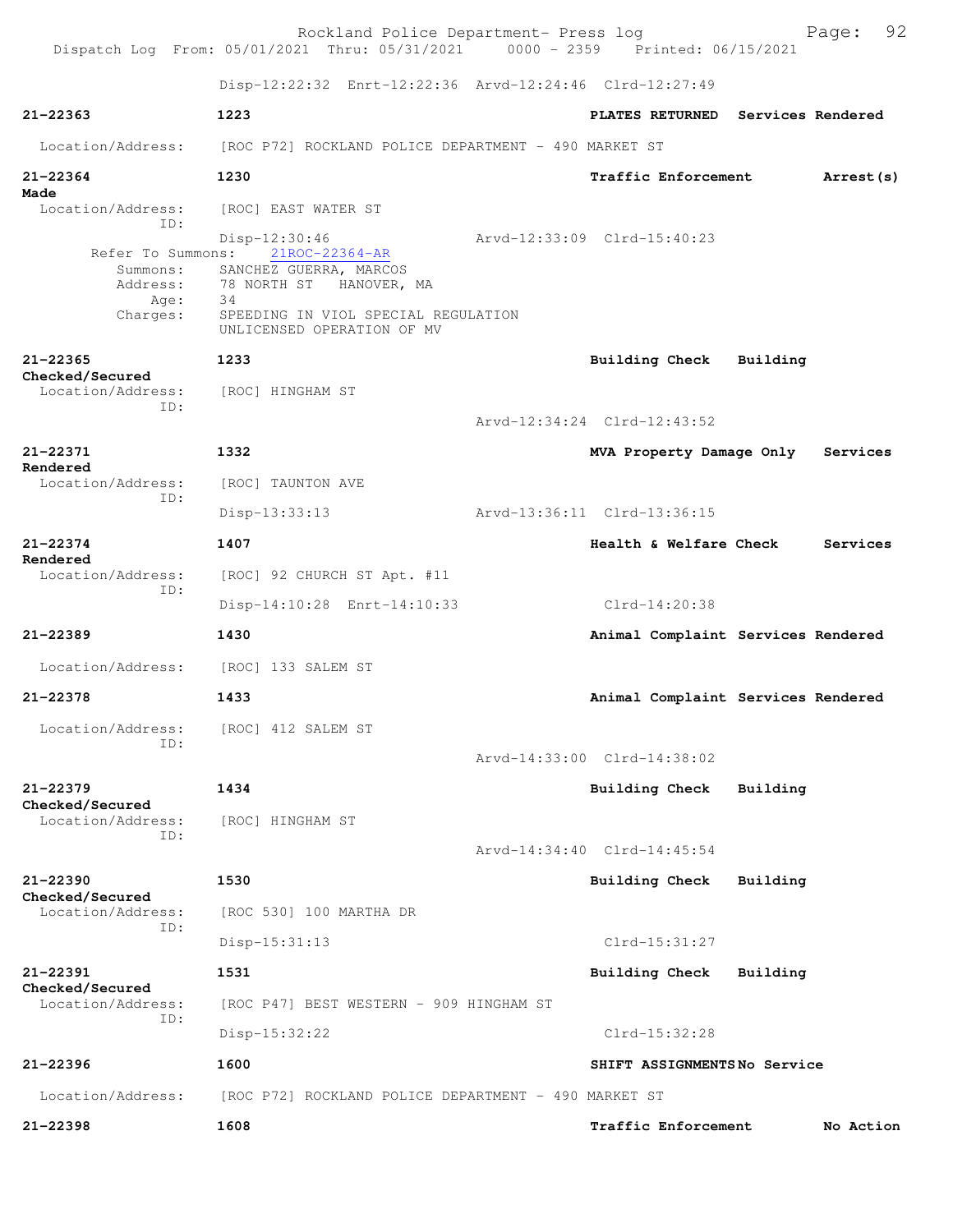|                                                                                |                                                                                              | Rockland Police Department- Press log                        |                                                         |          | Page:             | 93 |
|--------------------------------------------------------------------------------|----------------------------------------------------------------------------------------------|--------------------------------------------------------------|---------------------------------------------------------|----------|-------------------|----|
| Dispatch Log From: 05/01/2021 Thru: 05/31/2021 0000 - 2359 Printed: 06/15/2021 |                                                                                              |                                                              |                                                         |          |                   |    |
| Required<br>Location/Address:                                                  | [ROC] EAST WATER ST                                                                          |                                                              |                                                         |          |                   |    |
| ID:                                                                            |                                                                                              |                                                              |                                                         |          |                   |    |
| Refer To Summons:<br>Summons:<br>Address:<br>Age:<br>Charges:                  | 21ROC-22398-AR<br>MANNA, JAKE WILLIAM<br>280 WATER ST<br>19<br>LICENSE SUSPENDED, OP MV WITH | HANOVER, MA<br>SPEEDING RATE OF SPEED EXCEEDING POSTED LIMIT | Disp-16:10:14 Enrt-16:48:21 Arvd-16:48:22 Clrd-20:17:03 |          |                   |    |
| $21 - 22405$                                                                   | 1636                                                                                         |                                                              | Assist Public Services Rendered                         |          |                   |    |
| Location/Address:<br>TD:                                                       | [ROC 597] 145 NORTH AVE                                                                      |                                                              |                                                         |          |                   |    |
|                                                                                |                                                                                              |                                                              | Disp-16:41:14 Enrt-16:41:24 Arvd-16:57:37 Clrd-16:57:44 |          |                   |    |
| $21 - 22407$                                                                   | 1656                                                                                         |                                                              | <b>BOLO</b>                                             |          | Services Rendered |    |
| Location/Address:<br>TD:                                                       |                                                                                              | [ROC P72] ROCKLAND POLICE DEPARTMENT - 490 MARKET ST         |                                                         |          |                   |    |
| ID:                                                                            |                                                                                              |                                                              | Disp-17:02:45 Enrt-17:02:48 Arvd-17:02:49 Clrd-17:03:10 |          |                   |    |
|                                                                                |                                                                                              |                                                              | Disp-17:03:00 Enrt-17:03:03 Arvd-17:03:04 Clrd-17:06:30 |          |                   |    |
| 21-22425<br>Required                                                           | 1909                                                                                         |                                                              | Motor Vehicle Complaint                                 |          | No Action         |    |
| Location/Address:                                                              | [ROC] 825 HINGHAM ST                                                                         |                                                              |                                                         |          |                   |    |
| TD:                                                                            | Disp-19:10:48 Enrt-19:11:06                                                                  |                                                              | Clrd-19:12:03                                           |          |                   |    |
| $21 - 22428$<br>Rendered                                                       | 1915                                                                                         |                                                              | Assist Other Agency                                     |          | Services          |    |
| Location/Address:<br>ID:                                                       | [ROC] 107 MYRTLE ST                                                                          |                                                              |                                                         |          |                   |    |
|                                                                                |                                                                                              |                                                              | Disp-19:16:24 Enrt-19:16:26 Arvd-19:16:28 Clrd-19:25:29 |          |                   |    |
| $21 - 22434$                                                                   | 1946                                                                                         |                                                              | Building Check Services Rendered                        |          |                   |    |
| Location/Address:<br>TD:                                                       | [ROC] MARTHA DR                                                                              |                                                              |                                                         |          |                   |    |
|                                                                                |                                                                                              |                                                              | Arvd-19:47:55 Clrd-19:48:18                             |          |                   |    |
| $21 - 22436$<br>Checked/Secured                                                | 1949                                                                                         |                                                              | <b>Building Check</b>                                   | Building |                   |    |
| Location/Address:<br>TD:                                                       | [ROC] CONCORD ST                                                                             |                                                              |                                                         |          |                   |    |
|                                                                                |                                                                                              |                                                              | Arvd-19:50:07 Clrd-20:01:37                             |          |                   |    |
| $21 - 22438$                                                                   | 2000                                                                                         |                                                              | Assist Fire Department                                  |          |                   |    |
| Taken/Referred to Other Agency<br>Location/Address:                            | [ROC] 177 MARTHA DR Apt. #A                                                                  |                                                              |                                                         |          |                   |    |
| TD:                                                                            |                                                                                              |                                                              | Disp-20:02:09 Enrt-20:02:27 Arvd-20:04:27 Clrd-20:10:25 |          |                   |    |
| ID:                                                                            |                                                                                              |                                                              | Disp-20:02:23 Enrt-20:02:26 Arvd-20:04:30 Clrd-20:04:57 |          |                   |    |
| ID:                                                                            |                                                                                              |                                                              | Disp-20:04:51 Enrt-20:04:53 Arvd-20:04:54 Clrd-20:10:22 |          |                   |    |
| $21 - 22440$                                                                   | 2027                                                                                         |                                                              | Building Check                                          |          | Services Rendered |    |
| Location/Address:<br>ID:                                                       | [ROC] HINGHAM ST                                                                             |                                                              |                                                         |          |                   |    |
|                                                                                |                                                                                              |                                                              | Arvd-20:27:36 Clrd-20:29:50                             |          |                   |    |
| $21 - 22447$                                                                   | 2113                                                                                         |                                                              | <b>Building Check</b>                                   |          | Services Rendered |    |
| Location/Address:                                                              | [ROC] MARTHA DR                                                                              |                                                              |                                                         |          |                   |    |
| ID:                                                                            |                                                                                              |                                                              | Arvd-21:13:42 Clrd-21:20:13                             |          |                   |    |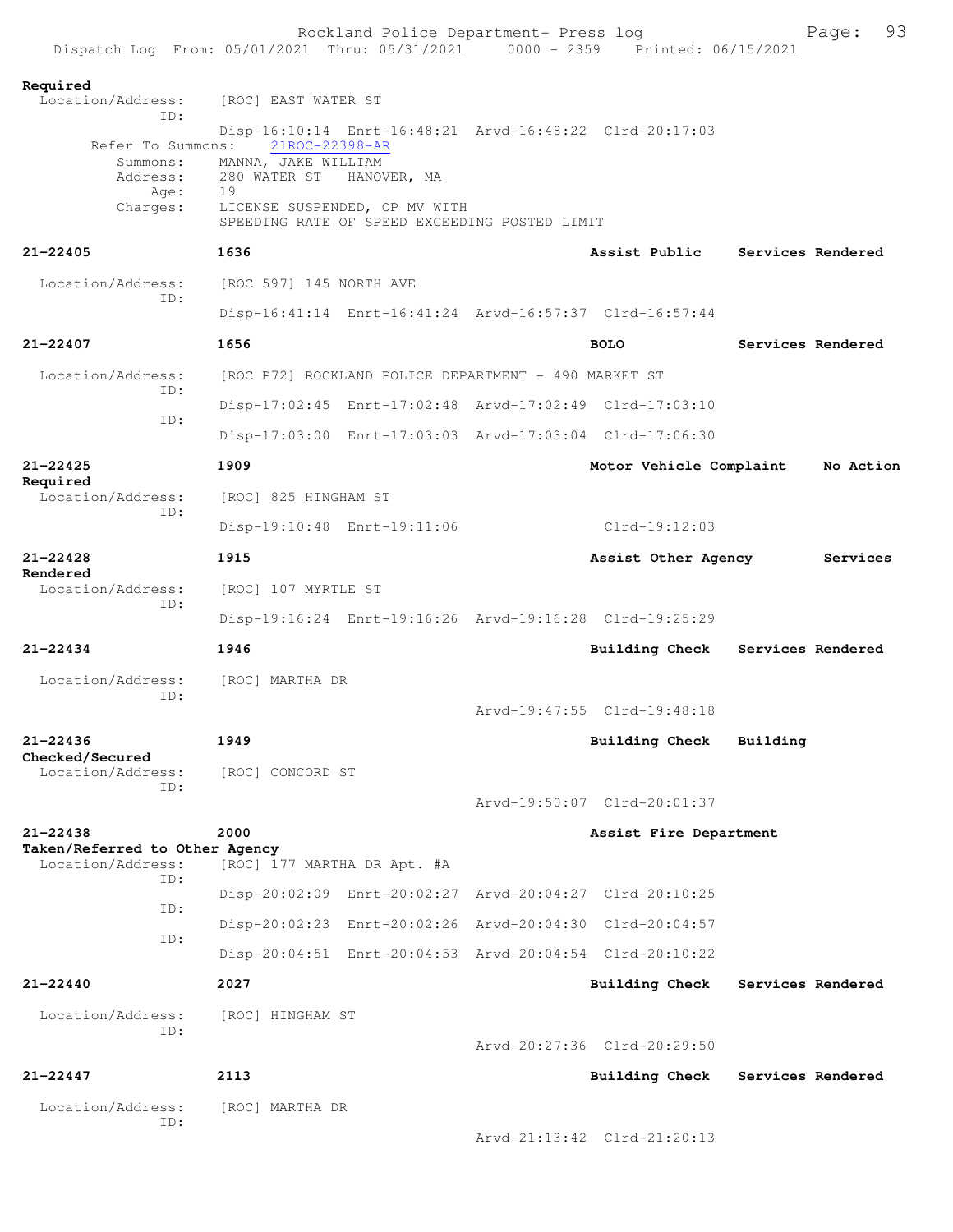| $21 - 22448$                                                | 2122                                                |                                                                           | CANCEL TIME OFF No Service                                                                                                                   |                   |
|-------------------------------------------------------------|-----------------------------------------------------|---------------------------------------------------------------------------|----------------------------------------------------------------------------------------------------------------------------------------------|-------------------|
| Location:                                                   | [ROC]                                               |                                                                           |                                                                                                                                              |                   |
| $21 - 22449$                                                | 2125                                                |                                                                           | <b>Building Check</b>                                                                                                                        | Building          |
| Checked/Secured<br>Location/Address:<br>TD:                 | [ROC] CONCORD ST                                    |                                                                           |                                                                                                                                              |                   |
|                                                             |                                                     |                                                                           | Arvd-21:27:52 Clrd-21:32:35                                                                                                                  |                   |
| 21-22451                                                    | 2144                                                |                                                                           | Assist Public                                                                                                                                | Sent On Way       |
| Location/Address:<br>ID:                                    |                                                     | [ROC P72] ROCKLAND POLICE DEPARTMENT - 490 MARKET ST                      |                                                                                                                                              |                   |
|                                                             |                                                     |                                                                           | Disp-21:45:17 Enrt-21:45:20 Arvd-21:45:21 Clrd-21:58:34                                                                                      |                   |
| $21 - 22452$                                                | 2154                                                |                                                                           | <b>Building Check</b>                                                                                                                        | Services Rendered |
| Location/Address:                                           | [ROC] HINGHAM ST                                    |                                                                           |                                                                                                                                              |                   |
| ID:                                                         |                                                     |                                                                           | Arvd-21:55:28 Clrd-21:58:31                                                                                                                  |                   |
| $21 - 22457$                                                | 2214                                                |                                                                           | Breaking & Entering                                                                                                                          | Arrest (s)        |
| Made<br>Location/Address:                                   | [ROC] 51 HANNAH WAY                                 |                                                                           |                                                                                                                                              |                   |
| ID:                                                         | Refer To Summons: 21ROC-22457-AR<br>Juvenile Arrest |                                                                           | Disp-22:16:47 Enrt-22:16:57 Arvd-22:24:05 Clrd-22:42:51                                                                                      |                   |
| Age:<br>Charges:                                            | 14<br>B&E FOR MISDEMEANOR<br>THREAT TO COMMIT CRIME | DESTRUCTION OF PROPERTY +\$1200, WANTON c266 \$127                        |                                                                                                                                              |                   |
| $21 - 22459$                                                | 2217                                                |                                                                           | Assist Public                                                                                                                                | Taken/Referred to |
| Other Agency<br>Location/Address:<br>TD:                    | [ROC] 27 PLEASANT ST Apt. #2                        |                                                                           |                                                                                                                                              |                   |
|                                                             |                                                     |                                                                           | Disp-22:24:44 Enrt-22:24:47 Arvd-22:27:28 Clrd-23:13:17                                                                                      |                   |
| $21 - 22462$<br>Checked/Secured<br>Location/Address:<br>ID: | 2308<br>[ROC] HINGHAM ST                            |                                                                           | Building Check                                                                                                                               | Building          |
|                                                             |                                                     |                                                                           | Arvd-23:09:35 Clrd-23:12:25                                                                                                                  |                   |
| $21 - 22463$<br>arrival                                     | 2334                                                |                                                                           | Motor Vehicle Complaint                                                                                                                      | Gone on           |
| Location/Address:<br>TD:                                    |                                                     | [ROC P95] HOLY FAMILY CHURCH - 403 UNION ST                               |                                                                                                                                              |                   |
| ID:                                                         |                                                     |                                                                           | Disp-23:34:46 Enrt-23:35:37 Arvd-23:39:34 Clrd-23:43:07                                                                                      |                   |
|                                                             |                                                     |                                                                           | Disp-23:36:53 Enrt-23:36:55 Arvd-23:39:33 Clrd-23:43:13                                                                                      |                   |
| $21 - 22464$                                                | 2337                                                |                                                                           | Building Check                                                                                                                               | Services Rendered |
| Location/Address:<br>ID:                                    | [ROC] MARTHA DR                                     |                                                                           |                                                                                                                                              |                   |
|                                                             |                                                     |                                                                           | Arvd-23:37:53 Clrd-23:40:24                                                                                                                  |                   |
| $21 - 22466$<br>Transported to Hospital                     | 2343                                                |                                                                           | Motor Vehicle Collision W/PI                                                                                                                 |                   |
| Location/Address:<br>Fire Unit:<br>EMS Unit:                | [ROC] 232 WEST WATER ST<br>ROCKAM1-Rockland A1      | ROCKEN1-Pumper-Rockland Engine 1<br>InQrtsUnavl-00:56:58 InSrvce-00:56:58 | Disp-23:44:30 Enrt-23:47:18 Arvd-23:54:56 Clrd-05/29/2021 @ 00:56:58                                                                         |                   |
|                                                             |                                                     |                                                                           | Disp-23:45:10 Enrt-23:47:18 Arvd-23:54:56 Clrd-05/29/2021 @ 00:08:36<br>Hosp-00:16:21 ClrHosp-00:41:11 InQrtsUnavl-00:47:14 InSrvce-00:47:14 |                   |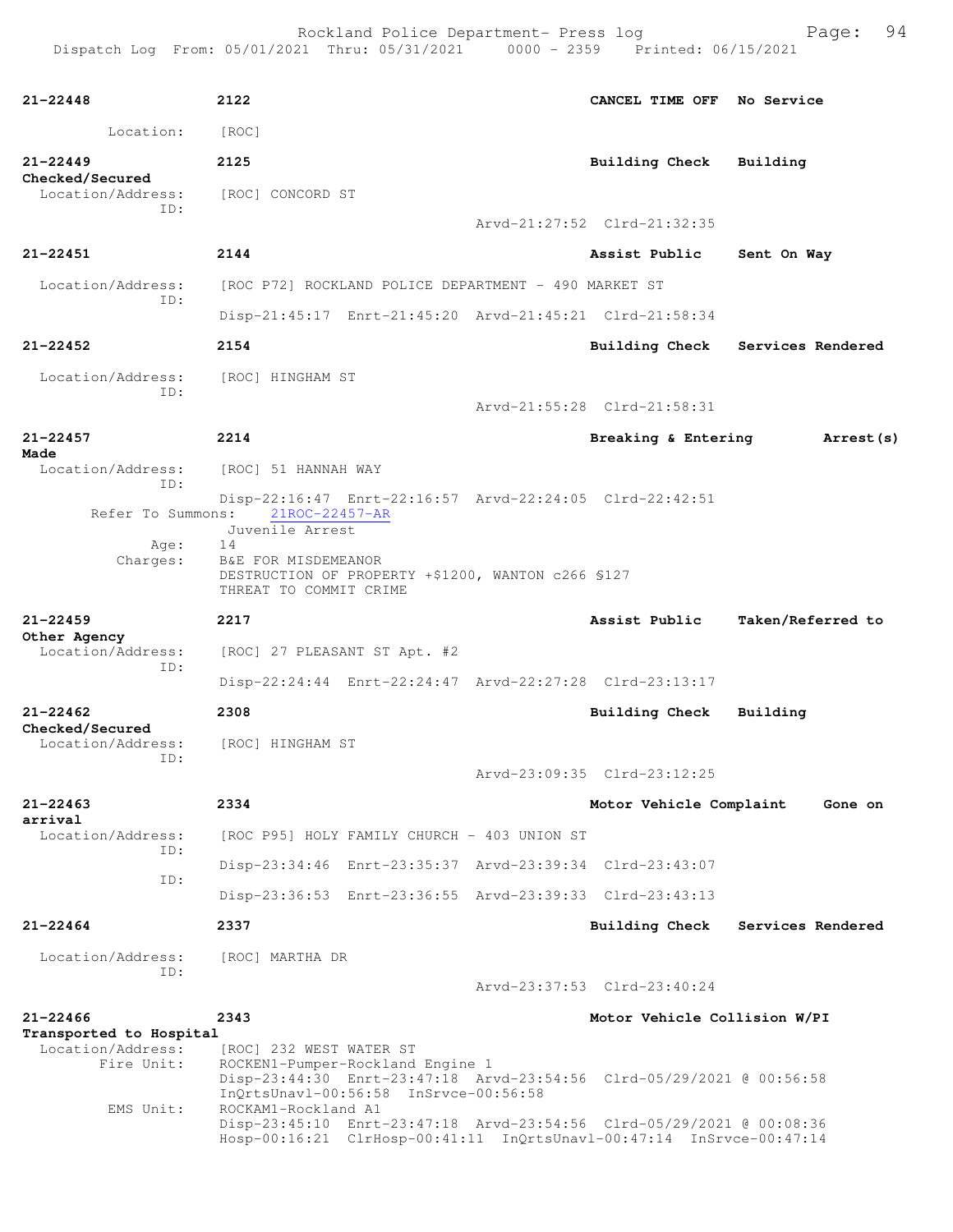ID:

Disp-23:50:06 Enrt-23:50:09 Arvd-23:50:39 Clrd-05/29/2021 @ 00:06:28

| $21 - 22468$<br>Report Follows | 2346                                                                                         | Motor Vehicle Collision W/PI |
|--------------------------------|----------------------------------------------------------------------------------------------|------------------------------|
| Location/Address:<br>ID:       | [ROC] 232 WEST WATER ST                                                                      |                              |
|                                | Disp-23:48:39 Enrt-23:49:15 Arvd-23:49:18 Clrd-05/29/2021 @ 00:15:05                         |                              |
| ID:                            |                                                                                              |                              |
|                                | Disp-23:48:49 Enrt-23:49:13 Arvd-23:49:16 Clrd-05/29/2021 @ 00:15:08                         |                              |
| Refer To Summons:              | 21ROC-22468-AR                                                                               |                              |
| Summons:                       | RANSOM, MICHAEL J                                                                            |                              |
| Address:                       | 119 SPRING ST ROCKLAND, MA                                                                   |                              |
| Age:                           | 26                                                                                           |                              |
| Charges:                       | 0UI-LIOUOR OR .08%<br>NEGLIGENT OPERATION OF MOTOR VEHICLE<br>LEAVE SCENE OF PROPERTY DAMAGE |                              |

## **For Date: 05/29/2021 - Saturday**

| $21 - 22471$                         |     | 0000                                                 |                                                         |                             |               |                        | SHIFT ASSIGNMENTSNo Action Required |           |              |
|--------------------------------------|-----|------------------------------------------------------|---------------------------------------------------------|-----------------------------|---------------|------------------------|-------------------------------------|-----------|--------------|
| Location/Address:                    |     | [ROC P72] ROCKLAND POLICE DEPARTMENT - 490 MARKET ST |                                                         |                             |               |                        |                                     |           |              |
| $21 - 22472$                         |     | 0002                                                 |                                                         |                             |               | Suspicious Activity    |                                     | Gone on   |              |
| arrival<br>Location/Address:         | ID: |                                                      | [ROC P46] DUNKIN DONUTS - 851 HINGHAM ST                |                             |               |                        |                                     |           |              |
| ID:                                  |     |                                                      | Disp-00:03:46 Enrt-00:04:25 Arvd-00:10:34 Clrd-00:15:30 |                             |               |                        |                                     |           |              |
|                                      |     |                                                      | Disp-00:04:38 Enrt-00:04:40 Arvd-00:10:36 Clrd-00:15:33 |                             |               |                        |                                     |           |              |
| $21 - 22474$                         |     | 0024                                                 |                                                         |                             | Burglar Alarm |                        | Building                            |           |              |
| Checked/Secured<br>Location/Address: | ID: |                                                      | [ROC 84] HARMON GOLF & FITNESS CLUB - 168 CONCORD ST    |                             |               |                        |                                     |           |              |
|                                      |     |                                                      | Disp-00:26:38 Enrt-00:27:05 Arvd-00:30:22 Clrd-00:41:33 |                             |               |                        |                                     |           |              |
| ID:                                  |     |                                                      | Disp-00:32:23 Enrt-00:32:26                             |                             |               | $Clrd-00:41:33$        |                                     |           |              |
|                                      | ID: |                                                      | Disp-00:34:10 Enrt-00:34:13 Arvd-00:34:15 Clrd-00:41:33 |                             |               |                        |                                     |           |              |
| $21 - 22477$                         |     | 0122                                                 |                                                         |                             | Burglar Alarm |                        | Building                            |           |              |
| Checked/Secured<br>Location/Address: |     | [ROC] SAMS MARKET - 200 VFW DR                       |                                                         |                             |               |                        |                                     |           |              |
|                                      | ID: |                                                      | Disp-01:23:15 Enrt-01:23:20 Arvd-01:26:01 Clrd-01:27:46 |                             |               |                        |                                     |           |              |
| $21 - 22479$                         |     | 0125                                                 |                                                         |                             |               | Details / Time off     |                                     | No Action |              |
| Required<br>Location:                |     | [ROC]                                                |                                                         |                             |               |                        |                                     |           |              |
| $21 - 22481$                         |     | 0133                                                 |                                                         |                             |               | Assist Fire Department |                                     |           | Extinguished |
| Location/Address:                    |     |                                                      | [ROC P45] COMFORT INN - 850 HINGHAM ST                  |                             |               |                        |                                     |           |              |
|                                      | TD: |                                                      | Disp-01:34:04 Enrt-01:34:28 Arvd-01:35:30 Clrd-01:55:03 |                             |               |                        |                                     |           |              |
|                                      | ID: |                                                      | Disp-01:34:26 Enrt-01:34:30 Arvd-01:39:36 Clrd-01:55:06 |                             |               |                        |                                     |           |              |
| 21-22491                             |     | 0505                                                 |                                                         |                             |               | Building Check         | Building                            |           |              |
| Checked/Secured<br>Location/Address: |     |                                                      | [ROC 61] UNION ST BUSINESS DISTRICT - UNION ST          |                             |               |                        |                                     |           |              |
|                                      | TD: | $Disp-05:05:35$                                      |                                                         | Arvd-05:05:40 Clrd-05:25:47 |               |                        |                                     |           |              |
| $21 - 22496$<br>No Action Required   |     | 0609                                                 |                                                         |                             |               |                        | Repossessed Motor Vehicle/Othe      |           |              |
| Location:                            |     | [ROC]                                                |                                                         |                             |               |                        |                                     |           |              |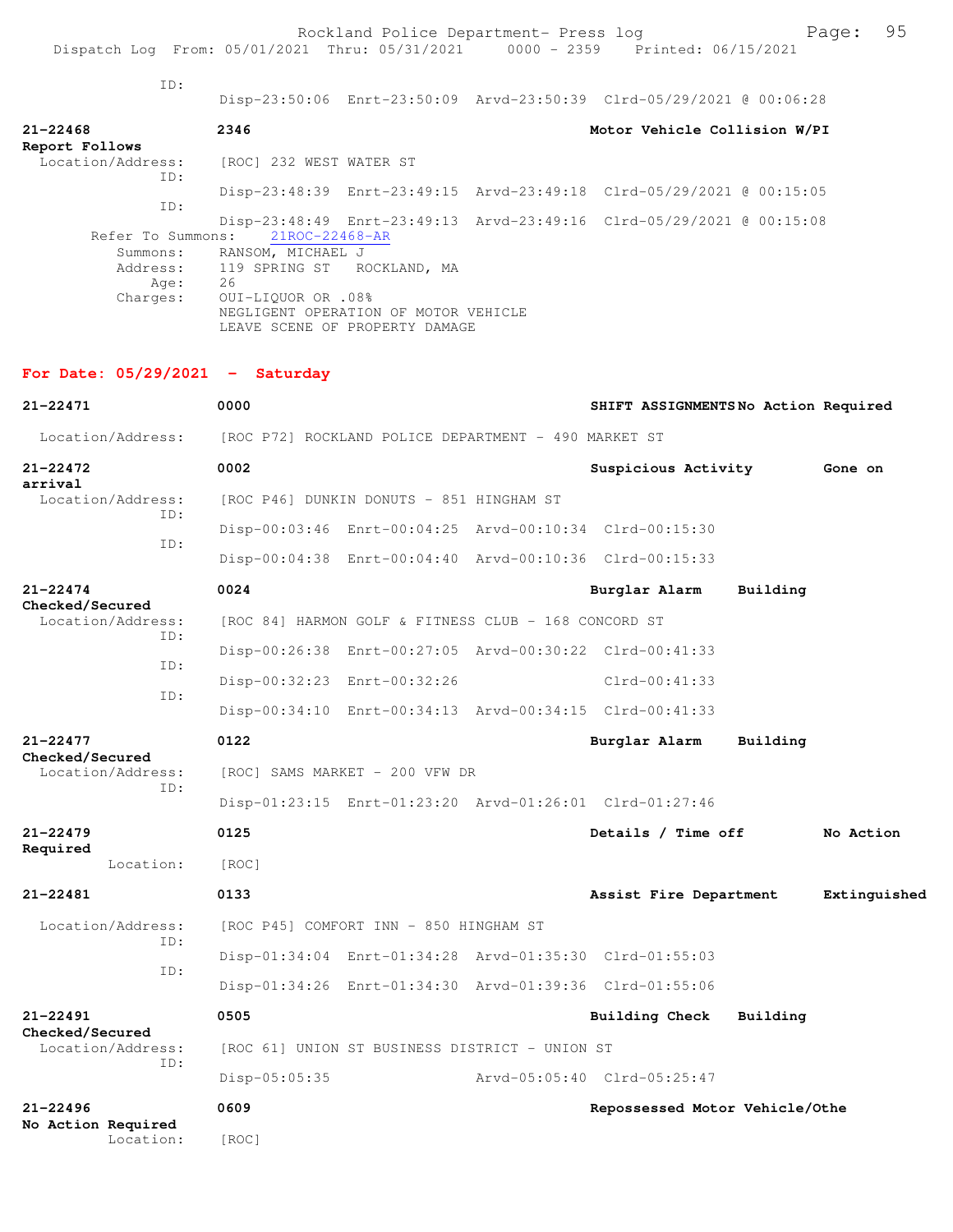| 21-22501<br>Rendered                 | 0636                                                                   | Traffic Enforcement |                                    | Services           |          |  |  |
|--------------------------------------|------------------------------------------------------------------------|---------------------|------------------------------------|--------------------|----------|--|--|
| Location/Address:<br>TD:             | [ROC] 83 CONCORD ST @ 0 J A DUNN MEM DR                                |                     |                                    |                    |          |  |  |
|                                      | Disp-06:37:58                                                          |                     | Arvd-06:38:07 Clrd-07:23:48        |                    |          |  |  |
| $21 - 22505$                         | 0700                                                                   |                     | Burglar Alarm                      | Services Rendered  |          |  |  |
| Location/Address:<br>TD:             | [ROC 353] BAKER TESTING SERVICES - 22 RESERVOIR PARK DR Apt. #UNIT1    |                     |                                    |                    |          |  |  |
|                                      | Disp-07:01:00 Enrt-07:01:50 Arvd-07:05:55 Clrd-07:13:42                |                     |                                    |                    |          |  |  |
| $21 - 22508$                         | 0704                                                                   |                     | <b>OTHER</b>                       | No Action Required |          |  |  |
| Location/Address:                    | [ROC P72] ROCKLAND POLICE DEPARTMENT - 490 MARKET ST                   |                     |                                    |                    |          |  |  |
| 21-22506                             | 0714                                                                   |                     | Assist Other Agency                |                    | Services |  |  |
| Rendered<br>Location/Address:<br>TD: | [ROC] 95 PLEASANT ST                                                   |                     |                                    |                    |          |  |  |
|                                      | Disp-07:15:24 Enrt-07:15:40 Arvd-07:16:02 Clrd-07:25:57                |                     |                                    |                    |          |  |  |
| $21 - 22510$                         | 0800                                                                   |                     | SHIFT ASSIGNMENTS 8-4              |                    | Services |  |  |
| Rendered<br>Location/Address:        | [ROC P72] ROCKLAND POLICE DEPARTMENT - 490 MARKET ST                   |                     |                                    |                    |          |  |  |
| $21 - 22516$                         | 0845                                                                   |                     | General Info                       | Services Rendered  |          |  |  |
| Location/Address:                    | [ROC P72] ROCKLAND POLICE DEPARTMENT - 490 MARKET ST                   |                     |                                    |                    |          |  |  |
| $21 - 22513$                         | 0903                                                                   |                     | Building Check                     | Services Rendered  |          |  |  |
| Location/Address:                    | [ROC] HINGHAM ST                                                       |                     |                                    |                    |          |  |  |
| ID:                                  |                                                                        |                     | Arvd-09:04:08 Clrd-09:04:25        |                    |          |  |  |
| $21 - 22514$                         | 0906                                                                   |                     | Building Check                     | Building           |          |  |  |
| Checked/Secured<br>Location/Address: | [ROC] MARTHA DR                                                        |                     |                                    |                    |          |  |  |
| ID:                                  |                                                                        |                     | Arvd-09:06:43 Clrd-09:07:00        |                    |          |  |  |
| 21-22517                             | 0928                                                                   |                     | COMP DAY OFF                       | No Action Required |          |  |  |
|                                      | Location/Address: [ROC P72] ROCKLAND POLICE DEPARTMENT - 490 MARKET ST |                     |                                    |                    |          |  |  |
| ID:                                  | Disp-09:30:24                                                          |                     | $Clrd-09:43:04$                    |                    |          |  |  |
| 21-22521                             | 1013                                                                   |                     | Suspicious Package (SEEP) Services |                    |          |  |  |
| Rendered<br>Location/Address:        | [ROC] 91 DEXTER RD                                                     |                     |                                    |                    |          |  |  |
| ID:                                  | Disp-10:16:22 Enrt-10:16:32 Arvd-10:25:22 Clrd-10:29:14                |                     |                                    |                    |          |  |  |
| $21 - 22529$                         | 1128                                                                   |                     | Lockout                            | Services Rendered  |          |  |  |
| Location/Address:                    | [ROC 766] 20 BOXBERRY LN                                               |                     |                                    |                    |          |  |  |
| TD:                                  | Disp-11:31:59 Enrt-11:32:30 Arvd-11:35:55 Clrd-11:38:45                |                     |                                    |                    |          |  |  |
| 21-22530                             | 1139                                                                   |                     | Suspicious Activity                |                    | Services |  |  |
| Rendered<br>Location/Address:        | [ROC] 354 EAST WATER ST                                                |                     |                                    |                    |          |  |  |
| ID:                                  | Disp-11:41:46 Enrt-11:43:57 Arvd-11:44:31 Clrd-11:48:32                |                     |                                    |                    |          |  |  |
| $21 - 22533$<br>Rendered             | 1211                                                                   |                     | Suspicious Activity                |                    | Services |  |  |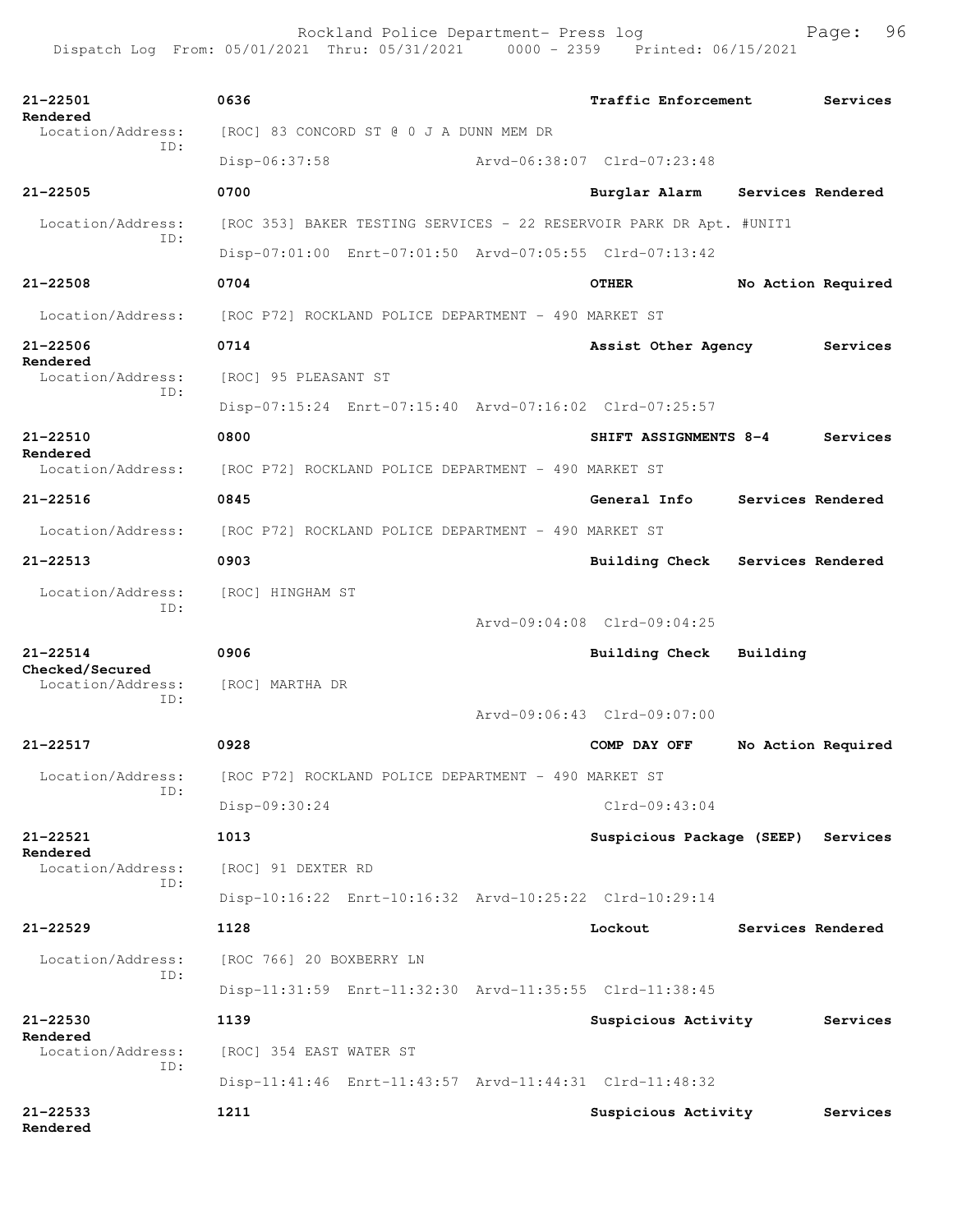| Dispatch Log From: 05/01/2021 Thru: 05/31/2021 0000 - 2359 Printed: 06/15/2021 |                                                         |  | Rockland Police Department- Press log |                             | 97<br>Page:                         |  |  |
|--------------------------------------------------------------------------------|---------------------------------------------------------|--|---------------------------------------|-----------------------------|-------------------------------------|--|--|
| Location/Address:                                                              | [ROC] 654 HINGHAM ST                                    |  |                                       |                             |                                     |  |  |
| TD:                                                                            | Disp-12:11:44 Enrt-12:12:17 Arvd-12:16:10 Clrd-12:17:23 |  |                                       |                             |                                     |  |  |
| $21 - 22534$                                                                   | 1212                                                    |  |                                       | General Info                | Services Rendered                   |  |  |
| Location/Address:                                                              | [ROC P72] ROCKLAND POLICE DEPARTMENT - 490 MARKET ST    |  |                                       |                             |                                     |  |  |
| $21 - 22535$                                                                   | 1245                                                    |  |                                       |                             | Building Check Services Rendered    |  |  |
| Location/Address:                                                              | [ROC] HINGHAM ST                                        |  |                                       |                             |                                     |  |  |
| TD:                                                                            |                                                         |  |                                       | Arvd-12:47:13 Clrd-12:47:41 |                                     |  |  |
| $21 - 22540$                                                                   | 1314                                                    |  |                                       | Burglar Alarm               | Investigated                        |  |  |
| Location/Address:                                                              | [ROC] BOSTON PODIATRY - 28 PACIFIC ST                   |  |                                       |                             |                                     |  |  |
| ID:                                                                            | Disp-13:16:07 Enrt-13:16:15 Arvd-13:21:34 Clrd-13:28:37 |  |                                       |                             |                                     |  |  |
| $21 - 22541$                                                                   | 1330                                                    |  |                                       | Building Check              | Building                            |  |  |
| Checked/Secured<br>Location/Address:                                           | [ROC] J A DUNN MEM DR                                   |  |                                       |                             |                                     |  |  |
| ID:                                                                            |                                                         |  |                                       | Arvd-13:31:44 Clrd-13:31:59 |                                     |  |  |
| $21 - 22542$                                                                   | 1333                                                    |  |                                       | Follow-Up Investigation     | Services                            |  |  |
| Rendered<br>Location/Address:                                                  | [ROC] 241 WEST WATER ST                                 |  |                                       |                             |                                     |  |  |
| ID:                                                                            | Disp-13:38:46 Enrt-13:38:53 Arvd-13:50:26 Clrd-13:57:56 |  |                                       |                             |                                     |  |  |
| $21 - 22550$                                                                   | 1442                                                    |  |                                       |                             | Building Check Services Rendered    |  |  |
| Location/Address:                                                              | [ROC] HINGHAM ST                                        |  |                                       |                             |                                     |  |  |
| ID:                                                                            |                                                         |  |                                       | Arvd-14:44:29 Clrd-14:45:19 |                                     |  |  |
| $21 - 22553$                                                                   | 1558                                                    |  |                                       |                             | SHIFT ASSIGNMENTS Services Rendered |  |  |
| Location/Address:                                                              | [ROC P72] ROCKLAND POLICE DEPARTMENT - 490 MARKET ST    |  |                                       |                             |                                     |  |  |
| 21-22563                                                                       | 1712                                                    |  |                                       |                             | Assault Offenses Services Rendered  |  |  |
| Location/Address:                                                              | [ROC] 27 PLEASANT ST                                    |  |                                       |                             |                                     |  |  |
| ID:                                                                            | Disp-17:15:49 Enrt-17:16:07 Arvd-17:17:21 Clrd-17:43:54 |  |                                       |                             |                                     |  |  |
| ID:                                                                            | Disp-17:15:56 Enrt-17:16:07 Arvd-17:17:38 Clrd-17:29:39 |  |                                       |                             |                                     |  |  |
| ID:                                                                            | Disp-17:16:03 Enrt-17:16:07 Arvd-17:17:43 Clrd-17:29:44 |  |                                       |                             |                                     |  |  |
| 21-22562                                                                       | 1713                                                    |  |                                       | <b>Time off</b>             | No Action Required                  |  |  |
| Location:                                                                      | [ROC]                                                   |  |                                       |                             |                                     |  |  |
| $21 - 22567$                                                                   | 1748                                                    |  |                                       | MVA Property Damage Only    | Vehicle                             |  |  |
| Towed<br>Location/Address:                                                     | [ROC] 90 UNION ST                                       |  |                                       |                             |                                     |  |  |
| ID:<br>ID:                                                                     | Disp-17:49:06 Enrt-17:49:16 Arvd-17:52:37 Clrd-18:15:42 |  |                                       |                             |                                     |  |  |
|                                                                                | Disp-17:49:06 Enrt-17:49:16 Arvd-17:52:11 Clrd-17:58:12 |  |                                       |                             |                                     |  |  |
| $21 - 22570$                                                                   | 1757                                                    |  |                                       | Disturbance                 | Arrest (s) Made                     |  |  |
| Location/Address:                                                              | [ROC] CHRUCH ST                                         |  |                                       |                             |                                     |  |  |
| ID:<br>ID:                                                                     | $Disp-17:58:12$                                         |  |                                       | Arvd-17:58:59 Clrd-18:26:21 |                                     |  |  |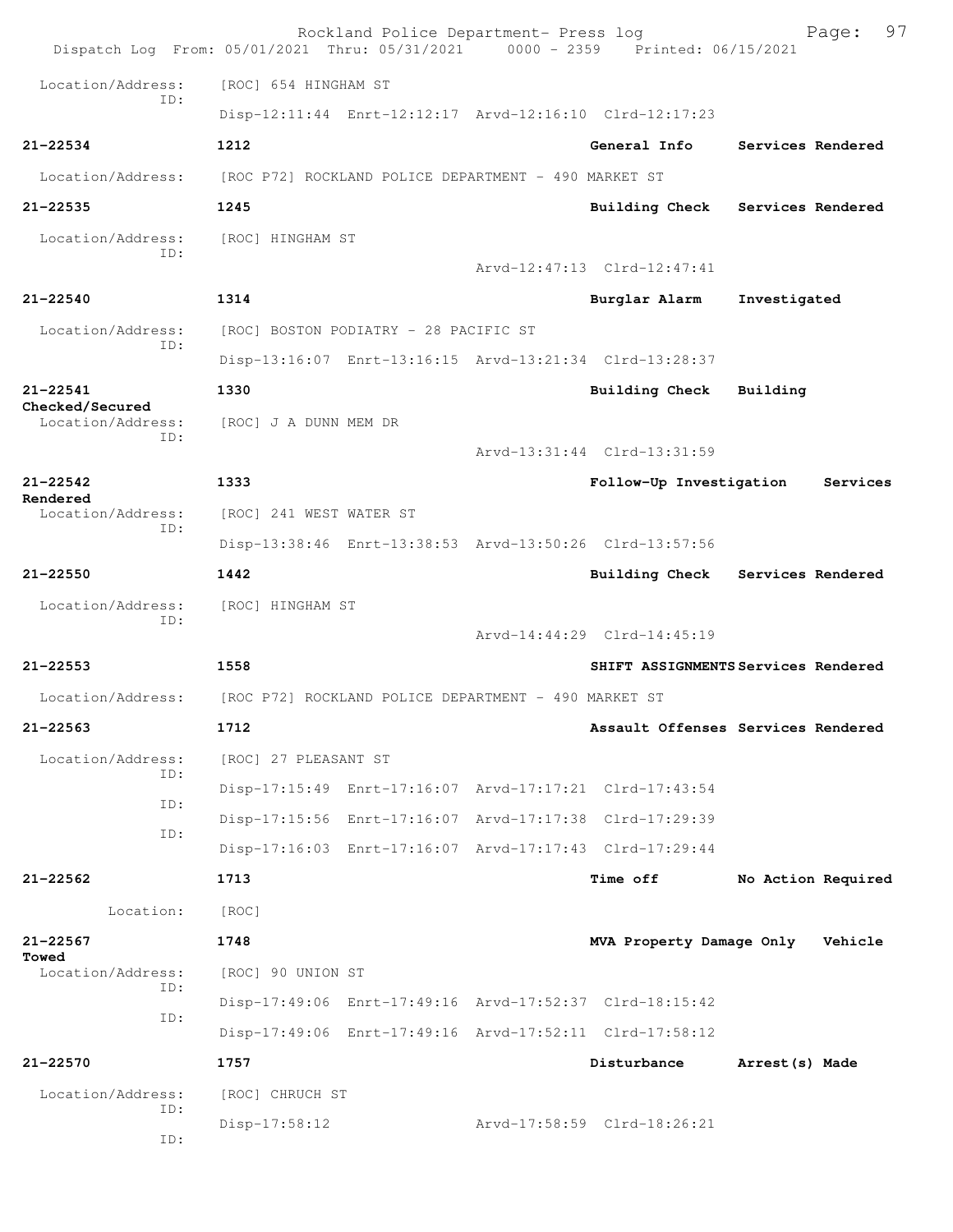Rockland Police Department- Press log Fage: 98 Dispatch Log From: 05/01/2021 Thru: 05/31/2021 0000 - 2359 Printed: 06/15/2021 Disp-17:58:12 Arvd-17:58:59 Clrd-18:48:16 Refer To Summons: 21ROC-22570-A-AR Summons: MARTIN, APRIL M Address: 92 CHURCH ST ROCKLAND, MA<br>Age: 30 Age: Charges: DISORDERLY CONDUCT DESTRUCTION OF PROPERTY -\$1200, MALICIOUS c266 \$127<br>Refer To P/C: 21ROC-22570-AR 21ROC-22570-AR P/C: MARTIN, APRIL M Address: 92 CHURCH ST ROCKLAND, MA Age: 30 Charges: PROTECTIVE CUSTODY **21-22573 1826 Prisoner Information Taken/Referred to Other Agency**  Location/Address: [ROC P72] ROCKLAND POLICE DEPARTMENT - 490 MARKET ST ID: Disp-18:27:17 Enrt-18:27:22 Arvd-18:27:42 Clrd-18:50:41 ID: Disp-18:50:52 Arvd-18:59:35 Clrd-19:07:30 **21-22578 1938 General Info Services Rendered** Location/Address: [ROC P72] ROCKLAND POLICE DEPARTMENT - 490 MARKET ST **21-22580 1949 Animal Complaint Gone on arrival** Location/Address: [ROC] CENTRAL ST ID: Disp-19:58:39 Enrt-19:58:44 Clrd-20:12:19 **21-22583 2013 Time off Services Rendered** Location: [ROC] **21-22584 2035 Building Check Building Checked/Secured**  Location/Address: [ROC P51] DOUBLE TREE - 929 HINGHAM ST ID: Arvd-20:37:08 Clrd-20:40:24 **21-22585 2043 Unwanted Party Arrest(s) Made** Location/Address: [ROC] 488 SUMMER ST ID: Disp-20:44:59 Enrt-20:45:08 Arvd-20:47:17 Clrd-20:47:25 ID: Disp-20:45:04 Enrt-20:45:06 Arvd-20:47:42 Clrd-21:10:32 ID: Disp-20:47:30 Arvd-20:47:37 Clrd-21:41:54 Refer To P/C: 21ROC-22585-AR P/C: GILLIS, CAITLIN M Address: 105 GASLIGHT DR Apt. #9 WEYMOUTH, MA Age: 31 Charges: PROTECTIVE CUSTODY **21-22589 2108 Building Check Building Checked/Secured**  Location/Address: [ROC 60] SPRING GATE APARTMENTS - 52 HANNAH WAY ID: Arvd-21:31:55 Clrd-21:37:18 **21-22587 2111 Motor Vehicle Complaint Sent On Way** Location/Address: [ROC] UNION ST ID: Disp-21:14:03 Arvd-21:14:13 Clrd-21:26:59 ID: Disp-21:14:03 Arvd-21:14:13 Clrd-21:27:03

ID: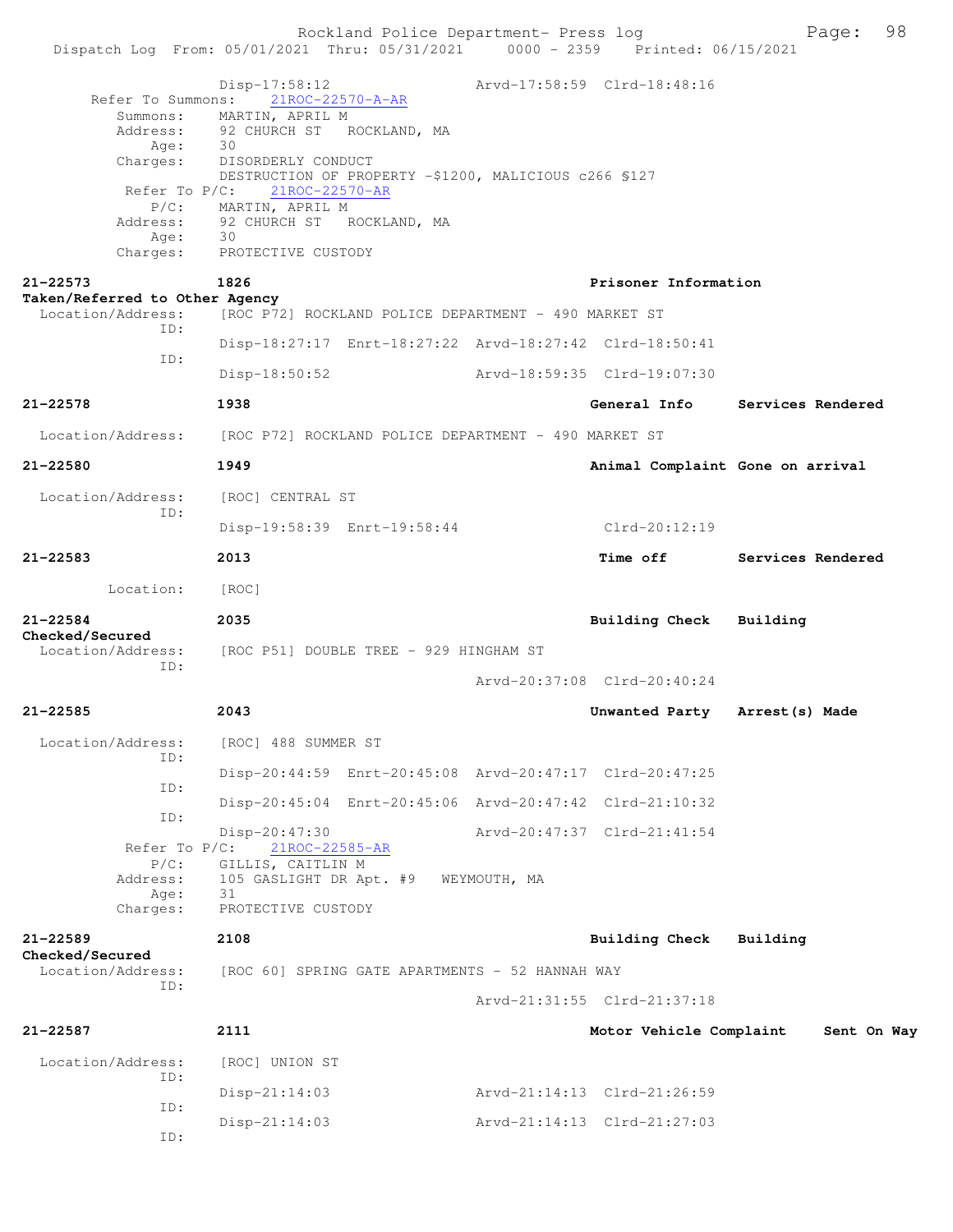Rockland Police Department- Press log Freed Page: 99

Dispatch Log From: 05/01/2021 Thru: 05/31/2021 0000 - 2359 Printed: 06/15/2021

 Disp-21:14:03 Arvd-21:14:13 Clrd-21:14:34 **21-22591 2142 Disturbance Arrest(s) Made** Location/Address: [ROC P107] DUNKIN DONUTS - 165 MARKET ST ID: Disp-21:45:06 Enrt-21:45:12 Arvd-21:45:14 Clrd-22:35:46 ID: Disp-21:46:33 Enrt-21:46:37 Arvd-21:46:39 Clrd-21:54:41<br>Refer To Arrest: 21ROC-22591-AR 21ROC-22591-AR Arrest: JONES, JASON ROBERT Address: HOMELESS ROCKLAND, MA Age: 40 Charges: Default Warrant **21-22594 2232 BOLO No Action Required** Location/Address: [ROC P72] ROCKLAND POLICE DEPARTMENT - 490 MARKET ST **21-22598 2339 Building Check Building Checked/Secured**  Location/Address: [ROC P51] DOUBLE TREE - 929 HINGHAM ST ID: Arvd-00:03:18 Clrd-05/30/2021 @ 00:07:15 **For Date: 05/30/2021 - Sunday 21-22597 0000 SHIFT ASSIGNMENTS Services Rendered** Location/Address: [ROC P72] ROCKLAND POLICE DEPARTMENT - 490 MARKET ST **21-22600 0007 Building Check Building**

**Checked/Secured**  Location/Address: [ROC 60] SPRING GATE APARTMENTS - 52 HANNAH WAY ID: Arvd-00:12:21 Clrd-00:14:53

**21-22602 0015 Building Check Building Checked/Secured**  Location/Address: [ROC] J A DUNN MEM DR ID: Arvd-00:16:40 Clrd-00:18:13 **21-22603 0030 Suspicious Activity Gone on arrival**  Location/Address: [ROC 371] 384 UNION ST Apt. #2 ID:

> Disp-00:32:39 Enrt-00:32:54 Arvd-00:34:47 Clrd-00:40:48 ID: Disp-00:32:44 Enrt-00:32:54 Arvd-00:33:55 Clrd-00:40:45 ID: Disp-00:32:49 Enrt-00:32:54 Arvd-00:34:01 Clrd-00:40:41

**21-22604 0050 Disabled Motor Vehicle Services Rendered**  Location/Address: [ROC P86] MOBIL GAS STATION - 158 MARKET ST ID: Arvd-00:50:00 Clrd-01:12:57 **21-22619 0626 Building Check Appears Secure** Location/Address: [ROC] UNION ST ID:

Arvd-06:26:57 Clrd-06:45:00

**21-22622 0716 Traffic Enforcement No Action Required**  Location/Address: [ROC] 83 CONCORD ST @ 0 J A DUNN MEM DR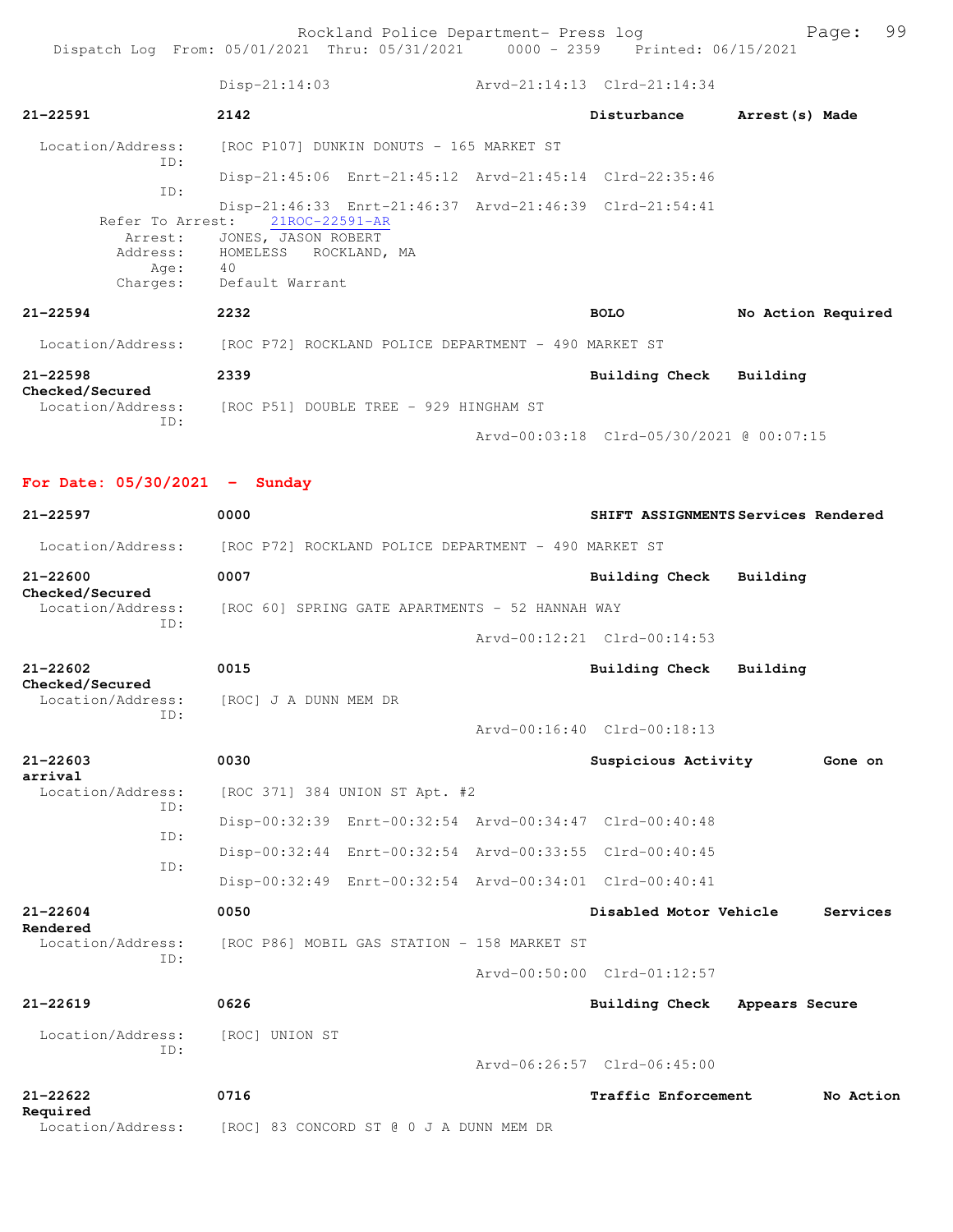Rockland Police Department- Press log Bookland Police Department- Press log<br>21 Thru: 05/31/2021 0000 - 2359 Printed: 06/15/2021 Dispatch Log From:  $05/01/2021$  Thru:  $05/31/2021$  0000 - 2359 ID: Arvd-07:19:02 Clrd-07:35:01 **21-22624 0737 Motor Vehicle Stop Verbal Warning**  Location/Address: [ROC] 537 SUMMER ST ID: Arvd-07:37:00 Clrd-07:42:42 **21-22627 0801 Information Call No Action Required** Location/Address: [ROC P72] ROCKLAND POLICE DEPARTMENT - 490 MARKET ST **21-22629 0839 Health & Welfare Check Gone on arrival**  Location/Address: [ROC 159] 113 MARKET ST ID: Disp-08:41:01 Enrt-08:41:44 Arvd-08:46:09 Clrd-08:50:37 **21-22632 0910 Health & Welfare Check Services Rendered**<br>Location/Address: [ROC] 603 SUMMER ST ID: Disp-09:12:38 Enrt-09:13:28 Arvd-09:25:12 Clrd-09:59:39 ID: Arvd-09:36:32 Clrd-09:59:43 **21-22636 0920 Building Check Building Checked/Secured**  Location/Address: [ROC 530] 100 MARTHA DR ID: Arvd-09:21:05 Clrd-09:22:59 **21-22641 1042 Assault Offenses Services Rendered** Location/Address: [ROC 95] ROCKLAND TRUST - 288 UNION ST ID: Disp-10:43:39 Enrt-10:45:22 Arvd-10:49:09 Clrd-11:01:51 **21-22643 1047 BOLO No Action Required** Location/Address: [ROC P72] ROCKLAND POLICE DEPARTMENT - 490 MARKET ST ID: Disp-10:47:27 Enrt-10:47:33 Arvd-10:47:35 Clrd-10:47:41 ID: Disp-10:47:30 Enrt-10:47:36 Arvd-10:47:38 Clrd-10:47:44 **21-22647 1116 BOLO No Action Required** Location/Address: [ROC P72] ROCKLAND POLICE DEPARTMENT - 490 MARKET ST ID: Disp-11:16:57 Clrd-11:17:13 ID: Disp-11:17:01 Clrd-11:17:16 ID: Disp-11:17:04 Clrd-11:17:19 **21-22650 1134 Assist Other Agency Services Rendered**  Location/Address: [ROC] 141 RICE AVE ID: Disp-11:36:03 Clrd-11:46:08 **21-22651 1149 Larceny / Forgery/ Fraud Services Rendered**<br>Location/Address:  $[ROC 94] 23 NORTH AVE Apt. #22$  ID: Disp-11:51:29 Enrt-11:51:53 Arvd-11:57:12 Clrd-12:08:45 **21-22653 1201 Emergency Medical Transported to**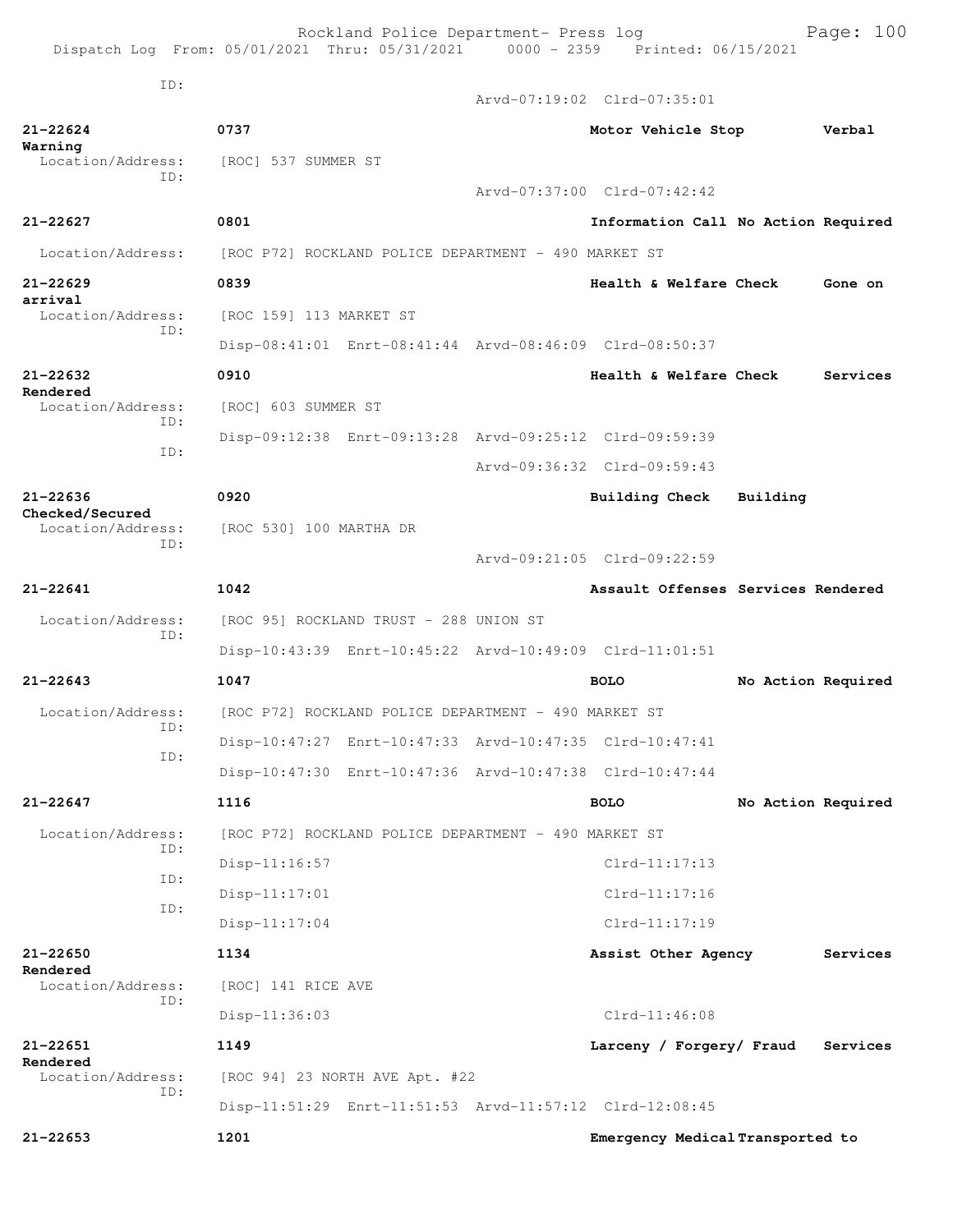|                                      | Rockland Police Department- Press log<br>Dispatch Log From: 05/01/2021 Thru: 05/31/2021 0000 - 2359 Printed: 06/15/2021 |                                     |              | Page: 101         |
|--------------------------------------|-------------------------------------------------------------------------------------------------------------------------|-------------------------------------|--------------|-------------------|
| Hospital                             |                                                                                                                         |                                     |              |                   |
| Location/Address:<br>TD:             | [ROC] 27 PLEASANT ST Apt. #2                                                                                            |                                     |              |                   |
| Fire Unit:                           | Disp-12:03:52 Enrt-12:04:10 Arvd-12:10:00 Clrd-12:26:53<br>ROCKEN1-Pumper-Rockland Engine 1                             |                                     |              |                   |
|                                      | Disp-12:03:55 Enrt-12:06:15 Arvd-12:08:31 Clrd-12:18:31<br>InQrtsUnavl-12:24:11 InSrvce-12:24:11                        |                                     |              |                   |
| EMS Unit:                            | ROCKAM1-Rockland A1                                                                                                     |                                     |              |                   |
|                                      | Disp-12:04:12 Enrt-12:06:15 Arvd-12:08:31 Clrd-12:18:35<br>InQrtsUnavl-12:22:49 InSrvce-12:22:49                        |                                     |              |                   |
| EMS Unit:                            | ROCKAM1-Rockland A1<br>$Disp-12:23:40$<br>Hosp-12:25:30 ClrHosp-13:11:21 InQrtsUnavl-13:16:49 InSrvce-13:16:49          | Arvd-12:23:46 Clrd-12:23:49         |              |                   |
| $21 - 22655$                         | 1226                                                                                                                    | <b>Building Check</b>               | Building     |                   |
| Checked/Secured<br>Location/Address: | [ROC] HINGHAM ST                                                                                                        |                                     |              |                   |
| ID:                                  |                                                                                                                         | Arvd-12:26:53 Clrd-12:27:15         |              |                   |
| $21 - 22656$                         | 1226                                                                                                                    | <b>Building Check</b>               | Building     |                   |
| Checked/Secured<br>Location/Address: | [ROC 530] 100 MARTHA DR                                                                                                 |                                     |              |                   |
| ID:                                  |                                                                                                                         | Arvd-12:27:04 Clrd-12:27:33         |              |                   |
| 21-22660                             | 1331                                                                                                                    | Details / Time off                  |              | No Action         |
| Required                             |                                                                                                                         |                                     |              |                   |
| Location:                            | [ROC]                                                                                                                   |                                     |              |                   |
| $21 - 22666$                         | 1441                                                                                                                    | Disturbance                         | Investigated |                   |
| Location/Address:<br>ID:             | [ROC 613] 2 LAUREN DR                                                                                                   |                                     |              |                   |
|                                      | $Disp-14:45:11$                                                                                                         | Arvd-15:28:31 Clrd-15:28:35         |              |                   |
| $21 - 22669$                         | 1529                                                                                                                    | Follow-Up Investigation             |              | Investigated      |
| Location/Address:<br>ID:             | [ROC] 262 CENTRAL ST                                                                                                    |                                     |              |                   |
|                                      | Disp-15:31:02 Enrt-15:31:09 Arvd-15:31:15 Clrd-15:35:15                                                                 |                                     |              |                   |
| ID:                                  | Disp-15:31:02 Enrt-15:31:09 Arvd-15:31:15 Clrd-15:35:19                                                                 |                                     |              |                   |
| $21 - 22676$                         | 1600                                                                                                                    | SHIFT ASSIGNMENTS Services Rendered |              |                   |
| Location/Address:                    | [ROC P72] ROCKLAND POLICE DEPARTMENT - 490 MARKET ST                                                                    |                                     |              |                   |
| $21 - 22677$                         | 1610                                                                                                                    | Assist Other Agency                 |              | Could Not         |
| Locate<br>Location/Address:          | [ROC] NORTH AVE                                                                                                         |                                     |              |                   |
| ID:                                  | Disp-16:36:16                                                                                                           | $Clrd-16:36:22$                     |              |                   |
| ID:                                  | Disp-16:36:16                                                                                                           | $Clrd-16:36:22$                     |              |                   |
| 21-22683                             | 1658                                                                                                                    | <b>Time off</b>                     |              | Services Rendered |
| Location:                            | [ROC]                                                                                                                   |                                     |              |                   |
| $21 - 22694$<br>Made                 | 1800                                                                                                                    | MVA Property Damage Only Arrest (s) |              |                   |
| Location/Address:<br>ID:             | [ROC] 55 MANZELLA CT                                                                                                    |                                     |              |                   |
|                                      | Disp-18:01:57                                                                                                           | Arvd-18:02:30 Clrd-19:11:07         |              |                   |
| ID:                                  | Disp-18:02:10                                                                                                           | Arvd-18:02:30 Clrd-19:41:37         |              |                   |
| ID:                                  | $Disp-18:02:20$                                                                                                         | Arvd-18:02:30 Clrd-19:31:04         |              |                   |
| ID:                                  |                                                                                                                         |                                     |              |                   |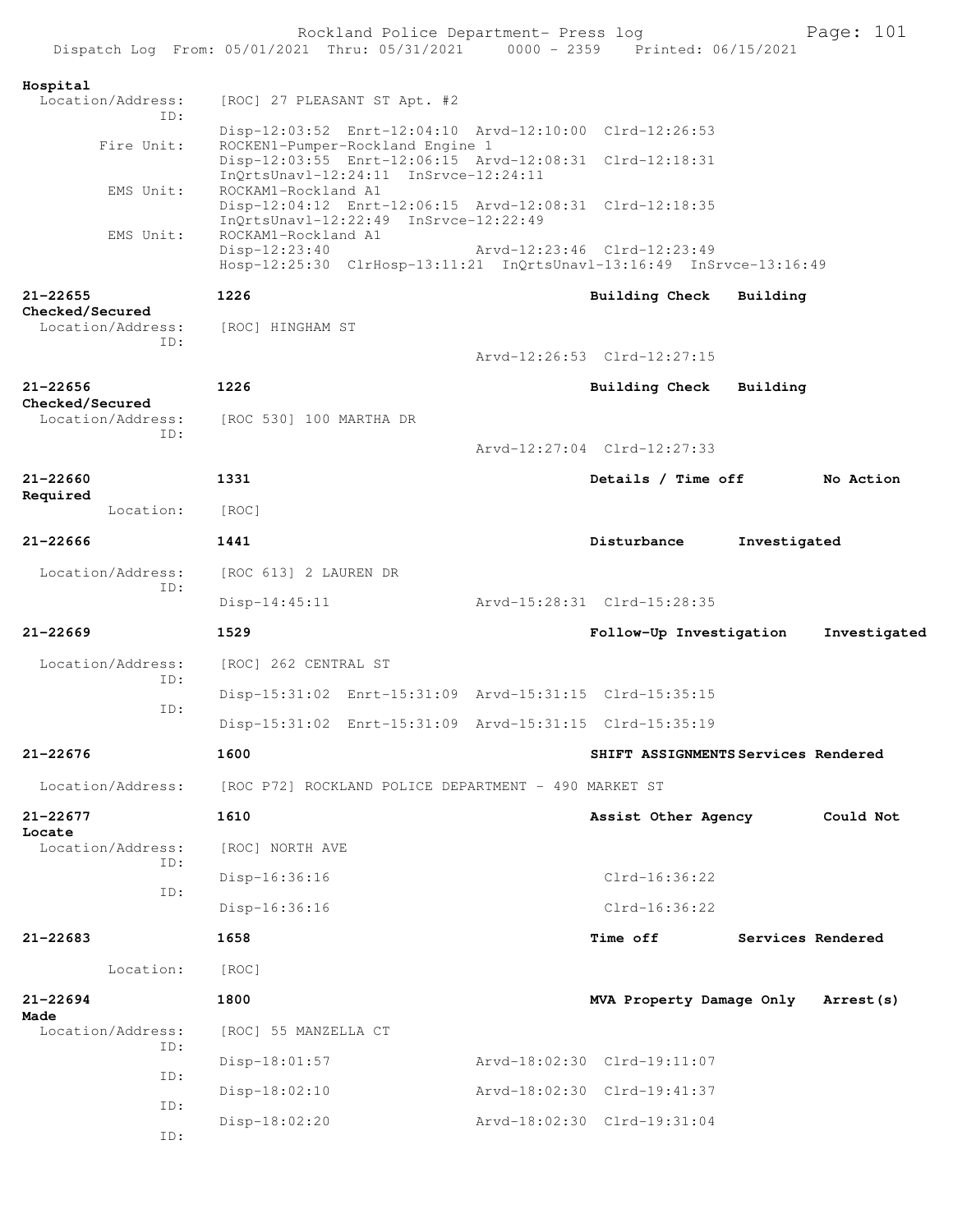| Arvd-18:02:30 Clrd-19:25:36<br>$Disp-18:02:27$<br>Refer To Arrest:<br>21ROC-22694-AR<br>NESTELL, ZACHARY WARREN<br>Arrest:<br>93 DUNN RD ASHBURNHAM, MA<br>Address:<br>Age:<br>19<br>Charges:<br>0UI-LIQUOR OR .08%<br>MARKED LANES VIOLATION<br>NEGLIGENT OPERATION OF MOTOR VEHICLE<br>LICENSE SUSPENDED FOR OUI, OUI WHILE<br>LIQUOR, PERSON UNDER 21 POSSESS<br>21-22701<br>1933<br><b>Traffic Enforcement</b><br>Rendered<br>Location/Address:<br>[ROC] CONCORD ST<br>ID:<br>Arvd-19:34:56 Clrd-19:35:12<br>$21 - 22707$<br>2010<br>Burglar Alarm<br>Investigated<br>[ROC 84] HARMON GOLF & FITNESS CLUB - 168 CONCORD ST<br>Location/Address:<br>ID:<br>Disp-20:12:27 Enrt-20:12:29 Arvd-20:19:07 Clrd-20:23:01<br>21-22708<br>2017<br>Burglar Alarm<br>Building<br>Checked/Secured<br>Location/Address:<br>[ROC] 200 UNION ST<br>ID:<br>Clrd-20:27:33<br>Disp-20:23:35 Enrt-20:23:44<br>ID:<br>Disp-20:24:11 Enrt-20:24:16 Arvd-20:25:27 Clrd-20:30:44<br>21-22710<br>2042<br>Services Rendered<br>Assist Public<br>Location/Address:<br>[ROC 206] 51 MAPLE ST Apt. #434<br>ID:<br>Disp-20:43:52 Enrt-20:43:56 Arvd-21:36:33 Clrd-21:39:43<br>21-22712<br>2055<br>Harassment<br>Services Rendered<br>Location/Address:<br>[ROC 1047] 45 GREENWOOD ST<br>ID:<br>$Clrd-20:59:22$<br>Disp-20:58:20<br>$21 - 22716$<br>2146<br>Disturbance<br>Services Rendered<br>Location/Address:<br>[ROC 299] 5 UNION ST<br>ID:<br>Arvd-21:48:31 Clrd-21:51:06<br>$Disp-21:47:56$<br>ID:<br>Arvd-21:48:34 Clrd-21:51:09<br>Disp-21:48:28<br>21-22717<br>2200<br><b>Building Check</b><br>Building<br>Checked/Secured<br>Location/Address:<br>[ROC] HINGHAM ST<br>ID:<br>Arvd-22:00:45 Clrd-22:01:04<br>21-22723<br>2332<br>Disabled Motor Vehicle<br>Services<br>Rendered<br>Location/Address:<br>[ROC] J A DUNN MEM DR<br>ID:<br>Arvd-23:32:00 Clrd-23:35:35 |  | Dispatch Log From: 05/01/2021 Thru: 05/31/2021 0000 - 2359 Printed: 06/15/2021 | Rockland Police Department- Press log | Page: 102 |
|------------------------------------------------------------------------------------------------------------------------------------------------------------------------------------------------------------------------------------------------------------------------------------------------------------------------------------------------------------------------------------------------------------------------------------------------------------------------------------------------------------------------------------------------------------------------------------------------------------------------------------------------------------------------------------------------------------------------------------------------------------------------------------------------------------------------------------------------------------------------------------------------------------------------------------------------------------------------------------------------------------------------------------------------------------------------------------------------------------------------------------------------------------------------------------------------------------------------------------------------------------------------------------------------------------------------------------------------------------------------------------------------------------------------------------------------------------------------------------------------------------------------------------------------------------------------------------------------------------------------------------------------------------------------------------------------------------------------------------------------------------------------------------------------------------------------------------------------------|--|--------------------------------------------------------------------------------|---------------------------------------|-----------|
|                                                                                                                                                                                                                                                                                                                                                                                                                                                                                                                                                                                                                                                                                                                                                                                                                                                                                                                                                                                                                                                                                                                                                                                                                                                                                                                                                                                                                                                                                                                                                                                                                                                                                                                                                                                                                                                      |  |                                                                                |                                       |           |
|                                                                                                                                                                                                                                                                                                                                                                                                                                                                                                                                                                                                                                                                                                                                                                                                                                                                                                                                                                                                                                                                                                                                                                                                                                                                                                                                                                                                                                                                                                                                                                                                                                                                                                                                                                                                                                                      |  |                                                                                |                                       | Services  |
|                                                                                                                                                                                                                                                                                                                                                                                                                                                                                                                                                                                                                                                                                                                                                                                                                                                                                                                                                                                                                                                                                                                                                                                                                                                                                                                                                                                                                                                                                                                                                                                                                                                                                                                                                                                                                                                      |  |                                                                                |                                       |           |
|                                                                                                                                                                                                                                                                                                                                                                                                                                                                                                                                                                                                                                                                                                                                                                                                                                                                                                                                                                                                                                                                                                                                                                                                                                                                                                                                                                                                                                                                                                                                                                                                                                                                                                                                                                                                                                                      |  |                                                                                |                                       |           |
|                                                                                                                                                                                                                                                                                                                                                                                                                                                                                                                                                                                                                                                                                                                                                                                                                                                                                                                                                                                                                                                                                                                                                                                                                                                                                                                                                                                                                                                                                                                                                                                                                                                                                                                                                                                                                                                      |  |                                                                                |                                       |           |
|                                                                                                                                                                                                                                                                                                                                                                                                                                                                                                                                                                                                                                                                                                                                                                                                                                                                                                                                                                                                                                                                                                                                                                                                                                                                                                                                                                                                                                                                                                                                                                                                                                                                                                                                                                                                                                                      |  |                                                                                |                                       |           |
|                                                                                                                                                                                                                                                                                                                                                                                                                                                                                                                                                                                                                                                                                                                                                                                                                                                                                                                                                                                                                                                                                                                                                                                                                                                                                                                                                                                                                                                                                                                                                                                                                                                                                                                                                                                                                                                      |  |                                                                                |                                       |           |
|                                                                                                                                                                                                                                                                                                                                                                                                                                                                                                                                                                                                                                                                                                                                                                                                                                                                                                                                                                                                                                                                                                                                                                                                                                                                                                                                                                                                                                                                                                                                                                                                                                                                                                                                                                                                                                                      |  |                                                                                |                                       |           |
|                                                                                                                                                                                                                                                                                                                                                                                                                                                                                                                                                                                                                                                                                                                                                                                                                                                                                                                                                                                                                                                                                                                                                                                                                                                                                                                                                                                                                                                                                                                                                                                                                                                                                                                                                                                                                                                      |  |                                                                                |                                       |           |
|                                                                                                                                                                                                                                                                                                                                                                                                                                                                                                                                                                                                                                                                                                                                                                                                                                                                                                                                                                                                                                                                                                                                                                                                                                                                                                                                                                                                                                                                                                                                                                                                                                                                                                                                                                                                                                                      |  |                                                                                |                                       |           |
|                                                                                                                                                                                                                                                                                                                                                                                                                                                                                                                                                                                                                                                                                                                                                                                                                                                                                                                                                                                                                                                                                                                                                                                                                                                                                                                                                                                                                                                                                                                                                                                                                                                                                                                                                                                                                                                      |  |                                                                                |                                       |           |
|                                                                                                                                                                                                                                                                                                                                                                                                                                                                                                                                                                                                                                                                                                                                                                                                                                                                                                                                                                                                                                                                                                                                                                                                                                                                                                                                                                                                                                                                                                                                                                                                                                                                                                                                                                                                                                                      |  |                                                                                |                                       |           |
|                                                                                                                                                                                                                                                                                                                                                                                                                                                                                                                                                                                                                                                                                                                                                                                                                                                                                                                                                                                                                                                                                                                                                                                                                                                                                                                                                                                                                                                                                                                                                                                                                                                                                                                                                                                                                                                      |  |                                                                                |                                       |           |
|                                                                                                                                                                                                                                                                                                                                                                                                                                                                                                                                                                                                                                                                                                                                                                                                                                                                                                                                                                                                                                                                                                                                                                                                                                                                                                                                                                                                                                                                                                                                                                                                                                                                                                                                                                                                                                                      |  |                                                                                |                                       |           |
|                                                                                                                                                                                                                                                                                                                                                                                                                                                                                                                                                                                                                                                                                                                                                                                                                                                                                                                                                                                                                                                                                                                                                                                                                                                                                                                                                                                                                                                                                                                                                                                                                                                                                                                                                                                                                                                      |  |                                                                                |                                       |           |
|                                                                                                                                                                                                                                                                                                                                                                                                                                                                                                                                                                                                                                                                                                                                                                                                                                                                                                                                                                                                                                                                                                                                                                                                                                                                                                                                                                                                                                                                                                                                                                                                                                                                                                                                                                                                                                                      |  |                                                                                |                                       |           |
|                                                                                                                                                                                                                                                                                                                                                                                                                                                                                                                                                                                                                                                                                                                                                                                                                                                                                                                                                                                                                                                                                                                                                                                                                                                                                                                                                                                                                                                                                                                                                                                                                                                                                                                                                                                                                                                      |  |                                                                                |                                       |           |
|                                                                                                                                                                                                                                                                                                                                                                                                                                                                                                                                                                                                                                                                                                                                                                                                                                                                                                                                                                                                                                                                                                                                                                                                                                                                                                                                                                                                                                                                                                                                                                                                                                                                                                                                                                                                                                                      |  |                                                                                |                                       |           |
|                                                                                                                                                                                                                                                                                                                                                                                                                                                                                                                                                                                                                                                                                                                                                                                                                                                                                                                                                                                                                                                                                                                                                                                                                                                                                                                                                                                                                                                                                                                                                                                                                                                                                                                                                                                                                                                      |  |                                                                                |                                       |           |
|                                                                                                                                                                                                                                                                                                                                                                                                                                                                                                                                                                                                                                                                                                                                                                                                                                                                                                                                                                                                                                                                                                                                                                                                                                                                                                                                                                                                                                                                                                                                                                                                                                                                                                                                                                                                                                                      |  |                                                                                |                                       |           |
|                                                                                                                                                                                                                                                                                                                                                                                                                                                                                                                                                                                                                                                                                                                                                                                                                                                                                                                                                                                                                                                                                                                                                                                                                                                                                                                                                                                                                                                                                                                                                                                                                                                                                                                                                                                                                                                      |  |                                                                                |                                       |           |
|                                                                                                                                                                                                                                                                                                                                                                                                                                                                                                                                                                                                                                                                                                                                                                                                                                                                                                                                                                                                                                                                                                                                                                                                                                                                                                                                                                                                                                                                                                                                                                                                                                                                                                                                                                                                                                                      |  |                                                                                |                                       |           |
|                                                                                                                                                                                                                                                                                                                                                                                                                                                                                                                                                                                                                                                                                                                                                                                                                                                                                                                                                                                                                                                                                                                                                                                                                                                                                                                                                                                                                                                                                                                                                                                                                                                                                                                                                                                                                                                      |  |                                                                                |                                       |           |
|                                                                                                                                                                                                                                                                                                                                                                                                                                                                                                                                                                                                                                                                                                                                                                                                                                                                                                                                                                                                                                                                                                                                                                                                                                                                                                                                                                                                                                                                                                                                                                                                                                                                                                                                                                                                                                                      |  |                                                                                |                                       |           |
|                                                                                                                                                                                                                                                                                                                                                                                                                                                                                                                                                                                                                                                                                                                                                                                                                                                                                                                                                                                                                                                                                                                                                                                                                                                                                                                                                                                                                                                                                                                                                                                                                                                                                                                                                                                                                                                      |  |                                                                                |                                       |           |
|                                                                                                                                                                                                                                                                                                                                                                                                                                                                                                                                                                                                                                                                                                                                                                                                                                                                                                                                                                                                                                                                                                                                                                                                                                                                                                                                                                                                                                                                                                                                                                                                                                                                                                                                                                                                                                                      |  |                                                                                |                                       |           |

## **For Date: 05/31/2021 - Monday**

| 21-22724          | 0001                                                 | SHIFT ASSIGNMENTS Services Rendered |
|-------------------|------------------------------------------------------|-------------------------------------|
| Location/Address: | [ROC P72] ROCKLAND POLICE DEPARTMENT - 490 MARKET ST |                                     |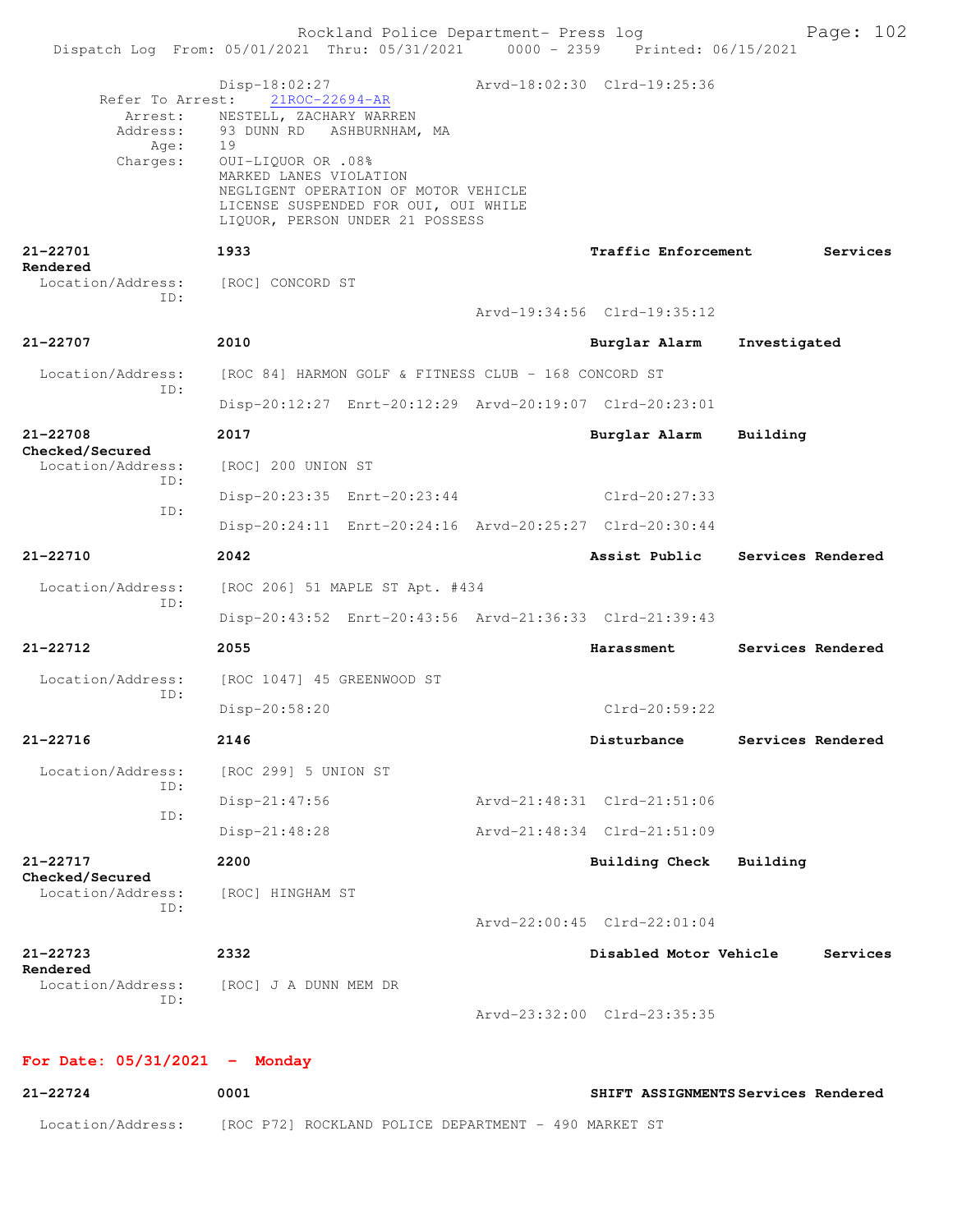| $21 - 22728$                      | 0052                    |                                                      |  | <b>Building Check</b>                                   | Investigated      |  |  |  |
|-----------------------------------|-------------------------|------------------------------------------------------|--|---------------------------------------------------------|-------------------|--|--|--|
| Location/Address:<br>TD:          |                         | [ROC] MARTHA DR                                      |  |                                                         |                   |  |  |  |
|                                   |                         |                                                      |  | Arvd-00:52:55 Clrd-00:53:03                             |                   |  |  |  |
| $21 - 22730$                      | 0128                    |                                                      |  | Disturbance                                             | Peace Restored    |  |  |  |
| Location/Address:                 |                         | [ROC P47] BEST WESTERN - 909 HINGHAM ST              |  |                                                         |                   |  |  |  |
| ID:                               |                         |                                                      |  | Disp-01:29:43 Enrt-01:29:52 Arvd-01:30:29 Clrd-01:46:12 |                   |  |  |  |
| ID:                               |                         |                                                      |  | Disp-01:29:43 Enrt-01:29:55 Arvd-01:33:55 Clrd-01:46:07 |                   |  |  |  |
| ID:                               |                         |                                                      |  | Disp-01:30:19 Enrt-01:30:22 Arvd-01:31:54 Clrd-01:46:12 |                   |  |  |  |
| 21-22734                          | 0233                    |                                                      |  | Trespassing                                             | Taken/Referred to |  |  |  |
| Other Agency<br>Location/Address: |                         | [ROC P47] BEST WESTERN - 909 HINGHAM ST              |  |                                                         |                   |  |  |  |
| ID:                               |                         |                                                      |  | Disp-02:34:35 Enrt-02:34:52 Arvd-02:36:12 Clrd-03:10:11 |                   |  |  |  |
| ID:                               |                         |                                                      |  | Disp-02:34:35 Enrt-02:34:50 Arvd-02:36:58 Clrd-03:10:11 |                   |  |  |  |
| ID:                               |                         |                                                      |  | Disp-02:34:35 Enrt-02:34:44 Arvd-02:34:47 Clrd-03:10:11 |                   |  |  |  |
| $21 - 22745$                      | 0603                    |                                                      |  | <b>Building Check</b>                                   | Services Rendered |  |  |  |
| Location/Address:                 |                         | [ROC] BUILDING DISTRICT - UNION ST                   |  |                                                         |                   |  |  |  |
| ID:                               |                         |                                                      |  | Arvd-06:04:45 Clrd-06:31:36                             |                   |  |  |  |
| $21 - 22753$                      | 0844                    |                                                      |  | Assist Fire Department                                  | No Service        |  |  |  |
| Location/Address:                 |                         | [ROC 1085] 44 GEORGE ST Apt. #2                      |  |                                                         |                   |  |  |  |
| ID:                               |                         |                                                      |  | Disp-08:45:28 Enrt-08:45:30 Arvd-08:47:21 Clrd-08:51:18 |                   |  |  |  |
| ID:                               |                         |                                                      |  | Disp-08:45:47 Enrt-08:45:49 Arvd-08:47:21 Clrd-08:51:20 |                   |  |  |  |
| $21 - 22760$                      | 0953                    |                                                      |  | General Info                                            | Services Rendered |  |  |  |
| Location/Address:                 |                         | [ROC P72] ROCKLAND POLICE DEPARTMENT - 490 MARKET ST |  |                                                         |                   |  |  |  |
| TD:                               |                         |                                                      |  | Disp-09:55:41 Enrt-09:55:46 Arvd-09:55:49 Clrd-09:55:52 |                   |  |  |  |
| 21-22761                          | 1006                    |                                                      |  | Health & Welfare Check                                  |                   |  |  |  |
|                                   |                         |                                                      |  |                                                         | Investigated      |  |  |  |
| Location/Address:<br>ID:          |                         | [ROC P47] BEST WESTERN - 909 HINGHAM ST Apt. #241    |  |                                                         |                   |  |  |  |
| ID:                               |                         |                                                      |  | Disp-10:08:49 Enrt-10:10:17 Arvd-10:17:07 Clrd-10:29:39 |                   |  |  |  |
| ID:                               |                         | Disp-10:10:14 Enrt-10:10:18                          |  | $Clrd-10:11:31$                                         |                   |  |  |  |
|                                   |                         |                                                      |  | Disp-10:11:24 Enrt-10:11:27 Arvd-10:17:12 Clrd-10:29:40 |                   |  |  |  |
| 21-22766                          | 1040                    |                                                      |  | General Info                                            | Investigated      |  |  |  |
| Location/Address:<br>ID:          | [ROC 363] 96 GARDNER ST |                                                      |  |                                                         |                   |  |  |  |
|                                   |                         |                                                      |  | Disp-10:42:21 Enrt-10:42:22 Arvd-10:43:02 Clrd-10:44:40 |                   |  |  |  |
| 21-22772<br>Rendered              | 1204                    |                                                      |  | Traffic Enforcement                                     | Services          |  |  |  |
| Location:<br>ID:                  | [ROC] TOWN WIDE         |                                                      |  |                                                         |                   |  |  |  |
|                                   |                         |                                                      |  | Arvd-12:04:00 Clrd-15:39:36                             |                   |  |  |  |
| 21-22773                          | 1215                    |                                                      |  | General Info                                            | Services Rendered |  |  |  |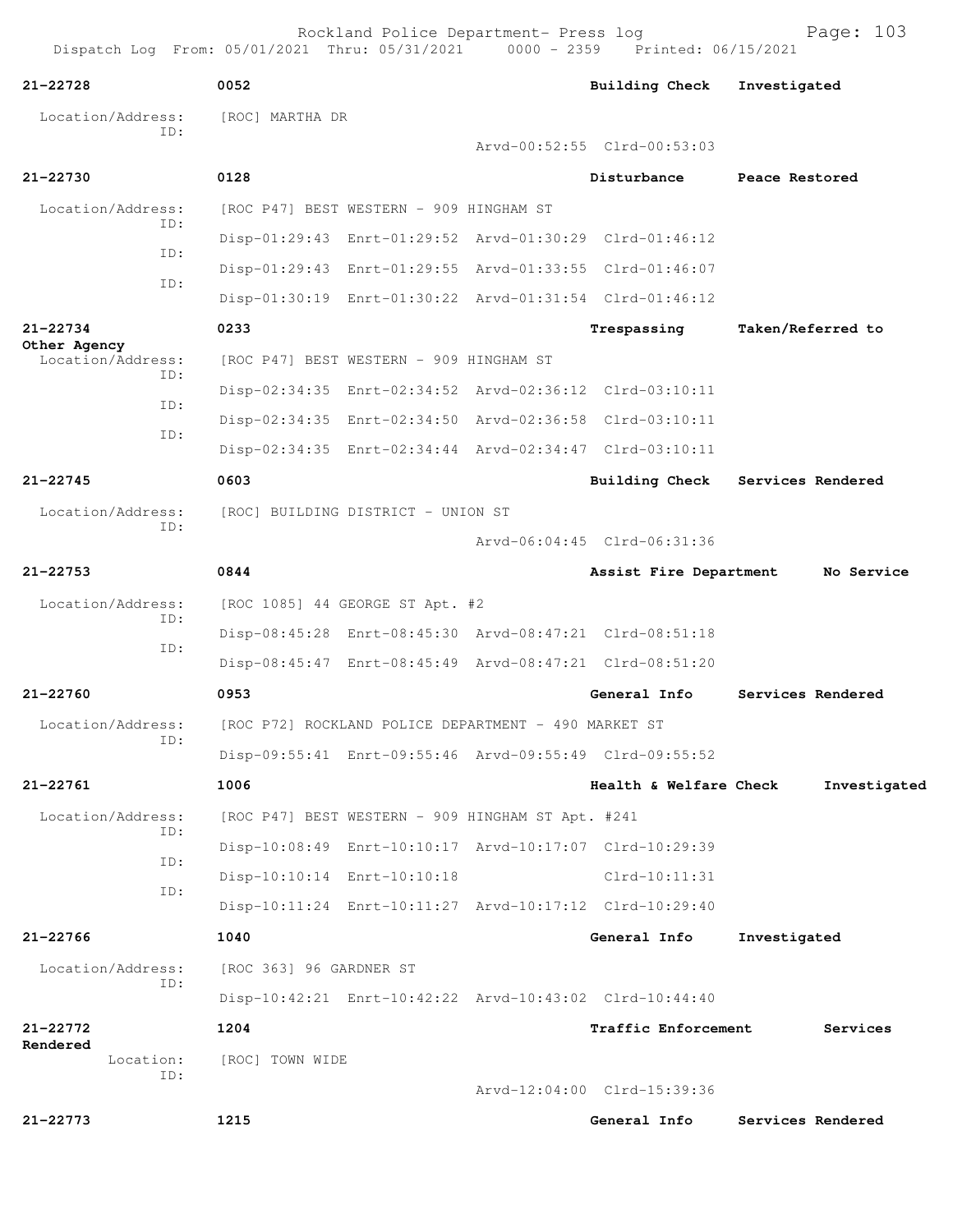|                                   | Rockland Police Department- Press log<br>Dispatch Log From: 05/01/2021 Thru: 05/31/2021 0000 - 2359 Printed: 06/15/2021 | Page: 104                           |  |  |  |  |
|-----------------------------------|-------------------------------------------------------------------------------------------------------------------------|-------------------------------------|--|--|--|--|
| Location/Address:<br>TD:          | [ROC P72] ROCKLAND POLICE DEPARTMENT - 490 MARKET ST                                                                    |                                     |  |  |  |  |
|                                   | Disp-12:17:43 Enrt-12:17:54 Arvd-12:17:56 Clrd-12:18:02                                                                 |                                     |  |  |  |  |
| 21-22786                          | 1402                                                                                                                    | Assist Public<br>Services Rendered  |  |  |  |  |
| Location/Address:                 | [ROC] 603 SUMMER ST                                                                                                     |                                     |  |  |  |  |
| ID:                               | Disp-14:06:01 Enrt-14:06:05 Arvd-14:12:05 Clrd-14:24:17                                                                 |                                     |  |  |  |  |
| $21 - 22789$                      | 1423                                                                                                                    | General Info<br>Services Rendered   |  |  |  |  |
| Location/Address:                 | [ROC P72] ROCKLAND POLICE DEPARTMENT - 490 MARKET ST                                                                    |                                     |  |  |  |  |
| 21-22791                          | 1446                                                                                                                    | General Info<br>Services Rendered   |  |  |  |  |
| Location/Address:                 | [ROC P72] ROCKLAND POLICE DEPARTMENT - 490 MARKET ST                                                                    |                                     |  |  |  |  |
| $21 - 22794$                      | 1506                                                                                                                    | Services Rendered<br>Assist Public  |  |  |  |  |
| Location/Address:                 | [ROC P85] ROCKLAND FEDERAL CREDIT UNION - 241 UNION ST                                                                  |                                     |  |  |  |  |
| ID:                               |                                                                                                                         | Arvd-15:06:00 Clrd-15:11:13         |  |  |  |  |
| $21 - 22795$                      | 1507                                                                                                                    | General Info<br>Services Rendered   |  |  |  |  |
| Location/Address:                 | [ROC P72] ROCKLAND POLICE DEPARTMENT - 490 MARKET ST                                                                    |                                     |  |  |  |  |
| 21-22797                          | 1521                                                                                                                    | Assist Fire Department<br>Services  |  |  |  |  |
| Rendered<br>Location/Address:     | [ROC P83] ROCKLAND GOLF COURSE - 276 PLAIN ST                                                                           |                                     |  |  |  |  |
| ID:                               | Disp-15:22:27 Enrt-15:22:29 Arvd-15:25:34 Clrd-15:32:14                                                                 |                                     |  |  |  |  |
| 21-22806                          | 1608                                                                                                                    | SHIFT ASSIGNMENTS Services Rendered |  |  |  |  |
| Location/Address:                 | [ROC P72] ROCKLAND POLICE DEPARTMENT - 490 MARKET ST                                                                    |                                     |  |  |  |  |
| 21-22808                          | 1613                                                                                                                    | Taken/Referred to<br>Sudden Death   |  |  |  |  |
| Other Agency<br>Location/Address: | [ROC] 642 BEECH ST                                                                                                      |                                     |  |  |  |  |
| ID:                               | Disp-16:13:36 Enrt-16:13:55 Arvd-16:17:25 Clrd-19:19:32                                                                 |                                     |  |  |  |  |
| ID:                               | Disp-16:13:40 Enrt-16:13:54 Arvd-16:16:26 Clrd-16:30:32                                                                 |                                     |  |  |  |  |
| ID:                               | Disp-16:13:52 Enrt-16:13:54 Arvd-16:19:11 Clrd-17:18:55                                                                 |                                     |  |  |  |  |
| ID:                               | $Disp-16:19:18$                                                                                                         | Arvd-16:19:21 Clrd-16:55:41         |  |  |  |  |
| 21-22810                          | 1623                                                                                                                    | Traffic Enforcement<br>Services     |  |  |  |  |
| Rendered<br>Location/Address:     | [ROC] 200 WEBSTER ST @ 354 LIBERTY ST                                                                                   |                                     |  |  |  |  |
| ID:                               | Disp-16:30:50 Enrt-16:30:52 Arvd-16:30:54 Clrd-20:09:05                                                                 |                                     |  |  |  |  |
| $21 - 22812$                      | 1655                                                                                                                    | Building Check<br>Appears Secure    |  |  |  |  |
| Location/Address:                 | [ROC] MARTHA DR                                                                                                         |                                     |  |  |  |  |
| ID:                               |                                                                                                                         | Arvd-16:56:19 Clrd-16:56:38         |  |  |  |  |
| 21-22820                          | 1923                                                                                                                    | Animal Complaint Services Rendered  |  |  |  |  |
| Location/Address:                 | [ROC] 7 FRANKLIN HUNT RD                                                                                                |                                     |  |  |  |  |
| ID:                               |                                                                                                                         |                                     |  |  |  |  |
|                                   | $Disp-19:26:13$                                                                                                         | Arvd-19:26:23 Clrd-19:45:56         |  |  |  |  |